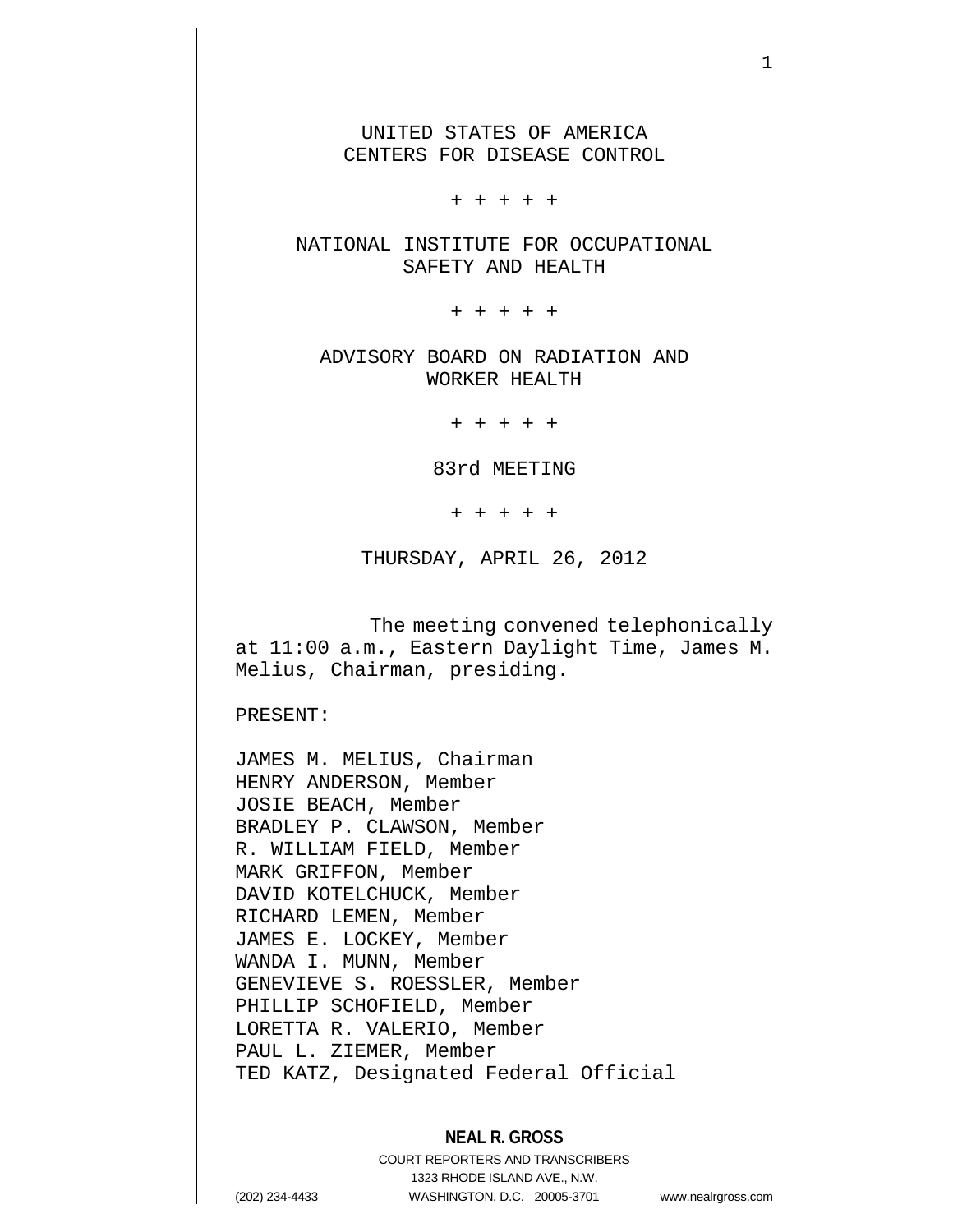REGISTERED AND/OR PUBLIC COMMENT PARTICIPANTS

ADAMS, NANCY, NIOSH Contractor ANIGSTEIN, BOB, SC&A BALDRIDGE, SANDRA BARRIE, TERRIE BARTON, BOB, SC&A BEATTY, EVERETT "RAY", SR. BRACKETT, ELIZABETH, ORAU Team CRAWFORD, CHRIS, DOL EVASKOVICH, ANDREW GLOVER, SAM, DCAS HINNEFELD, STU, DCAS JESSEN, KARIN, ORAU Team KINMAN, JOSH, DCAS Contractor KOTSCH, JEFF, DOL LIN, JENNY, HHS LIPSZTEIN, JOYCE, SC&A MAKHIJANI, ARJUN, SC&A MAURO, JOHN, SC&A McKEEL, DAN ROLFES, MARK, DCAS RUTHERFORD, LAVON, DCAS STIVER, JOHN, SC&A

## **NEAL R. GROSS**

COURT REPORTERS AND TRANSCRIBERS 1323 RHODE ISLAND AVE., N.W. (202) 234-4433 WASHINGTON, D.C. 20005-3701 www.nealrgross.com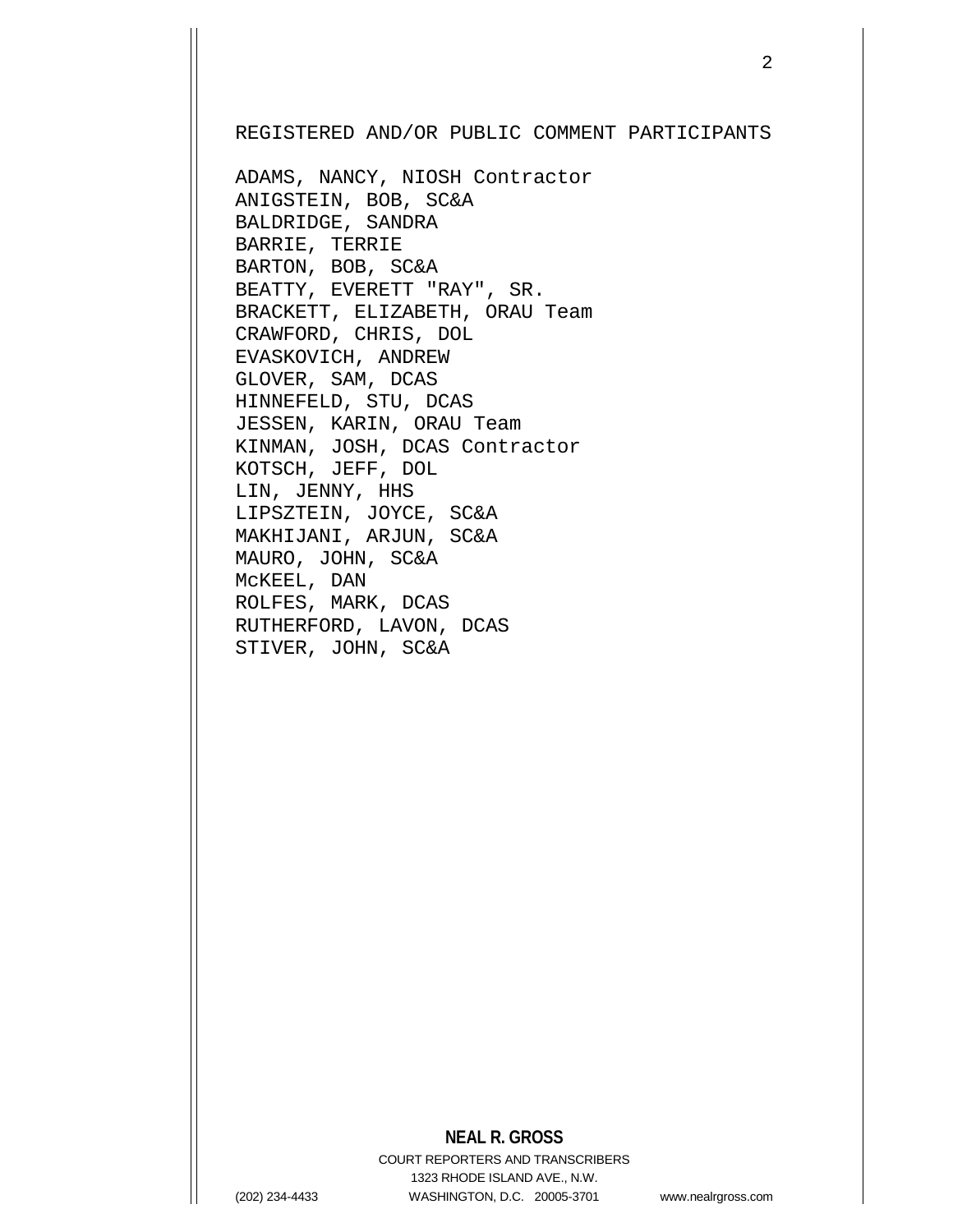CONTENTS

3

| Roll Call<br>by Mr. Katz, DFO                                                      | 6  |
|------------------------------------------------------------------------------------|----|
| Welcome<br>by Dr. Melius, Chair                                                    | 6  |
| Recording Absent Member Votes from<br>February Meeting<br>by Mr. Katz, DFO         | 7  |
| Fernald SEC Petition                                                               | 7  |
| Special Exposure Cohort (SEC) Petition<br>Status Update<br>by Mr. Rutherford, DCAS | 75 |
| Updates from Work Groups and Subcommittees 81<br>by WG/SC Chairs                   |    |
| Adjournment                                                                        | 92 |
|                                                                                    |    |

**NEAL R. GROSS**

COURT REPORTERS AND TRANSCRIBERS 1323 RHODE ISLAND AVE., N.W. (202) 234-4433 WASHINGTON, D.C. 20005-3701 www.nealrgross.com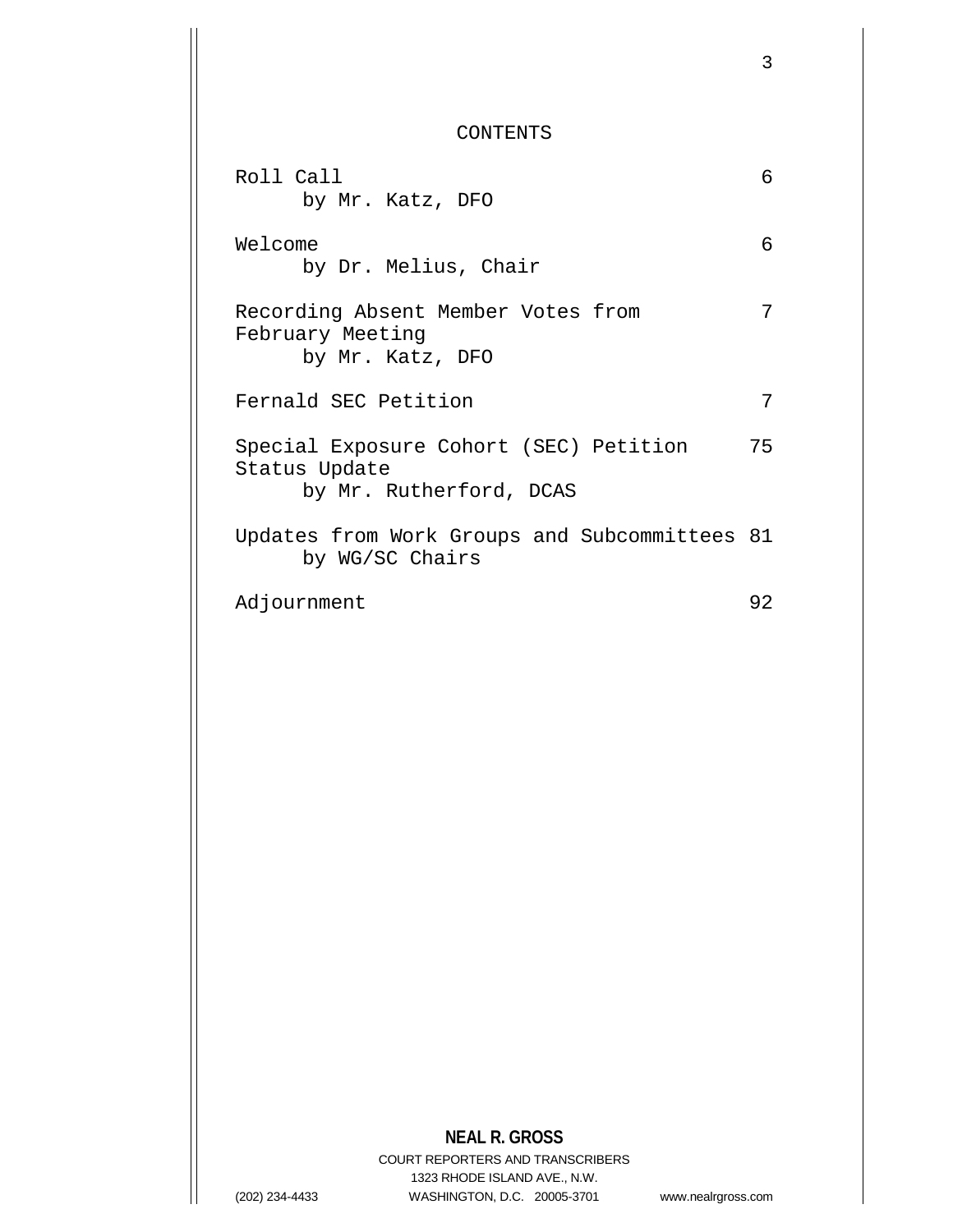**NEAL R. GROSS** COURT REPORTERS AND TRANSCRIBERS 1323 RHODE ISLAND AVE., N.W. 1 P-R-O-C-E-E-D-I-N-G-S  $2 \parallel$  (11:00 a.m.) 3 MR. KATZ: Okay. Welcome, 4 | everyone, to the Advisory Board on Radiation and 5 Worker Health Board teleconference. And the 6 || agenda for this Board meeting is posted on the  $7 \parallel$  website as well as the materials, and such, the 8 || agenda, the reports. 9 || There is one document, and perhaps 10 two, one that was just sent late this morning. 11 I'm not sure that that's posted. There's one 12 || that was posted yesterday and somehow, I don't 13 || know how these things work but, fell off, the 14 | posting, and should have been re-posted. 15 I haven't checked, recently, to see 16 if it's been re-posted, but that's the 17 || presentation that's being given today by John 18 || Stiver. So that's for all of you online who 19 | failed to receive the materials directly because 20 || you're not on the Board or you're not Staff. 21 || So let's begin with a Board roll call 22 | because we are speaking about a particular site

(202) 234-4433 WASHINGTON, D.C. 20005-3701 www.nealrgross.com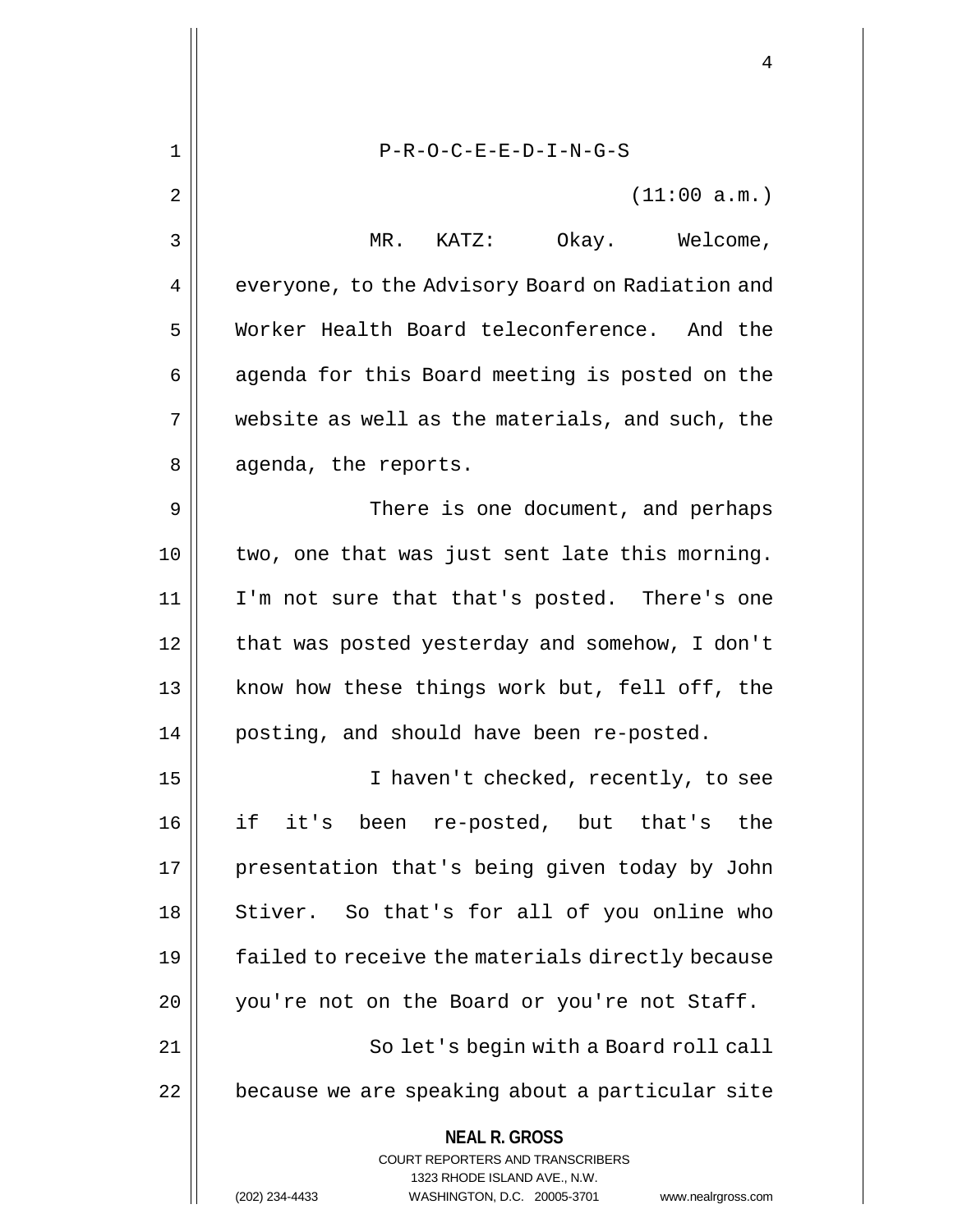| $\mathbf 1$ | in an SEC petition, that's the Feed Material                        |
|-------------|---------------------------------------------------------------------|
| 2           | Plant in Ohio, or Fernald, as it's known. The                       |
| 3           | Board Members, note your conflict of interest if                    |
| 4           | you have one with this site as we do roll call.                     |
| 5           | (Roll Call.)                                                        |
| 6           | MR. KATZ: Okay then. We have a lot                                  |
| 7           | of people on the line so please, everyone who is                    |
| 8           | not speaking to the group, please mute your                         |
| 9           | phones. If you do not have a mute button, press                     |
| 10          | *6 to mute your phone and then you press *6 again                   |
| 11          | to unmute your phone, but please keep your phone                    |
| 12          | muted, except when you're addressing the group.                     |
| 13          | There is no public comments session,                                |
| 14          | se, but there is an opportunity for<br>per                          |
| 15          | petitioners to discuss the Fernald SEC petition.                    |
| 16          | And please do not put the call on                                   |
| 17          | hold at any point, hang up and dial back in if                      |
| 18          | you need to leave the call. And it's your                           |
| 19          | agenda, Dr. Melius.                                                 |
| 20          | CHAIRMAN MELIUS:<br>Okay. Thank                                     |
| 21          | you, Dr. Katz. And so I'd like to welcome our                       |
| 22          | two new Members to the Board. If we could get                       |
|             | <b>NEAL R. GROSS</b>                                                |
|             | <b>COURT REPORTERS AND TRANSCRIBERS</b>                             |
|             | 1323 RHODE ISLAND AVE., N.W.                                        |
|             | (202) 234-4433<br>WASHINGTON, D.C. 20005-3701<br>www.nealrgross.com |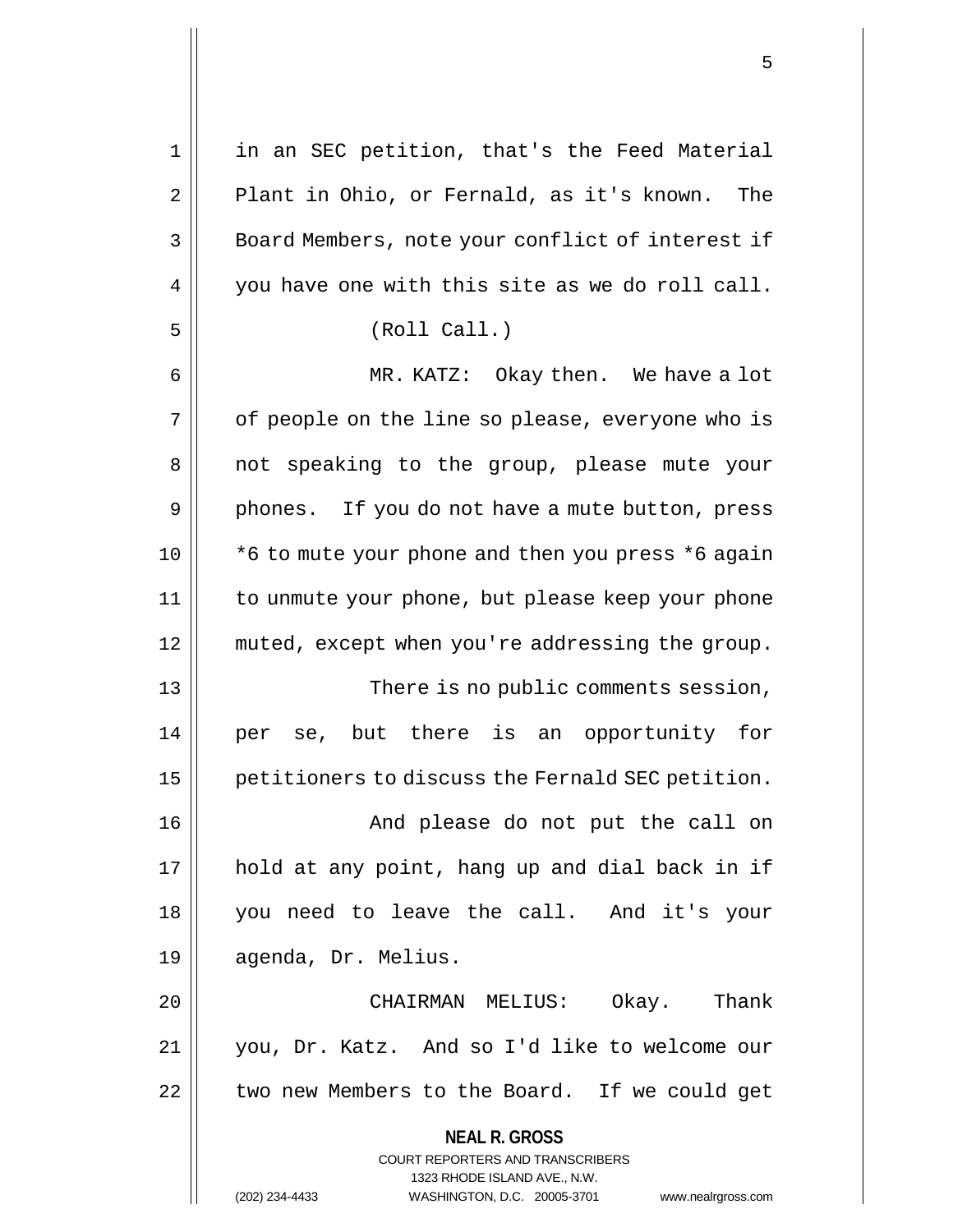1 introduced to them in voice today and then in a  $2 \parallel$  few weeks in our meeting -- well, anyways, 3 welcome aboard.

4 Please, the talking in the 5 | background, can you please mute. And, Ted, I  $6 \parallel$  think the first agenda item is yours, the votes 7 | from absent Members.

8 MR. KATZ: Right. Thank you, Jim.  $9 \parallel$  So at the February Board meeting we had votes on 10 five SEC petitions. There were two Board 11 Members absent for those votes and I'm recording 12 || their votes now. That's Dr. Lockey and Dr. 13 Poston.

14 || Both Lockey and Poston submitted 15 | their votes by March 23rd and they both voted in 16 | the affirmative, with the rest of the Board, for  $17$  || all of the petitions for which they were eligible 18 vote.

19 Dr. Poston recused on Sandia because  $20$  | he had a conflict there, but in any event, they 21 voted affirmatively with the Board on all the  $22$  | other votes and the covers voting.

> **NEAL R. GROSS** COURT REPORTERS AND TRANSCRIBERS 1323 RHODE ISLAND AVE., N.W. (202) 234-4433 WASHINGTON, D.C. 20005-3701 www.nealrgross.com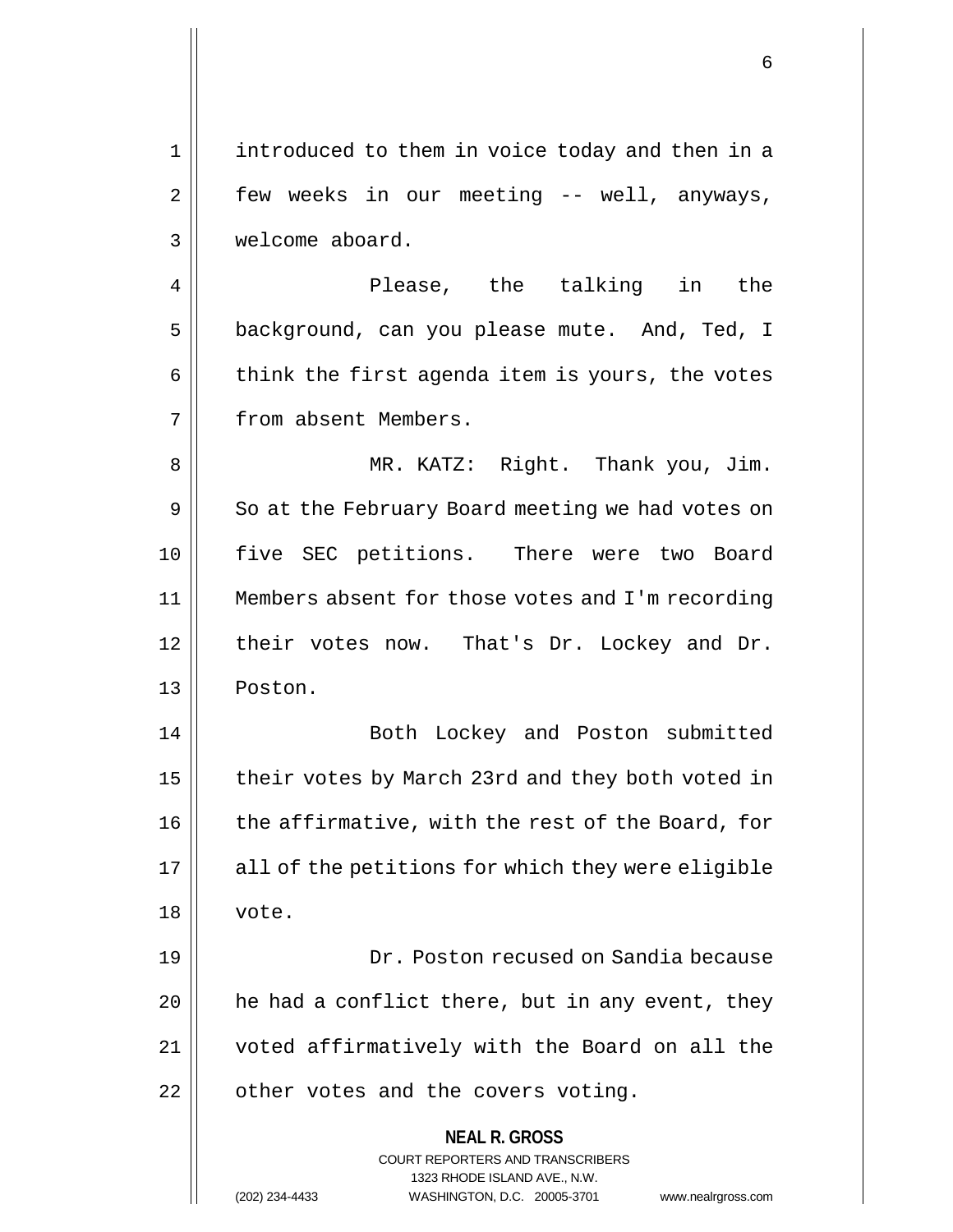| CHAIRMAN MELIUS: Okay. Thanks,                                                                                                                                         |
|------------------------------------------------------------------------------------------------------------------------------------------------------------------------|
| Our next agenda item is the discussion of<br>Ted.                                                                                                                      |
| the Fernald SEC petition. So this was an agenda                                                                                                                        |
| item at our last meeting to discuss today.<br>$\mathbf{I}$                                                                                                             |
| believe that all the Board Members and most of                                                                                                                         |
| this information is available on the website, if                                                                                                                       |
| you need information, background on, sort of,                                                                                                                          |
| updating them on what's happened since the last                                                                                                                        |
| Board meeting.                                                                                                                                                         |
| And there was a Work Group meeting,                                                                                                                                    |
| I believe, sometime in the last couple of weeks,                                                                                                                       |
| where this was discussed and the Work Group, as                                                                                                                        |
| I understand it, will have a recommendation for                                                                                                                        |
| us.                                                                                                                                                                    |
| I think this is how we're going to                                                                                                                                     |
| handle this is, I believe, John Stiver from SC&A                                                                                                                       |
| is sort of going to give us an update,                                                                                                                                 |
| essentially, a carry on from his presentation at                                                                                                                       |
| the last meeting. And then, after that, we'll                                                                                                                          |
| follow up with a discussion.                                                                                                                                           |
| And there will be a time for the                                                                                                                                       |
| petitioners to comment if they wish to.<br>So                                                                                                                          |
| <b>NEAL R. GROSS</b><br><b>COURT REPORTERS AND TRANSCRIBERS</b><br>1323 RHODE ISLAND AVE., N.W.<br>(202) 234-4433<br>WASHINGTON, D.C. 20005-3701<br>www.nealrgross.com |
|                                                                                                                                                                        |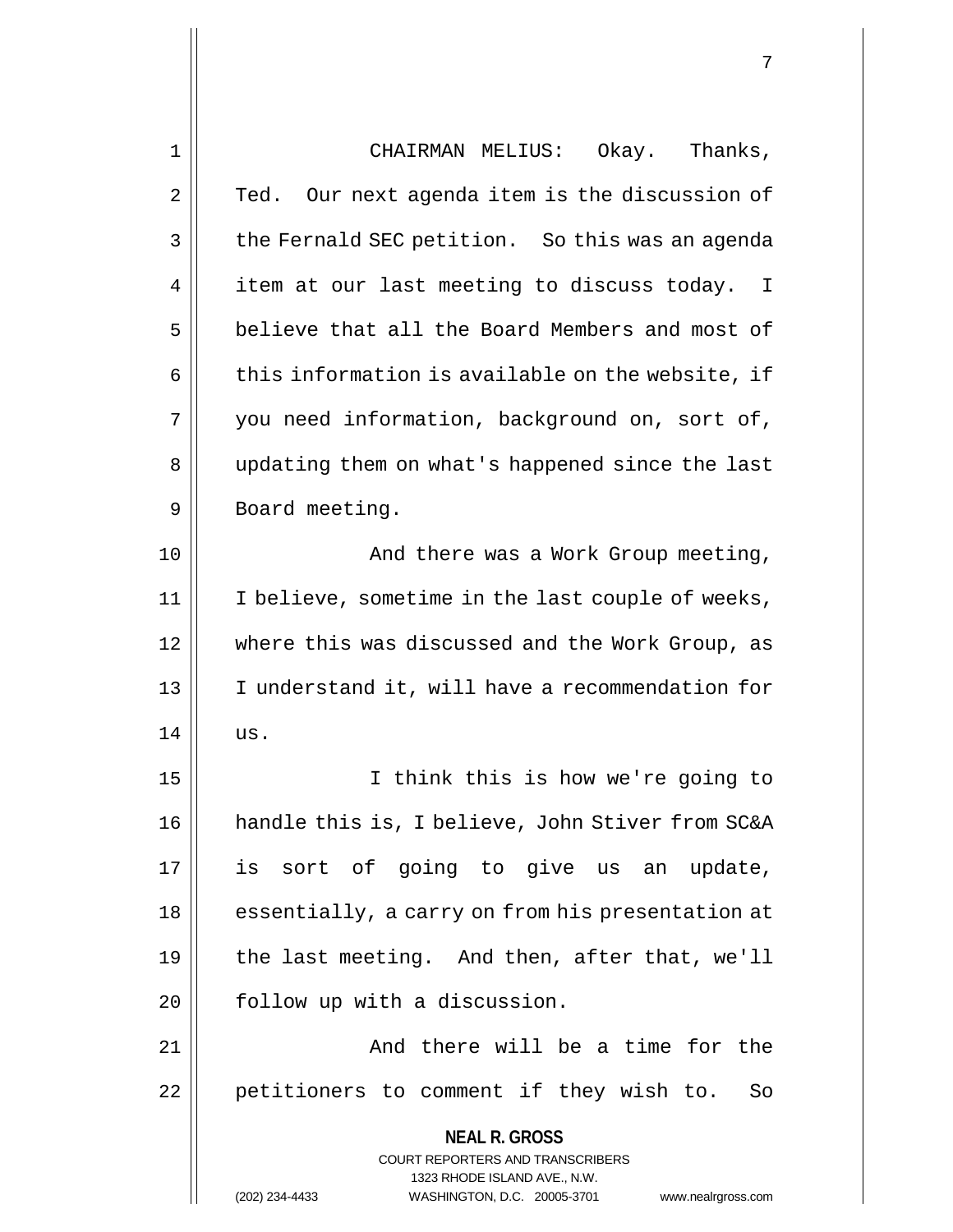1 | first, John Stiver.

| 2  | MR. STIVER: Thank you, Dr. Melius.                                                                                                                                     |
|----|------------------------------------------------------------------------------------------------------------------------------------------------------------------------|
| 3  | This is John Stiver from SC&A. And I was asked                                                                                                                         |
| 4  | at the Work Group teleconference last week,                                                                                                                            |
| 5  | actually one week ago from today, to provide the                                                                                                                       |
| 6  | Board with a summary presentation of where we                                                                                                                          |
| 7  | stand; what has transpired since the Oakland                                                                                                                           |
| 8  | full Board meeting.                                                                                                                                                    |
| 9  | And so I put together a short slide                                                                                                                                    |
| 10 | show, which was distributed to the Board.<br>It's                                                                                                                      |
| 11 | entitled, Fernald Update Stiver-4-23-12.<br>So I                                                                                                                       |
| 12 | assume you all have that.                                                                                                                                              |
| 13 | Unfortunately, there is a mistake I                                                                                                                                    |
| 14 | discovered on this one today, on Slide 5, which                                                                                                                        |
| 15 | is the one that most of you who've been in Fernald                                                                                                                     |
| 16 | have seen several times, but for the interest of                                                                                                                       |
| 17 | clarity, it's kind of unfortunate that the                                                                                                                             |
| 18 | values that I really wanted to present in that                                                                                                                         |
| 19 | table are missing from the PDF that was sent out.                                                                                                                      |
| 20 | However, on the DCAS website, under                                                                                                                                    |
| 21 | the Board meetings for today, there's a list of                                                                                                                        |
| 22 | documents that are available and if you look at                                                                                                                        |
|    | <b>NEAL R. GROSS</b><br><b>COURT REPORTERS AND TRANSCRIBERS</b><br>1323 RHODE ISLAND AVE., N.W.<br>(202) 234-4433<br>WASHINGTON, D.C. 20005-3701<br>www.nealrgross.com |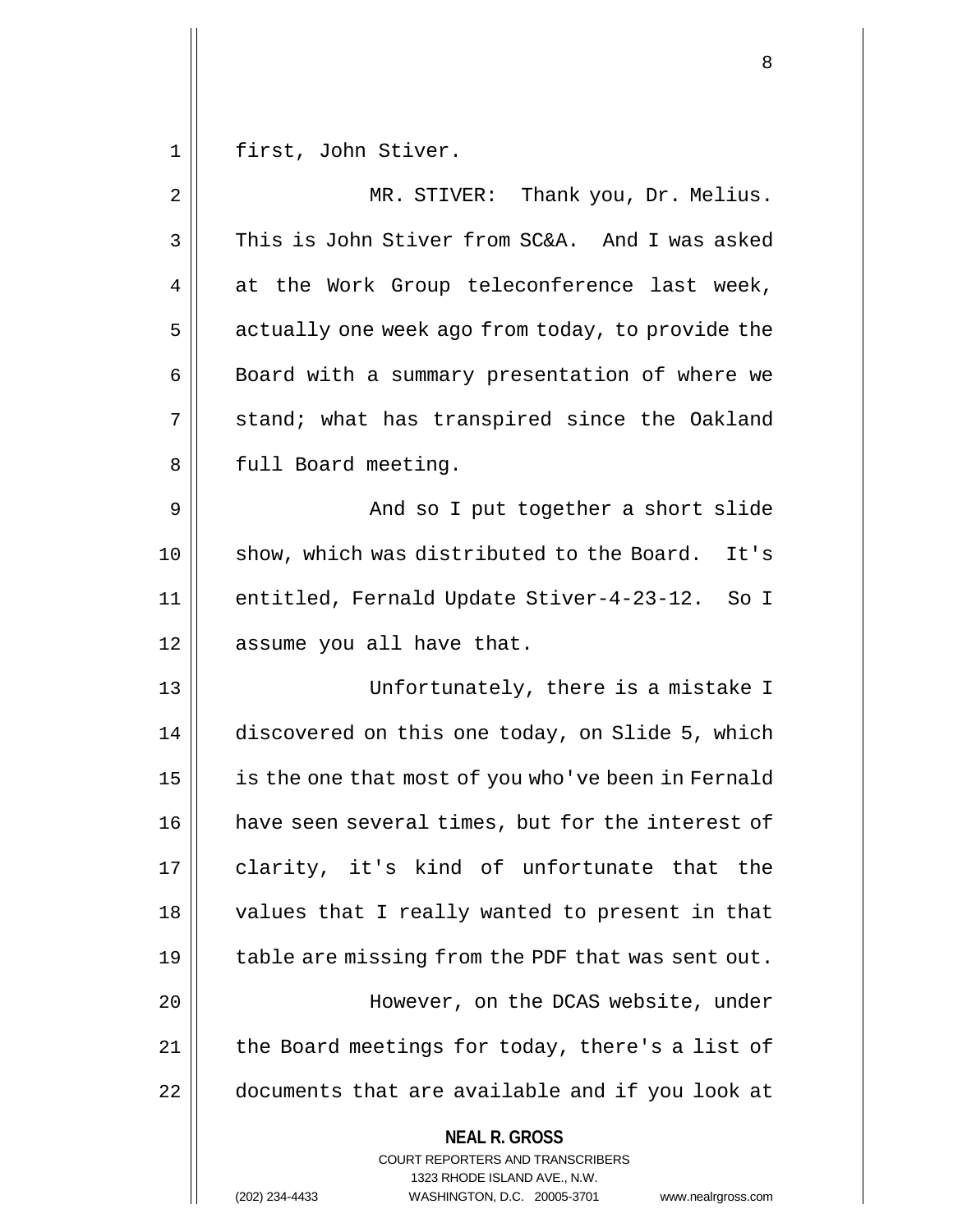**NEAL R. GROSS** COURT REPORTERS AND TRANSCRIBERS 1 || the last in that list, entitled, SC&A Draft 2 | Summary of SC&A Concerns Regarding the Latest 3 Documents Posted by NIOSH to Complement Their 4 White Papers on In-Vivo Thorium Bioassay, dated  $5$  | April 6th, there's a PDF there. 6 And on Page 19 of that, is the full  $7 \parallel$  table that is missing on Slide 5. So having said 8 || that, I'd like to go ahead and get started. 9 | Today is really more of a focused review on SEC 10 Issue 6B, and this is the Use of Chest Counts to 11 Reconstruct Thorium-232 Intakes for the Time 12 Frame of 1968 to 1978. 13 || And if you go along to Slide 2, this 14 || is kind of a review status of the issue to kind 15  $\parallel$  of bring everybody up to speed; where we are and 16 | what's transpired. 17 || Now, basically, the description of  $18$  || the issue is that, beginning in 1968, Fernald 19 went from doing breathing zone air sampling data 20 | and constructing these daily weighted exposures 21 | to controlled workplace conditions, to using 22 || this mobile in-vivo radiation monitoring

1323 RHODE ISLAND AVE., N.W.

(202) 234-4433 WASHINGTON, D.C. 20005-3701 www.nealrgross.com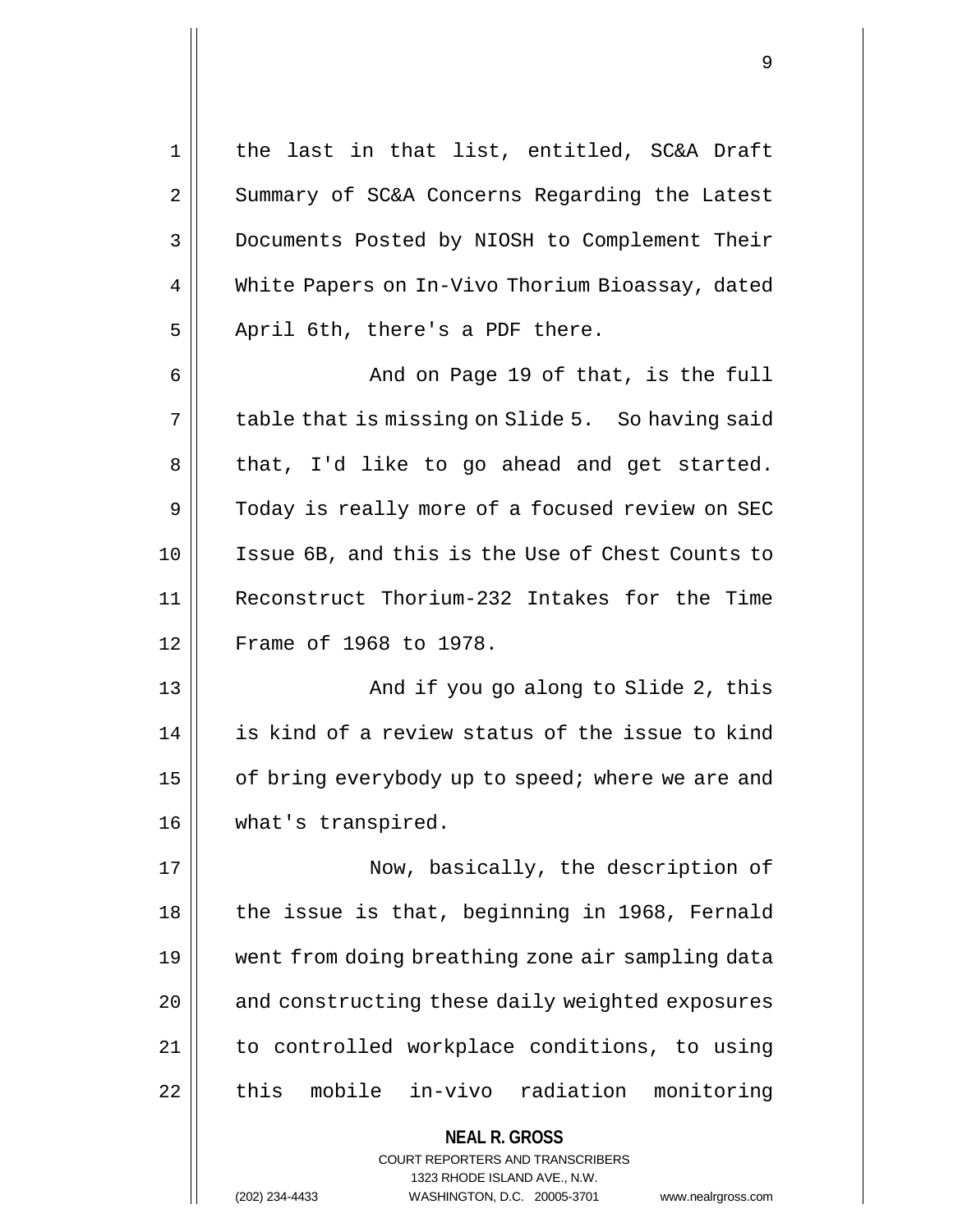1 || laboratory that was put together and built down  $2 \parallel$  at the Y-12 laboratory.

3 And then we sent out to the outlying 4 | labs, to Fernald, Paducah, Portsmouth, mainly  $5$  | the big uranium production facilities, because  $6 \parallel$  it was, basically, not feasible to bring all the  $7 \parallel$  workers in to Y-12 to have them counted in their 8 || fixed distance, they decided to go ahead and  $9 \parallel$  build a mobile system on a tractor trailer rig, 10 || and, basically, take it around to the various 11 labs, and do their monitoring on site.

12 || The point being is that, in 1968, 13 || when this system was installed, Fernald, 14 basically, stopped doing their air sampling 15 | program for the purposes of health protection.

16 And so from 1968 on, till 1988, 17 during this 20-year period, they were completely 18 dependent on the integrity of the chest count 19 data for being able to derive thorium-232 20 | intakes during this 20-year period.

21 And there's kind of an elbow right 22 | in the midpoint between 1978 and 1979. 1968 to

> **NEAL R. GROSS** COURT REPORTERS AND TRANSCRIBERS

> > 1323 RHODE ISLAND AVE., N.W.

(202) 234-4433 WASHINGTON, D.C. 20005-3701 www.nealrgross.com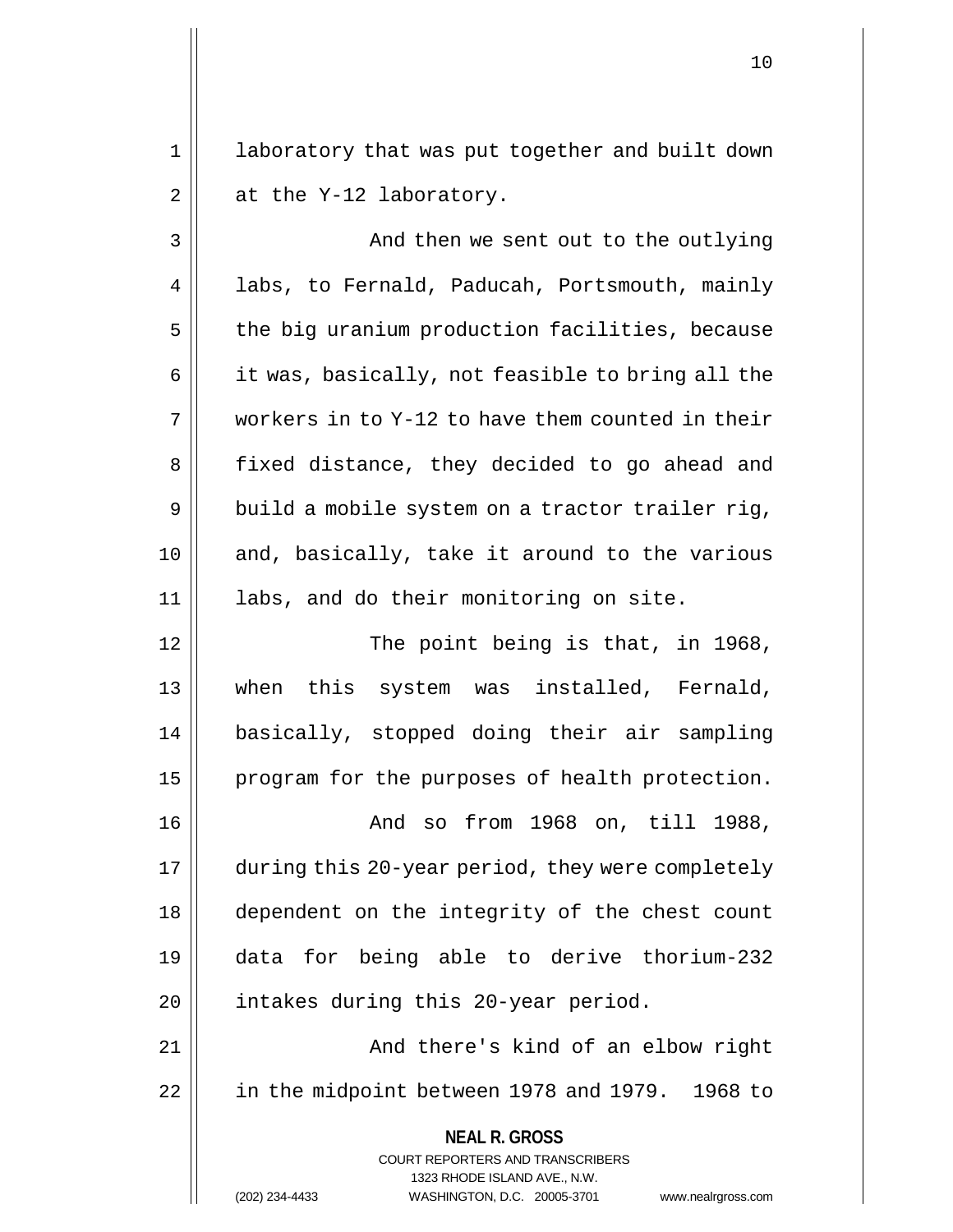**NEAL R. GROSS** COURT REPORTERS AND TRANSCRIBERS 1323 RHODE ISLAND AVE., N.W. 1 || 1978, the results were reported in mass units, 2 | basically, in milligrams thorium, and there's no 3 || underlying, or raw, data available to support 4 | those values. 5 || From 1979 to 1988, the results are 6 | reported in the activity values of the progeny 7 | radionuclides, lead-212 and actinium-228. 8 || And from that, SC&A believes that 9 | the NIOSH approach for handling that set of data 10 in that period is adequate for deriving a 11 plausible upper bound value because the actual 12 lead-212 measurements are available and can be 13 manipulated in order to get back to a bounding 14 || value for thorium intake. 15 || And that'll all become clear as we 16 || go through the subsequent slides. The status of 17 || the issue, lots of White Papers have been 18 || exchanged. For the last year, over three 19 different Work Groups, there have been very 20 | intense discussions on this issue. 21 Three different Work Groups, April  $22$  | and August of last year, and then February 9th

(202) 234-4433 WASHINGTON, D.C. 20005-3701 www.nealrgross.com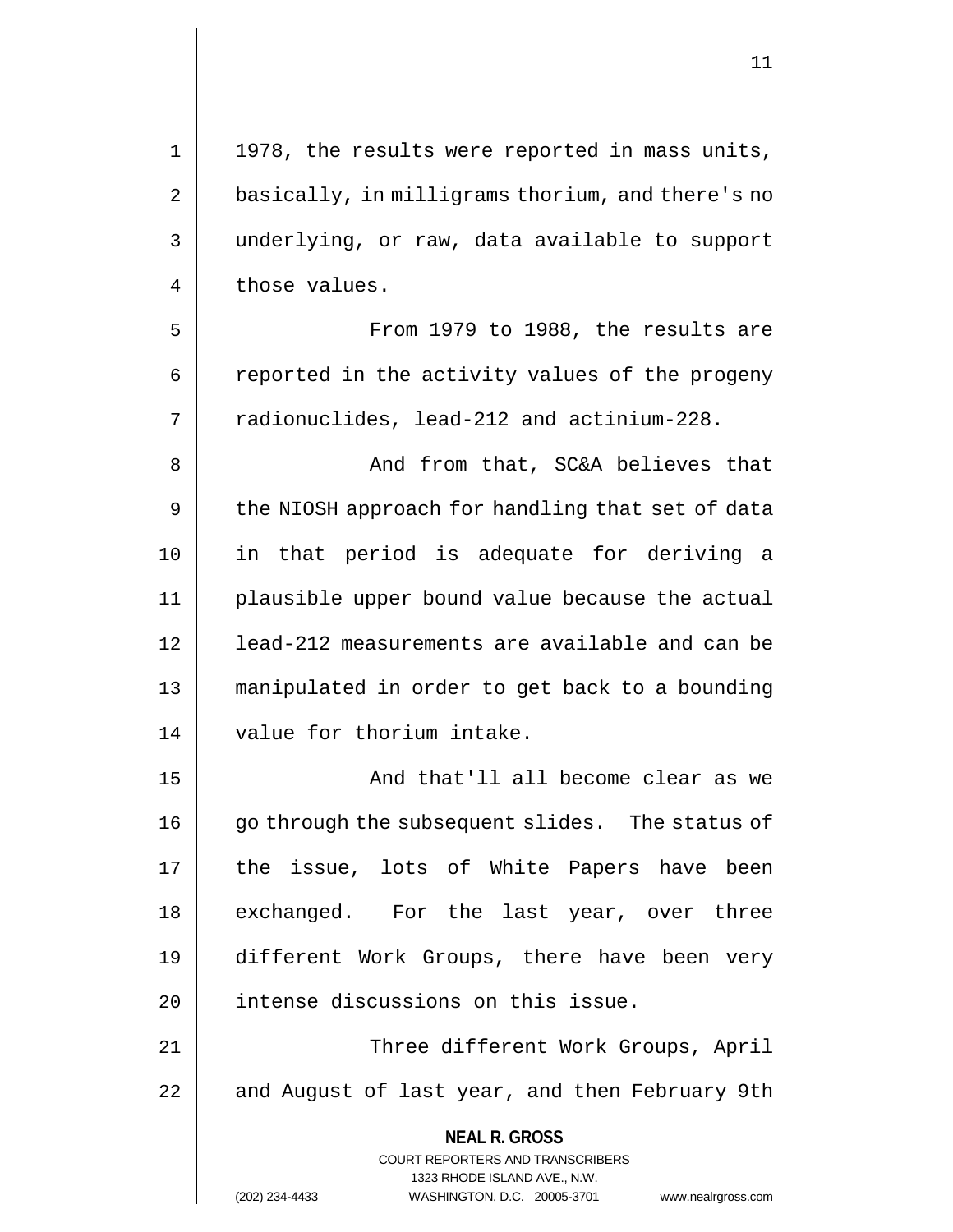**NEAL R. GROSS** COURT REPORTERS AND TRANSCRIBERS 1323 RHODE ISLAND AVE., N.W. 1 of this year. At the full Board meeting in 2 | Oakland, I presented a summary of SC&A's  $3 \parallel$  position at that time and the knowledge we had. 4 We felt that from 1968 to 1978, the 5 data that were reported in milligrams thorium 6 || were likely inadequate for the purposes of dose  $7 \parallel$  reconstruction and we felt this was an SEC issue. 8 || This was based mainly on two, kind of, 9 interrelated issues. 10 || The first being that we just didn't 11 | know what assumptions and what methods were used 12 | to derive those milligram. And we demonstrated 13 || that, depending on the method, which progeny was 14 measured, there could be five orders of 15 magnitude variability. 16 Basically, you could underestimate  $17$  | by up to a factor of a 100, and conversely, for 18 the unexposed group, there could be 19 | overestimates by three orders of magnitude. 20 The other issue was this idea of a 21 | technical shortfall and maybe the system just 22 was not adequate for its intended purpose under

(202) 234-4433 WASHINGTON, D.C. 20005-3701 www.nealrgross.com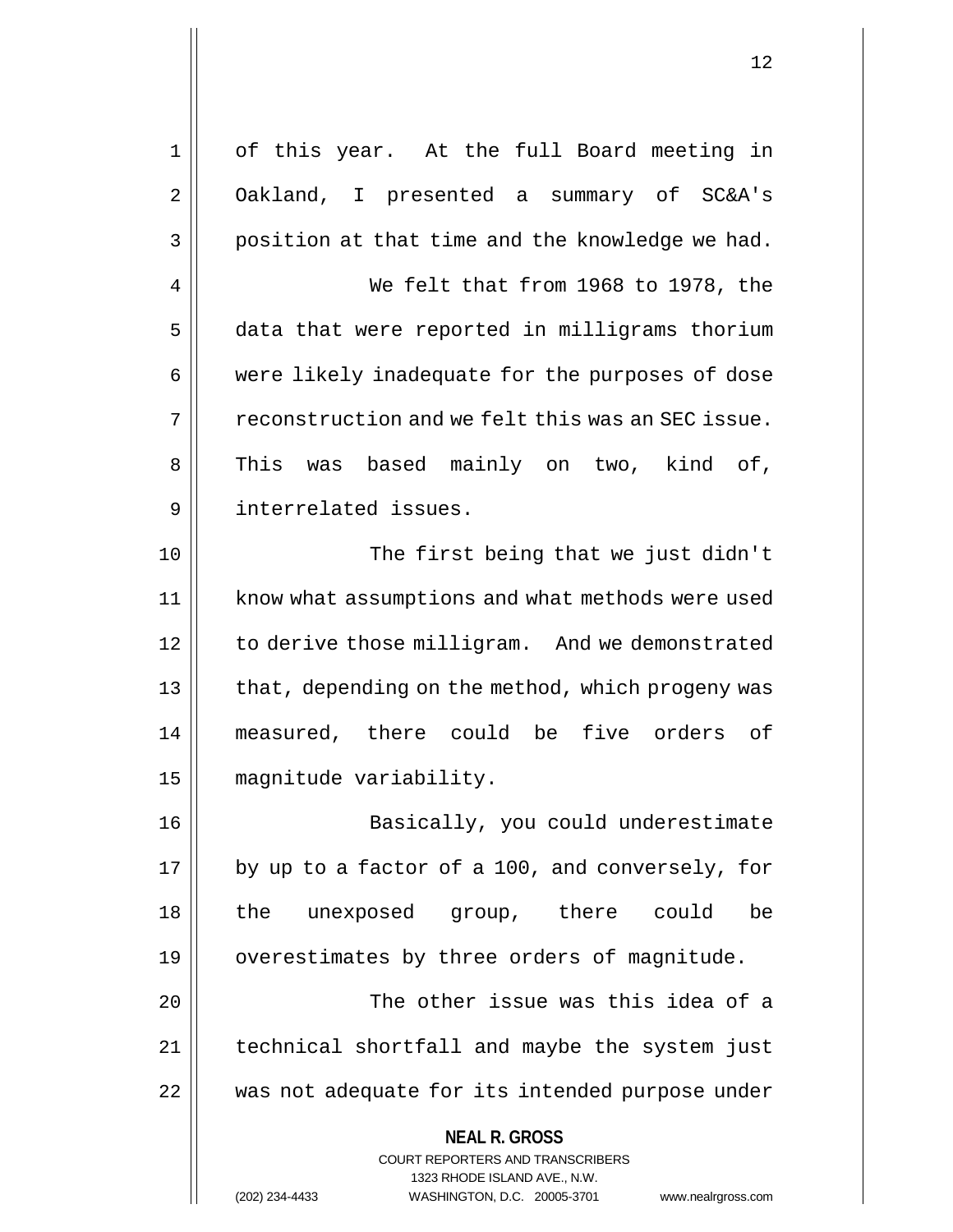1 || EEOICPA, which is to be able to discern 2 | dosemetrically significant intakes.

3 And we talked about that. I 4 | presented our position on that. And it was last 5 Wednesday, there was a meeting of the SEC 6 | Subcommittee. And during that time, this whole  $7 \parallel$  idea of sufficient accuracy is brought up in, 8 | kind of, a global context; basically, a program  $9 \parallel$  lag context.

10 || The Contract And, evidently, DCAS is putting 11 together a matrix of all SEC decisions and their 12 bases, and then this whole idea of sufficient 13 accuracy is really going to be addressed in a 14 | program-wide manner, which it really should be 15 | addressed in that form.

16 || So this whole idea of a technical 17 || shortfall has, kind of, been deferred as it 18 || applies to this particular data set. I'm going 19 || to concentrate on the adequacy of the data set 20 itself.

21 Moving on to Slide 3, February 24th, 22 || right before the Board meeting, NIOSH posted a

> **NEAL R. GROSS** COURT REPORTERS AND TRANSCRIBERS

> > 1323 RHODE ISLAND AVE., N.W.

(202) 234-4433 WASHINGTON, D.C. 20005-3701 www.nealrgross.com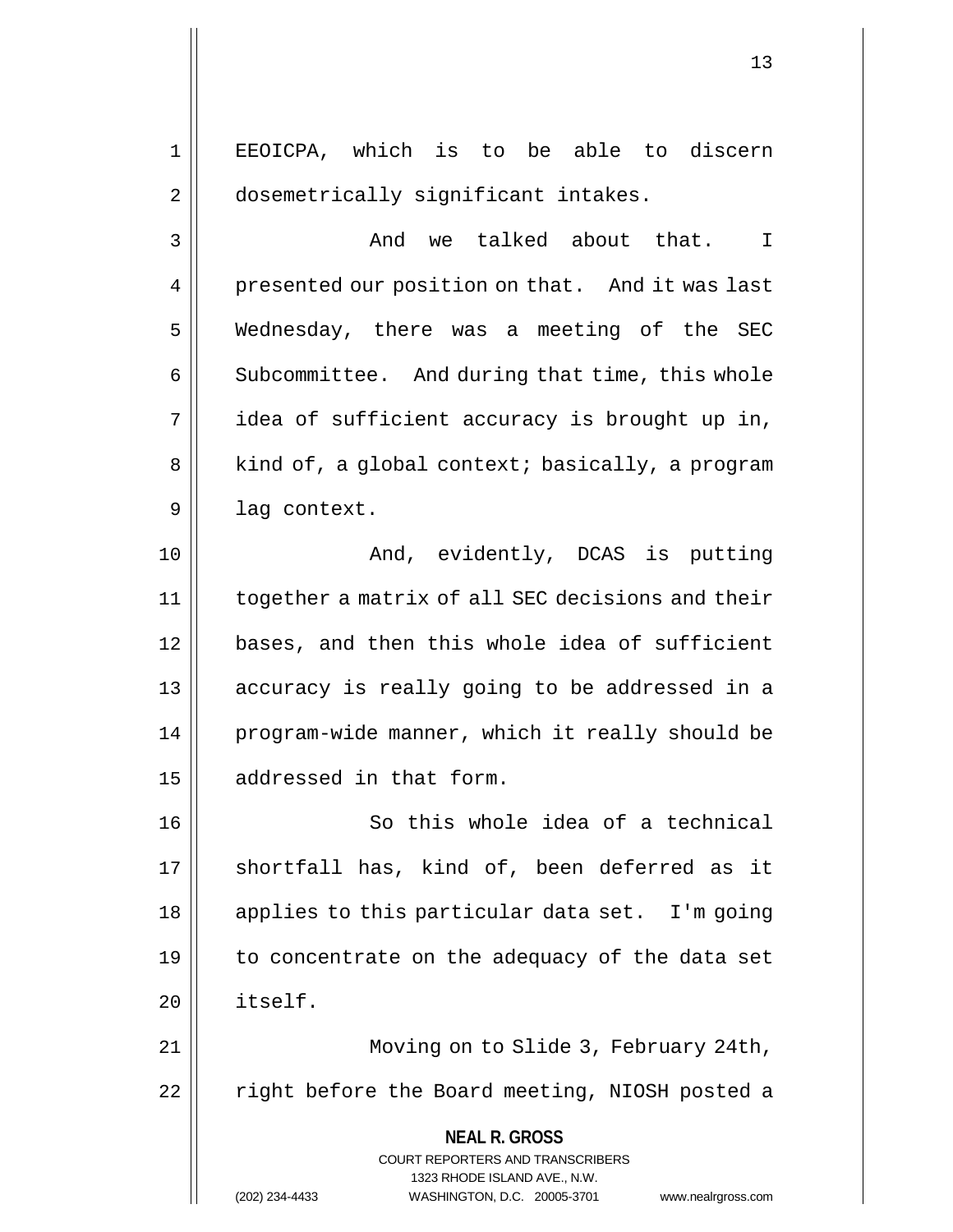**NEAL R. GROSS** COURT REPORTERS AND TRANSCRIBERS 1323 RHODE ISLAND AVE., N.W.  $1 \parallel$  set of documents that was claimed to be relevant 2 || references that related to the estimation of  $3 \parallel$  thorium-232 intakes for Fernald workers using  $4 \parallel$  in-vivo data from the Y-12 mobile counter. 5 We reviewed that and discovered  $6 \parallel$  that, basically, there are NIOSH White Papers, 7 || several other supporting documents, which 8 || described different approaches that could have 9 | been used to calculate thorium-232 lung burdens 10 during that time period of interest. 11 We delivered a response on April 12 | 6th. It was entitled, Summary of SC&A Concerns 13 || Regarding the Latest Documents Posted by NIOSH 14 to Complement Their White Papers on In-vivo 15 | Thorium Bioassay. Kind of a mouthful and that's  $16$  | the one that I just referred you back to a minute  $17 \parallel \quad$  ago. 18 In summary, what we did was, we went 19  $\parallel$  through each one of these documents. We did the 20 || technical evaluations, summary paragraphs, 21 | related to the SEC concerns. And we concluded  $22$  | that the NIOSH White Papers are all based on an

(202) 234-4433 WASHINGTON, D.C. 20005-3701 www.nealrgross.com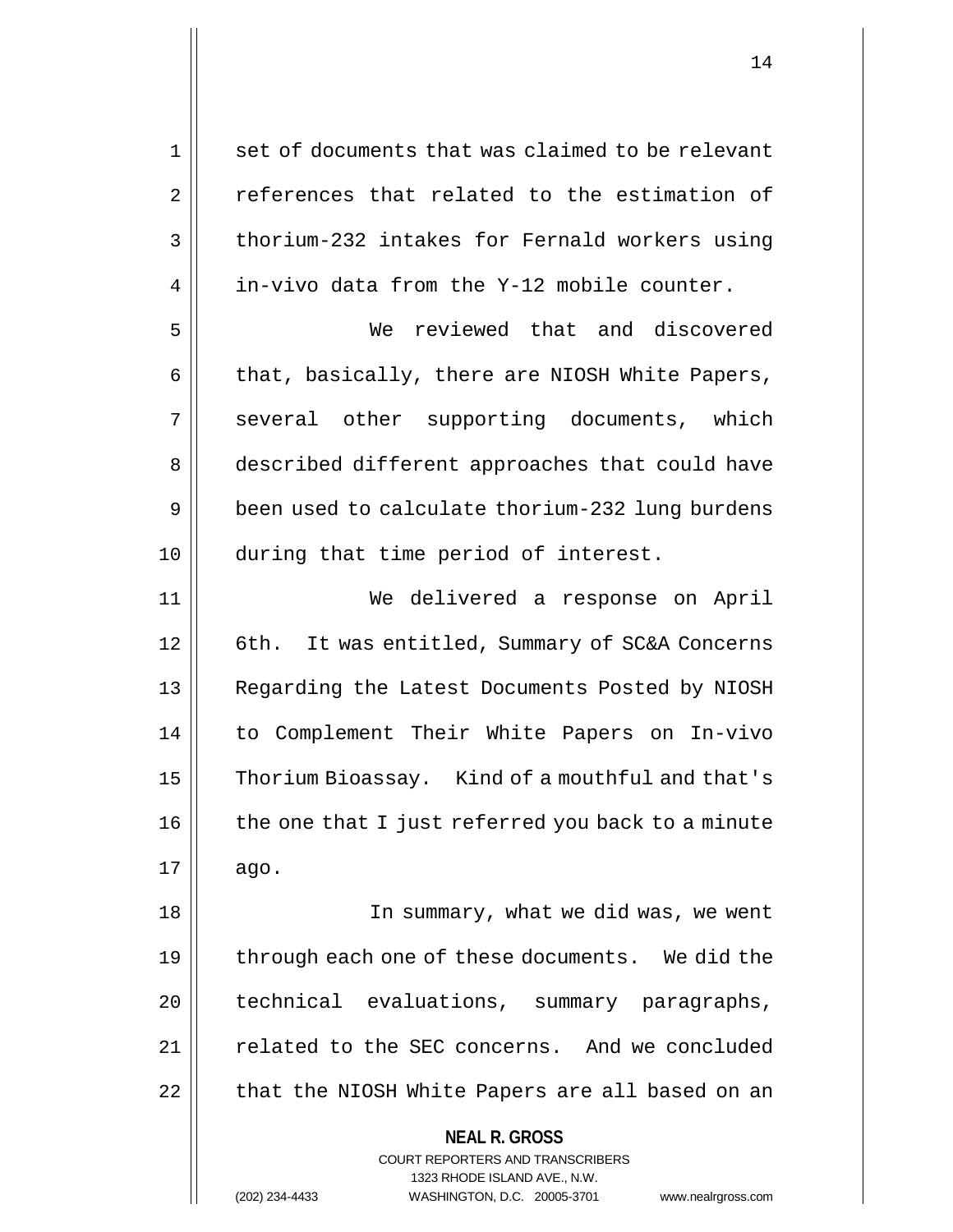1 unsupported assumption.

| 2  | And that is that the lead-212 was                                                                                                                                      |
|----|------------------------------------------------------------------------------------------------------------------------------------------------------------------------|
| 3  | measured and thorium lung burdens in milligrams                                                                                                                        |
| 4  | were calculated using those measurement                                                                                                                                |
| 5  | results. As we left, that point still not                                                                                                                              |
| 6  | clear, how the milligram thorium results were                                                                                                                          |
| 7  | calculated, whether it was based on progeny                                                                                                                            |
| 8  | activity, or a ratio method that had been put                                                                                                                          |
| 9  | forth by Y-12, Hap West's paper in 1965, and some                                                                                                                      |
| 10 | of the Scott papers in the '60s.                                                                                                                                       |
| 11 | But at that point in time, we weren't                                                                                                                                  |
| 12 | really sure what particular method was used.                                                                                                                           |
| 13 | And, of course, the related implications for the                                                                                                                       |
| 14 | ability to reconstruct doses.                                                                                                                                          |
| 15 | If we could move on here to Slide 4,                                                                                                                                   |
| 16 | this is, kind of, a preamble to the table, this                                                                                                                        |
| 17 | Table 1, that has been seen many times by the Work                                                                                                                     |
| 18 | Group. And we keep bringing it up because it's                                                                                                                         |
| 19 | very important.                                                                                                                                                        |
| 20 | It is the only link at that elbow,                                                                                                                                     |
| 21 | basically, where the data went from being                                                                                                                              |
| 22 | reported in milligrams to being reported in                                                                                                                            |
|    | <b>NEAL R. GROSS</b><br><b>COURT REPORTERS AND TRANSCRIBERS</b><br>1323 RHODE ISLAND AVE., N.W.<br>(202) 234-4433<br>WASHINGTON, D.C. 20005-3701<br>www.nealrgross.com |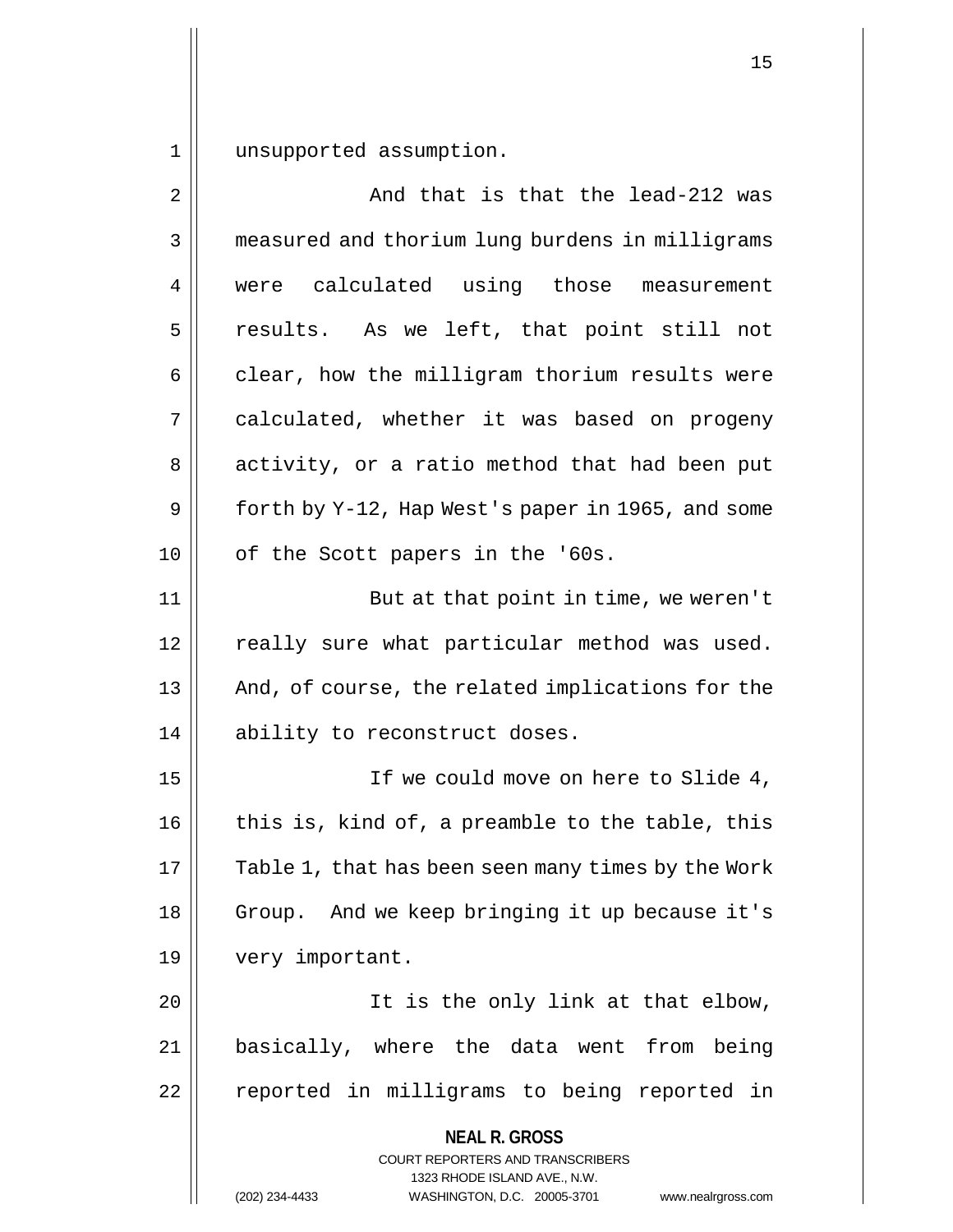**NEAL R. GROSS** COURT REPORTERS AND TRANSCRIBERS 1323 RHODE ISLAND AVE., N.W. 1 progeny activity levels. And there's several 2 | results here that are of concern to SC&A because 3 they illustrate inconsistencies between the 4 | milligram thorium data and the nanocuries of the  $5 \parallel$  lead-212 for this period of overlap. 6 And suggests to us that lead-212  $7 \parallel$  probably was not used to drive the milligram 8 | thorium data, at least during the period we're 9 | concerned with. 10 If you take a look at Slide 5 here. 11 Unfortunately, if you could take a look at the 12 | table on Page 19 of the document I referred you  $13 \parallel$  to, that would be best. If not, I can just talk 14 | you through it. 15 The table basically consists of five 16 columns. The first column further on the left 17 is reported thorium results in milligrams. The 18 || second column is the reported lead-212 activity 19 in nanocuries. The third column is reported 20 | actinium-228 activity in nanocuries. 21 || The fourth column is the monitoring 22 date and the fifth column is the location or

(202) 234-4433 WASHINGTON, D.C. 20005-3701 www.nealrgross.com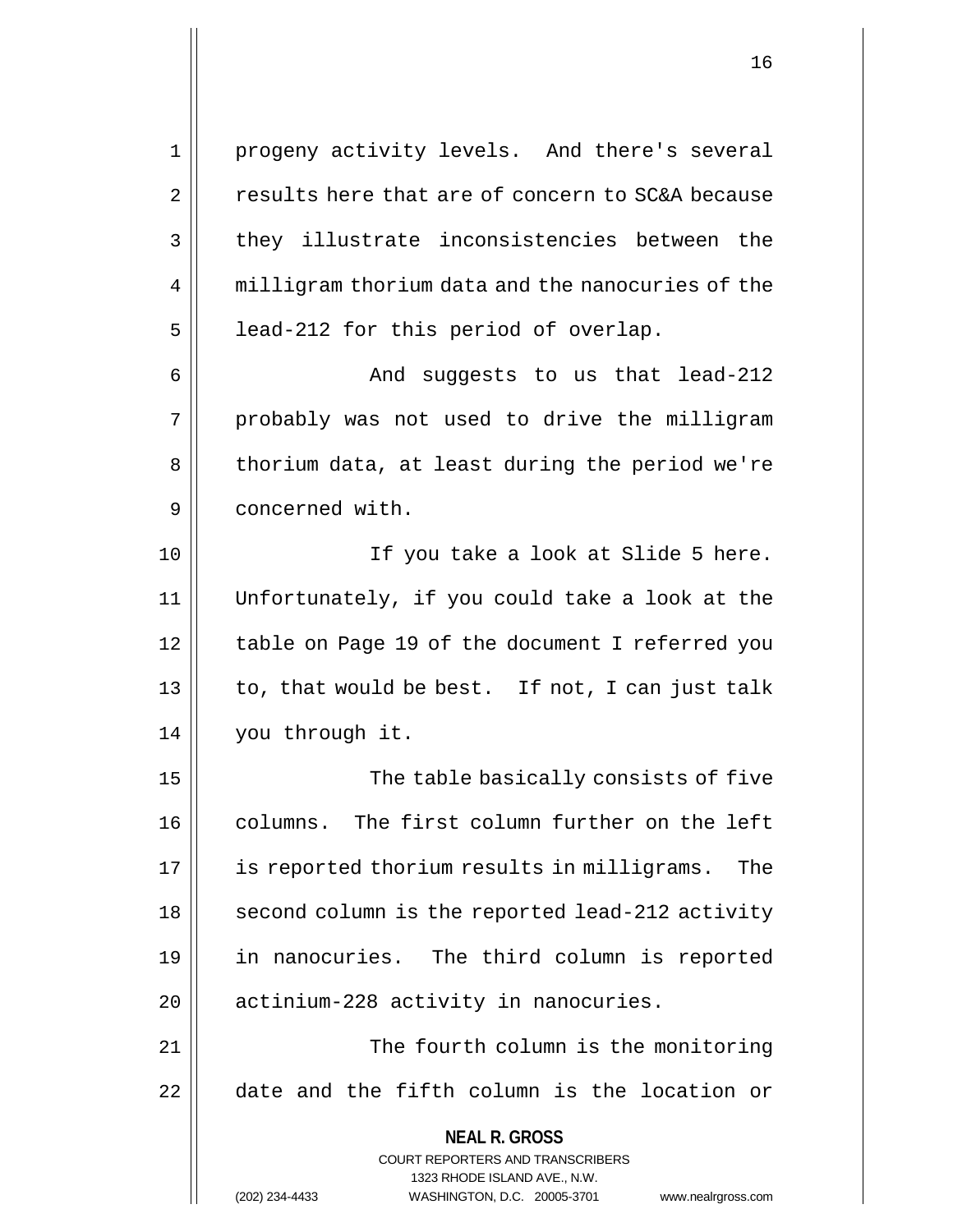1 || plant member. And what we're really concerned  $2 \parallel$  with, there are two sets of data. All the data  $3 \parallel$  are from 1979.

4 The first consists of four values 5 taken from June 2nd to June 19th of 1979 in a  $6 \parallel$  location, the Pilot Plant, or Plant 7, one or the  $7 \parallel$  other, and what's interesting here is that we 8 || have four values of lead-212, they're all above 9  $\parallel$  the detection limit of 0.23 nanocuries.

10 || And because we have a snapshot in 11 time at a particular plant, we're reasonably 12 || sure that this represents one particular source 13 || of thorium to which these workers would have been 14 || exposed. So you would expect proportionality 15 between the lead-212 and actinium-228, and also 16 | between those daughter products and the reported 17 || results in thorium in milligrams.

18 You can see that there is a 19 correspondence, proportionality if you will, 20 between lead-212 and actinium-228, but the 21 | thorium results are all 2.1 milligrams right 22 down the line. And this kind of concerns us.

> COURT REPORTERS AND TRANSCRIBERS 1323 RHODE ISLAND AVE., N.W.

**NEAL R. GROSS**

(202) 234-4433 WASHINGTON, D.C. 20005-3701 www.nealrgross.com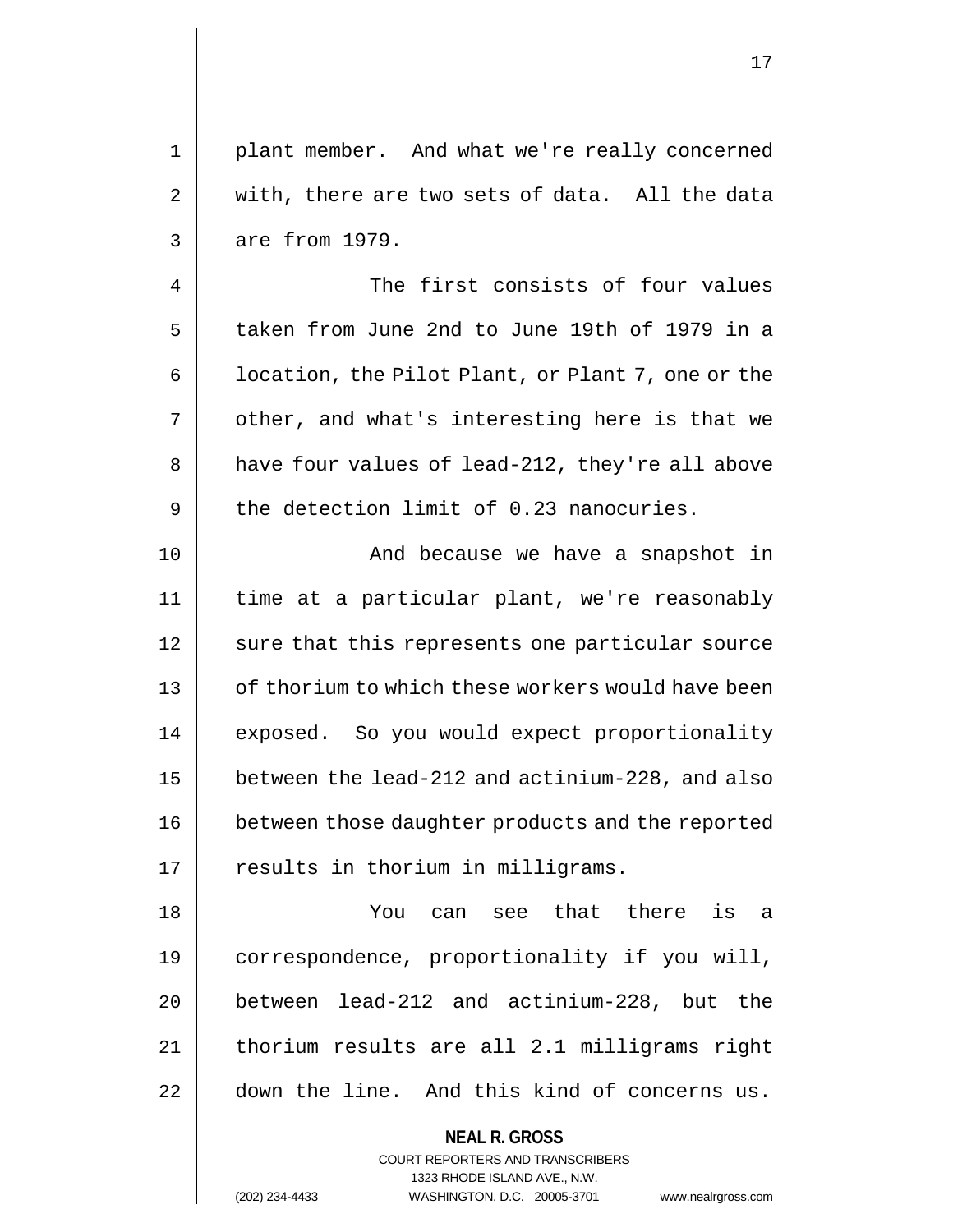| $\mathbf 1$ | And we have the second set of data                                      |
|-------------|-------------------------------------------------------------------------|
| 2           | that were taken in October from Plant 4, we see                         |
| 3           | the same type of thing. There's five results                            |
| 4           | there, all but one are greater than the detection                       |
| 5           | limit. There's proportionality between                                  |
| 6           | actinium and the lead.                                                  |
| 7           | But there is the same, what turns out                                   |
| 8           | to be the detection limit, assuming equilibrium,                        |
| 9           | of what would be derived for thorium; 2.1                               |
| 10          | milligrams across the board.                                            |
| 11          | So this kind of led us to believe                                       |
| 12          | that maybe there's some concerns regarding how                          |
| 13          | the data were being processed, whether the                              |
| 14          | reasonable values were being produced from the                          |
| 15          | detector, and also, the highest value, 5.1                              |
| 16          | milligrams, this was taken in June of 1980.                             |
| 17          | And this was during a time when the                                     |
| 18          | method of calculation for thorium was the                               |
| 19          | progeny activity, and here we have a negative                           |
| 20          | value of lead-212 corresponding to a 5 milligram                        |
| 21          | thorium result.                                                         |
| 22          | And so, unfortunately, this is the                                      |
|             | <b>NEAL R. GROSS</b>                                                    |
|             | <b>COURT REPORTERS AND TRANSCRIBERS</b><br>1323 RHODE ISLAND AVE., N.W. |
|             | (202) 234-4433<br>WASHINGTON, D.C. 20005-3701<br>www.nealrgross.com     |

 $\begin{array}{c} \hline \end{array}$ 

 $\mathsf{l}\mathsf{l}$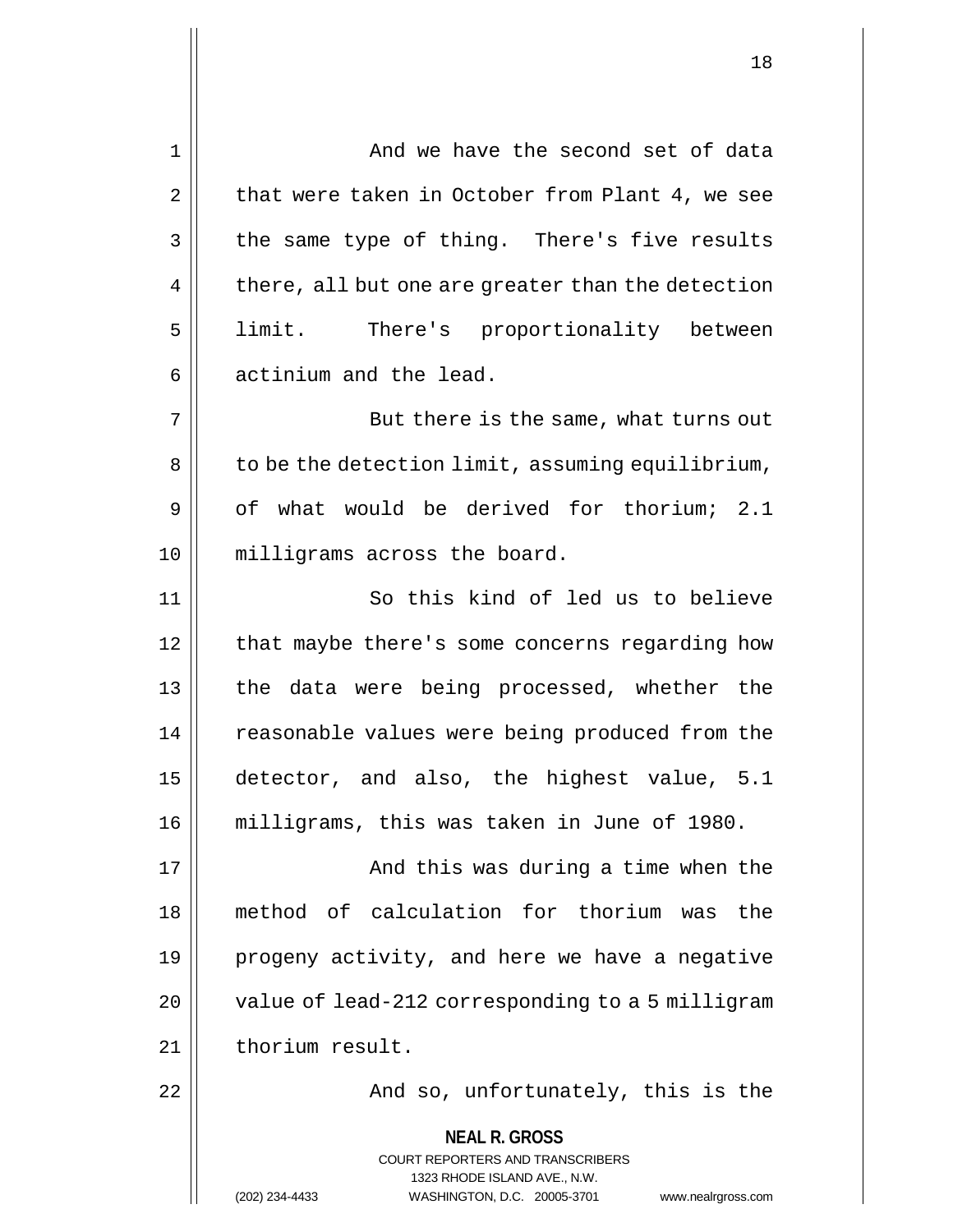1 || only set of data where we have an overlap and it's  $2 \parallel$  not, again, a very extensive set where you  $3 \parallel$  understand that, but it concerns us because it 4 would seem to indicate that there may be some  $5 \parallel$  problems with this data set in terms of how those 6 | values were derived.

7 And move on to Slide 6, April 9th, 8 || NIOSH posted the PowerPoint presentation. This 9 was the point of discussion at last week's 10 meeting. It's entitled, Bounding Thorium-232 11 Intakes Using MIVRML Data, and Mark Rolfes also 12 | provided a nice Excel table that had hyperlinks 13 to the various documents in the supporting 14 | references.

15 || The one that really jumped off the 16 | page at me, we see most of them, but there was 17 an interview conducted on March 15th of 2012, 18 || with 'identifying information redacted', who is 19 the principle designer and developed of the 20 mobile system.

21 And he's, evidently, a professor at 22 || the Louisiana State University and is quite

> **NEAL R. GROSS** COURT REPORTERS AND TRANSCRIBERS 1323 RHODE ISLAND AVE., N.W.

(202) 234-4433 WASHINGTON, D.C. 20005-3701 www.nealrgross.com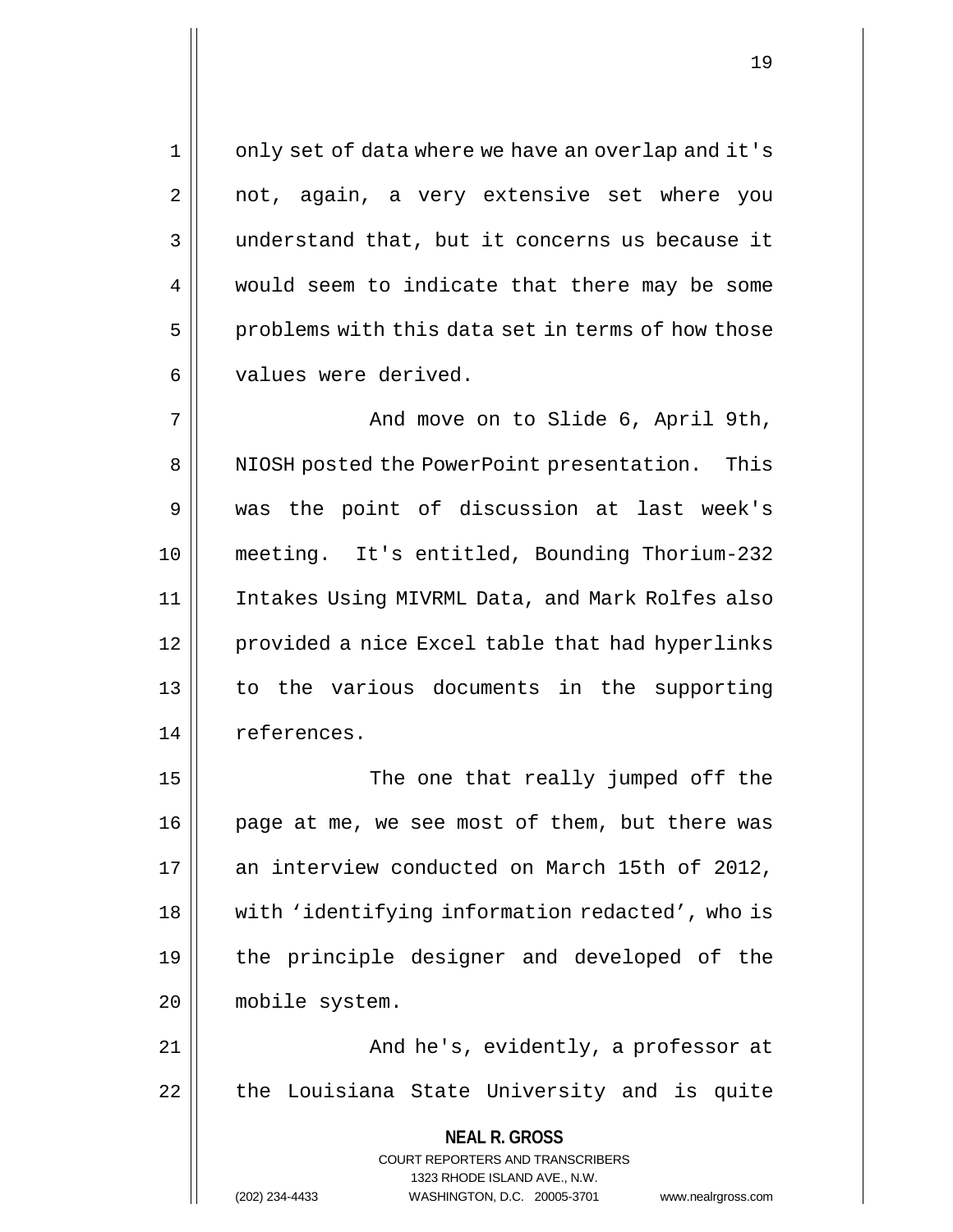1 active. He was able to provide a lot of useful 2 | information that clarified some of our concerns, 3 but yet also, crystallized some of our concerns 4 || regarding the validity of this data set as it's  $5$  intended to be used in the program.

6 || 'identifying information redacted' 7 | indicated that the mobile system was patterned 8 || after the fixed Y-12 system and was calibrated 9 || and operated in exactly the same manner as the 10 fixed system. They used the same calibration 11 standard for both, which had a radium-228 12 equilibrium ratio of 60 percent and a 13 thorium-228 equilibrium ratio of 80 percent, 14 | relative to thorium-232.

15 We did make an indication that those 16 ratios would not be possible for a single 17 || purified thorium source, which indicates there 18 || may have been some radium contamination in that 19 | source material.

20 We used a REMAB phantom in the 21 | calibration, which was, basically, a plastic 22 || human effigy with a human skeleton and tissue

> **NEAL R. GROSS** COURT REPORTERS AND TRANSCRIBERS 1323 RHODE ISLAND AVE., N.W. (202) 234-4433 WASHINGTON, D.C. 20005-3701 www.nealrgross.com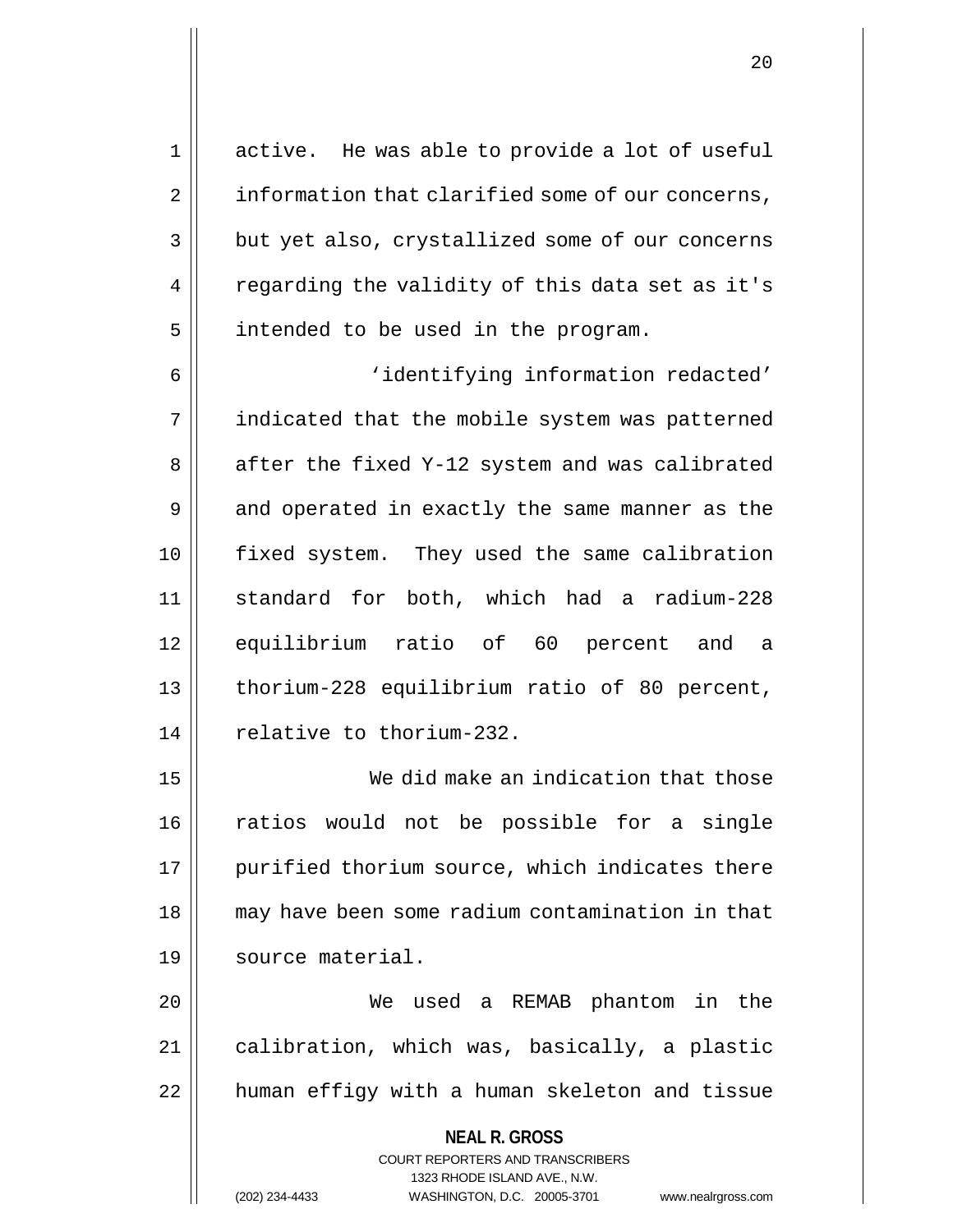1 equivalent organ material inserted. I believe  $2 \parallel$  they used a sponge for the lungs to simulate 3 || lungs in the chest cavity.

4 || And they put these little vials of  $5$  | the thorium calibration solution in the sponge.  $6 \parallel$  They filled the whole thing with water and then  $7 \parallel$  they did background counts. And the actual 8 counts were workers for the 12,000 seconds, 9 | 20-minute counts, and they did use the empirical 10 sum of ratios method that was described in the 11 || Scott and West papers in the mid-'60s.

12 || **NIOSH** articulated their current 13 position on Slide 8. They believe that the 14 | thorium mass reporting is not an SEC issue and 15 || that the intakes that are estimated from the 16 mobile system are plausible, claimant 17 | favorable, and bounding.

18 || So on to Slide 7, this really gets 19 to the heart of the issue. Here we have the 20 || equation, empirical equation that was used for 21 | calculating the milligram thorium results. And 22 || you can see the milligram results are related to

**NEAL R. GROSS**

COURT REPORTERS AND TRANSCRIBERS 1323 RHODE ISLAND AVE., N.W. (202) 234-4433 WASHINGTON, D.C. 20005-3701 www.nealrgross.com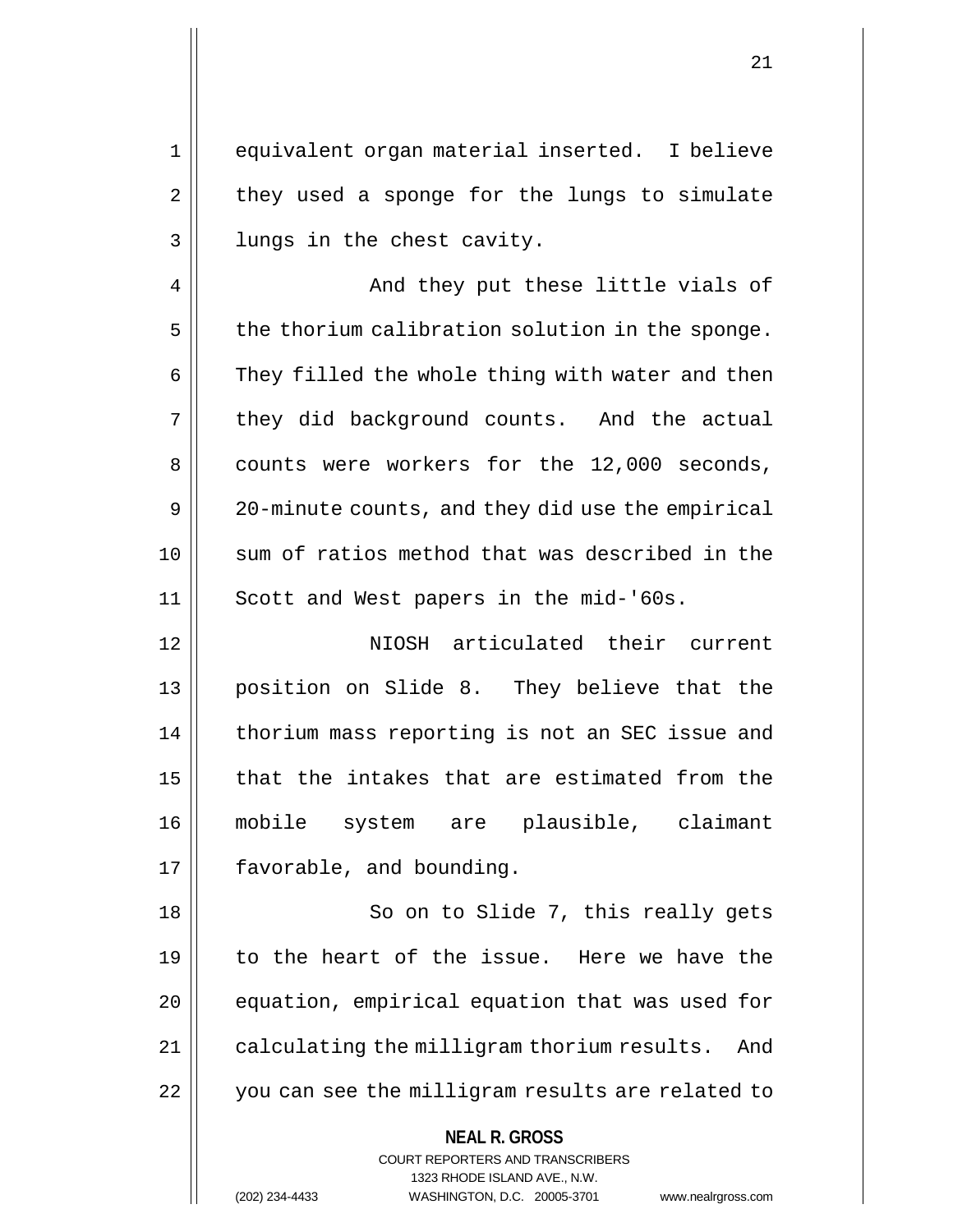$1 \parallel$  a sum of the ratios.

| $\overline{2}$ | There are three ratios consisting of                                                                                                                                   |
|----------------|------------------------------------------------------------------------------------------------------------------------------------------------------------------------|
| 3              | counts in various regions of interest on a sodium                                                                                                                      |
| 4              | iodide spectrum. And if you could just jump                                                                                                                            |
| 5              | quickly to Slide 8, this is an example spectrum                                                                                                                        |
| 6              | of what we're looking at here.                                                                                                                                         |
| 7              | The top trace is for an exposed                                                                                                                                        |
| 8              | individual.<br>The bottom trace is for an                                                                                                                              |
| 9              | unexposed individual. And you can see that                                                                                                                             |
| 10             | there's these bars. So there's a dark bar, and                                                                                                                         |
| 11             | there's a light bar right next to it, and three                                                                                                                        |
| 12             | different combinations.                                                                                                                                                |
| 13             | The dark bar, the very first one, it                                                                                                                                   |
| 14             | covers the lead-212 photo peak centered at 240                                                                                                                         |
| 15             | keV. Next to it is an adjacent higher energy                                                                                                                           |
| 16             | peak, which was used as a background for the                                                                                                                           |
| 17             | ratio, basically, to the ratio of the 240 keV                                                                                                                          |
| 18             | peak to the adjacent higher energy peak.                                                                                                                               |
| 19             | And then the same for actinium-228                                                                                                                                     |
| 20             | at 330 and the actinium-228 in the 900 keV                                                                                                                             |
| 21             | emissions. So if you go back to Slide 7 again,                                                                                                                         |
| 22             | you can see that this was based on this Y-12                                                                                                                           |
|                | <b>NEAL R. GROSS</b><br><b>COURT REPORTERS AND TRANSCRIBERS</b><br>1323 RHODE ISLAND AVE., N.W.<br>(202) 234-4433<br>WASHINGTON, D.C. 20005-3701<br>www.nealrgross.com |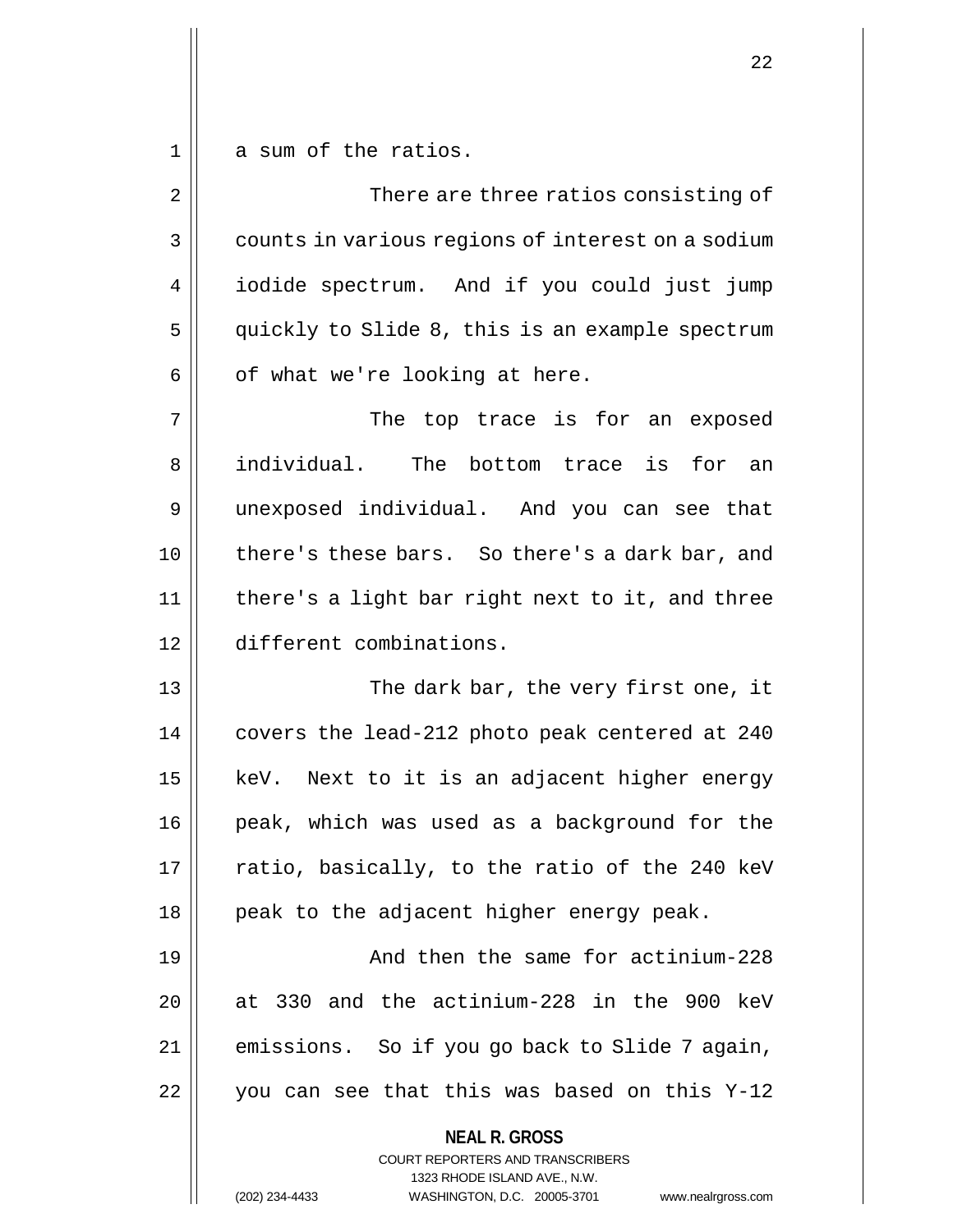| $\mathbf 1$ | methodology and the rule of thumb document,                         |
|-------------|---------------------------------------------------------------------|
| 2           | which is a one-page letter from 1961, from                          |
| 3           | 'identifying information redacted' to                               |
| 4           | 'identifying information redacted'.                                 |
| 5           | The ROI represents the total counts                                 |
| 6           | in a particular region of interest. For                             |
| 7           | example, ROI 0.208-0.248 is the total count in                      |
| 8           | the portion of the spectrum between 0.208 and                       |
| 9           | 0.248 keV for the lead-212 emission. And the                        |
| 10          | ROI 0.249-0.295 would be, then, the background                      |
| 11          | count and the adjacent higher energy portion of                     |
| 12          | the spectrum.                                                       |
| 13          | And so if we have three of those                                    |
| 14          | ratios, one for lead-212, one for actinium-228                      |
| 15          | at 330 keV, and one for actinium-228 at 900 keV,                    |
| 16          | those are all summed, and they're compared to                       |
| 17          | summed ratio with this value 3.23, and this is                      |
| 18          | an average value of the summed ratios of the                        |
| 19          | counts in the three ROIs that were obtained for                     |
| 20          | about 1,100 non-exposed persons.                                    |
| 21          | And so that, really, is the basis for                               |
| 22          | a background distribution here; this 3.23.<br>And                   |
|             | <b>NEAL R. GROSS</b><br><b>COURT REPORTERS AND TRANSCRIBERS</b>     |
|             | 1323 RHODE ISLAND AVE., N.W.                                        |
|             | (202) 234-4433<br>WASHINGTON, D.C. 20005-3701<br>www.nealrgross.com |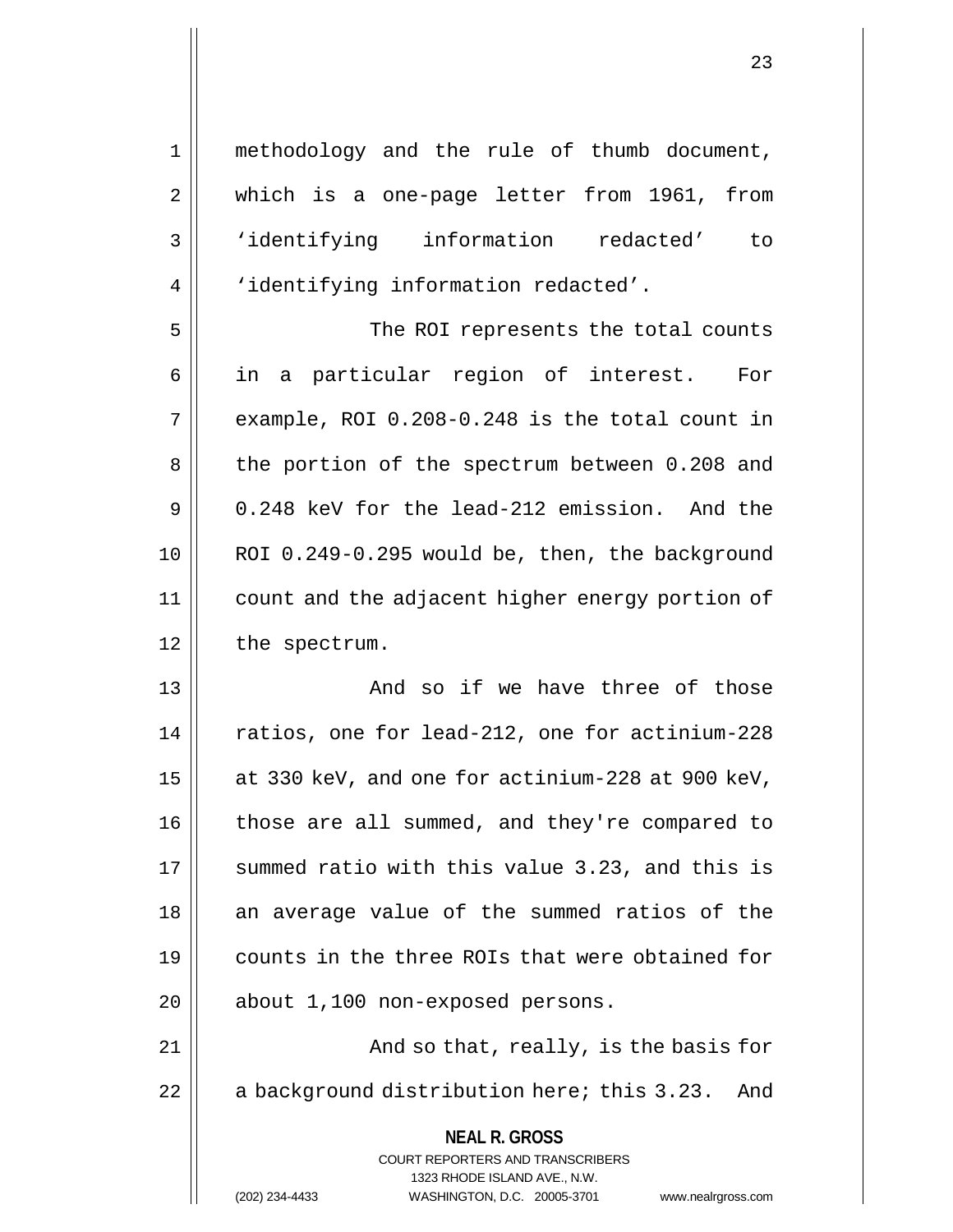$1 \parallel$  so then the difference between the summed ratios 2 || for the measured person in relation to the 3 background and that differential, this then  $4 \parallel$  represents the elevation in those ratios in this  $5$  | empirical approach.

6 And the 8.84 is the coefficient that 7 converts this dimensionless ratio difference 8 || back to units of mass in milligrams thorium.  $9 \parallel$  And it is specific to the calibration source and 10 conditions of Y-12.

11 If we can move on now and leapfrog 12 | ahead here to Slide 9, April 17th, SC&A responded 13 || to NIOSH's presentation with a memo entitled, 14 SC&A Comments on Slide 7 of the NIOSH 15  $\parallel$  Presentation, and that is posted. Hopefully, 16 || you were able to retrieve it before the meeting.

17 || We had some concerns, mainly with  $18$  || this thorium coefficient. This is really this 19 lynchpin that gets you back from this 20 dimensionless ratio to a milligram value. It's 21 || an empirical value and it's specific to the  $22$  | sources, conditions, and calibration at Y-12 as

> **NEAL R. GROSS** COURT REPORTERS AND TRANSCRIBERS 1323 RHODE ISLAND AVE., N.W. (202) 234-4433 WASHINGTON, D.C. 20005-3701 www.nealrgross.com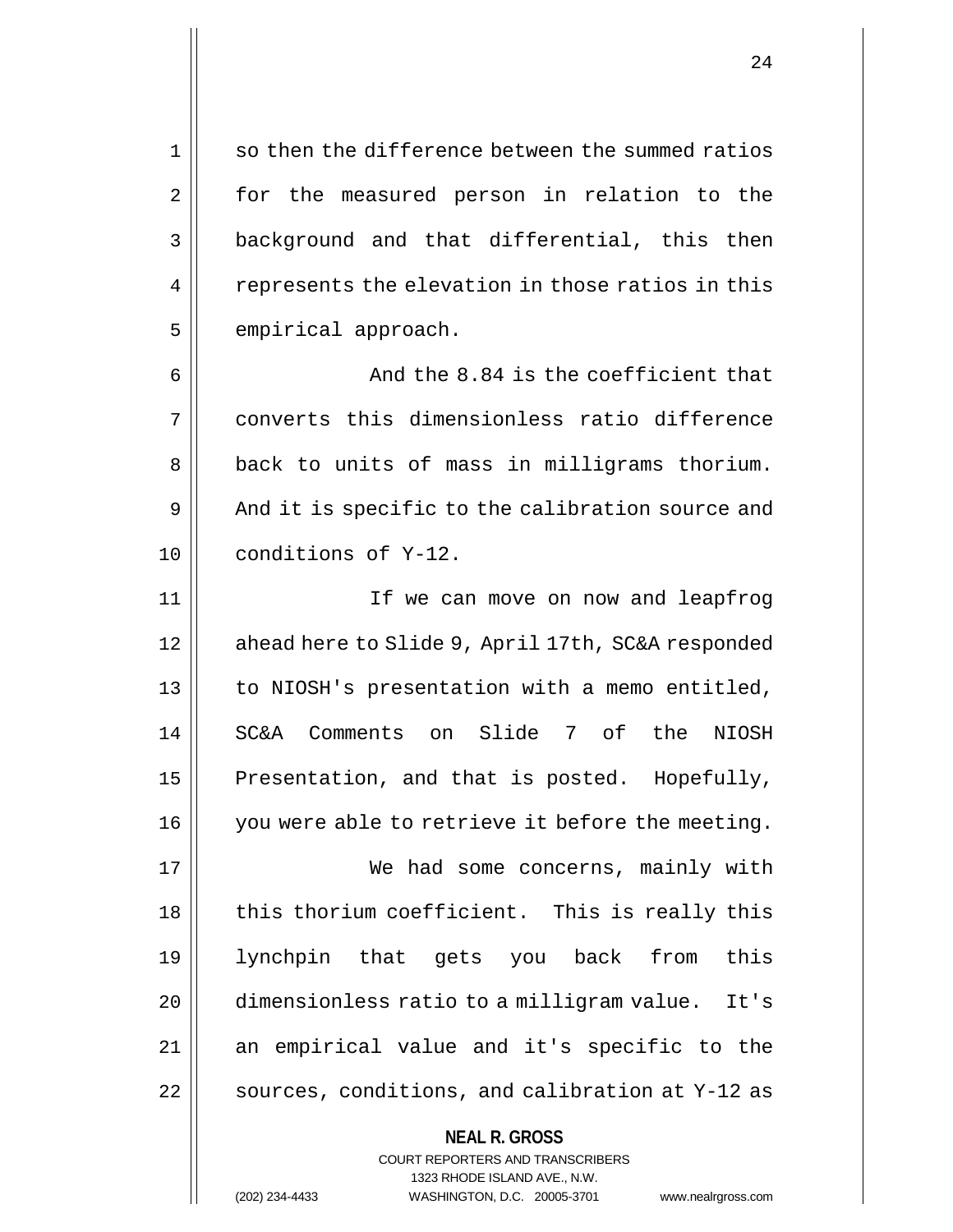1 || indicated in the Rule of Thumb document.

2 This other slide I have here as a 3 || sub-bullet, Health Physics Considerations 4 | Associated with Thorium Processing by Hap West  $5 \parallel$  in 1965, states that a rise in the ratio of 1 is  $6 \parallel$  equivalent to about 33 percent of the lung burden 7 || for the listed mixture.

8 And so we can presume that 8.84 9 | milligrams, then, represents about 1/3 of a lung 10 burden. And so given this particular 11 || situation, the way they were calibrated and the 12 way they're counted, they knew the amount of mass 13 thorium that was in the phantom, and they  $14$  | calibrate, then, back to an increase of a ratio 15 difference of 1, so they basically increased 16 from 3.23 to 6.46.

17 || That ratio, then, corresponds to 18 8.84 milligrams given the conditions of 19 calibration at Y-12. Now, the important from  $20$  |  $\sigma$  our standpoint is this, when you take this system  $21$  | out and you're going to take it off to Fernald,  $22$   $\parallel$  or even with the situation where you have, given

**NEAL R. GROSS**

COURT REPORTERS AND TRANSCRIBERS 1323 RHODE ISLAND AVE., N.W. (202) 234-4433 WASHINGTON, D.C. 20005-3701 www.nealrgross.com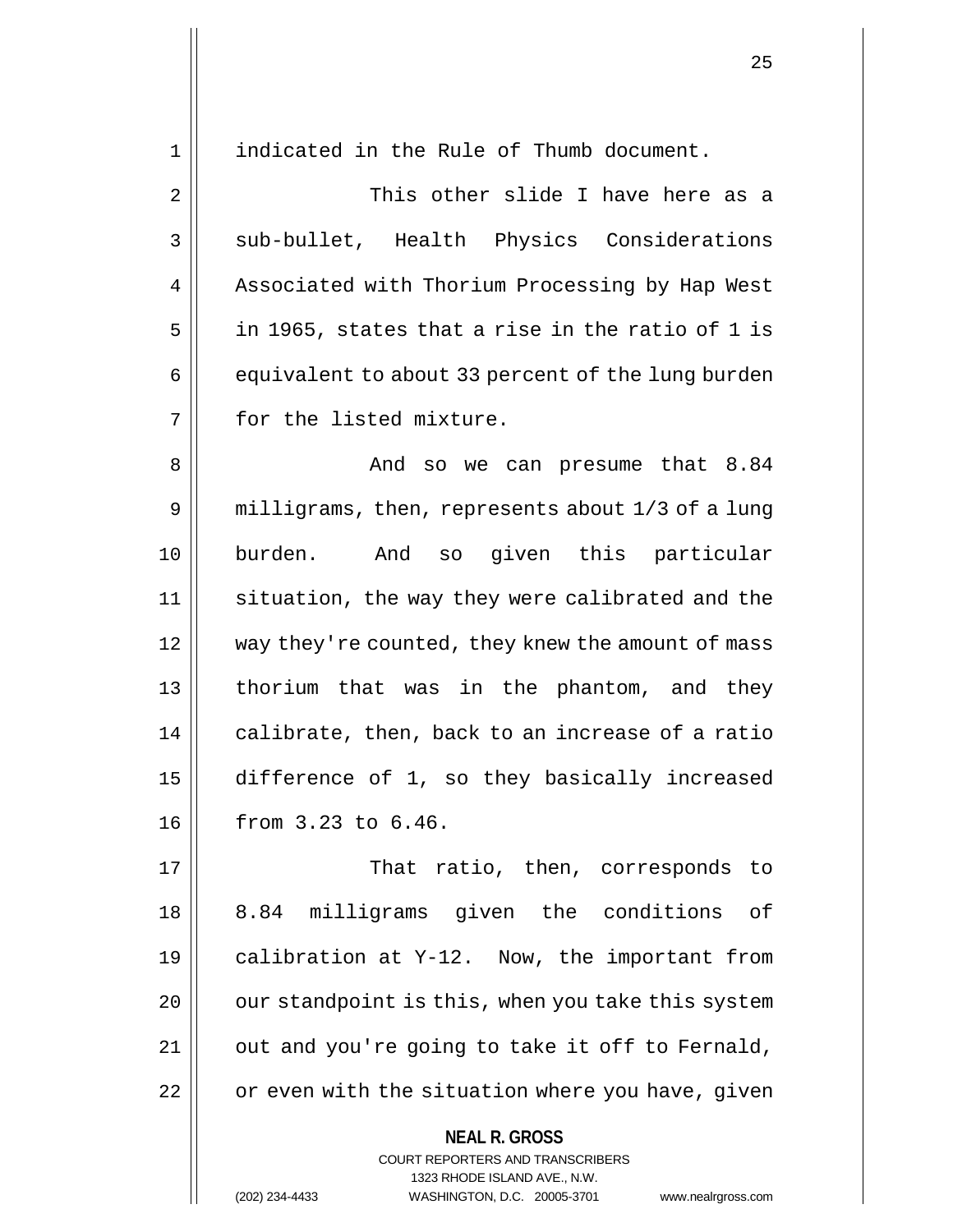**NEAL R. GROSS** COURT REPORTERS AND TRANSCRIBERS 1323 RHODE ISLAND AVE., N.W.  $1 \parallel$  that you have thorium in all different stages; 2 || from the ore, which is in equilibrium, to  $3 \parallel$  nitrate, the freshly separated nitrate in the 4 | refinery, in which case there's, essentially, no  $5 \parallel$  equilibrium initially, and that will not, then,  $6 \parallel$  get reestablished, at least for about three 7 weeks for the thorium-228 progeny, of which  $8 \parallel$  lead-212 is a member. 9 So we're concerned that you have 10 || this entire spectrum. We have that, the 11 nitrate, all the way through oxide, metals 12 production, then we have Type-S materials, you 13 || have an entire range of equilibrium, all the way 14 from none, all the way up to a 100 percent 15 equilibrium. 16 | And so our concern, really, is, here 17 || you have a guy who may be working in the refinery  $18$  || and he may get a snoot full of this material. It  $19 \parallel$  may be a lot. 20 And the unlikely, but yet, plausible 21 || scenario is that that guy could get counted a few  $22$  | days later, and he's got a big intake, and yet,

(202) 234-4433 WASHINGTON, D.C. 20005-3701 www.nealrgross.com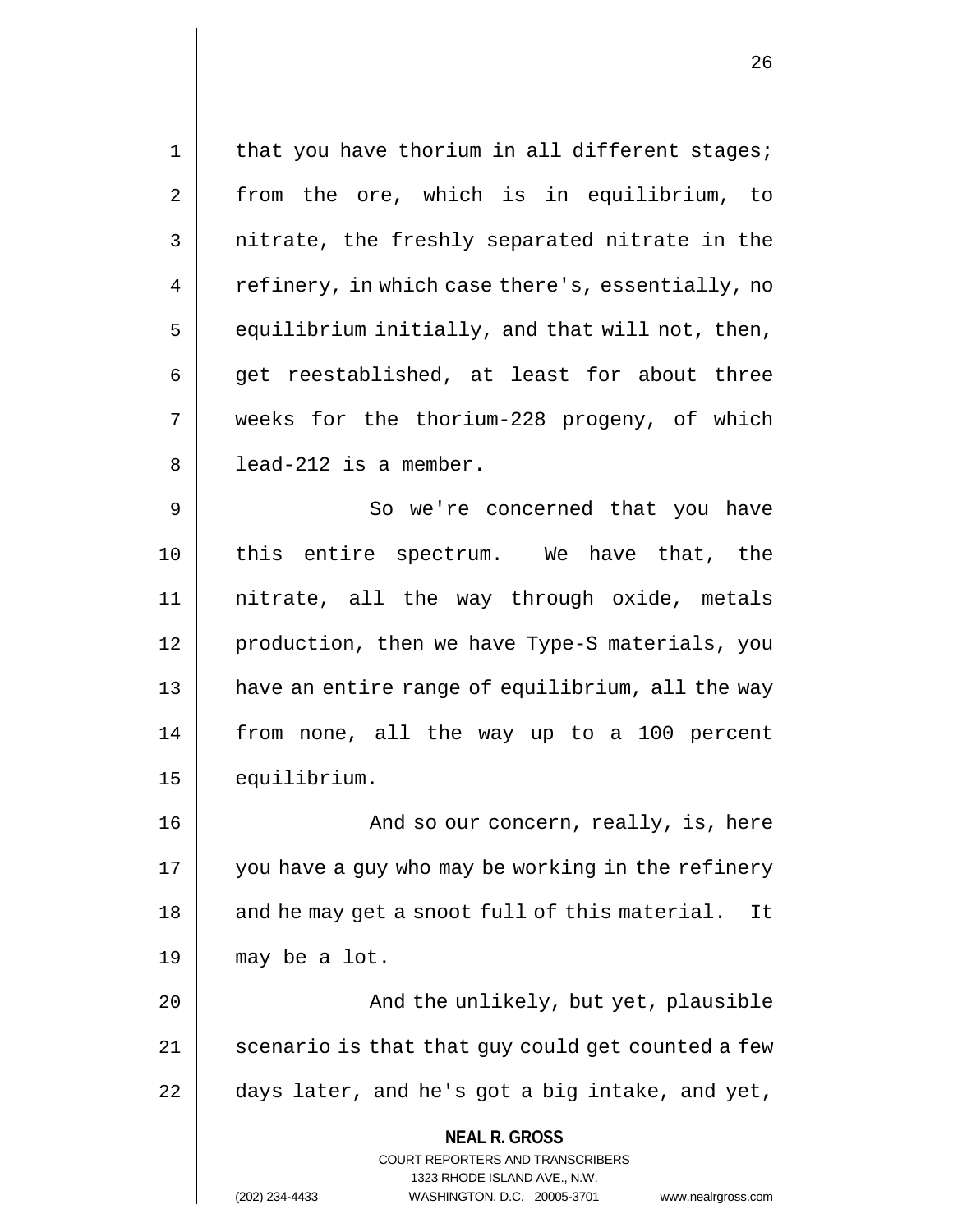1 || it's not going to be detected using this system.  $2 \parallel$  So that's one issue.

3 The MDA issue is another one of 4 | concern. For a long time, we weren't really  $5 \parallel$  sure how this 6 milligram stated detection limit 6 was derived, and now we know it's based on this 7 background distribution, this 3.23, of the 8 || summed ratios for the unexposed personnel. 9 || The 95th percentile confidence

10 interval on that value ranged, basically, 2.23 11 minus 0.7 to 2.23 plus 0.7. And so taking that 12 0.7 differential and multiplying it by 8.84 13 gives you 6. And so the background 14 distribution, which encompassed about 97 15  $\parallel$  percent of all the results in this data set, were 16 less than 6 milligrams.

17 || Basically, anything from minus 6 to  $18$  || plus 6 with a mean of about 0. So the stated MDA 19 || is not based on the counting statistics of the 20 || MIV system, it's based on this empirical value 21 derived from a group of unexposed individuals. 22 Moving on to Slide 10, to try to get

**NEAL R. GROSS**

COURT REPORTERS AND TRANSCRIBERS 1323 RHODE ISLAND AVE., N.W. (202) 234-4433 WASHINGTON, D.C. 20005-3701 www.nealrgross.com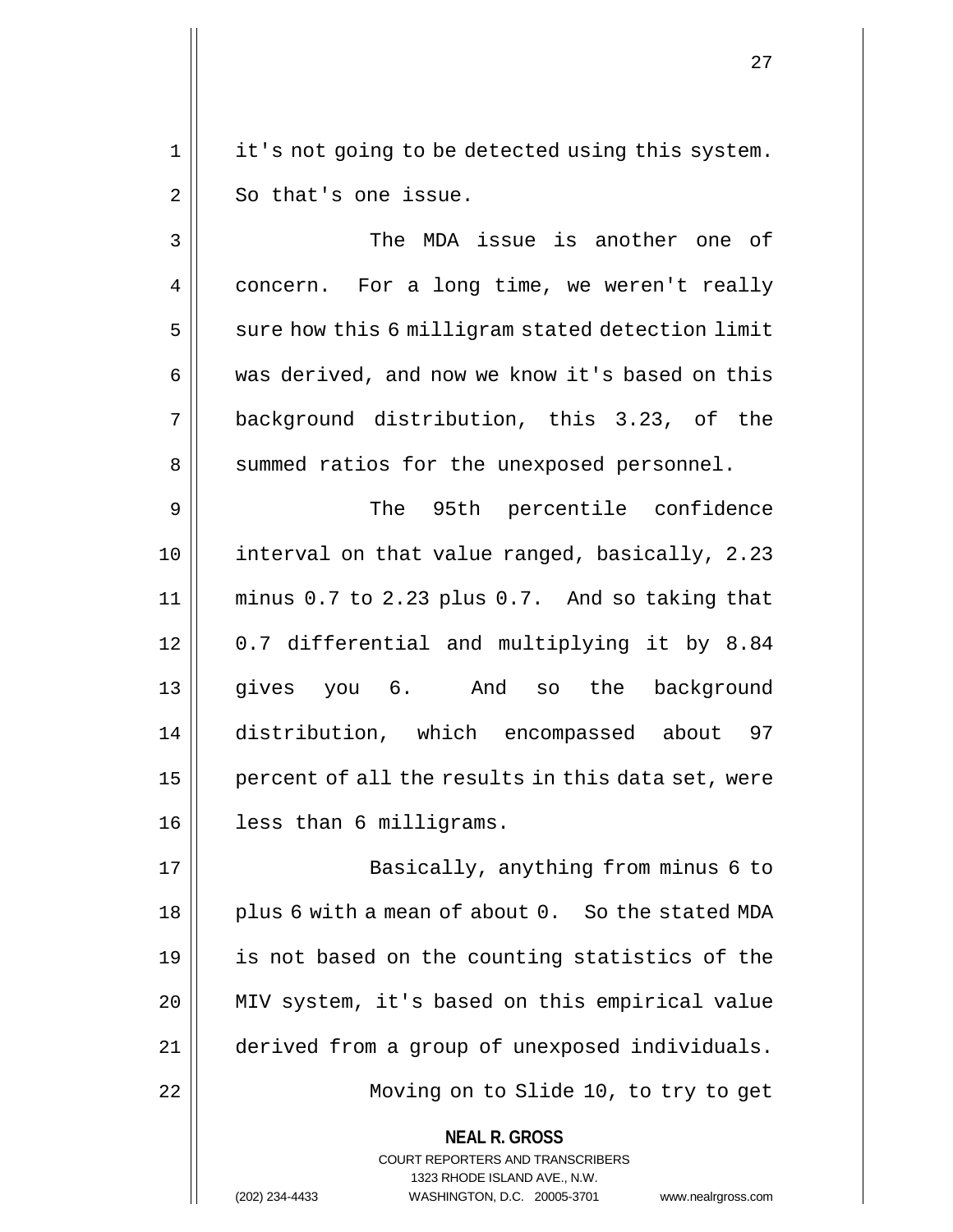1 a handle on what type of disequilibrium 2 | conditions might have existed and what the 3 | results could mean using (phone connection lost) 4 || approach. We did some hypothetical

6 This particular example, we assumed  $7 \parallel$  that the worker was exposed to Type-M thorium for 8 | 60 days and then monitored on the mobile system, 9 and we assume that he was monitored in the era 10 || that he was working with thorium, on one of six 11 dates, either in the middle of his exposure 12 || period, which would have been 30 days after the 13 || first day of exposure, on the last day of 14 exposure, 90, 120, 180, and 360 days after the 15 | first day of exposure.

5 calculations.

16 || For the sake of illustration, we're 17 assuming that the stated detection limits in 18 | nanocuries that are provided post-1978, we used 19 those to determine detectability for this 20 || particular example.

21 We assume that 10 milligrams were 22 || measured. The daily intake spans over an order

> **NEAL R. GROSS** COURT REPORTERS AND TRANSCRIBERS 1323 RHODE ISLAND AVE., N.W. (202) 234-4433 WASHINGTON, D.C. 20005-3701 www.nealrgross.com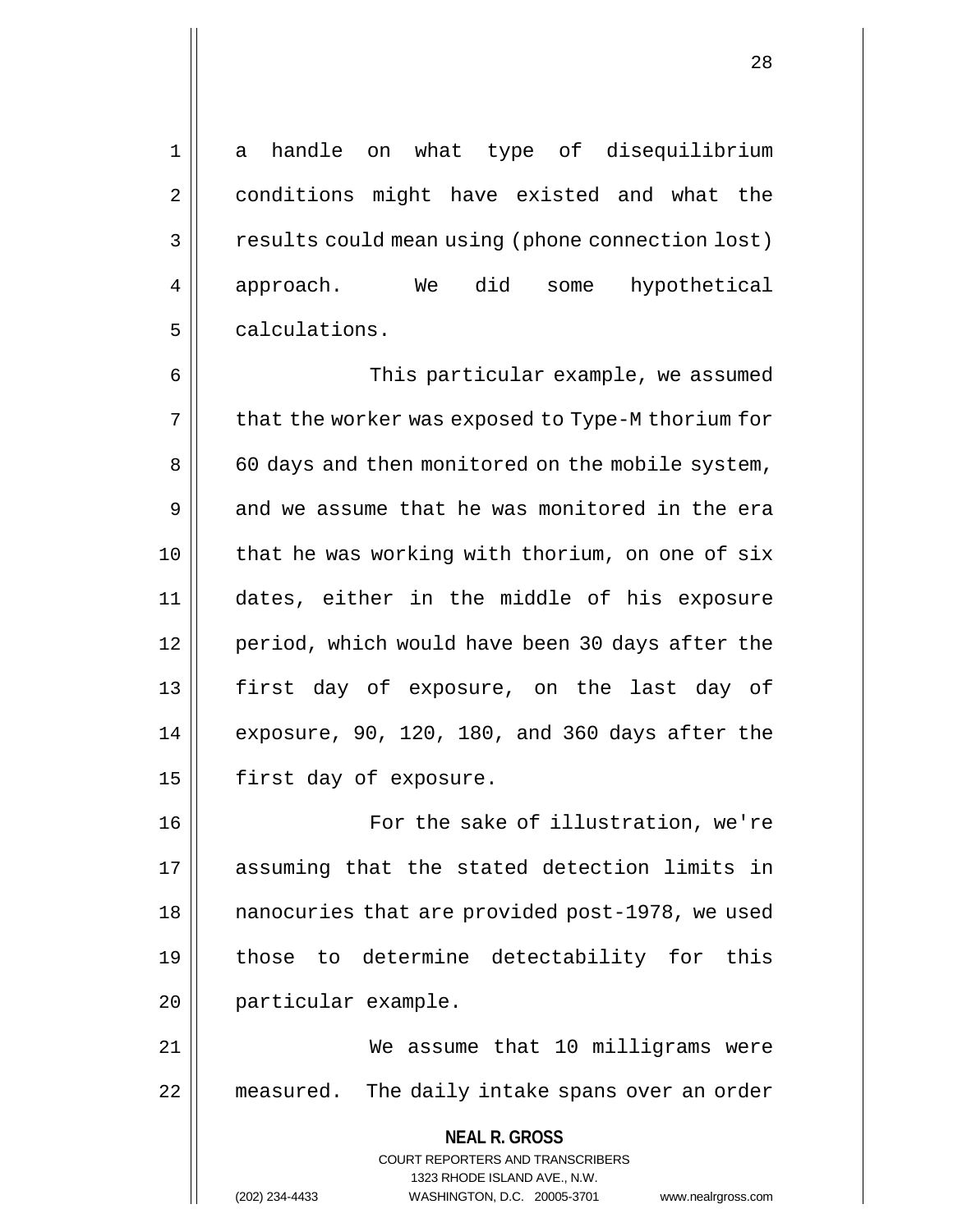**NEAL R. GROSS** COURT REPORTERS AND TRANSCRIBERS 1323 RHODE ISLAND AVE., N.W. 1 || of magnitude depending on which of those dates  $2 \parallel$  the individual was measured. This is nothing  $3 \parallel$  new. I think we presented this on our previous 4 | two Work Group meetings. 5 We looked at three different 6 situation. One would be the source in 7 | equilibrium. One would be this triple-purified  $8 \parallel$  thorium, which is what NIOSH uses as a, kind of, 9 | favorable assumption for the period during which 10 lead-212 measurements are available. 11 This, basically, results in a 12 disequilibrium of the ratio of thorium-232 to 13  $\vert$  238 of 1 to 0.19, basically, a 5.25 factored off. 14 || And also, we looked at the single purification.  $15$   $\parallel$  This is a situation where you might have a single 16 | purification followed by an intake. 17 || And, you know, you're not going to 18 | have actinium building in because it's building 19  $\vert$  in at the 5.75 year half-life of radium-228, but 20 you would see a thorium-228 peak within about 21 | three weeks. 22 We looked at these three different

(202) 234-4433 WASHINGTON, D.C. 20005-3701 www.nealrgross.com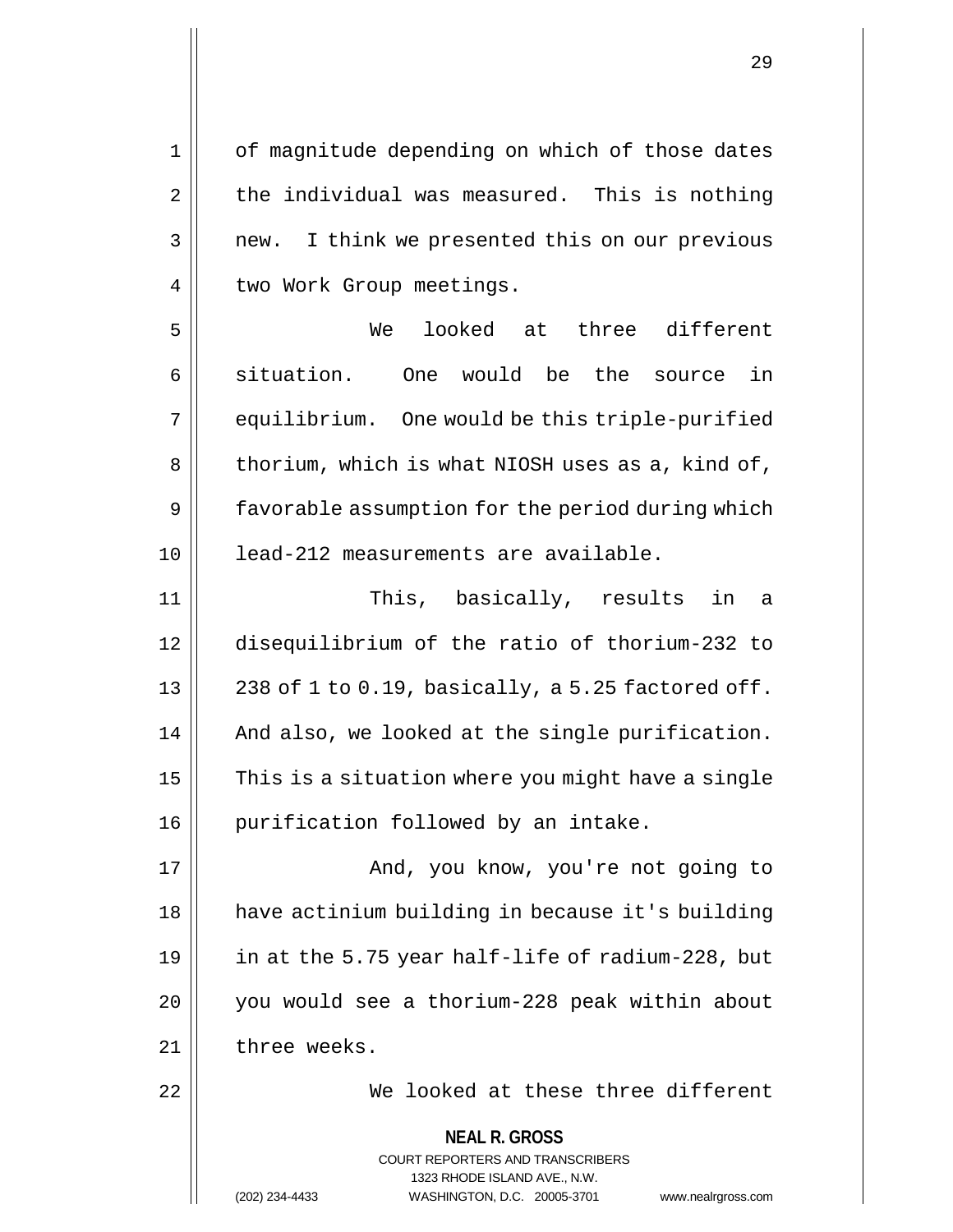1 options. And for the first, when you got a 2 || source in equilibrium, a 10 milligram 3 | measurement, you're going to wind up with about 4 | 1.1 nanocuries on all dates, because you're  $5$  | basically in equilibrium.

6 || So this have a situation where the  $7 \parallel$  ratios in all three peaks, the ROIs, would be 8 detectably different from background. Then we 9 | | looked at the triple-purified scenario. And in 10 that situation, the intake would have been 11 completely missed, even out to one full year  $12 \parallel$  after the intake had begun.

13 || And then on the single purification, 14 we have a situation like I described where you 15 have a detectable peak in the lead-212 photo 16 || peak, but nothing detectable in the actinium  $17 \parallel$  photo peaks.

18 || So you end up with a situation where 19 you've got only one photo peak that is comprising 20 || the sum of the ratios there. And when you look 21 at that equation, and you go back to it, and you  $22$  | rearrange it, however you might try, you find out

> **NEAL R. GROSS** COURT REPORTERS AND TRANSCRIBERS 1323 RHODE ISLAND AVE., N.W. (202) 234-4433 WASHINGTON, D.C. 20005-3701 www.nealrgross.com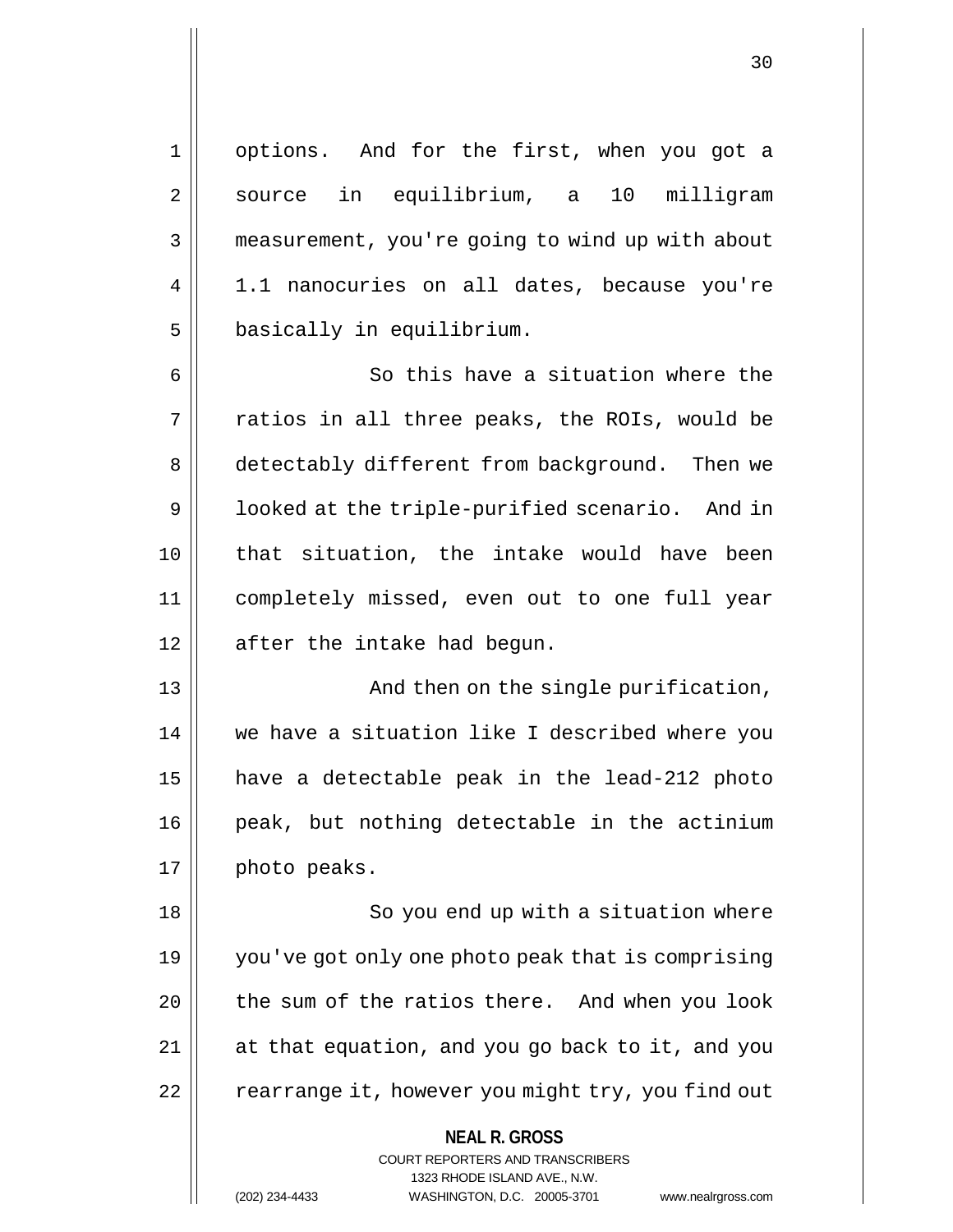| 1  | you can't there from here, in simple terms.                                                                                                                            |
|----|------------------------------------------------------------------------------------------------------------------------------------------------------------------------|
| 2  | There's just no hook back to that                                                                                                                                      |
| 3  | lead-212 activity because, even in the simplest                                                                                                                        |
| 4  | case where you have just the first ratio, you                                                                                                                          |
| 5  | have R1, I'm going to call it, for brevity, and                                                                                                                        |
| 6  | you have a milligram value.                                                                                                                                            |
| 7  | Now, you could rearrange that                                                                                                                                          |
| 8  | equation and you could say, okay, well, here, we                                                                                                                       |
| 9  | can isolate our 1 and we can model what the                                                                                                                            |
| 10 | background count would be, so we could have a                                                                                                                          |
| 11 | measure of B in that power of Y of interest.                                                                                                                           |
| 12 | Well, the problem is, you've got                                                                                                                                       |
| 13 | that 8.84. And that is only applicable to the                                                                                                                          |
| 14 | calibration conditions at Y-12. So even in the                                                                                                                         |
| 15 | simplest case, you have one equation with two                                                                                                                          |
| 16 | unknowns.                                                                                                                                                              |
| 17 | Now, let me move ahead to Slide 11                                                                                                                                     |
| 18 | here. This is kind of a summary of where we                                                                                                                            |
| 19 | stood after reviewing the NIOSH presentation                                                                                                                           |
| 20 | going into the meeting last week. And there                                                                                                                            |
| 21 | were three main issues of concern to us.                                                                                                                               |
| 22 | Well, actually, there's more than                                                                                                                                      |
|    | <b>NEAL R. GROSS</b><br><b>COURT REPORTERS AND TRANSCRIBERS</b><br>1323 RHODE ISLAND AVE., N.W.<br>(202) 234-4433<br>WASHINGTON, D.C. 20005-3701<br>www.nealrgross.com |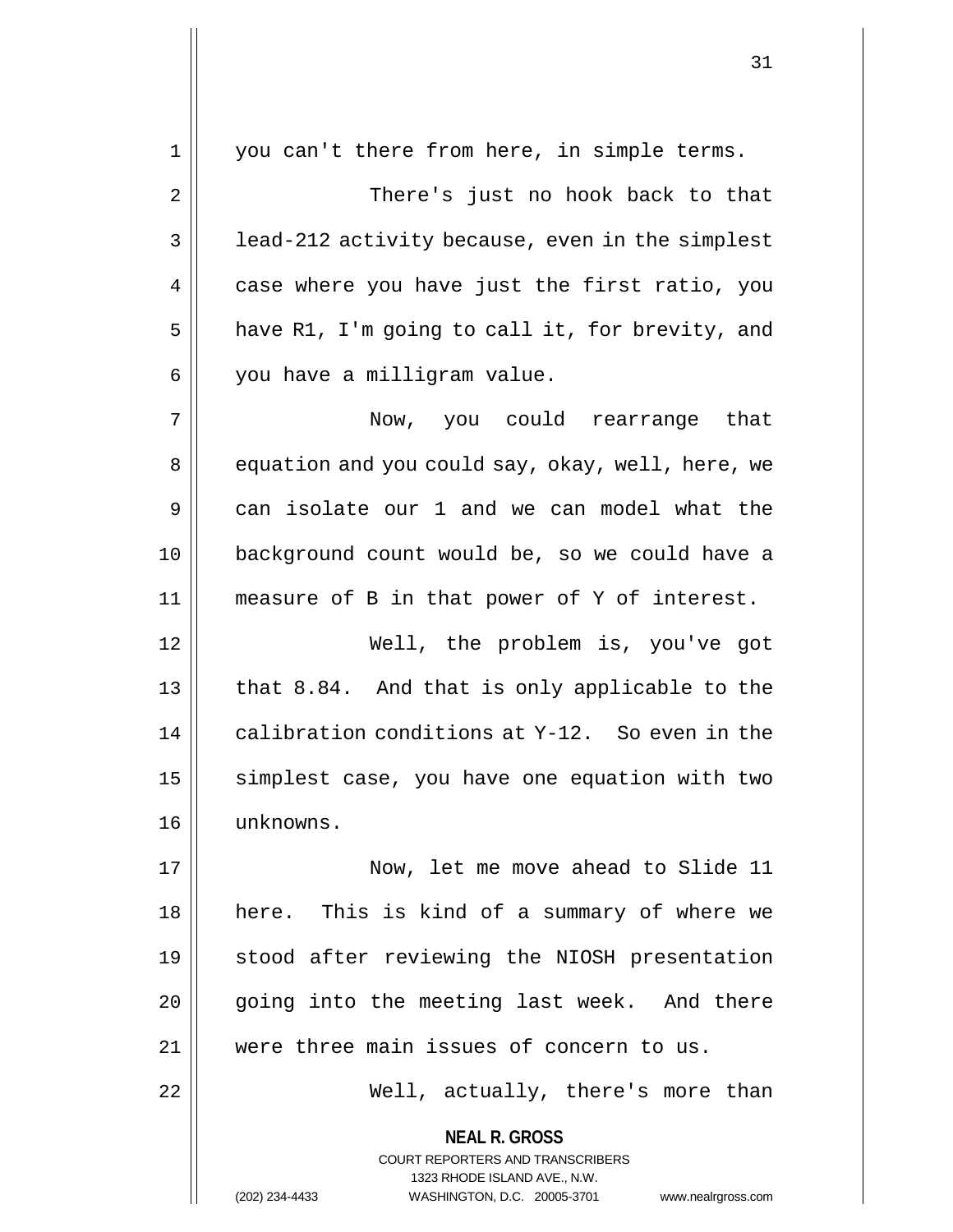| 1  | that, but the sum of ratios could, potentially, |
|----|-------------------------------------------------|
| 2  | miss very large intakes as we indicated,        |
| 3  | depending on the number of purification and the |
| 4  | age of the source since separation.             |
| 5  | The coefficient of 8.84, we believe             |
| 6  | to be narrowly defined for a set of conditions  |
| 7  | that were unique to Y-12 and that aren't really |
| 8  | transferable to Fernald, or any other facility  |
| 9  | for that matter.                                |
| 10 | The thorium was present at Fernald              |
| 11 | in both soluble Type-M, the thorium nitrate     |
| 12 | tetrahydrate, the TNT, and also as an insoluble |
| 13 | Type-N, is the metal and the oxide.             |
| 14 | And so the concern we have here is              |
| 15 | radium<br>this whole<br>оf<br>that<br>issue     |
| 16 | physico-chemical translocation. This would be   |
| 17 | important for small particles down in the       |
| 18 | respiratory fraction for the radium that's      |
| 19 | produced in the Type-S matrix could actually    |
| 20 | escape the matrix and then behaves more as a    |
| 21 | Type-M material and be translocated out of the  |
| 22 | lung.                                           |
|    | <b>NEAL R. GROSS</b>                            |

COURT REPORTERS AND TRANSCRIBERS 1323 RHODE ISLAND AVE., N.W. (202) 234-4433 WASHINGTON, D.C. 20005-3701 www.nealrgross.com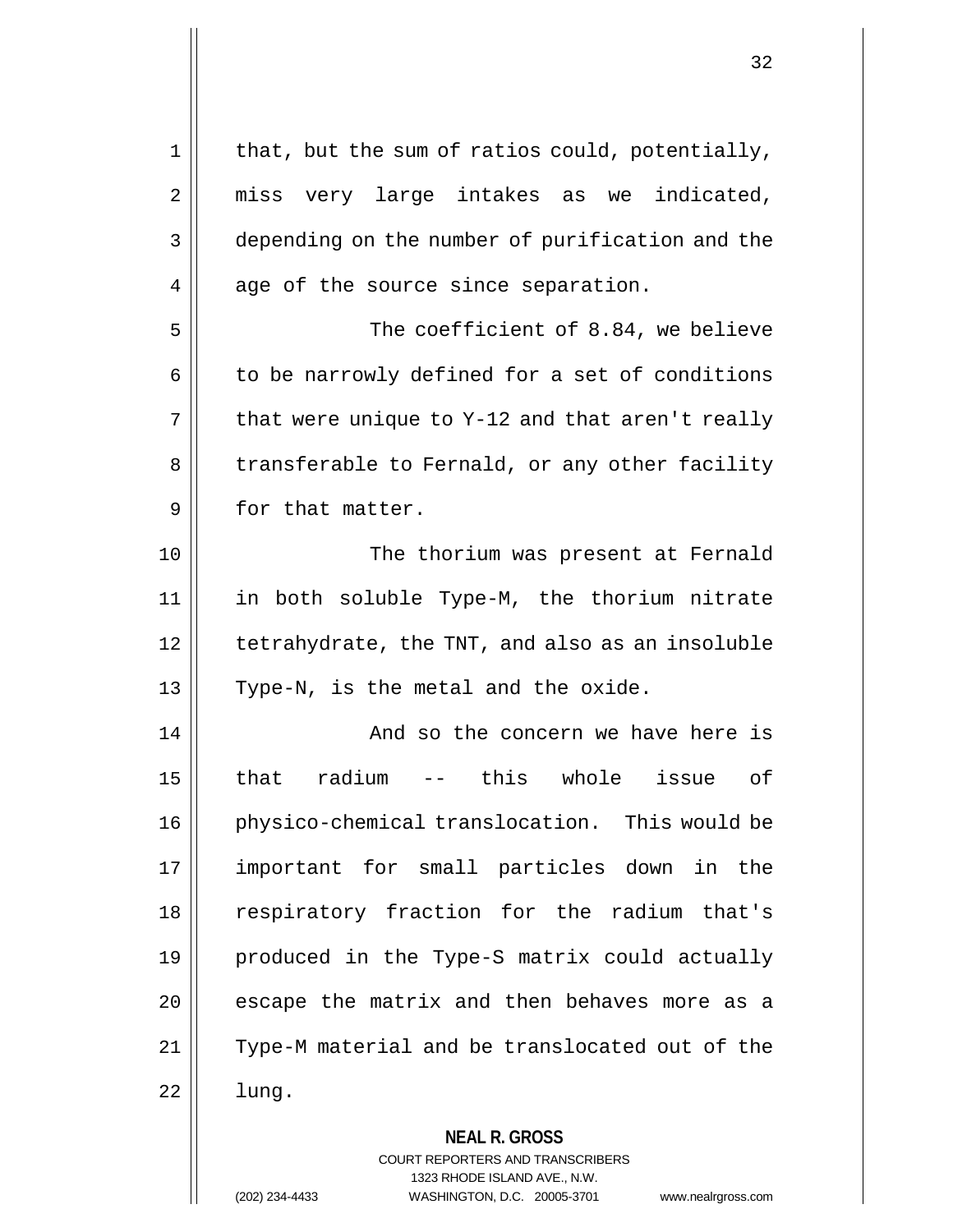| $\mathbf 1$ | And we've discussed this at length                                                                  |
|-------------|-----------------------------------------------------------------------------------------------------|
| 2           | in the Work Group discussions. I'd also like to                                                     |
| 3           | point out, there's a lack of coherence in the                                                       |
| 4           | NIOSH presentation between Slide 6 and the Slide                                                    |
| 5           | 7, and this gets back to the idea that the NIOSH                                                    |
| 6           | White Papers which provide a methodology based                                                      |
| 7           | on this triple-distilled thorium as being a                                                         |
| 8           | claimant favorable worst case.                                                                      |
| 9           | They're all predicated on having                                                                    |
| 10          | lead-212 measurements. And so this factor of                                                        |
| 11          | 5.25 based on the disequilibrium of 0.19 of                                                         |
| 12          | thorium-228, it's derived assuming that                                                             |
| 13          | lead-212 was measured and that the lead-212                                                         |
| 14          | result was used to derive the milligram of                                                          |
| 15          | thorium results.                                                                                    |
| 16          | That same correction factor is not                                                                  |
| 17          | applicable to the empirical method as described                                                     |
| 18          | on the Slide 7. And I might add at this point,                                                      |
| 19          | Mark Rolfes posted a one-page sample problem                                                        |
| 20          | about an hour ago that implies, once again, that                                                    |
| 21          | you can take this 5.25, this range<br>of                                                            |
| 22          | disequilibrium, if you will, without even having                                                    |
|             | <b>NEAL R. GROSS</b><br><b>COURT REPORTERS AND TRANSCRIBERS</b>                                     |
|             | 1323 RHODE ISLAND AVE., N.W.<br>WASHINGTON, D.C. 20005-3701<br>(202) 234-4433<br>www.nealrgross.com |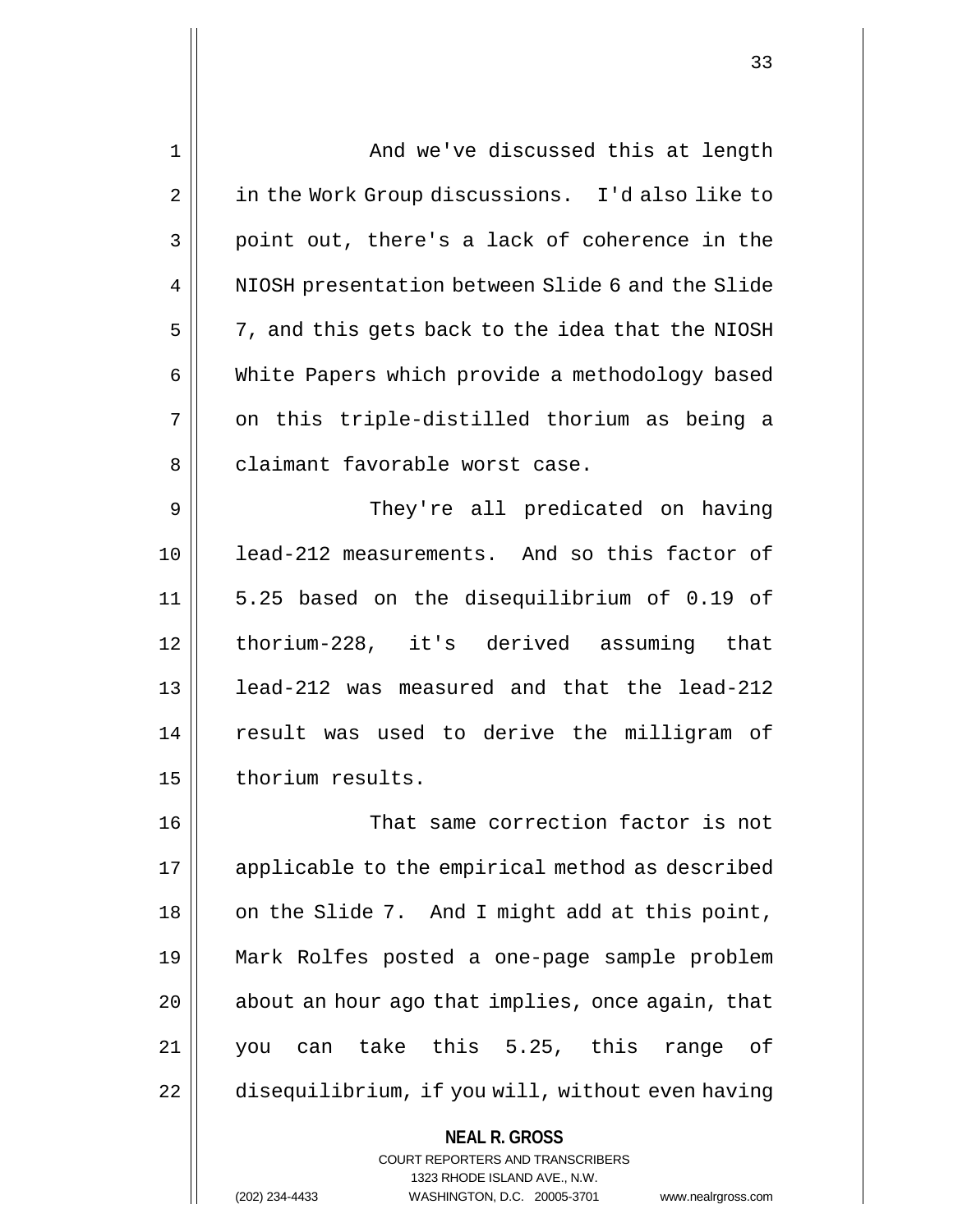| 1  | a lead-212 measurement, and apply that to a                             |
|----|-------------------------------------------------------------------------|
| 2  | milligram result to get a worst-case situation.                         |
| 3  | And we don't believe that that is                                       |
| 4  | really an acceptable way to go. I know Mark is                          |
| 5  | probably going to want to talk about this, so I                         |
| 6  | don't want to get into right now in too much                            |
| 7  | detail, but we believe that that ratio could be                         |
| 8  | anywhere from 0 to a 100 percent.                                       |
| 9  |                                                                         |
| 10 |                                                                         |
| 11 | And given the fact that you have a                                      |
| 12 | milligram value based on a ratio and you've got                         |
| 13 | that conversion factor that's applicable to one                         |
| 14 | particular situation, we don't see that you can                         |
| 15 | take a milligram value and, a priori, assume that                       |
| 16 | it's based on the Y-12 measurement.                                     |
| 17 | So in summary, we feel that if that                                     |
| 18 | empirical equation in Slide 7 was applied                               |
| 19 | without modification, and which we believe it                           |
| 20 | I mean, the principle architect of the<br>was.                          |
| 21 | system indicates that that's what happened so we                        |
| 22 | have to believe that that's the way it was done.                        |
|    | <b>NEAL R. GROSS</b>                                                    |
|    | <b>COURT REPORTERS AND TRANSCRIBERS</b><br>1323 RHODE ISLAND AVE., N.W. |
|    | (202) 234-4433<br>WASHINGTON, D.C. 20005-3701<br>www.nealrgross.com     |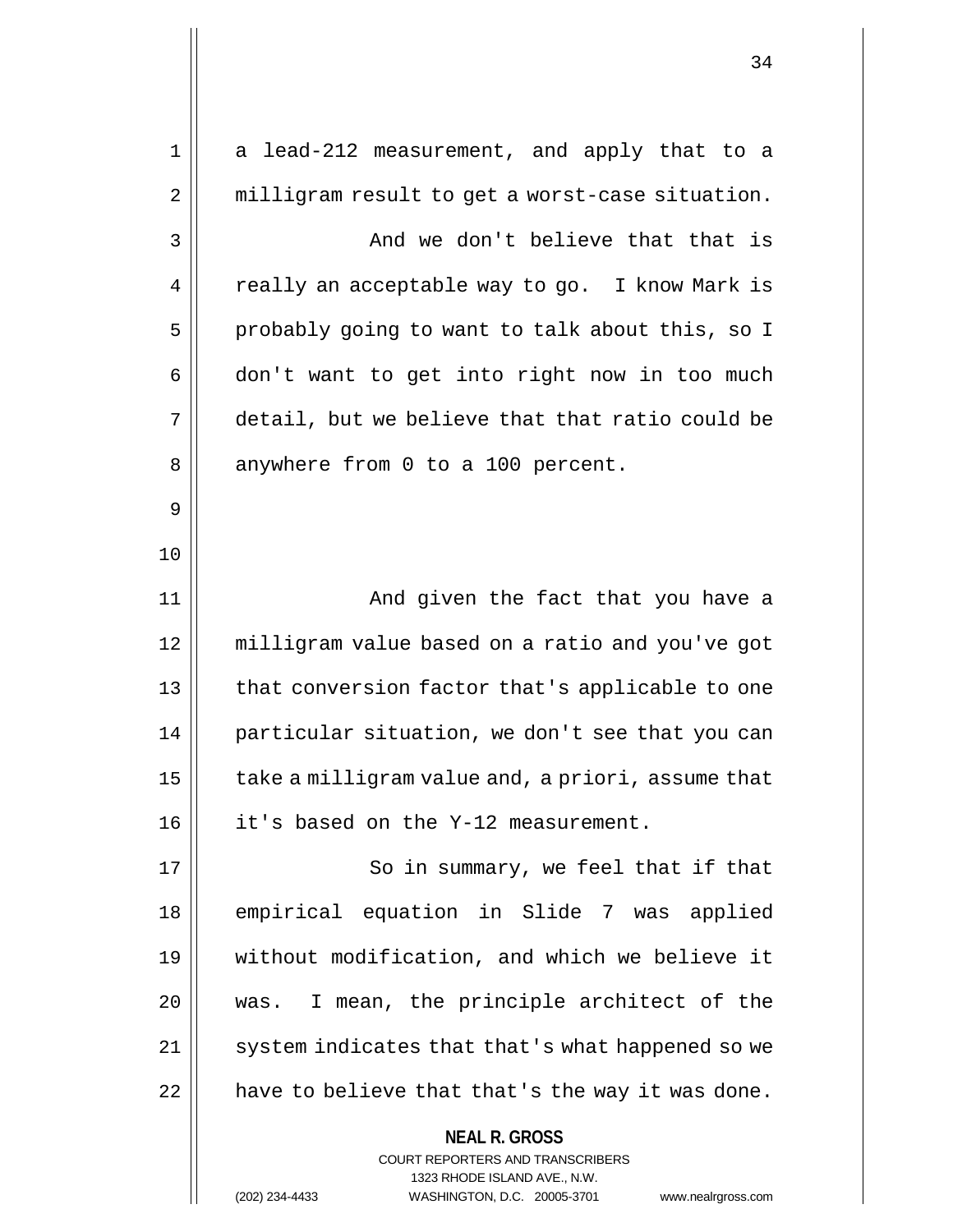| $\mathbf 1$ | And so we believe the milligram                                                                                                                                        |
|-------------|------------------------------------------------------------------------------------------------------------------------------------------------------------------------|
| 2           | thorium results were not derived correctly and                                                                                                                         |
| 3           | they carry huge uncertainties. And don't                                                                                                                               |
| 4           | believe those uncertainties can be reconciled.                                                                                                                         |
| 5           | And we also believe that the thorium lung burdens                                                                                                                      |
| 6           | that are reported in units of milligrams, '68 to                                                                                                                       |
| 7           | '78, cannot be reconstructed and associated with                                                                                                                       |
| 8           | the meaningful intakes.                                                                                                                                                |
| 9           | I'm just reading this right of the                                                                                                                                     |
| 10          | page here. And so we believe that it does appear                                                                                                                       |
| 11          | possible to place a scientifically sound and                                                                                                                           |
| 12          | plausible upper bound on the thorium body                                                                                                                              |
| 13          | burdens for some workers, which is what we would                                                                                                                       |
| 14          | have to do to really have a one-size-fits-all                                                                                                                          |
| 15          | model.                                                                                                                                                                 |
| 16          | And this gets us to April 19th, and                                                                                                                                    |
| 17          | finally, this is where we come into the Work                                                                                                                           |
| 18          | Group discussion. NIOSH presented their                                                                                                                                |
| 19          | position and we responded, as stated in this                                                                                                                           |
| 20          | presentation that I've given today.                                                                                                                                    |
| 21          | The Work Group discussion focused,                                                                                                                                     |
| 22          | mainly, on, not surprisingly, the Rule of Thumb                                                                                                                        |
|             | <b>NEAL R. GROSS</b><br><b>COURT REPORTERS AND TRANSCRIBERS</b><br>1323 RHODE ISLAND AVE., N.W.<br>(202) 234-4433<br>WASHINGTON, D.C. 20005-3701<br>www.nealrgross.com |
|             |                                                                                                                                                                        |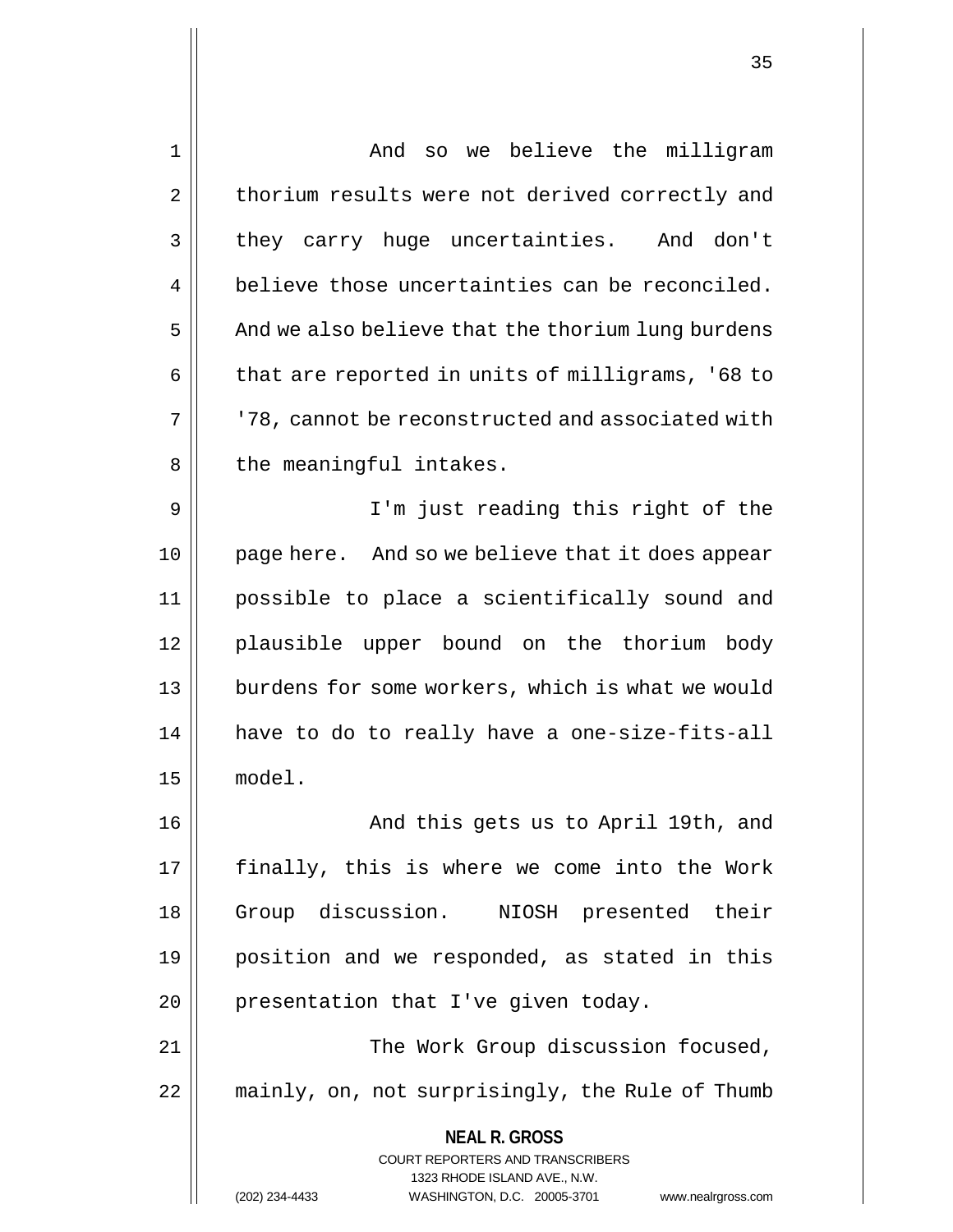1 || sum of ratios method. We kicked around a lot of 2 | ideas during the discussion. We came to some 3 conclusions. This is my interpretation of it  $4 \parallel$  and DCAS may have their own take on this, but  $5$  | these are what I felt were the salient points.

6 We have only milligram values  $7 \parallel$  reported. The counts and the ratios are not 8 || reported or available, to the best of our 9 || knowledge. The coefficient for converting the 10 || sum of ratios to milligrams is specific to a very 11 narrow set of conditions and can't be applied to 12 | sources at Fernald.

13 There are many unknowns in the 14 | empirical equation, but only one value given, 15 which is a milligram value, and so we just don't  $16$  | see a way to get back to lead-212 activity, which 17 would then allow us to go ahead and place a 18 || plausible upper bound on the value.

19 || As we indicated, lung burdens in the 20 10's of milligrams could have been missed 21 | altogether. Also, our Table 1 shows that, given 22 | values measured at a progeny greater than the MDA

## **NEAL R. GROSS**

COURT REPORTERS AND TRANSCRIBERS 1323 RHODE ISLAND AVE., N.W. (202) 234-4433 WASHINGTON, D.C. 20005-3701 www.nealrgross.com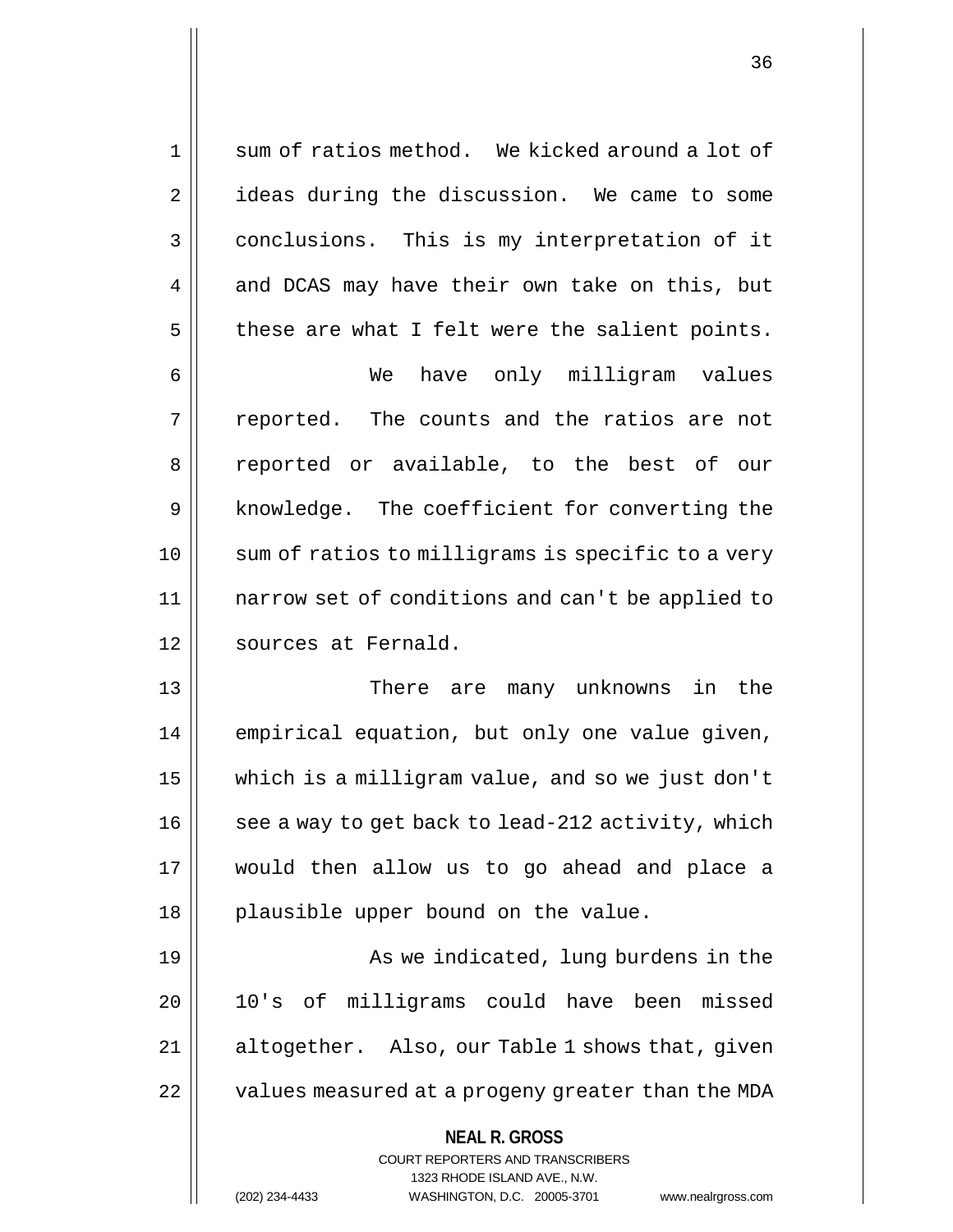1 are not proportional to the stated milligram 2 | values.

3 || And we also have noted in previous 4 discussions that, the situations where there's 5 | high values, you know, 10's of milligrams, can  $6 \parallel$  be followed by very low values, which really 7 don't comport with known biokinetic properties 8 | for the solubility types of concern.

9 || And we also noted that several very 10 high values showed no follow-up measurements 11 whatsoever. So that kind of called a lot of this 12 in question as well.

13 || And really, I guess, the thing to  $14$  | take home at the end of the discussion was this 15 || last bullet, given the current state of 16 | knowledge regarding the methods employed, and 17 the lack of available raw data in terms of the 18 ROI counts, efficiencies, and the source 19 characteristics.

20 My understanding is that the Work 21 | Group's position was that, we don't believe that 22 || a plausible upper bound applied to the milligram

**NEAL R. GROSS**

COURT REPORTERS AND TRANSCRIBERS 1323 RHODE ISLAND AVE., N.W. (202) 234-4433 WASHINGTON, D.C. 20005-3701 www.nealrgross.com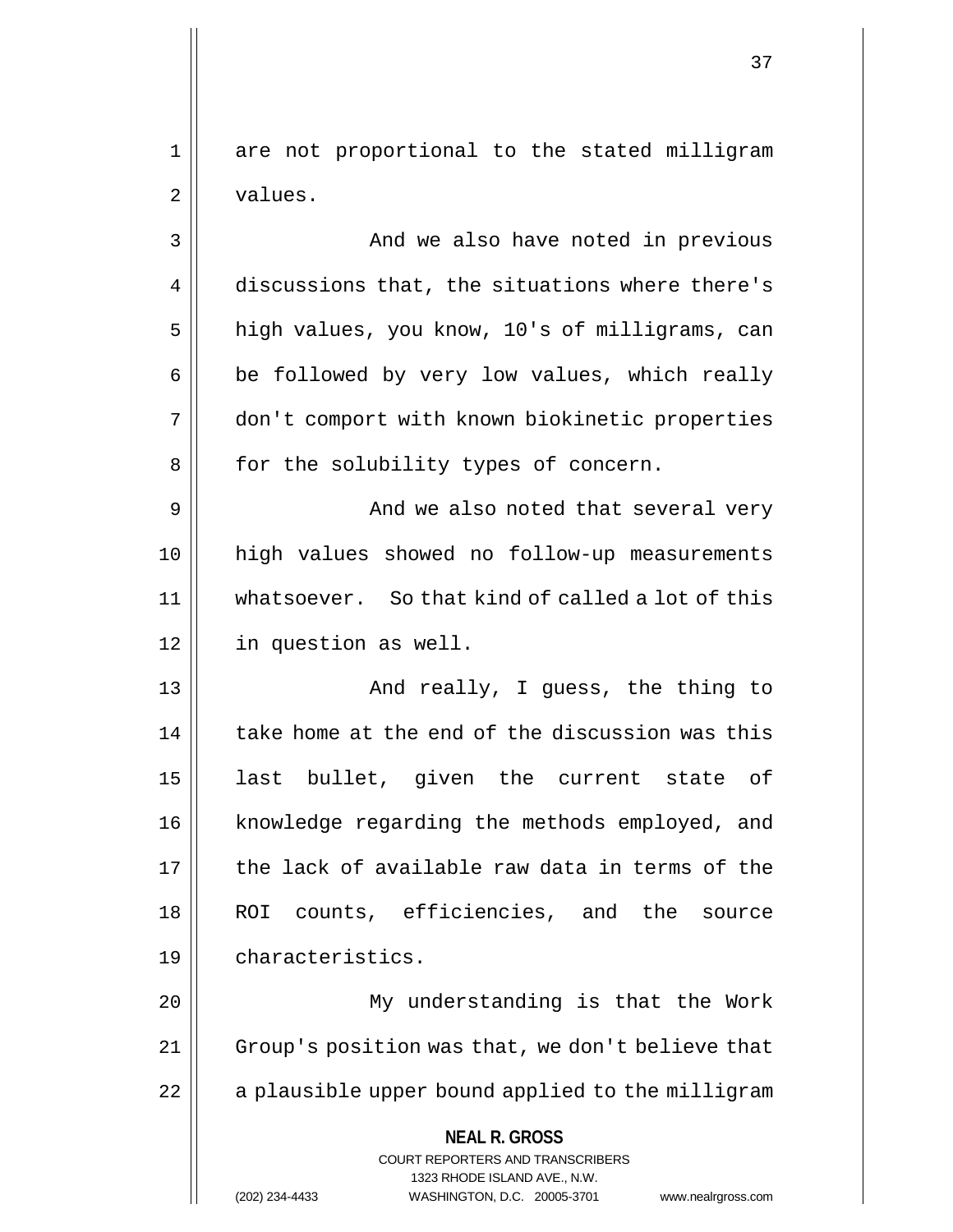| 1  | data for the period of '68 to '78.                                                                                                                              |
|----|-----------------------------------------------------------------------------------------------------------------------------------------------------------------|
| 2  | And that's it in a nutshell.                                                                                                                                    |
| 3  | CHAIRMAN MELIUS:<br>Okay.<br>Thank                                                                                                                              |
| 4  | you, John. Do Board Members have questions for                                                                                                                  |
| 5  | John?                                                                                                                                                           |
| 6  | MEMBER MUNN: This is Wanda.<br>I                                                                                                                                |
| 7  | have one. I think it's a valid question. It's                                                                                                                   |
| 8  | very difficult to tell, but there is one thing                                                                                                                  |
| 9  | I'd like to ask.                                                                                                                                                |
| 10 | John, since most of the people who                                                                                                                              |
| 11 | are trying to grasp what you folks like to call                                                                                                                 |
| 12 | the granularity of the issues here, don't do this                                                                                                               |
| 13 | on a regular basis, it's very difficult to follow                                                                                                               |
| 14 | the line of thinking because it jumps around from                                                                                                               |
| 15 | one facet of the calculation to another.                                                                                                                        |
| 16 | Is it fair to further simplify your                                                                                                                             |
| 17 | summary by saying that the contractor believes                                                                                                                  |
| 18 | that because it can be postulated there's a                                                                                                                     |
| 19 | circumstance where the algorithm that was used                                                                                                                  |
| 20 | isn't accurate, then consequently, no bounding                                                                                                                  |
| 21 | method is adequate. Is that a valid summary?                                                                                                                    |
| 22 | MR. STIVER: I would say that, given                                                                                                                             |
|    | <b>NEAL R. GROSS</b><br>COURT REPORTERS AND TRANSCRIBERS<br>1323 RHODE ISLAND AVE., N.W.<br>(202) 234-4433<br>WASHINGTON, D.C. 20005-3701<br>www.nealrgross.com |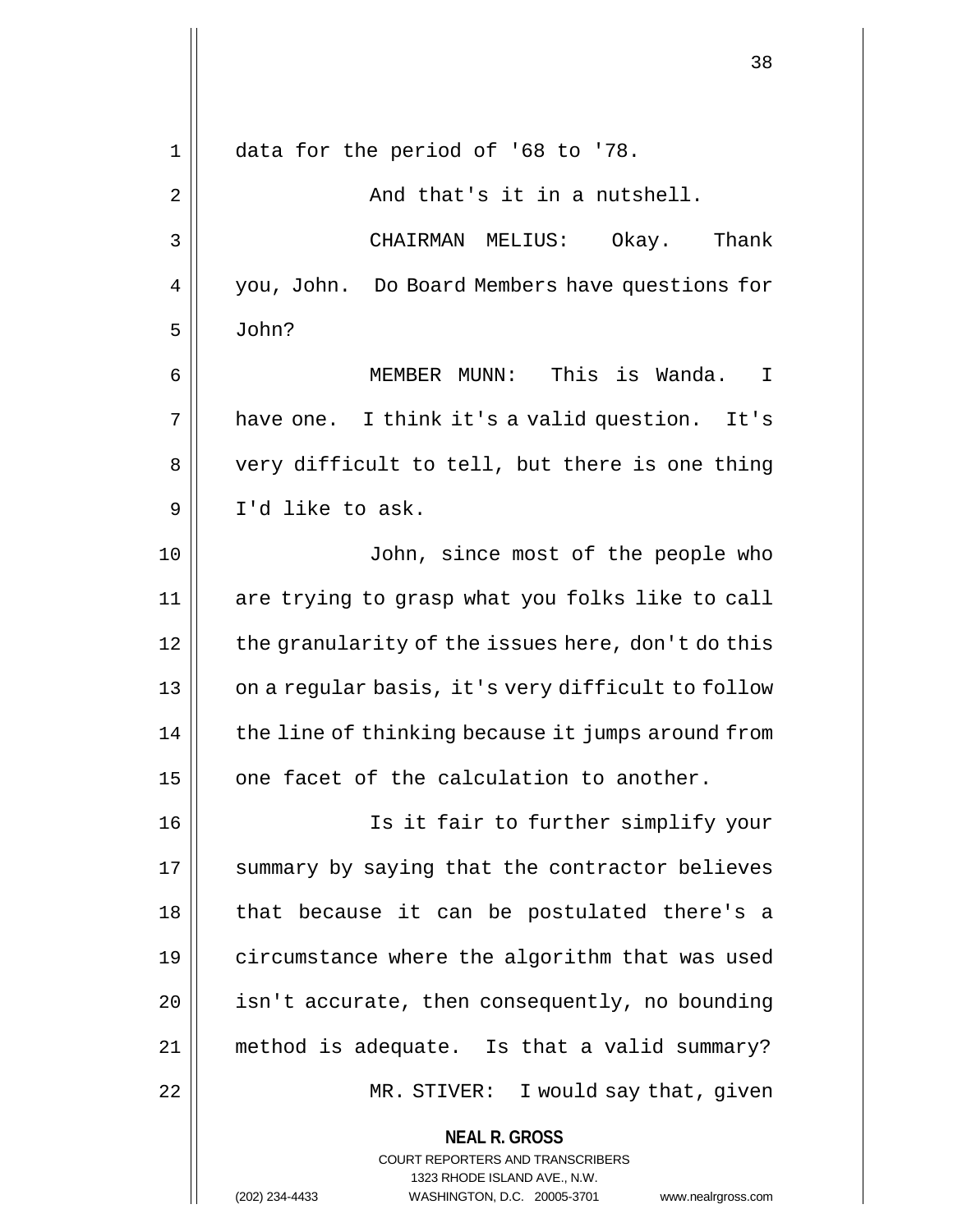| $\mathbf 1$ | what we know and this methodology that was                      |
|-------------|-----------------------------------------------------------------|
| 2           | implied, I don't see that there is a way to get                 |
| 3           | back to a plausible upper bound value.                          |
| 4           | This could range anywhere from total                            |
| 5           | disequilibrium all the way up to<br>full                        |
| 6           | equilibrium. And we just don't know. We don't                   |
| 7           | have that handle, that hook, that would allow us                |
| 8           | to even have any faith in what the milligram                    |
| 9           | value that was reported it, much less, take that                |
| 10          | and these varying ratios to try to get back to                  |
| 11          | what a lead-212 measurement could have been.                    |
| 12          | what you're stuck with is<br>So                                 |
| 13          | basically, you just throw out the data and just                 |
| 14          | model it, and assume that, well, it could range                 |
| 15          | anywhere from, you know, nothing to a<br>100                    |
| 16          | percent, and so here we have some value and we'll               |
| 17          | say what's the worst case it could possibly be?                 |
| 18          | You know, in my mind, that would be                             |
| 19          | a pretty shaky foundation to base, you know,                    |
| 20          | potentially, 100s of compensation decisions on.                 |
| 21          | It's difficult for<br>MEMBER MUNN:                              |
| 22          | someone who doesn't do this all the time to see                 |
|             | <b>NEAL R. GROSS</b><br><b>COURT REPORTERS AND TRANSCRIBERS</b> |

39

 $\prod$ 

1323 RHODE ISLAND AVE., N.W.

(202) 234-4433 WASHINGTON, D.C. 20005-3701 www.nealrgross.com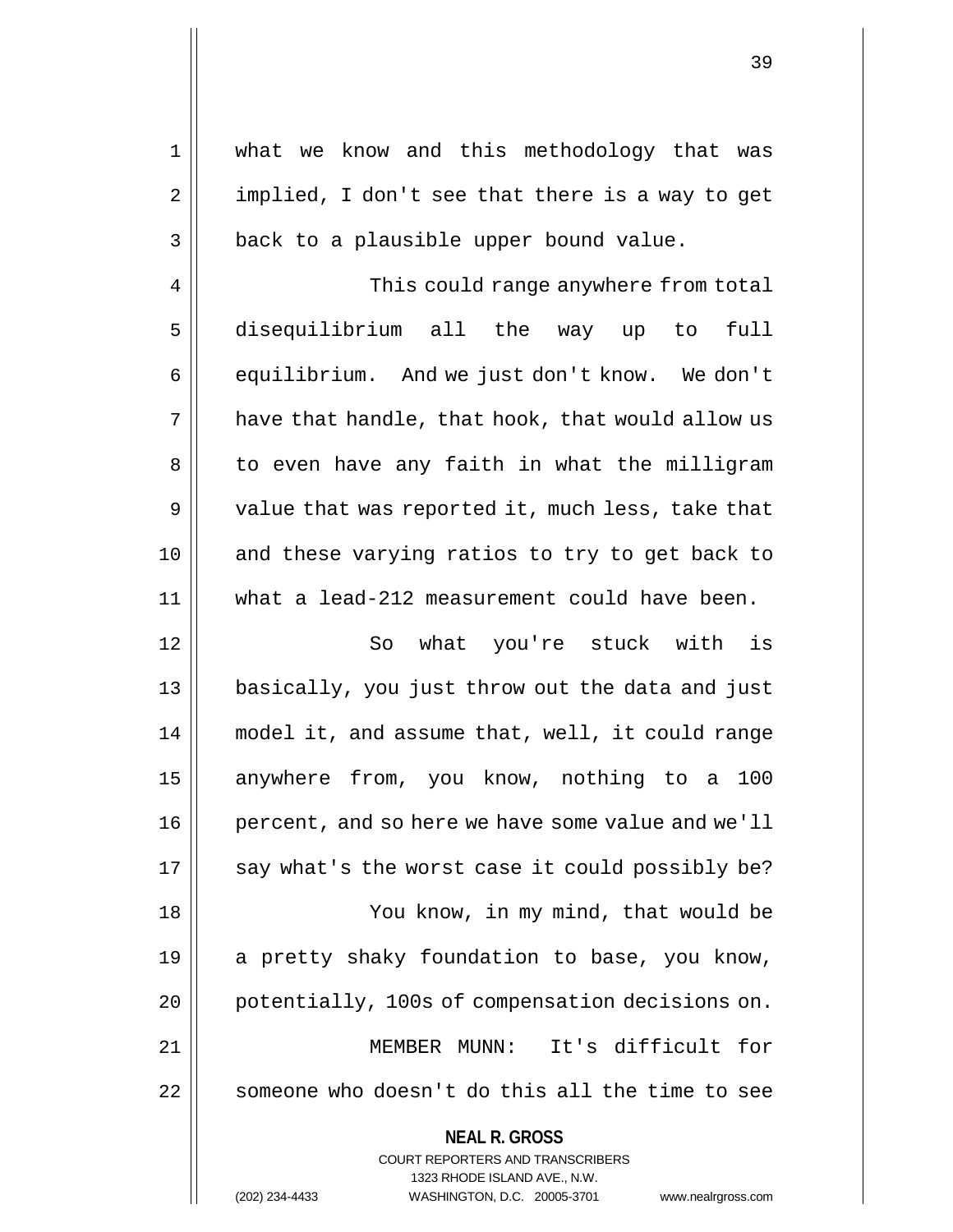1 || how you cannot place an upper bound, given the  $2 \parallel$  fact that we have data, and the data is fairly  $3$  | extensive.

4 || It seems that by being -- I thought 5 | I understood the real argument here as being one 6 | of sufficient accuracy rather than inability to 7 bound, but it's kind of worked around to an 8 | inability to bound. Am I still understanding  $9 \parallel$  what has transpired in the last, say, month? 10 MR. STIVER: Yes. At the beginning 11 of the presentation I had indicated that we're  $12$  | not going to talk sufficient accuracy, really, 13 || in terms of, kind of, this global overarching 14 | issue of whether the system was adequate for its 15  $\parallel$  intended purpose. I think, maybe, that's what 16 you're talking about from the Oakland meeting. 17 || MEMBER MUNN: Yes. That's what our 18 || purpose has been prior to this. 19 MR. STIVER: Yes. We're really 20 || talking about an ability to bound. Now, for the

21 || later period where the data reported in the 22 || nanocuries of lead-212 and nanocuries of

> **NEAL R. GROSS** COURT REPORTERS AND TRANSCRIBERS 1323 RHODE ISLAND AVE., N.W. (202) 234-4433 WASHINGTON, D.C. 20005-3701 www.nealrgross.com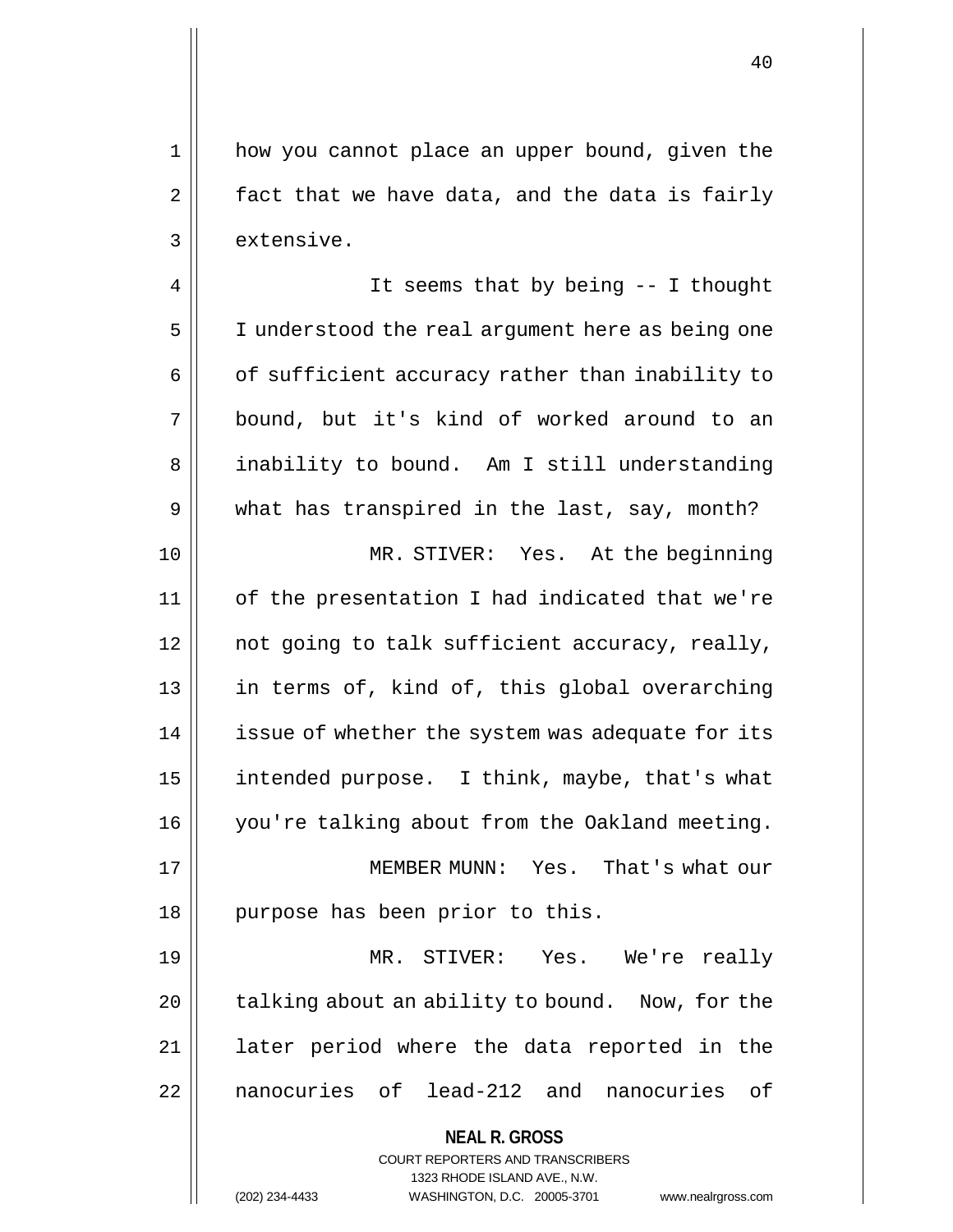**NEAL R. GROSS** COURT REPORTERS AND TRANSCRIBERS 1323 RHODE ISLAND AVE., N.W. 1 actinium-228, we feel that NIOSH's approach that 2 || were put in Tom LaBone's RIF paper using this 3 triple-distillation approach for claimant 4 | favorability. 5 We feel that that's reasonable and  $6 \parallel$  that could provide an upper bound, because you  $7 \parallel$  have that hook. You have the lead-212 8 | measurement. We know how far out of equilibrium 9 it could have been. And so we can place a 10 || plausible upper bound on that. 11 For this data set, the way it was 12 derived based on this empirical formula, I just 13 don't see a way out; to be honest with you. 14 || MEMBER MUNN: Thank you, John. 15 DR. LIPSZTEIN: Can I try to help, 16 John? 17 || MR. STIVER: Certainly. 18 DR. LIPSZTEIN: This is Joyce. Can 19 I try to help? 20 MR. STIVER: Sure. Please step in. 21 DR. LIPSZTEIN: Once you have the 22 worst-case scenario that NIOSH has posed to us,

(202) 234-4433 WASHINGTON, D.C. 20005-3701 www.nealrgross.com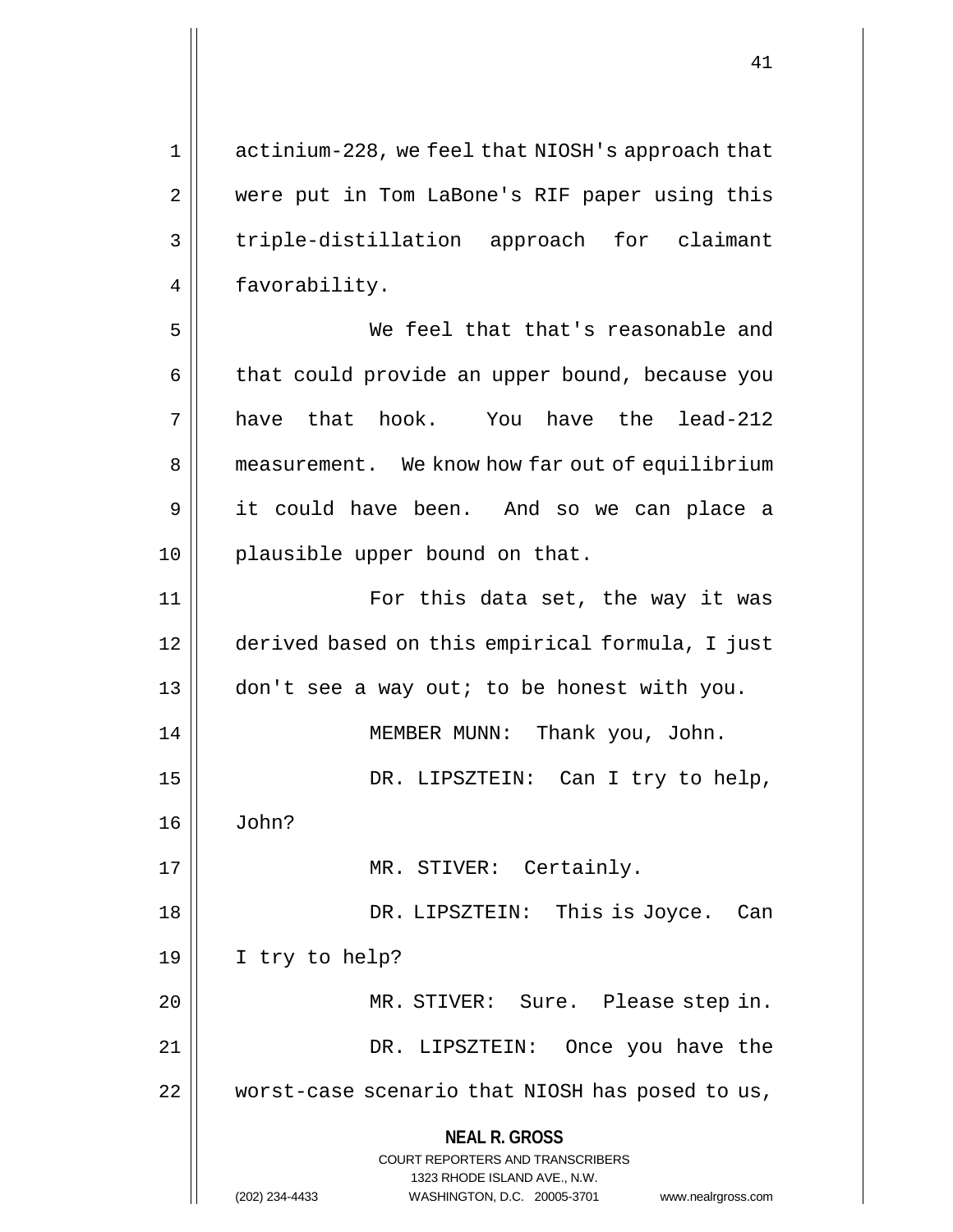| $\mathbf 1$ | that was a triple-separation of thorium,                            |
|-------------|---------------------------------------------------------------------|
| 2           | purification of thorium, that you end up with a                     |
| 3           | ratio of thorium-232 to thorium 228 of 0.19.                        |
| 4           | And I made a calculation that if                                    |
| 5           | someone had a 10 milligrams lung burden of                          |
| 6           | thorium-232 and he was measured at the lung                         |
| 7           | counter, and the way it was calculated by those                     |
| 8           | three terms on the equation that are summed, all                    |
| 9           | three equations would be below detection limit.                     |
| 10          | So we won't see any peaks there.                                    |
| 11          | Everything would be the same as background.<br>So                   |
| 12          | you would have 10 milligrams in your lung, but                      |
| 13          | you could see anything on the 95 percentile                         |
| 14          | between minus 6 milligrams and 6 milligrams,                        |
| 15          | that would be your reported result.                                 |
| 16          | So in answering this, first, you                                    |
| 17          | know, there is a large uncertainty. You cannot                      |
| 18          | bound something that is between minus 6 to 6 to                     |
| 19          | 10. What's the bounding? I don't know.                              |
| 20          | And second, I think it was wrongly                                  |
| 21          | applied at Fernald at the time because that                         |
| 22          | equation is only valid for the Y-12 sources where                   |
|             | <b>NEAL R. GROSS</b>                                                |
|             | <b>COURT REPORTERS AND TRANSCRIBERS</b>                             |
|             | 1323 RHODE ISLAND AVE., N.W.                                        |
|             | (202) 234-4433<br>WASHINGTON, D.C. 20005-3701<br>www.nealrgross.com |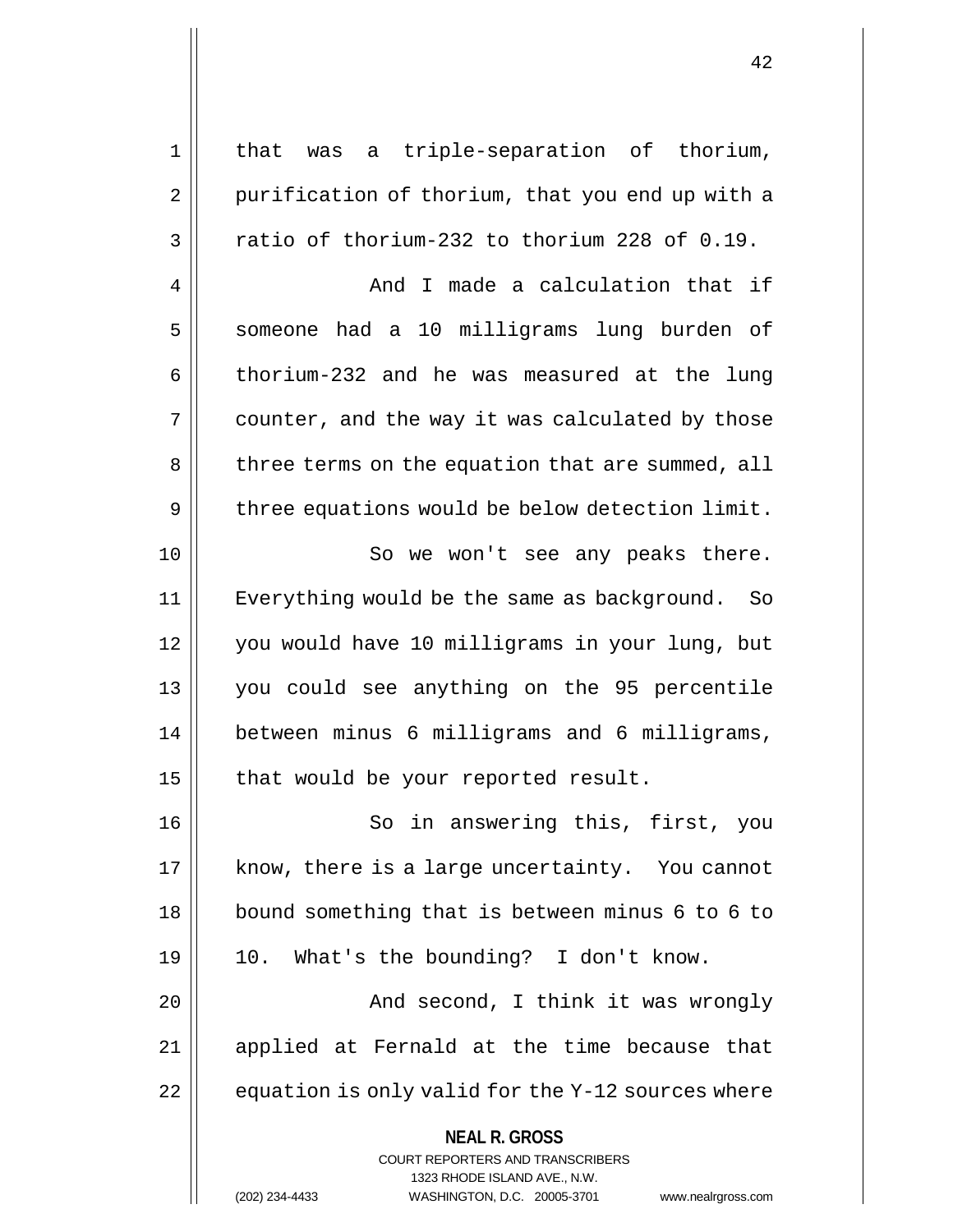**NEAL R. GROSS** 1 you can see both peaks, the actinium and the lead  $2 \parallel$  peak. When you cannot see one of the peaks, then  $3$  | that equation cannot be applied. 4 So you have values in milligrams  $5$  | that doesn't mean anything. 6 MR. ROLFES: Joyce, this is Mark  $7$  || Rolfes, and we agree that there may be values 8 | less than the limit of detection. And NIOSH 9 || would apply the missed intakes based upon 2 of 10 the limit of detection of the count. That 11 number would be adjusted by our claimant 12 favorable correction factor of 5.25 for 13 || triple-separated thorium. 14 And we feel that we can place an 15 upper bound on the worst-case scenario amount of 16 | thorium that was deposited in someone's lungs. 17 DR. LIPSZTEIN: May I respond? 18 MEMBER MUNN: That's what I wanted 19  $\parallel$  to hear, Mark, because the negative uncertainty 20 || is confusing to people who don't deal in 21 uncertainties all the time. Your explanation  $22$  | helps. And thank you, Joyce.

> COURT REPORTERS AND TRANSCRIBERS 1323 RHODE ISLAND AVE., N.W.

(202) 234-4433 WASHINGTON, D.C. 20005-3701 www.nealrgross.com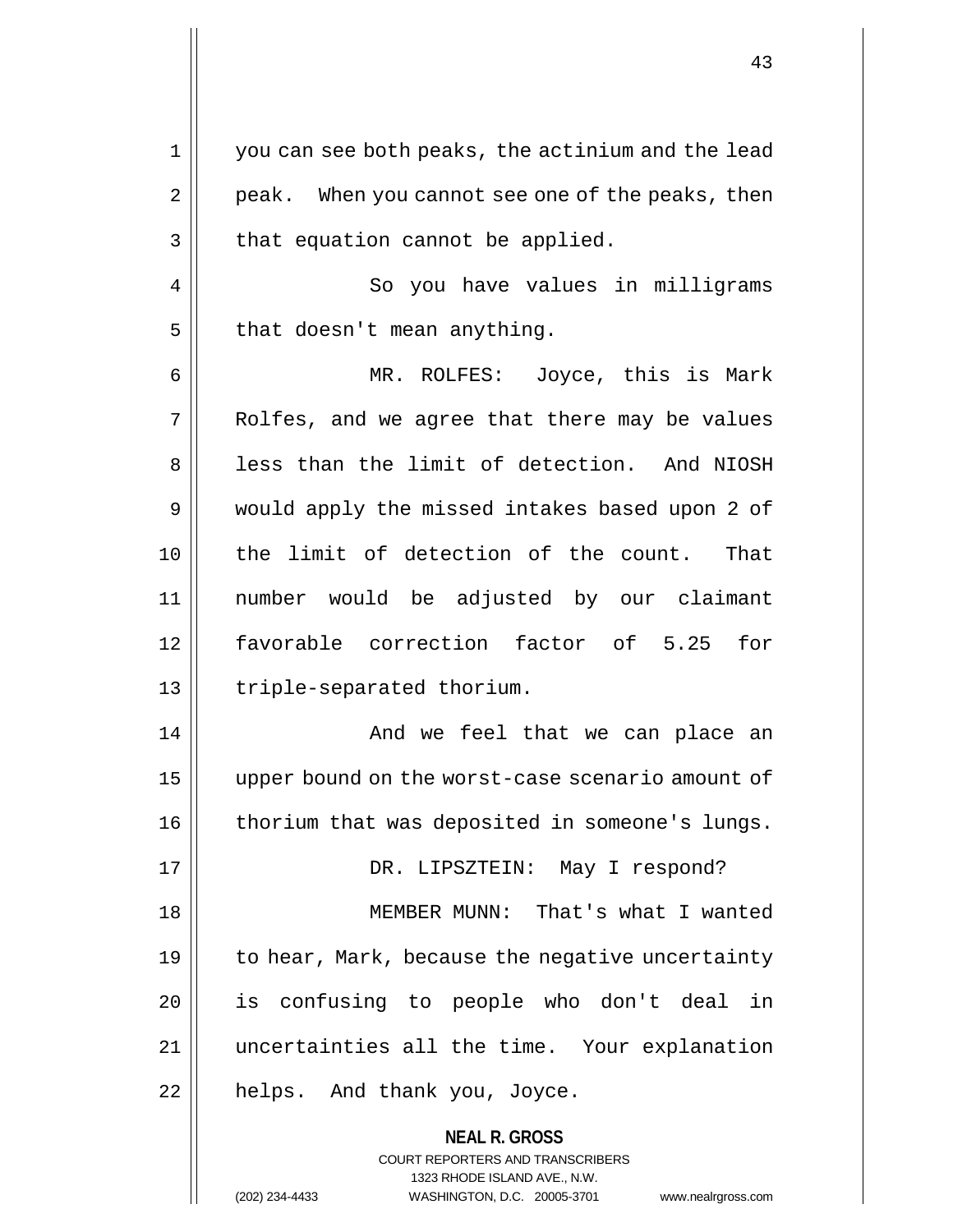**NEAL R. GROSS** 1 || I read, very carefully, the material 2 | that you provided on the 17th, you and John  $3 \parallel$  responded to the algorithm, and tried to make  $4 \parallel$  sense of that, not being a person who does these  $5$  kinds of calculations normally, and recognized 6 | when I got to the point where you were reporting  $7 \parallel$  a lower daily intake for a 60-day exposure to the 8 || 2 milligrams and was reported for the 30-day 9 milligram. 10 I realized that I was missing a 11 couple of the basic factors related to ingrowth 12 || and I stopped trying to figure it out. So that's 13 || why I'm asking these questions. 14 DR. LIPSZTEIN: It's a very good 15 question. It's really very confusing, but -- 16 MEMBER MUNN: Well, I recognized 17 || what the basis was, Joyce, and recognized that 18 I was not competent to complete that 19  $\parallel$  calculation, and so I didn't even try, but thank 20 || you both for helping to explain at least a part 21 | cf the rationalization that we're going through  $22$  | here. Thanks. I think I'm okay.

> COURT REPORTERS AND TRANSCRIBERS 1323 RHODE ISLAND AVE., N.W.

(202) 234-4433 WASHINGTON, D.C. 20005-3701 www.nealrgross.com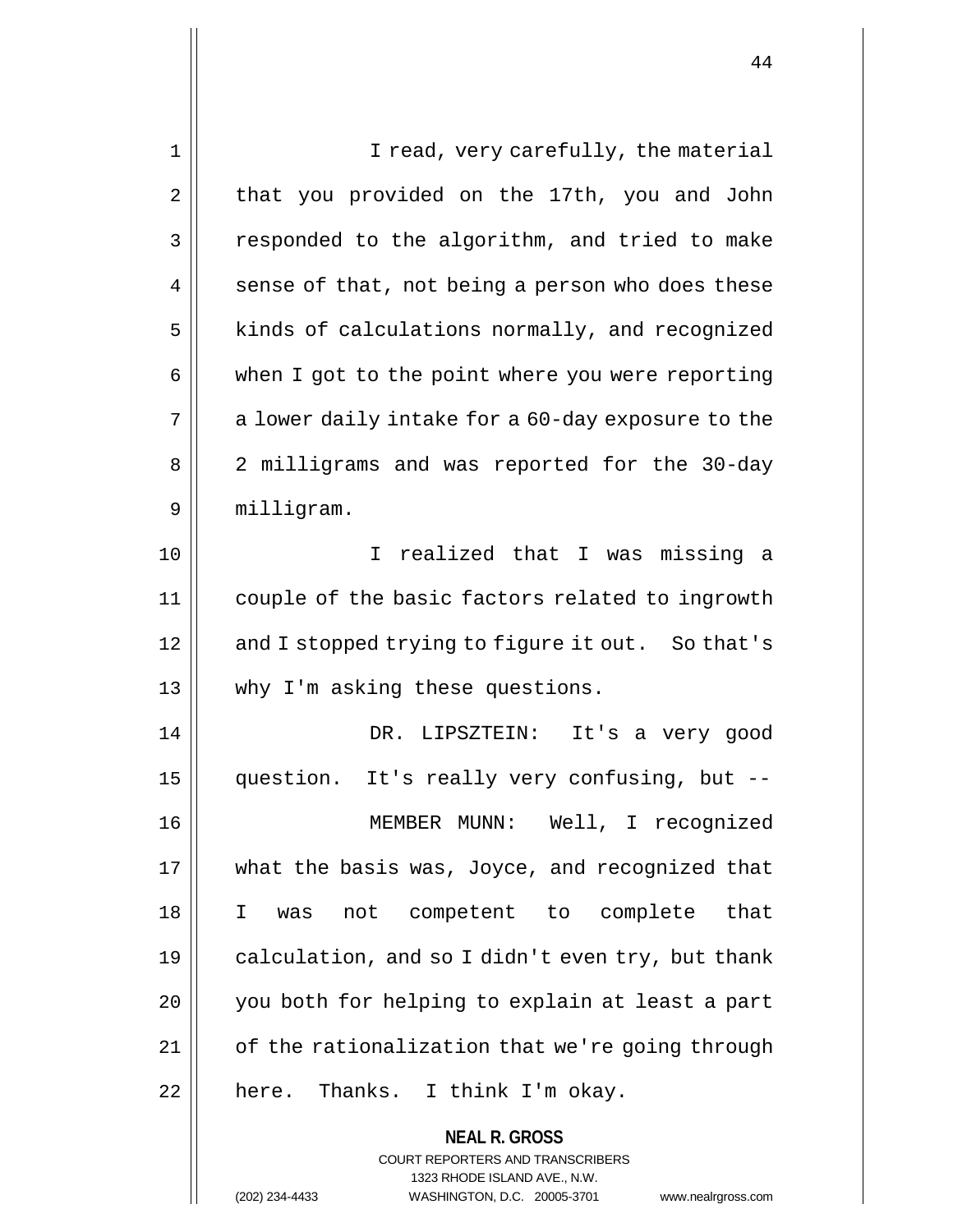|                | 45                                                                                                                                                              |
|----------------|-----------------------------------------------------------------------------------------------------------------------------------------------------------------|
| 1              | DR. LIPSZTEIN: Okay. Thank you.                                                                                                                                 |
| $\overline{2}$ | MEMBER MUNN: Thank you.                                                                                                                                         |
| 3              | MEMBER ZIEMER: Dr. Melius, this is                                                                                                                              |
| 4              | Ziemer.                                                                                                                                                         |
| 5              | CHAIRMAN MELIUS: Yes, Paul?                                                                                                                                     |
| 6              | MEMBER ZIEMER: A couple comments.                                                                                                                               |
| 7              | And I was on the Work Group so let me add to this                                                                                                               |
| 8              | discussion. A couple points that should be made                                                                                                                 |
| 9              | on the final bullet that said the Work Group does                                                                                                               |
| 10             | not believe a plausible upper bound can be                                                                                                                      |
| 11             | applied.                                                                                                                                                        |
| 12             | I think we should point out that, at                                                                                                                            |
| 13             | the Work Group meeting, there were only two of                                                                                                                  |
| 14             | the four Work Group Members participating; Brad,                                                                                                                |
| 15             | Clawson, and me.                                                                                                                                                |
| 16             | And at the time of that meeting, and                                                                                                                            |
| 17             | I told the group, with what information we had                                                                                                                  |
| 18             | at the end of the meeting, I agreed that we could                                                                                                               |
| 19             | not do a plausible upper bound and it really                                                                                                                    |
| 20             | focuses on that equation and how it's used.                                                                                                                     |
| 21             | But even at that, there were just two                                                                                                                           |
| 22             | of us representing the Work Group, so I'm not                                                                                                                   |
|                | <b>NEAL R. GROSS</b><br>COURT REPORTERS AND TRANSCRIBERS<br>1323 RHODE ISLAND AVE., N.W.<br>(202) 234-4433<br>WASHINGTON, D.C. 20005-3701<br>www.nealrgross.com |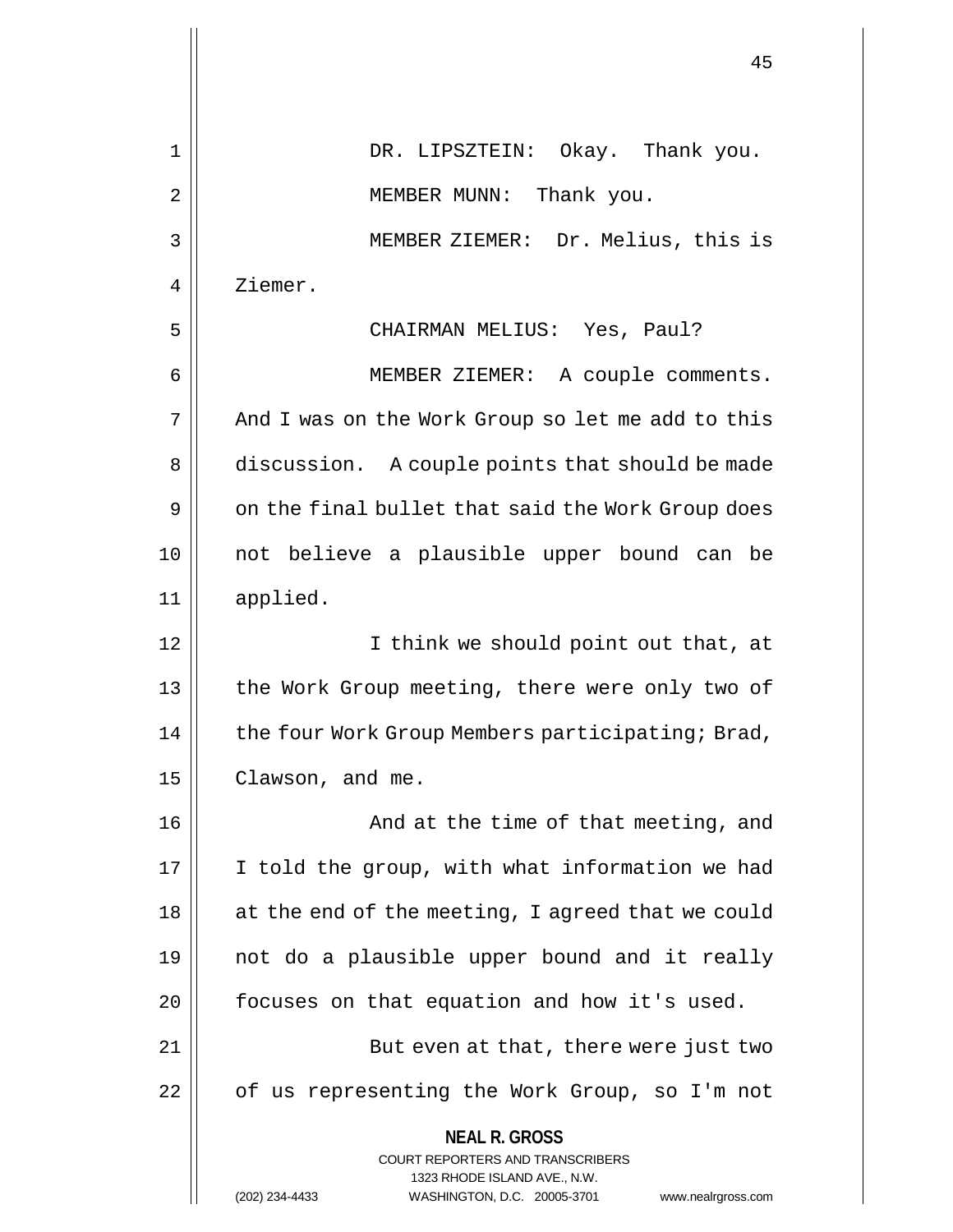**NEAL R. GROSS** COURT REPORTERS AND TRANSCRIBERS 1323 RHODE ISLAND AVE., N.W. 1 || sure it's fair to say that that's a Work Group 2 | position since there were only two of the four  $3 \parallel$  there, but that's, sort of, just a point on 4 John's comment. 5 I think, John, it certainly looked  $6$  | like we were making that as a recommendation, but  $7 \parallel$  did not have, in a sense, the majority. But let 8 || me follow that up with the other point I was  $9 \parallel$  trying to make at the meeting. 10 || And that was, it seemed to me that, 11 in principle, and following up on Joyce's 12 | comments, which, obviously, are very pertinent  $13$  | to this, that, intuitively, it would seem that 14 || there would be some value for the freshly 15 | separated material, some value, above which, you 16 || could detect it, even though there would be 17 virtually nothing in the upper regions, you 18 would find a lower region peak. 19 || And from that, one, perhaps, could 20 | do bounding. The only other question then would  $21$  | be on that 8.84 value and that still remains a 22 || problem for us.

(202) 234-4433 WASHINGTON, D.C. 20005-3701 www.nealrgross.com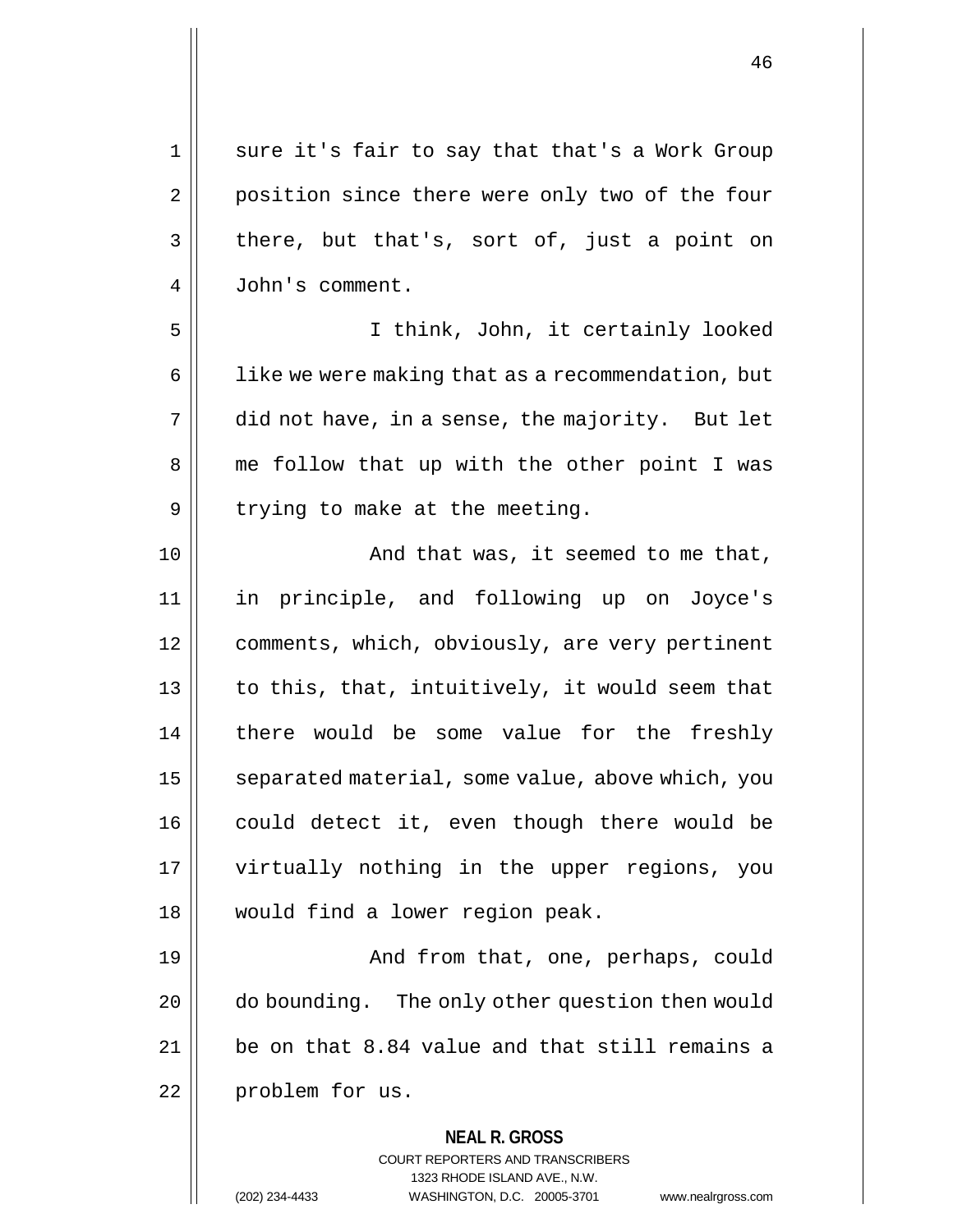| 1  | It seemed to me that there must have                     |
|----|----------------------------------------------------------|
| 2  | some reason, because 'identifying<br>been                |
| 3  | information redacted' had been brought aboard,           |
| 4  | and I guess was actually Fernald when this was           |
| 5  | first used and calibrated, for which he felt that        |
| 6  | that value, which was established at Y-12, could         |
| 7  | also be used at Fernald.                                 |
| 8  | But we have no information on that                       |
| 9  | at this point, so that remains a problem.                |
| 10 | MR. STIVER: Dr. Ziemer, this is                          |
| 11 | John Stiver. You know, the documents at the              |
| 12 | time indicate that they were fully aware of the          |
| 13 | drawbacks to the approach, but it was basically          |
| 14 | used as a screening approach.                            |
| 15 | MEMBER ZIEMER: Right.                                    |
| 16 | MR. STIVER: Even later into the                          |
| 17 | 1997 to 2001 time frame, the Mound Technical             |
| 18 | Basis<br>Document for Internal Dosimetry,                |
| 19 | indicates that that methodology, even with their         |
| 20 | own fixed system, which they had at the time,            |
| 21 | was, really, only to be used for screening-type          |
| 22 | calculations.                                            |
|    | <b>NEAL R. GROSS</b><br>COURT REPORTERS AND TRANSCRIBERS |

1323 RHODE ISLAND AVE., N.W.

 $\prod$ 

(202) 234-4433 WASHINGTON, D.C. 20005-3701 www.nealrgross.com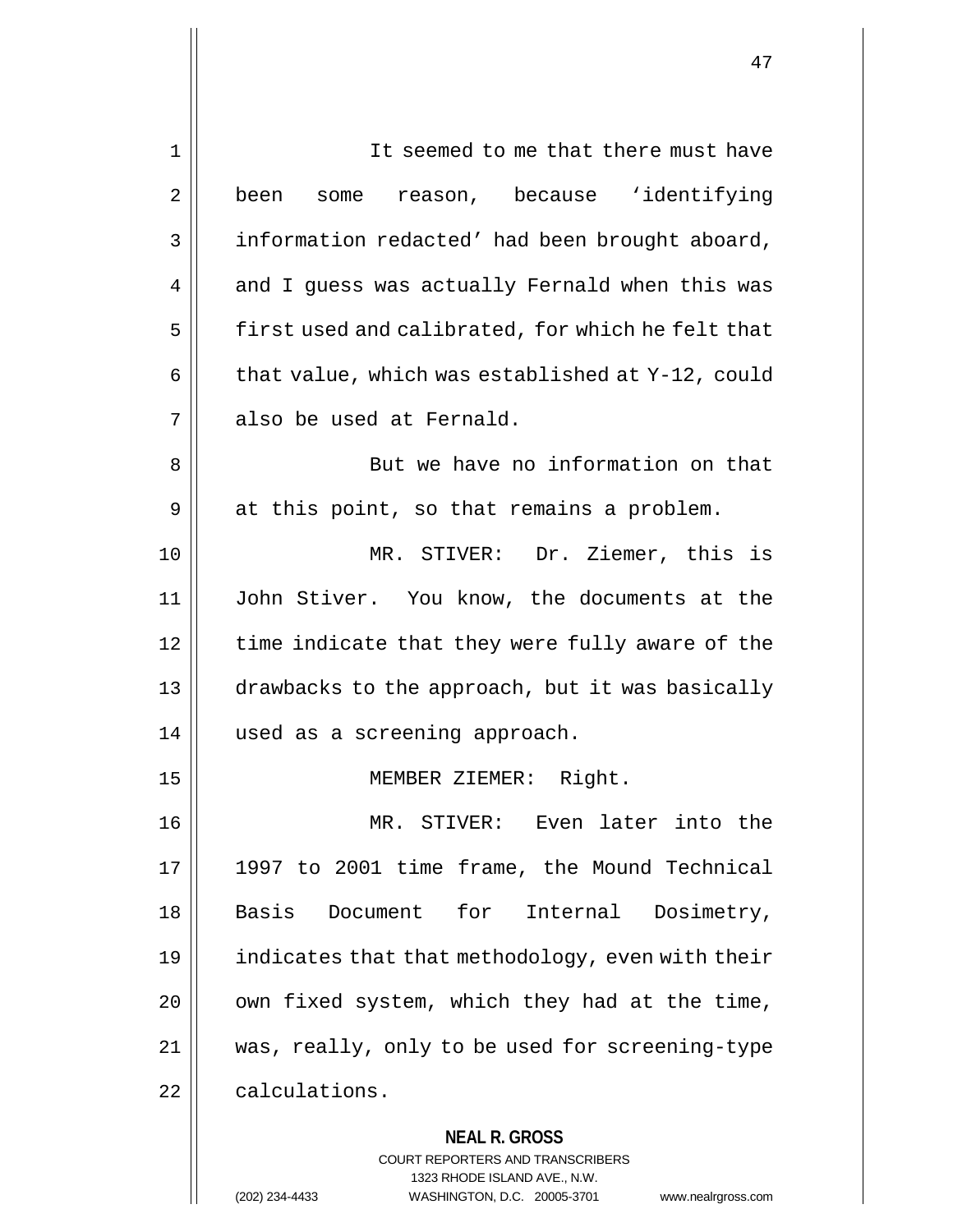1 And so I think that you got keep it  $2 \parallel$  and, you know, kind of give the historic here is  $3 \parallel$  that the system was really put into place to 4 measure fractions of maximum permissible body 5 **burdens** for uranium-235.

6 Now, you look at all the 7 quantitative calculations that were done that 8 || are available, every single one is for uranium 9 and there's none for thorium. And so they're 10 || taking a substandard system out there, something 11 that wasn't fully vetted, I think they 12 understood the limitations of the system and for 13 which it was being applied at the time. 14 CHAIRMAN MELIUS: Any other Board

15 Members have questions? If not, I'd like to 16 first hear if NIOSH has any comments at this 17 point. So, Stu.

18 || MR. HINNEFELD: Dr. Melius, this is 19 || Stu Hinnefeld. Did you speak my name or did you  $20$  || say any --

21 CHAIRMAN MELIUS: No. Stu 22 Hinnefeld, I'm asking if NIOSH has any comments

> **NEAL R. GROSS** COURT REPORTERS AND TRANSCRIBERS 1323 RHODE ISLAND AVE., N.W.

(202) 234-4433 WASHINGTON, D.C. 20005-3701 www.nealrgross.com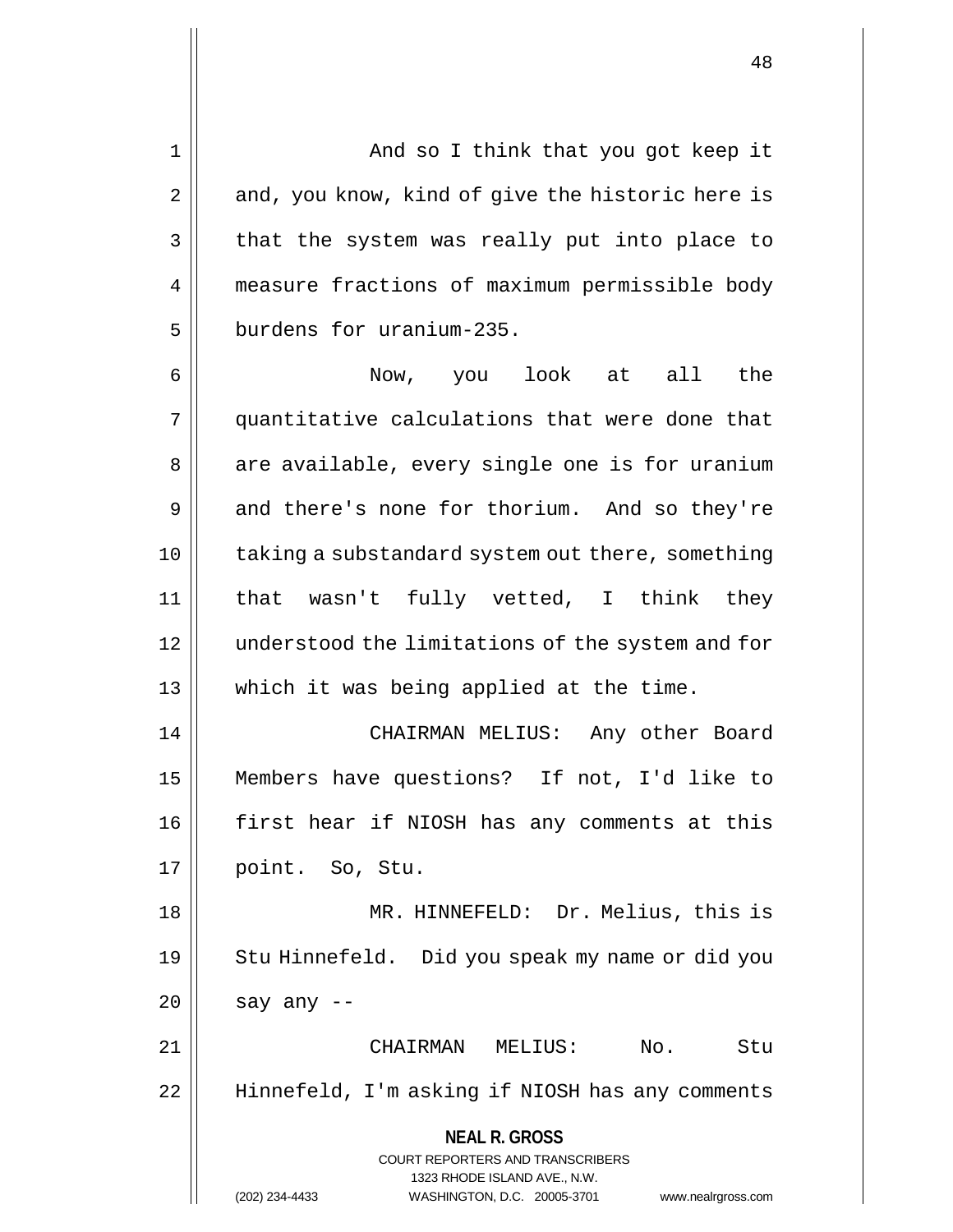$1 \parallel$  at this point.

| $\overline{2}$ | MR. HINNEFELD: Well, Mark did                                   |
|----------------|-----------------------------------------------------------------|
| 3              | submit a one-page item this morning that                        |
| 4              | describes the possible ranges of lead-212 that                  |
| 5              | could be associated with a particular amount of                 |
| 6              | thorium. All the way from full equilibrium down                 |
| 7              | to this triple material that would be a fraction                |
| 8              | of the lead-212. It would be only about 19                      |
| 9              | percent of equilibrium.                                         |
| 10             | And then provides, as a bounding                                |
| 11             | interpretation of the in-vivo reading, it was a                 |
| 12             | bounding interpretation of what a 20 milligram                  |
| 13             | (phone connection lost). Let's make a bounding                  |
| 14             | interpretation that that could be a<br>full                     |
| 15             | equilibrium number and it would be<br>0.19                      |
| 16             | nanocuries of lead-212.                                         |
| 17             | But then to do dose assessments,                                |
| 18             | we're going to recognize that we could very well                |
| 19             | in equilibrium.<br>It<br>could<br>not be<br>be                  |
| 20             | triple-separated and then multiply that times,                  |
| 21             | roughly, 5, you know, to get your answer; that                  |
| 22             | would be what we consider the value.                            |
|                | <b>NEAL R. GROSS</b><br><b>COURT REPORTERS AND TRANSCRIBERS</b> |

1323 RHODE ISLAND AVE., N.W.

(202) 234-4433 WASHINGTON, D.C. 20005-3701 www.nealrgross.com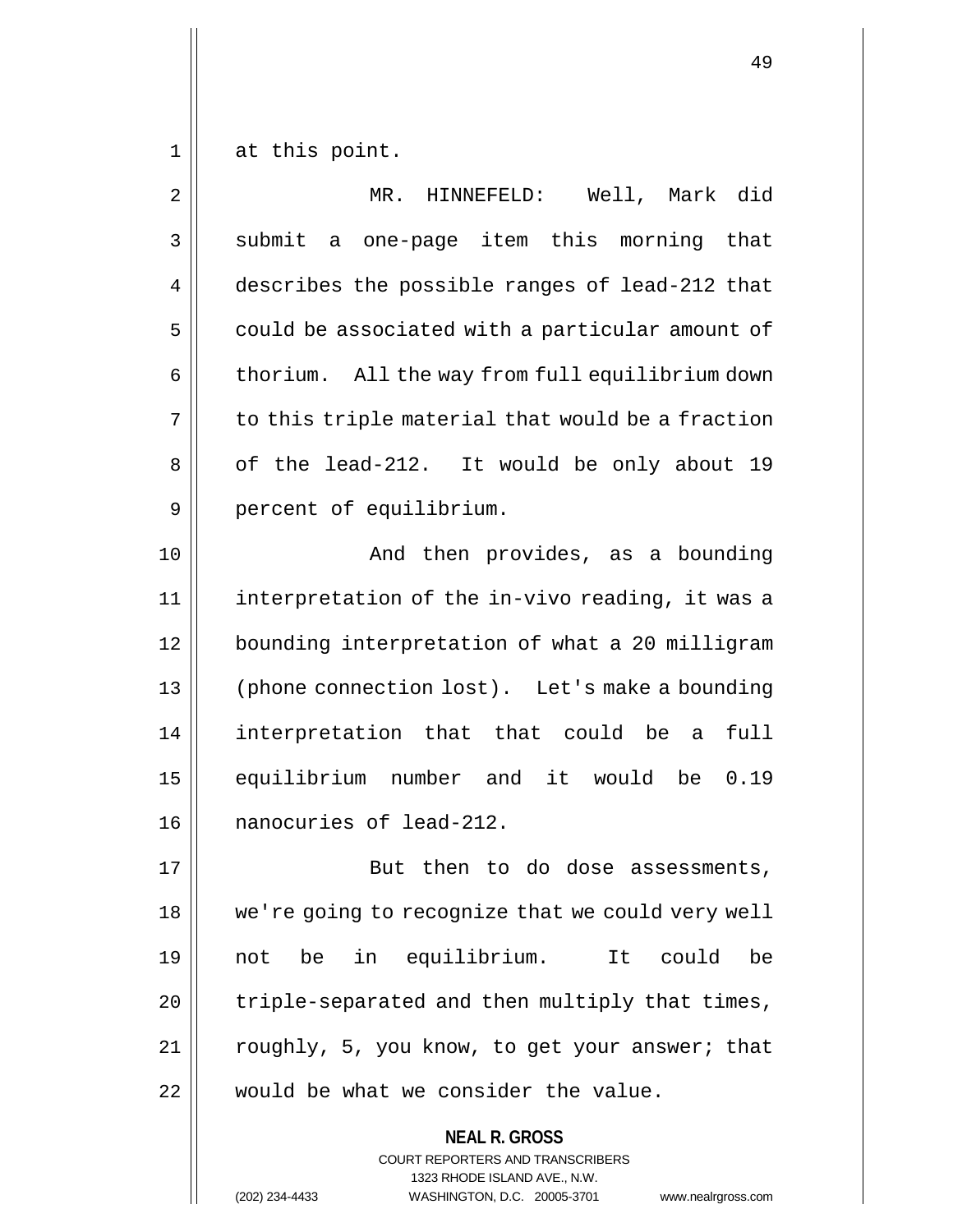| 1  | So the question then becomes, is                                                                    |
|----|-----------------------------------------------------------------------------------------------------|
| 2  | that interpretation of bounding interpretation?                                                     |
| 3  | What I mean is, is, you know, interpreting a                                                        |
| 4  | milligram mobile counter result as, I think                                                         |
| 5  | it's, 0.22 nanocuries, is that, in fact,                                                            |
| 6  | bounding?                                                                                           |
| 7  | Now, it would seem to us that the                                                                   |
| 8  | 0.22 nanocuries should be higher than what the                                                      |
| 9  | amount of lead-212 that was there, in reality,                                                      |
| 10 | based on the calibration of the counter, because                                                    |
| 11 | the calibration of the counter have a<br>full                                                       |
| 12 | equilibrium source.                                                                                 |
| 13 | And so 20 milligrams should, in                                                                     |
| 14 | fact, relate to some smaller amount, like, what,                                                    |
| 15 | 80 percent or something, of 0.22, if the material                                                   |
| 16 | in the person's chest was the same as the                                                           |
| 17 | material in the calibration source.                                                                 |
| 18 | So it seems like, maybe, that is an                                                                 |
| 19 | overestimate, and maybe that is a bounding                                                          |
| 20 | interpretation, but then you have to consider,                                                      |
| 21 | well, what do we know about how the counter                                                         |
| 22 | behaves when we have both actinium measurements                                                     |
|    | <b>NEAL R. GROSS</b>                                                                                |
|    | <b>COURT REPORTERS AND TRANSCRIBERS</b>                                                             |
|    | 1323 RHODE ISLAND AVE., N.W.<br>(202) 234-4433<br>WASHINGTON, D.C. 20005-3701<br>www.nealrgross.com |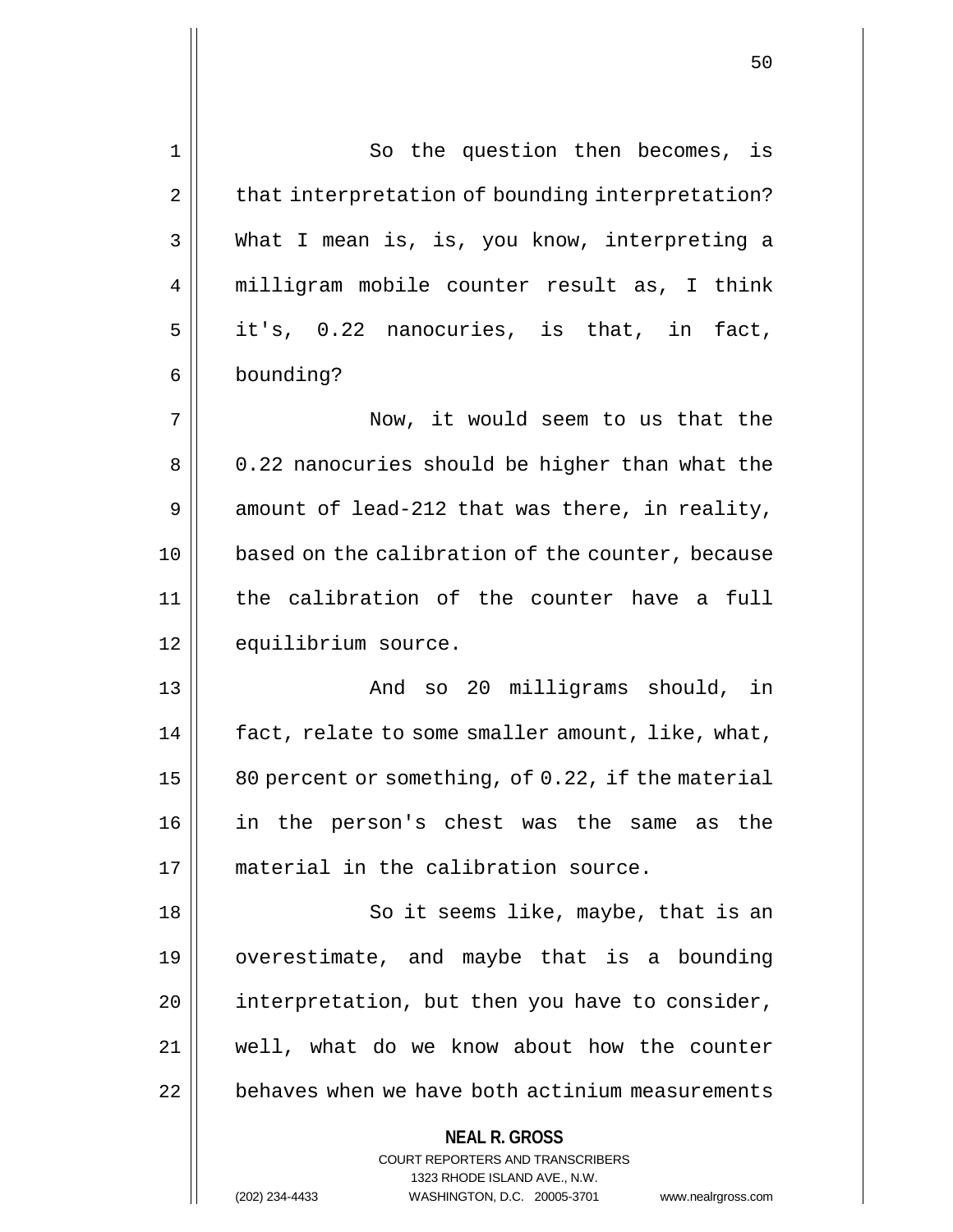1 || and thorium mass measurements?

**NEAL R. GROSS** COURT REPORTERS AND TRANSCRIBERS 2 And I keep going back to this table 3 in the SC&A presentation about the 1979 data 4 where you have both. And several of these 1 5 | milligram results have lead-212 activity values  $6 \parallel$  that are higher than what the equilibrium value 7 would be. 8 You know, if it was 2.1 milligrams, 9 | the equilibrium value would be, what, about 10 0.23, or something, nanocuries and you have 11 upwards to 0.4 nanocuries of lead-212 associated 12 with the 2.1. 13 MEMBER KOTELCHUCK: This is Dave 14 Kotelchuck. I just got cutoff a moment ago and 15 I'm reentering the conversation. So please go  $16 \parallel$  ahead; just for the record. 17 || MR. HINNEFELD: Okay. 18 || **MEMBER KOTELCHUCK:** Go ahead. 19 MR. HINNEFELD: And so I'm looking  $20$  | now,  $2.1$  milligrams is below the detection level  $21$  | of the in-vivo counter, so a 2.1 milligram,  $22$  || theoretically, wouldn't be treated as 2.1,

1323 RHODE ISLAND AVE., N.W.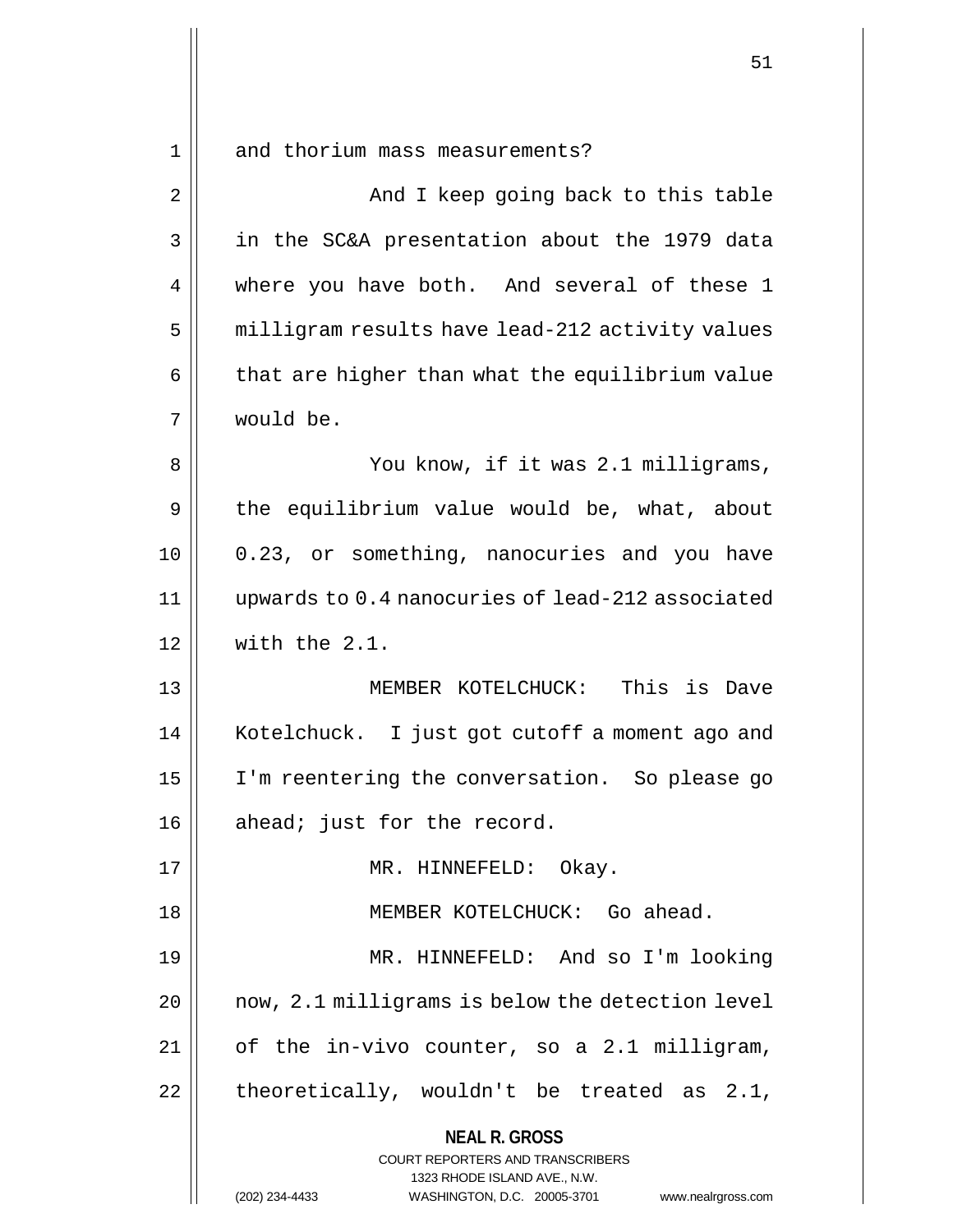| 1  | although I'm not a 100 percent sure that's true,                |
|----|-----------------------------------------------------------------|
| 2  | based on how the coworker model is built.                       |
| 3  | But if we did say that, since it's                              |
| 4  | below the detection level, we're going to do this               |
| 5  | based on half the intake. We would say that's                   |
| 6  | 3 milligrams, so our bounding interpretation                    |
| 7  | would be 0.3.                                                   |
| 8  | And there are, looks like, three of                             |
| 9  | these values where the lead-212 activity is $0.4$ ,             |
| 10 | that's associated with a 0.21, so it's not fair,                |
| 11 | even in that case, that by using the LOD over 2                 |
| 12 | interpretation of a count that the equilibrium                  |
| 13 | consideration actually provides you a bounding                  |
| 14 | estimate of the lead-212.                                       |
| 15 | I'm not a 100 percent sure and the                              |
| 16 | fact that the milligram of thorium is below,                    |
| 17 | pretty much we agree, what can be detected.<br>$\mathbf{I}$     |
| 18 | don't know if that factors into the validity of                 |
| 19 | that argument or not, but it worries me that I'm                |
| 20 | sure how confident we are that<br>the<br>not                    |
| 21 | interpretation of a 20-milligram readout as 0.22                |
| 22 | nanocuries of lead-212 is bounding.                             |
|    | <b>NEAL R. GROSS</b><br><b>COURT REPORTERS AND TRANSCRIBERS</b> |

1323 RHODE ISLAND AVE., N.W.

 $\prod$ 

(202) 234-4433 WASHINGTON, D.C. 20005-3701 www.nealrgross.com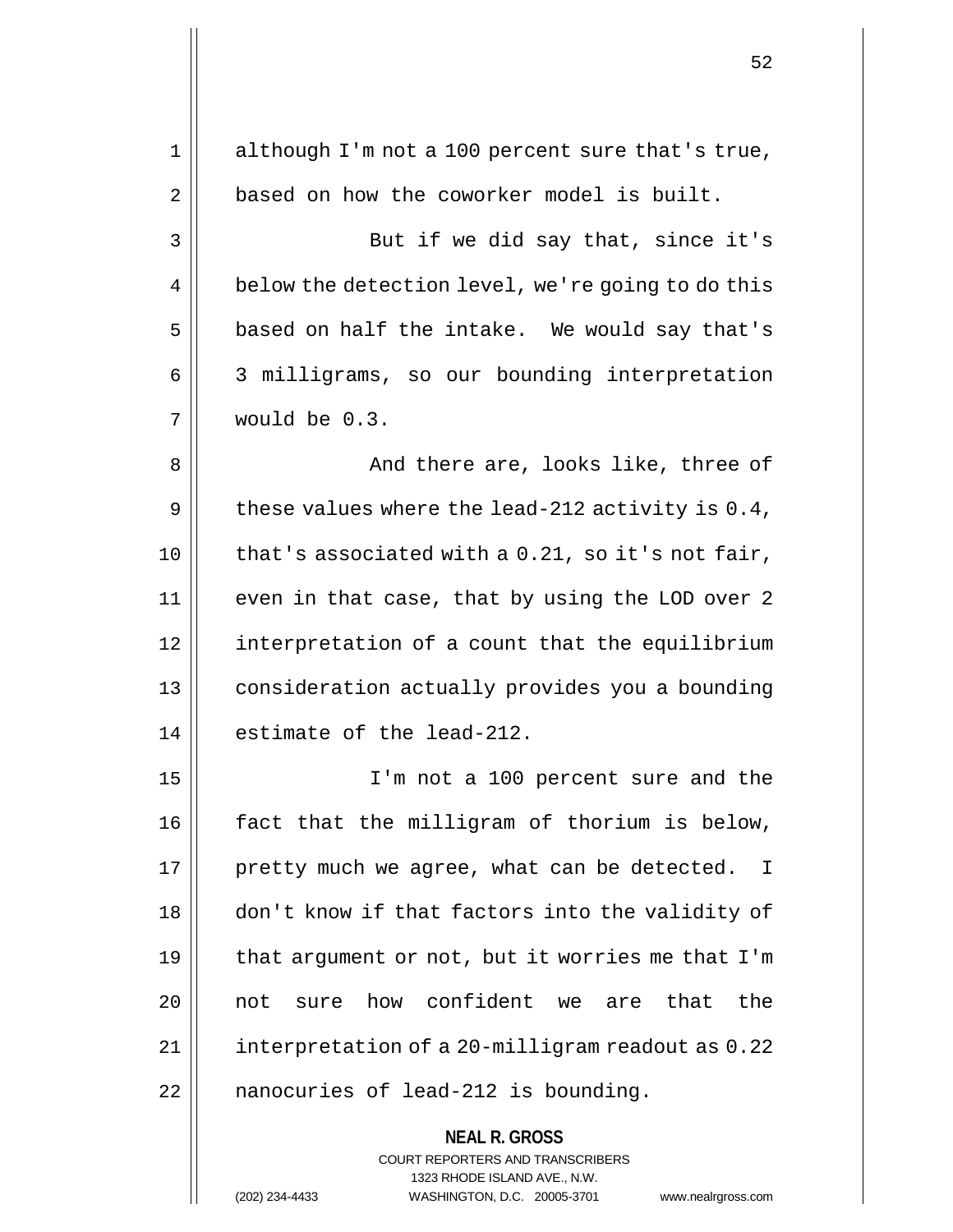**NEAL R. GROSS** 1 || I'm not so sure that the counter 2 | works, that we understand, well enough, how the 3 **mobile counter works and how those numbers come** 4 popping out, to really make that conclusion  $5$  | that, assuming equilibrium is, in fact, the  $6 \parallel$  bounding interpretation of that number. 7 || So that was a lot to say to answer  $8 \parallel$  the question and say, gee, I'm not so sure. 9 MEMBER MUNN: And it was hard to 10 follow too. 11 MR. HINNEFELD: With respect to 12 | other information that might be relevant, my  $13$   $\parallel$  staff has informed that there is a computer code, 14 | it's a Monte Carlo code, that can model counting 15 arrangements, and specifically, in-vivo 16 | counting arrangements, and specify your sodium 17 | iodide detector, and your subject, you could 18 || then model various combinations of lead-212 and 19 actinium-228 in the lungs, Monte Carlo the 20 **efficiencies of the detectors for those various** 21 | radionuclides, so that same program will also 22 Monte Carlo the Compton continuum that you get

> COURT REPORTERS AND TRANSCRIBERS 1323 RHODE ISLAND AVE., N.W.

(202) 234-4433 WASHINGTON, D.C. 20005-3701 www.nealrgross.com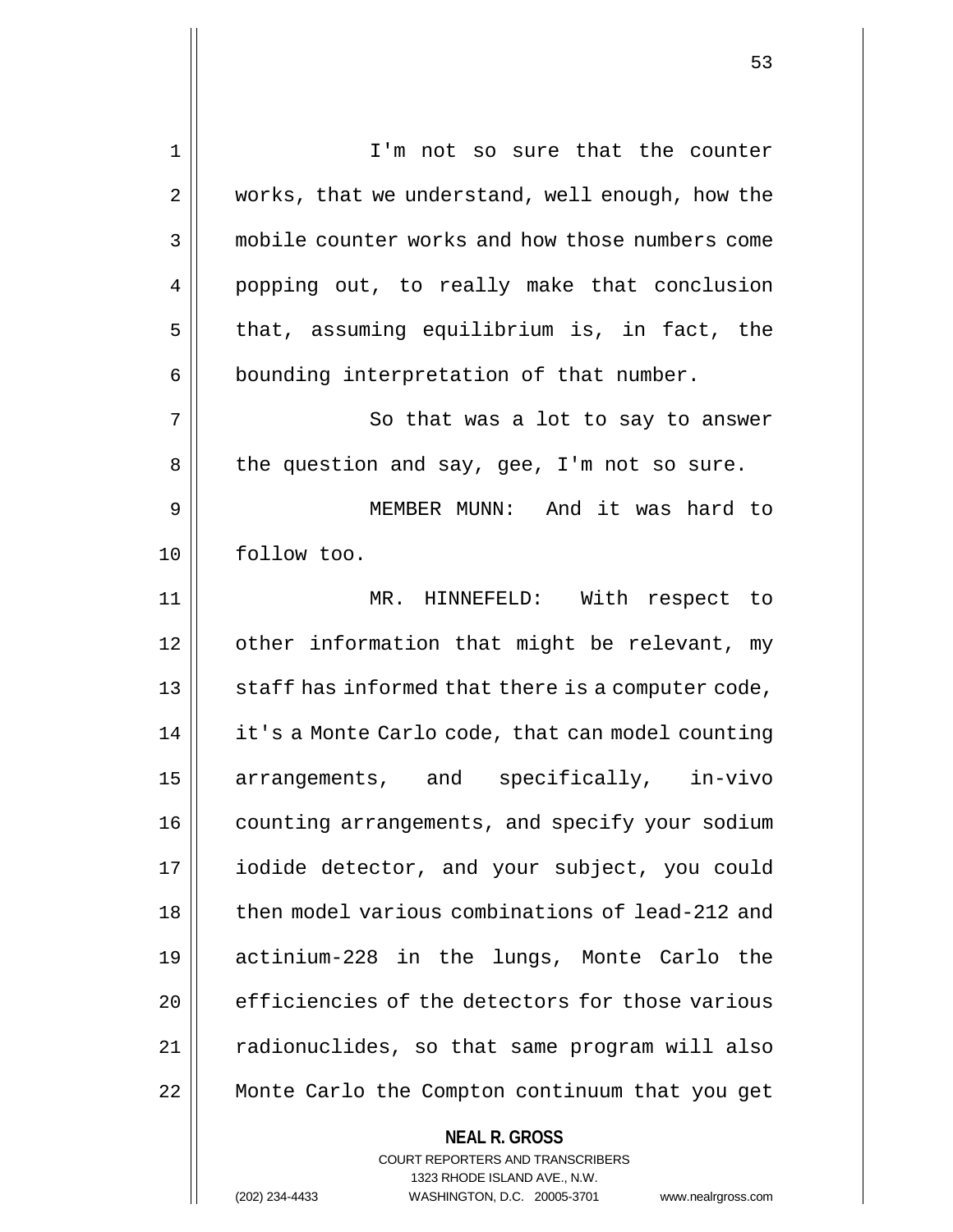| 1  | from the K-40, which is the main contributor of          |
|----|----------------------------------------------------------|
| 2  | the Compton continuum in a sodium iodide in-vivo         |
| 3  | spectrum.                                                |
| 4  | And presumably, since these were in                      |
| 5  | the '60s and '70s, you'd want to put in some             |
| 6  | cesium-137 as well because that one can also             |
| 7  | contribute to a Compton continuum.                       |
| 8  | And then, theoretically, you could                       |
| 9  | generate these spectra and actually generate             |
| 10 | what the vector should be, you know, seeing what         |
| 11 | the ratios should actually be for various                |
| 12 | combinations of radionuclides.                           |
| 13 | Now, there will not be any way to                        |
| 14 | validate that code since we don't have a mobile          |
| 15 | in-vivo counter to compare the code results to.          |
| 16 | And my own view is it seems like a long way to           |
| 17 | go, but with a lot of assumptions built in.              |
| 18 | And the obvious drawback, that that                      |
| 19 | code is not capable of determining the effects           |
| 20 | of the intrinsic background, or the empty                |
| 21 | chamber background, and how that might effect            |
| 22 | ratio counting.                                          |
|    | <b>NEAL R. GROSS</b><br>COURT REPORTERS AND TRANSCRIBERS |

1323 RHODE ISLAND AVE., N.W.

 $\prod$ 

(202) 234-4433 WASHINGTON, D.C. 20005-3701 www.nealrgross.com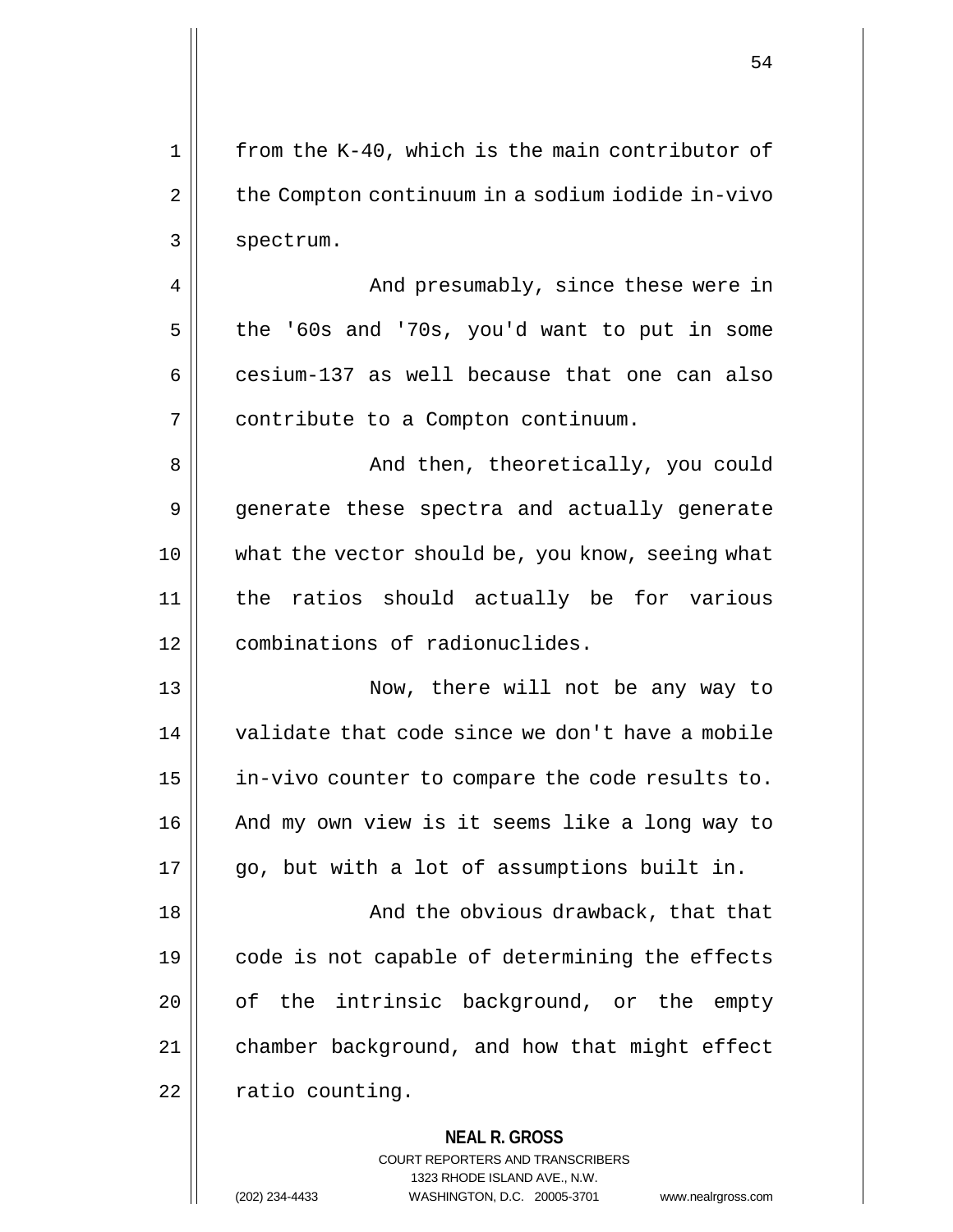1 || So in my way of thinking, that's a  $2 \parallel$  long way to go and probably not get a significant  $3 \parallel$  payoff at the end, but I've not asked anybody to 4 || pursue that, but it is something that is 5 available.

6 || So I've just provided a lot of words, 7 || probably not very coherently, because I've been 8 | thinking about this all morning, and I'm still  $9 \parallel$  troubled by whether we really understand, well 10 || enough, how those ratios, that the mobile 11 depends upon, are affected and how various 12 || amounts of the various activities, you know, how 13 do you interpret that, even in a bounding 14 fashion?

15 || So I'm really having trouble 16 | convincing myself that we can make a bounding 17 interpretation given the unknowns about how 18 || those ratios behave in different combinations.  $19 \parallel$  Sorry, but that was a long way to go and not very  $20$  | far. 21 CHAIRMAN MELIUS: No. Thank you  $22$  | for that. That's helpful. The Work Group,

> **NEAL R. GROSS** COURT REPORTERS AND TRANSCRIBERS 1323 RHODE ISLAND AVE., N.W. (202) 234-4433 WASHINGTON, D.C. 20005-3701 www.nealrgross.com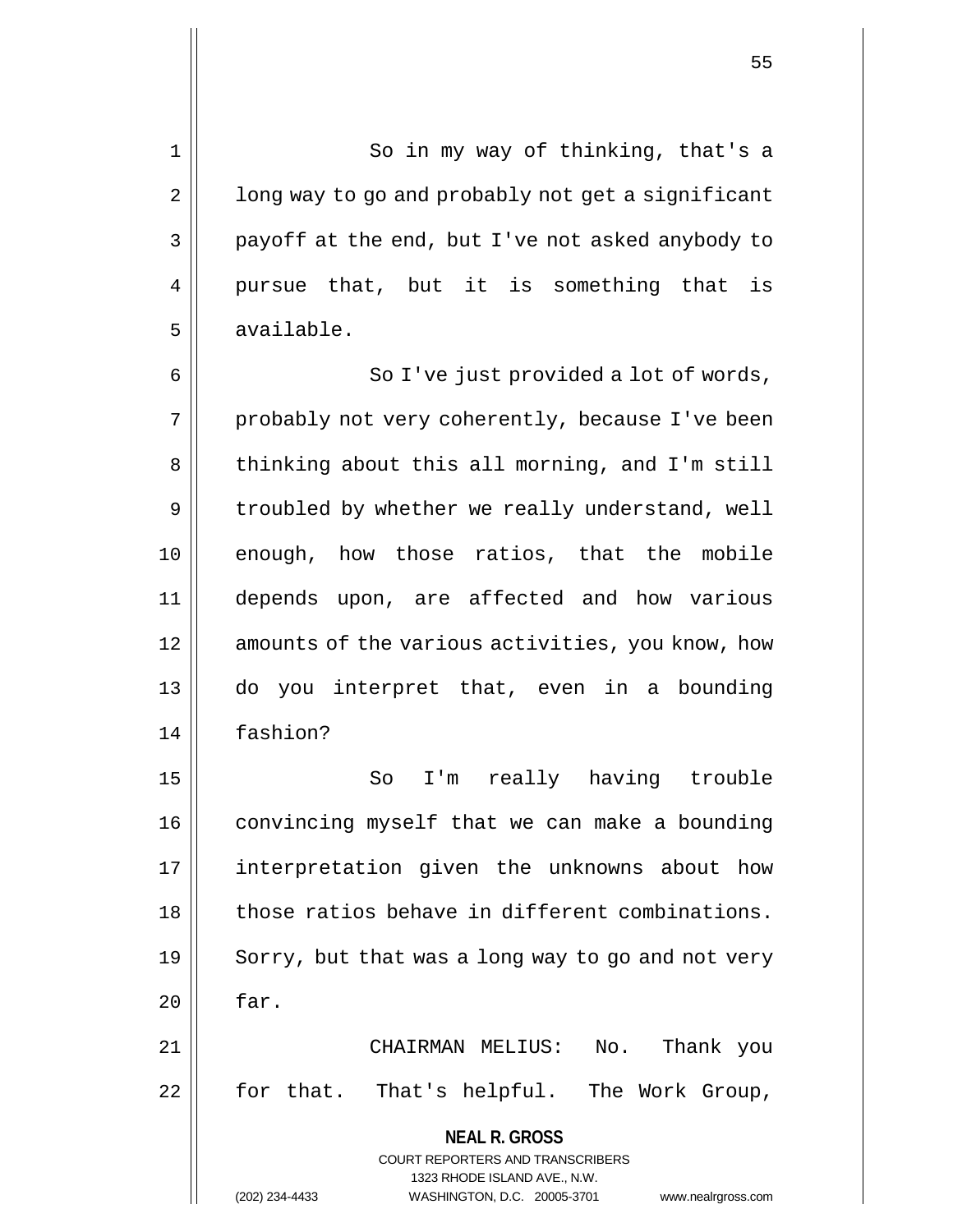1 || Brad, do you have any comments? I want to hear 2 | from the petitioners.

3 MEMBER CLAWSON: You know, I just 4 | wanted to say, you know, we've been dealing with  $5 \parallel$  this for an awfully long time and Paul was right,  $6 \parallel$  there was only me and Paul, but as we came away  $7 \parallel$  from that meeting, we really did not see a way  $8 \parallel$  of being able to address this properly, 9 | especially being a compensation act.

10 We could continue on doing all 11 these, but we're still going to come up with an 12 uncertainty that we're not ever going to be able 13 || to prove, you know? I just think that we're at  $14$  || the point for this as an SEC, and that this is 15 || why we brought it before the Board at this, and 16 | this is what the recommendations of just me and 17 || Paul were that we bring before the Board, and 18 || that was our feelings.

19 CHAIRMAN MELIUS: Okay. Thanks, 20 || Brad. Are the petitioners on the line and do 21 | they wish to speak?

22 MS. BALDRIDGE: This is Sandra.

**NEAL R. GROSS**

COURT REPORTERS AND TRANSCRIBERS

1323 RHODE ISLAND AVE., N.W. (202) 234-4433 WASHINGTON, D.C. 20005-3701 www.nealrgross.com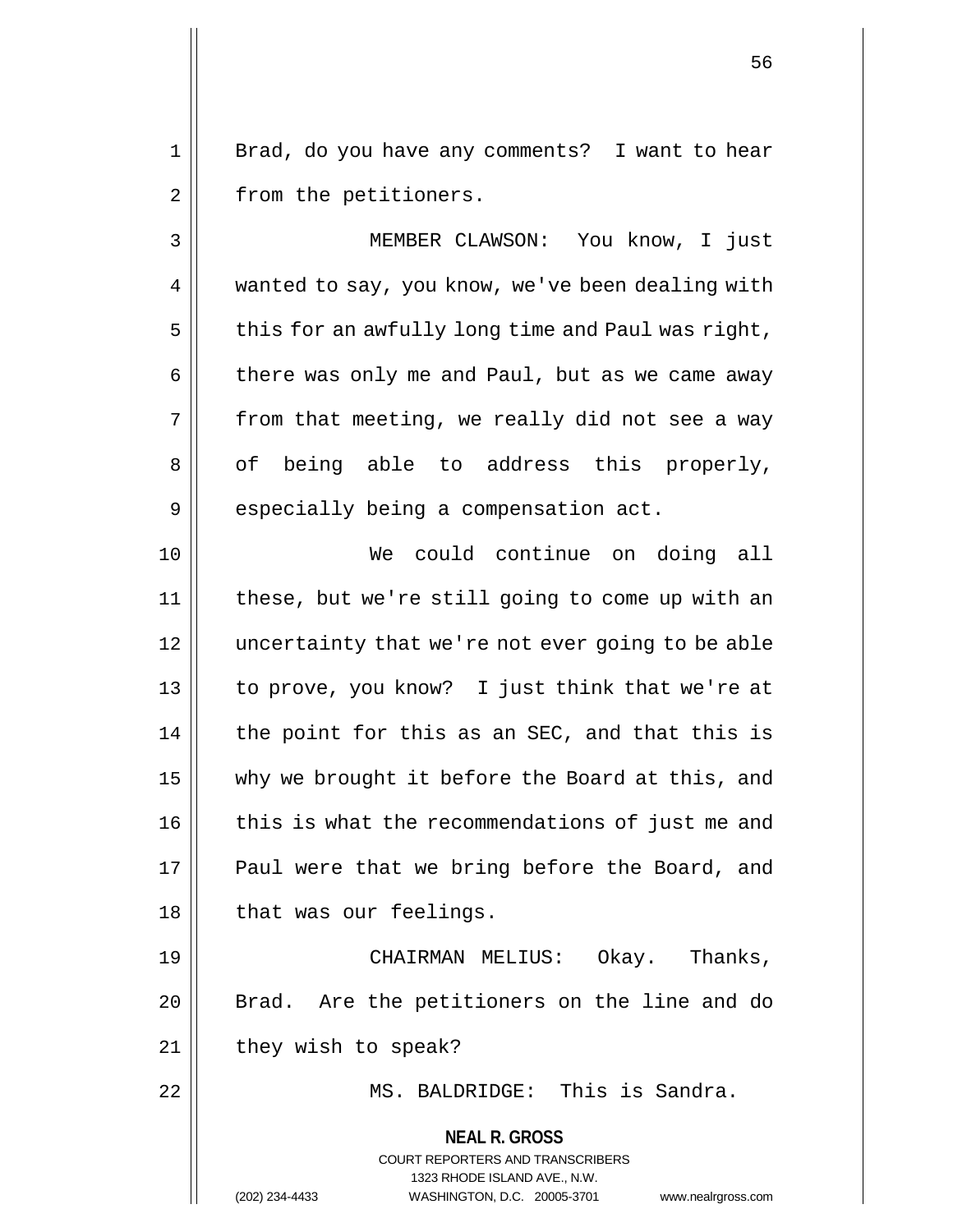**NEAL R. GROSS** COURT REPORTERS AND TRANSCRIBERS 1323 RHODE ISLAND AVE., N.W. 1 CHAIRMAN MELIUS: Hi, Sandra. Go  $2 \parallel$  ahead. 3 MS. BALDRIDGE: I'd like to read a  $4 \parallel$  statement that won't be quite as spontaneous as  $5 \parallel$  the frustration I voiced at the last meeting. 6 || Over the past five and a half years, 7 I've listened to countless hours of technical 8 discussions about the complexities of uranium 9 || and thorium, whether their levels are bounding 10 | or not. 11 || But the quality of worker records 12 || and the data integrity has always been the SEC 13 || issue under which this petition was presented. 14 | Numerous FMPC historic documents express a lack  $15$  | of concern for accuracy in worker records. 16 || Tor reasonable accuracy, the 17 workers in dose reconstruction, must be 18 identified based on the job or task assigned, the 19 location, the substance, and the length of 20 | exposure. FMPC records fail to accurately 21 document the work history of the worker on the 22 | their roadmap for dose reconstruction. Some

(202) 234-4433 WASHINGTON, D.C. 20005-3701 www.nealrgross.com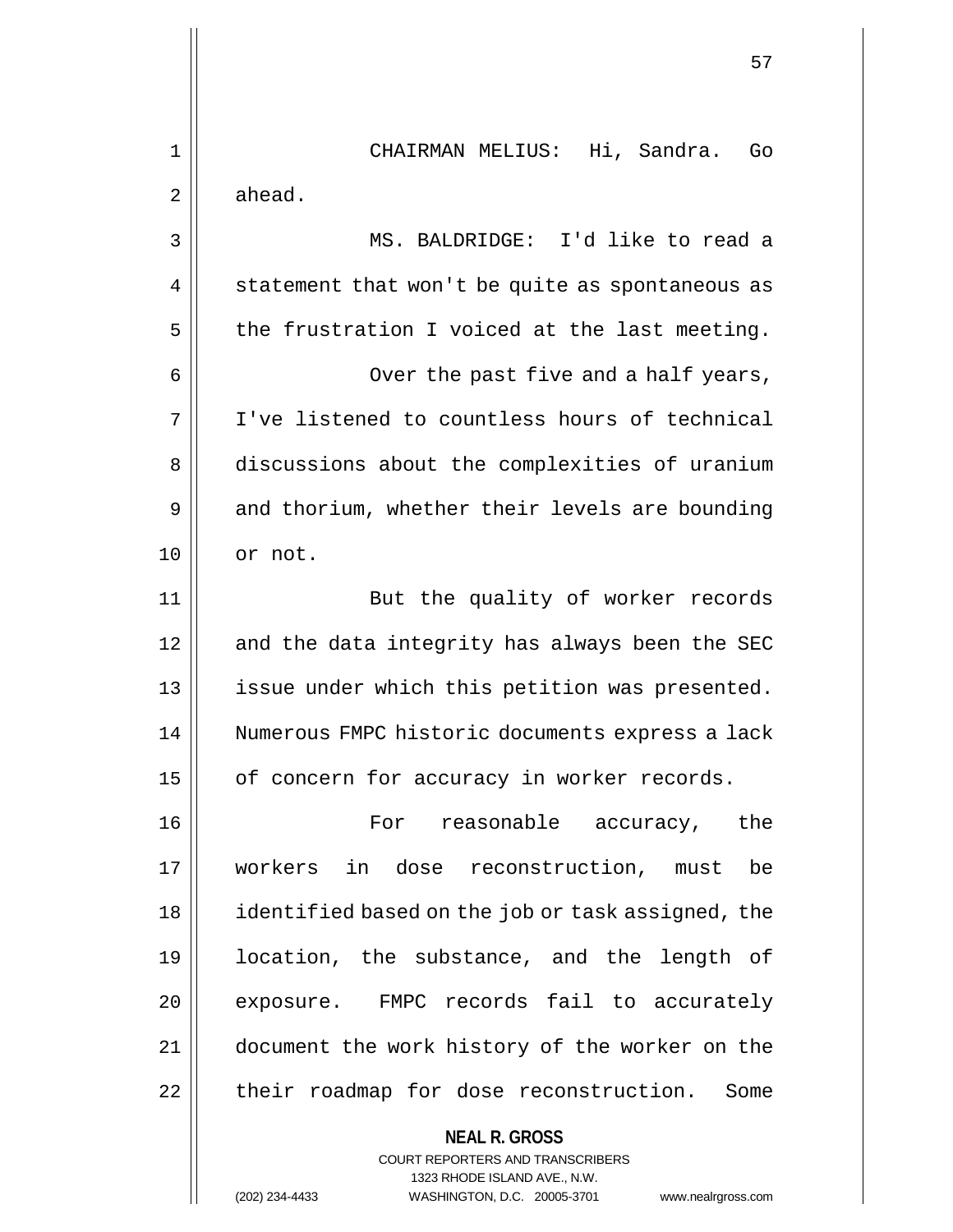1 || simple comparisons were overlooked.

2 According to the rules and  $3 \parallel$  regulations 42 CFR 82.2, the basic principle for 4 dose reconstruction is to characterize the 5 | radiation environment to which workers were 6 | exposed and then place each worker in time and  $7 \parallel$  space within this exposure environment.

8 Then methods are applied to  $9 \parallel$  translate exposure to radiation in to qualified 10 || radiation dose at the specific organ or tissues 11 || relevant to the type of cancer. Many workers 12 were assigned hypothetical intake values 13 because this criteria could not be met.

14 They failed to characterize the 15 || radiation environment, as evidenced by the 16 missing of the thorium in Plant 6 from 1960 to 17 1964, the disallowing of the air stack 18 monitoring data due to falsification of those 19 | readings.

20 Each worker cannot be placed in time 21 || and space within the exposure environment. 22 Documents in the petition from the management

> **NEAL R. GROSS** COURT REPORTERS AND TRANSCRIBERS 1323 RHODE ISLAND AVE., N.W. (202) 234-4433 WASHINGTON, D.C. 20005-3701 www.nealrgross.com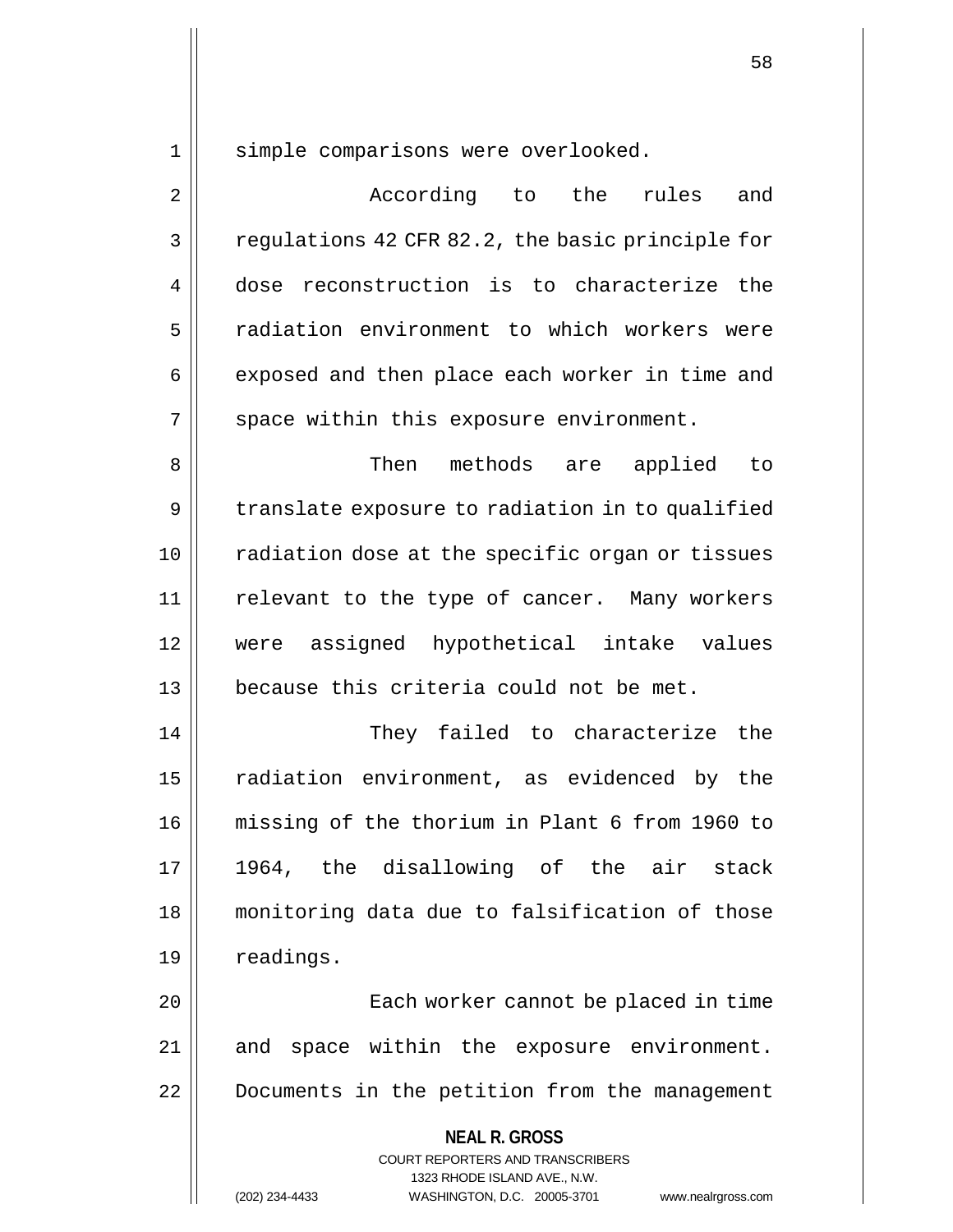1 || state that the employment records were 2 || incomplete because they only show plant 3 || assignments, but not actual work location or 4 | jobs performed at any given time or period of  $5 \parallel$  time.

6 Employment records showed the plant 7 || they were hired to work in, but in the 8 || early-1950s, the facility was still under 9 **construction and workers were sent to the Pilot** 10 Plant.

11 Because the employment records 12 didn't reveal this temporary assignment, which 13 was up to a year in some cases, this exposure was 14 || not factored into the dose reconstruction, but 15  $\parallel$  rather, a dose was assigned according to the 16 | employment records for the plant that was still 17 under construction.

18 Many workers received kidney damage 19 due to exposure to uranium hexafluoride while 20 || working in the Pilot Plant. To my knowledge, 21 workers whose records showed they worked in the 22 | Pilot Plant have received compensation, while

## **NEAL R. GROSS**

COURT REPORTERS AND TRANSCRIBERS 1323 RHODE ISLAND AVE., N.W. (202) 234-4433 WASHINGTON, D.C. 20005-3701 www.nealrgross.com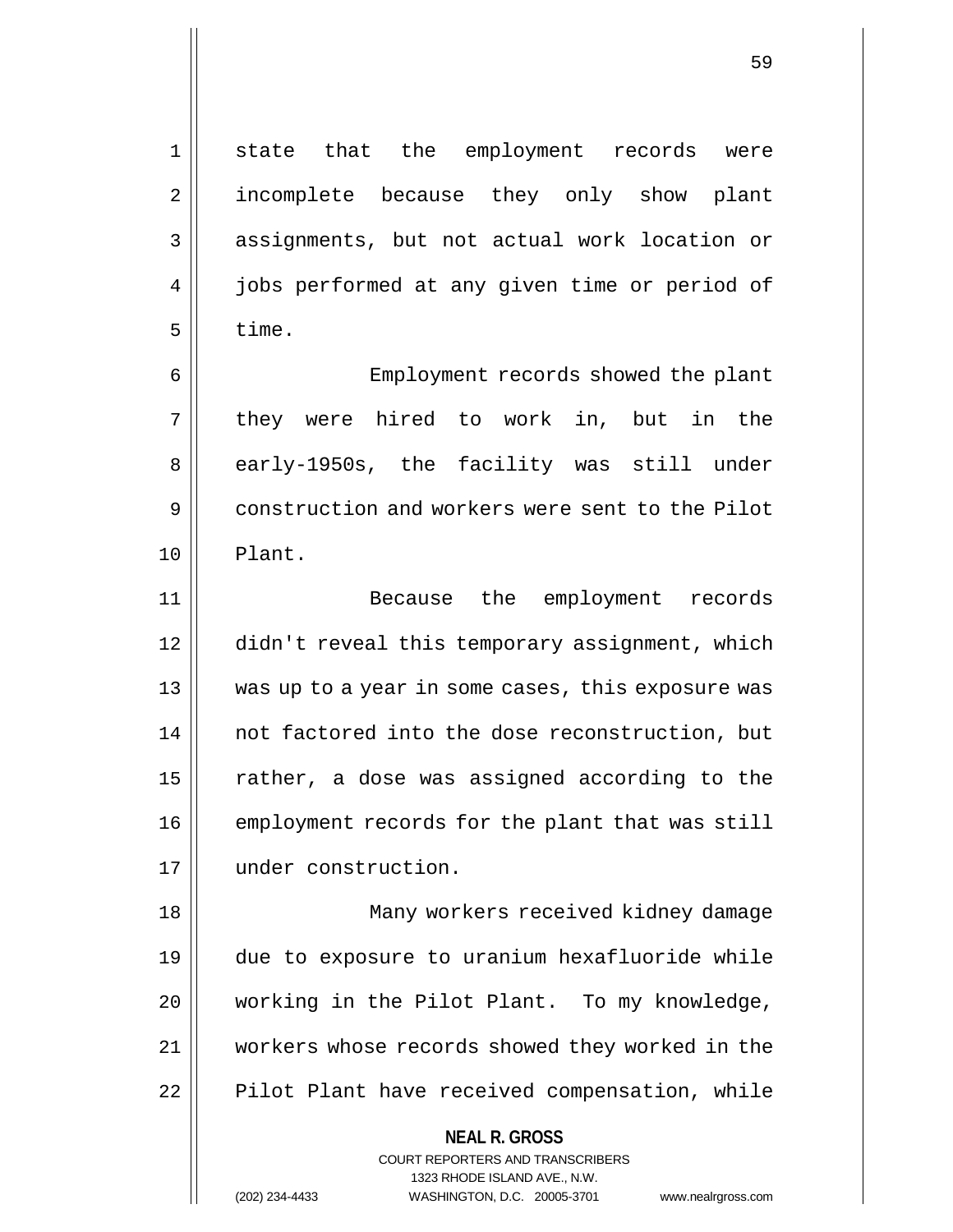1 | those who worked there temporarily, and incurred  $2 \parallel$  the kidney damage during that time, have not 3 been.

4 Workers who were dosed with OTIB-2 5 || under the worst-case scenario were not dosed for 6 | uranium hexafluoride. This is just an example 7 | of how exposures were missed.

8 || I've spoken with numerous workers 9 who have complained about being dosed for the 10 wrong work locations and work assignments. 11 Attempts to correct these errors have been 12 unsuccessful. Workers' account of the 13 workplace, in some cases, have ben ignored in 14 || favor of errors in the FMPC documents.

15 Under CFR 82.27, NIOSH is authorized 16 | to review completed dose reconstructions in its 17 | own initiative upon obtaining new information. 18 || By failing to adjust for thorium in Plant 6 for 19  $\vert$  the years from 1960 to 1964, they have chosen to 20 make it an SEC issue.

21 || I am hoping that the Plant 6, 1960 22 | to 1964, thorium exposures would be included in

**NEAL R. GROSS**

COURT REPORTERS AND TRANSCRIBERS 1323 RHODE ISLAND AVE., N.W.

(202) 234-4433 WASHINGTON, D.C. 20005-3701 www.nealrgross.com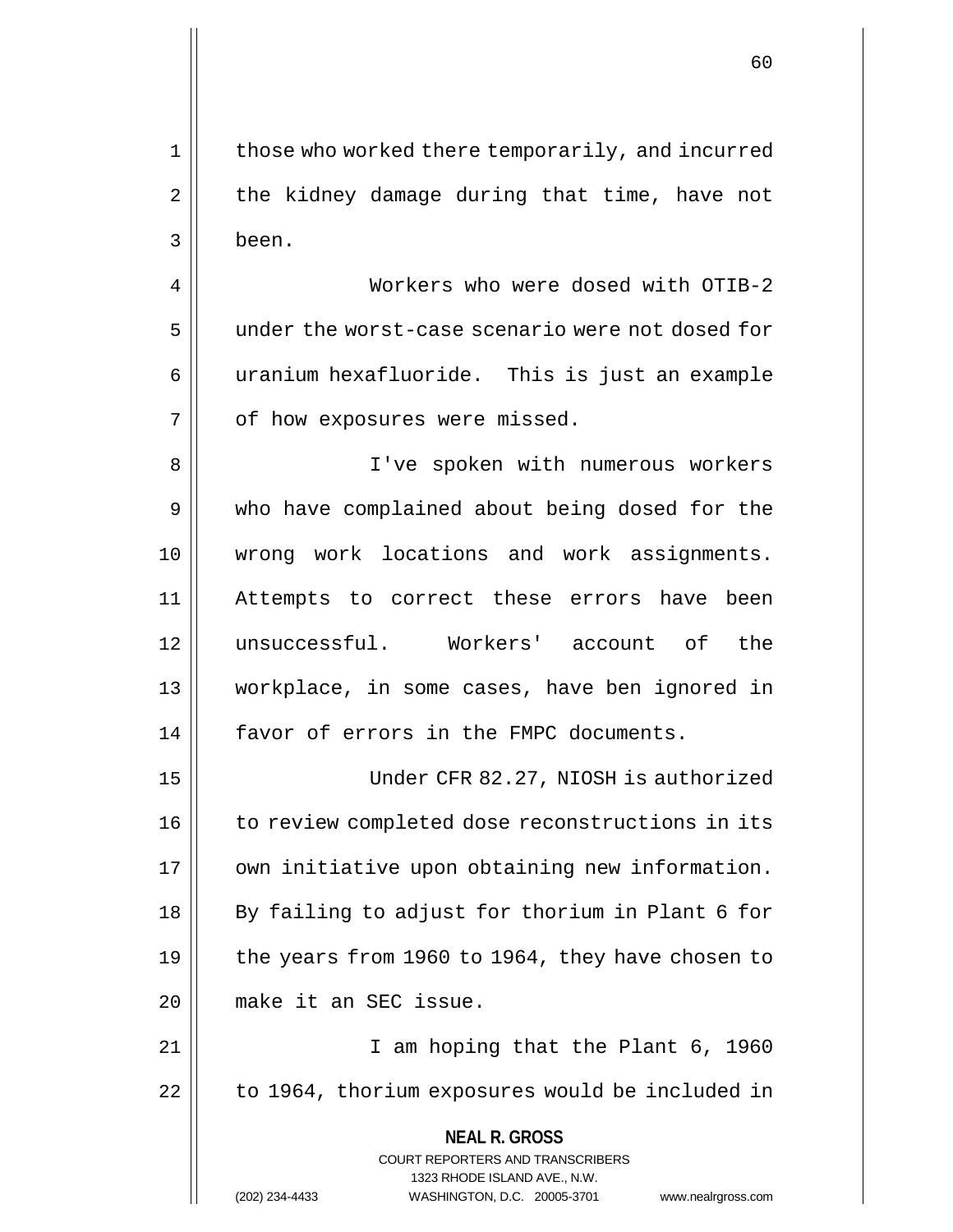**NEAL R. GROSS** COURT REPORTERS AND TRANSCRIBERS 1323 RHODE ISLAND AVE., N.W. 1 || the items that are being considered today,  $2 \parallel$  although that may not be the case and I'm hoping  $3 \parallel$  that today's result will be good for some, 4 || although the journey will continue for others. 5 Thank you very much. 6 CHAIRMAN MELIUS: Thank you,  $7 \parallel$  Sandra. Is there another petitioner that wants 8 || to speak? I can't quite recall. Is there more  $9 \parallel$  than one petitioner on this one? Okay. If not, 10 || then we'll go ahead. I think for consideration,  $11$  and I'll let -- I'm not sure we have a formal 12 | recommendation from the Work Group. 13 I think my understanding would be  $14$  | that we have at least some level of agreement 15 | between Paul and Brad on moving forward, but I 16 | think, given that there were just two Members at  $17$  | the least meeting, I think we'd look for a formal 18 motion at this time if we want to move ahead with  $19$   $\parallel$  this SEC. 20 MEMBER CLAWSON: Yes, Paul. This 21 is Brad. I'd like to make a motion that we give 22 | Fernald an SEC from January 1st, 1968 to December

(202) 234-4433 WASHINGTON, D.C. 20005-3701 www.nealrgross.com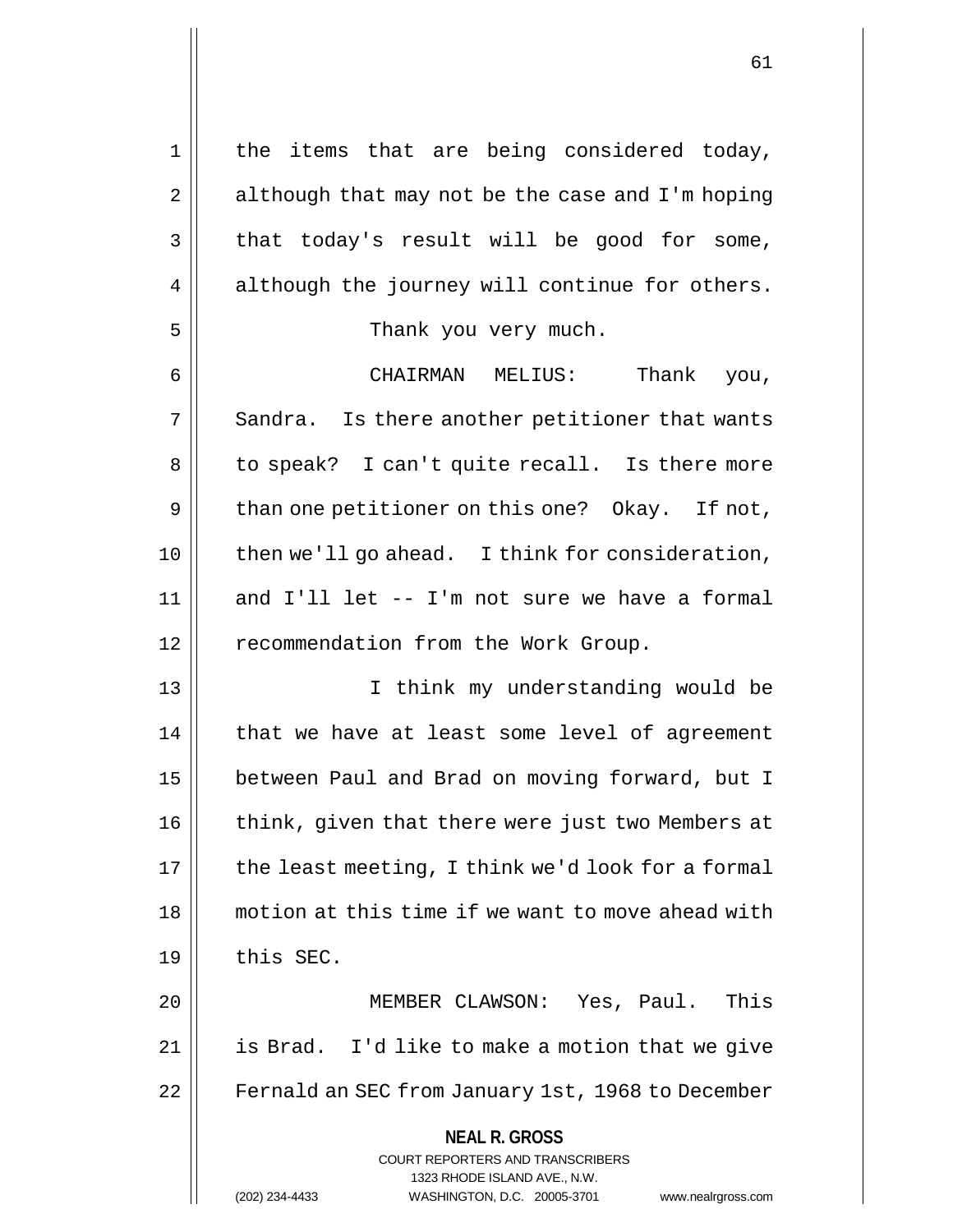|    | 62                                                                                                                                                                     |
|----|------------------------------------------------------------------------------------------------------------------------------------------------------------------------|
| 1  | 31st, 1978.                                                                                                                                                            |
| 2  | MEMBER LEMEN: This is Dick Lemen.                                                                                                                                      |
| 3  | I second that.                                                                                                                                                         |
|    |                                                                                                                                                                        |
| 4  | CHAIRMAN MELIUS: Okay. So we have                                                                                                                                      |
| 5  | a motion from Brad and a second from Dr. Lemen.                                                                                                                        |
| 6  | Further discussion?                                                                                                                                                    |
| 7  | MEMBER GRIFFON: Jim, this is Mark                                                                                                                                      |
| 8  | Griffon. I'm assuming that the motion is                                                                                                                               |
| 9  | intended to be for all workers? Is that part of                                                                                                                        |
| 10 | the amendment?                                                                                                                                                         |
| 11 | MEMBER CLAWSON: I'm sorry. Yes.                                                                                                                                        |
| 12 | It was all workers. I'm sorry. I had that                                                                                                                              |
| 13 | written up and sent off, but I was reviewing the                                                                                                                       |
| 14 | dates of when we got to, and it should be all                                                                                                                          |
| 15 | workers from January 1st, 1968 to December 31st,                                                                                                                       |
| 16 | 1978. Thank you, Mark.                                                                                                                                                 |
| 17 | CHAIRMAN MELIUS: Somebody said                                                                                                                                         |
| 18 | something, I couldn't understand it. Do we have                                                                                                                        |
| 19 | further discussion? Any Board Members?                                                                                                                                 |
| 20 | MEMBER KOTELCHUCK: This is Dave                                                                                                                                        |
| 21 | Kotelchuck. I'm new to the Board. This is the                                                                                                                          |
| 22 | first Board meeting I've attended. I cannot                                                                                                                            |
|    | <b>NEAL R. GROSS</b><br><b>COURT REPORTERS AND TRANSCRIBERS</b><br>1323 RHODE ISLAND AVE., N.W.<br>(202) 234-4433<br>WASHINGTON, D.C. 20005-3701<br>www.nealrgross.com |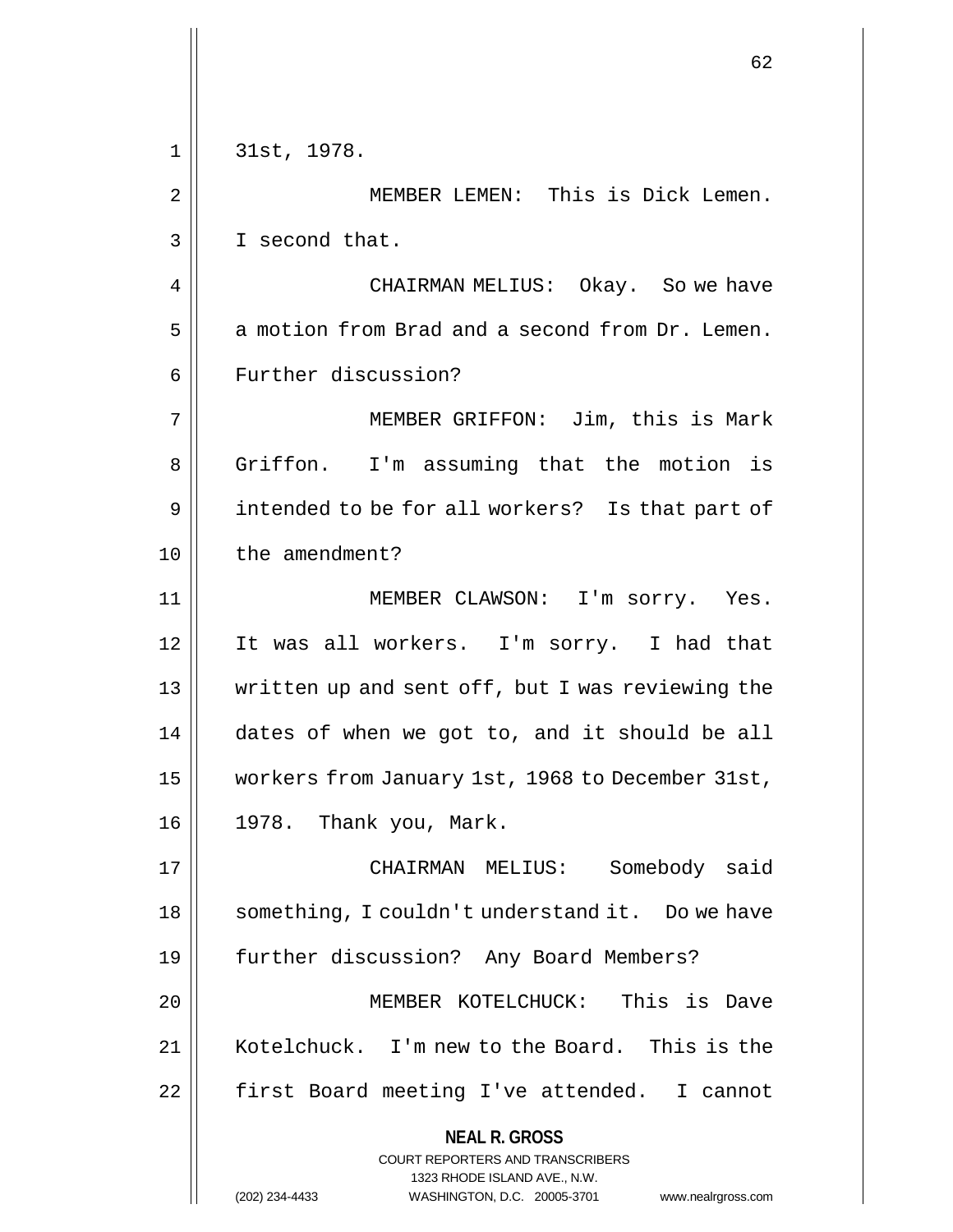**NEAL R. GROSS** COURT REPORTERS AND TRANSCRIBERS 1323 RHODE ISLAND AVE., N.W. (202) 234-4433 WASHINGTON, D.C. 20005-3701 www.nealrgross.com 1 || evaluate the discussion that's been going on for  $2 \parallel$  the last six years. 3 || So I feel that I must abstain, or I 4 || wish to abstain, on this vote. 5 CHAIRMAN MELIUS: That's fine. 6 || And just for the benefit of the new Board 7 | Members, if you haven't been at our meetings, how  $8 \parallel$  we do this is, we do a roll call for all  $-$ 9 || MEMBER KOTELCHUCK: Oh, okay. 10 CHAIRMAN MELIUS: So at that point, 11 | you can decide how to handle it. 12 MEMBER KOTELCHUCK: That's fine. 13 CHAIRMAN MELIUS: Thank you, Dave. 14 | Other Board Members with comments or questions  $15$  || at this point? 16 MEMBER MUNN: Jim, this is Wanda. 17 || I don't know whether it's my phone or whether 18 it's yours, but your (phone connection lost) 19 MR. KATZ: Wanda, are you still on? 20 MEMBER MUNN: Yes, I am. Can you 21 hear me? 22 | MR. KATZ: Now we can. You cut out.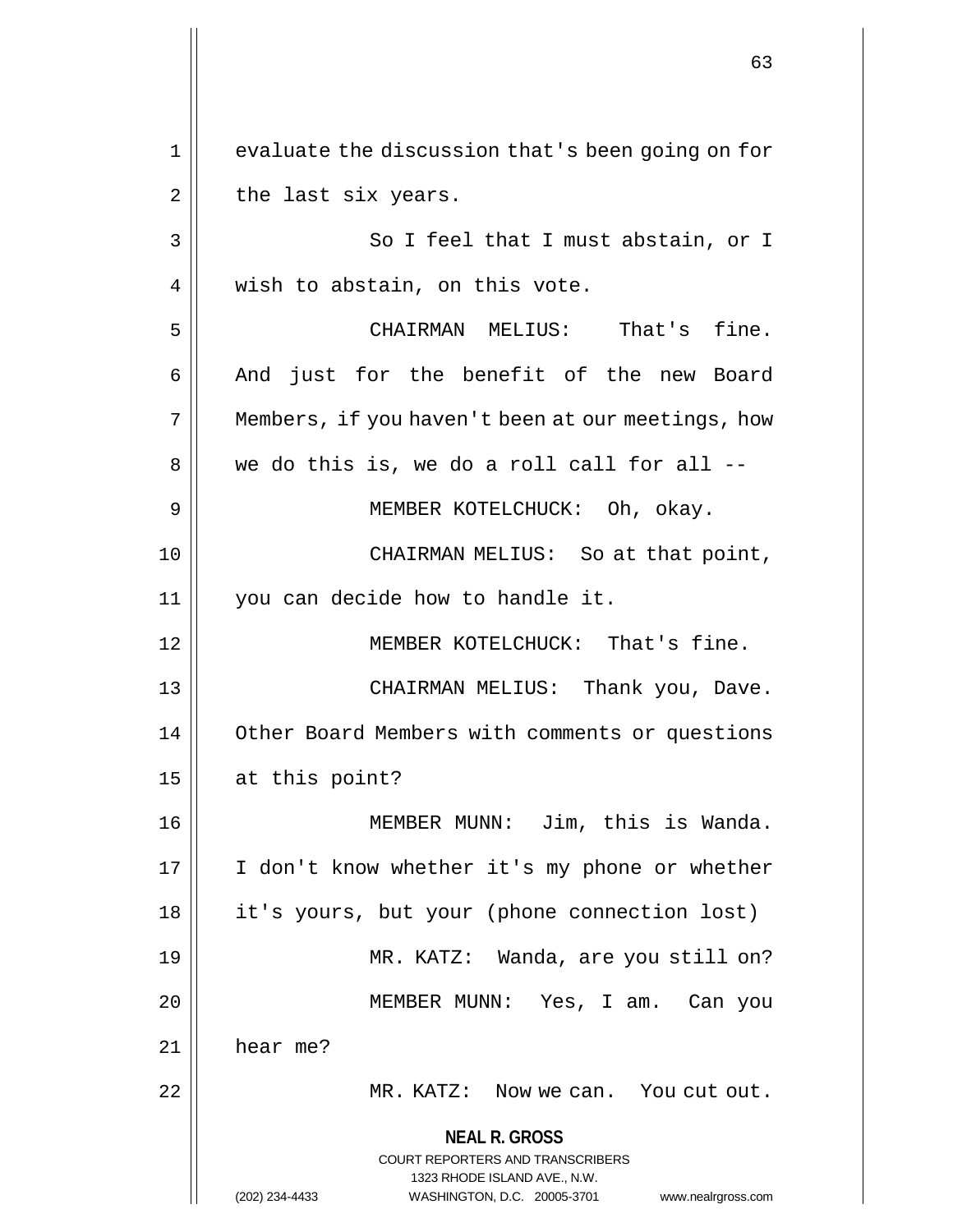1 Whatever you were trying to say did not come 2 across.

3 MEMBER MUNN: Well, what I was 4 | trying to say was, Dr. Melius' phone, something 5 | about his transmission is fading in and out on 6 my line. I don't know whether it is on other 7 people's or not, but whether it's mine. I'm  $8 \parallel$  losing some of what he's trying to say. 9 || My other question was, I wanted to, 10 || before we took vote, clarify what I think I heard 11 Stu Hinnefeld say. So did I understand you to 12 || say that there is now some question in your mind 13 || as to whether or not we can, in fact, place an 14 upper bound of thorium intake during this 15 | specific period.

16 || MR. HINNEFELD: During this period? 17 MEMBER MUNN: Yes.

18 MR. HINNEFELD: Yes, there is. 19 || It's not a 100 percent clear to me that we know, 20 || well enough, how the in-vivo monitor works. By  $21$  | that I mean, how was that sum of ratios affected 22 || by the possible combinations of daughter

> **NEAL R. GROSS** COURT REPORTERS AND TRANSCRIBERS

> > 1323 RHODE ISLAND AVE., N.W.

(202) 234-4433 WASHINGTON, D.C. 20005-3701 www.nealrgross.com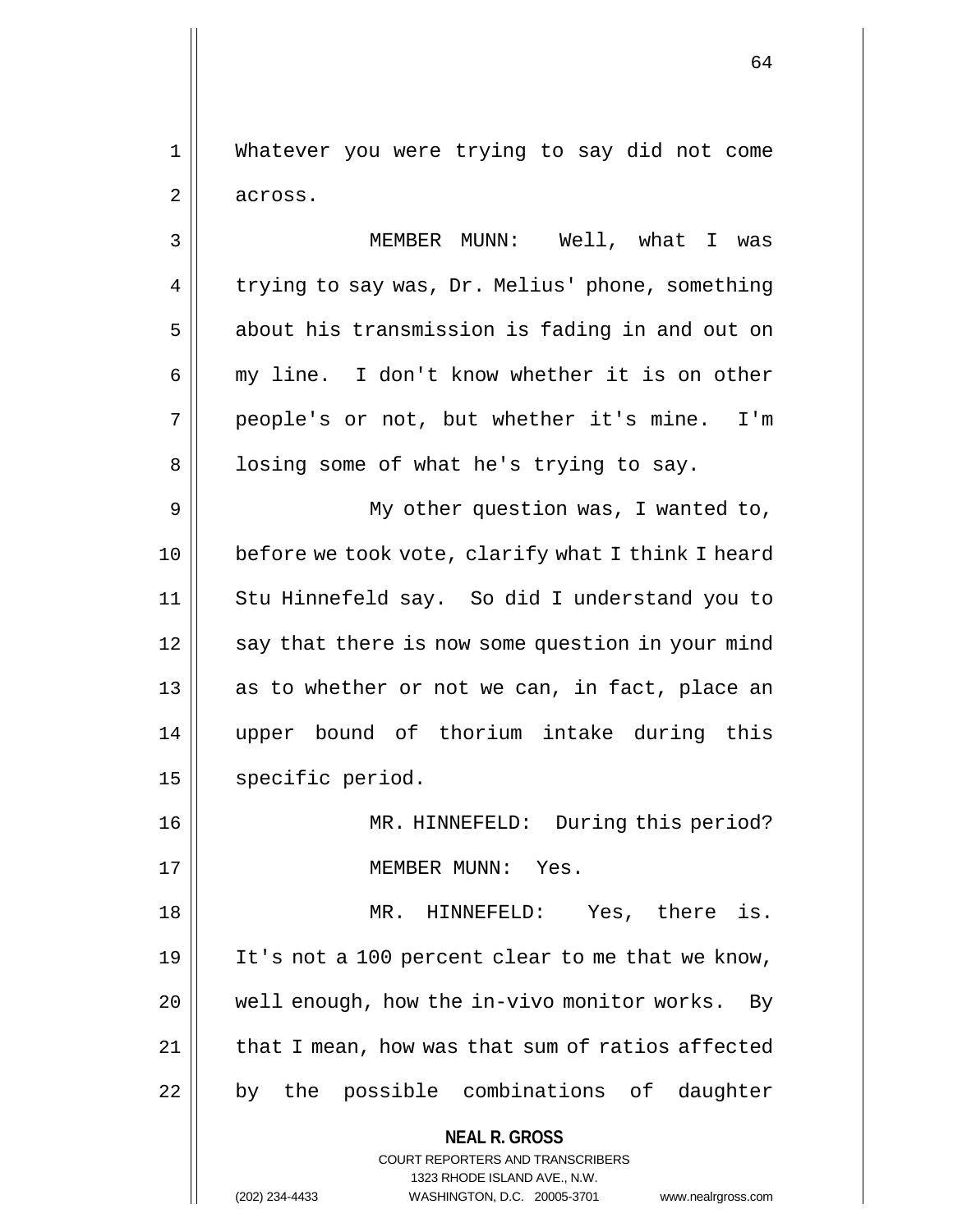$1 \parallel$  products that could be there.

| $\overline{2}$ | And that's the only thing that                                                                                                                                  |
|----------------|-----------------------------------------------------------------------------------------------------------------------------------------------------------------|
| 3              | matters in terms of what the in-vivo counter                                                                                                                    |
| 4              | spits out is, how is that sum of ratios affected?                                                                                                               |
| 5              | And so I don't know that we know, well enough,                                                                                                                  |
| 6              | how that sum of ratios is affected in order to                                                                                                                  |
| 7              | be confident on how to interpret a milligram                                                                                                                    |
| 8              | number that's spit out by the in-vivo mobile                                                                                                                    |
| 9              | counter.                                                                                                                                                        |
| 10             | And a part of that reason comes from                                                                                                                            |
| 11             | not being able to reconcile some of those counts                                                                                                                |
| 12             | where we have thorium milligrams and actinium                                                                                                                   |
| 13             | measurements both for the same count.                                                                                                                           |
| 14             | MEMBER MUNN: Now, does it follow,                                                                                                                               |
| 15             | then, that if we -- for this particular segment                                                                                                                 |
| 16             | of information during this particular time, that                                                                                                                |
| 17             | we do not know enough about the source terms in                                                                                                                 |
| 18             | the plant to be able to make a reasonable bound?                                                                                                                |
| 19             | Are we relying solely on --                                                                                                                                     |
| 20             | MR. HINNEFELD: Well, our knowledge                                                                                                                              |
| 21             | of the source terms in the plant, I don't know                                                                                                                  |
| 22             | is entirely relevant. It's certainly a factor.                                                                                                                  |
|                | <b>NEAL R. GROSS</b><br>COURT REPORTERS AND TRANSCRIBERS<br>1323 RHODE ISLAND AVE., N.W.<br>(202) 234-4433<br>WASHINGTON, D.C. 20005-3701<br>www.nealrgross.com |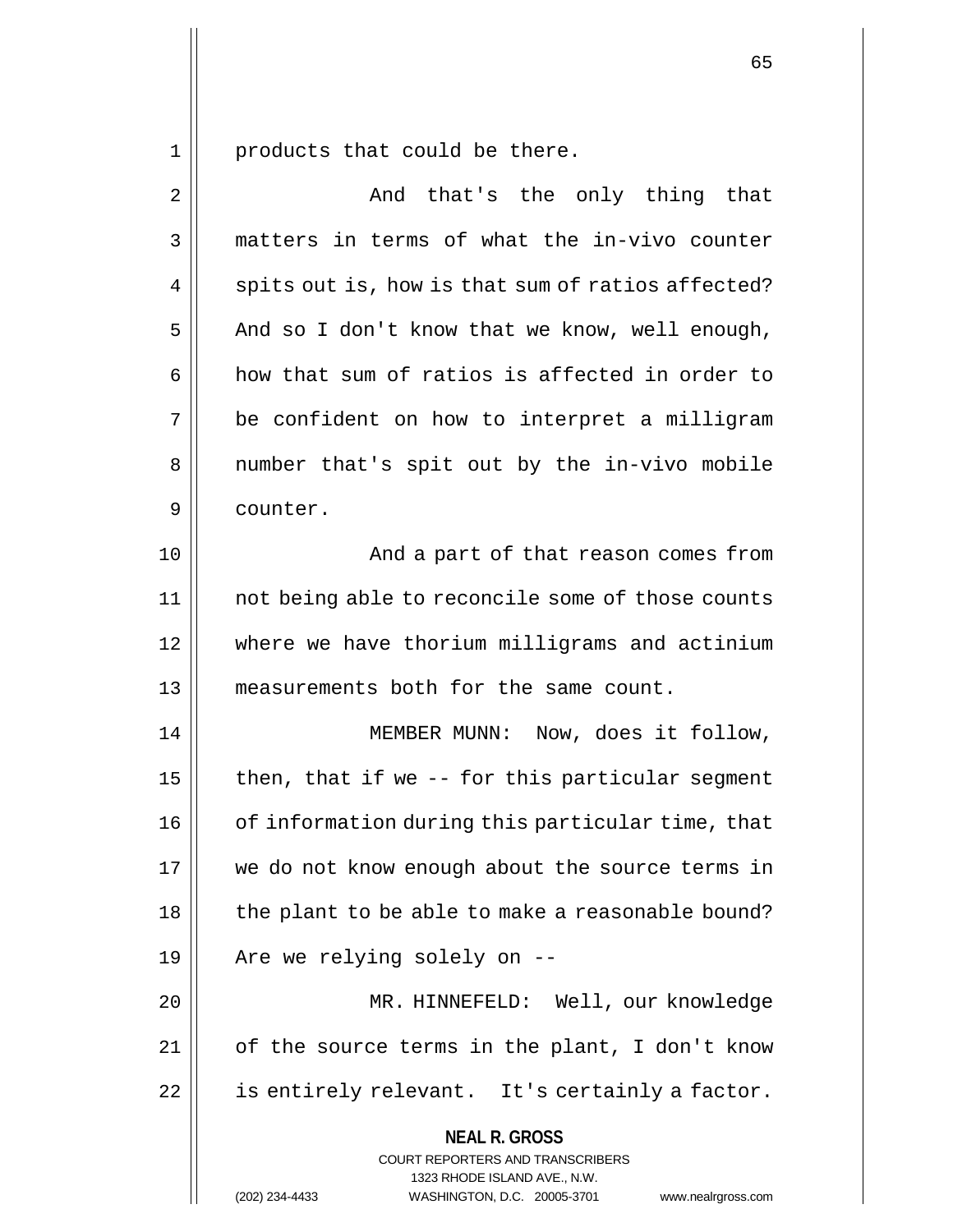|                | 66                                                                                               |
|----------------|--------------------------------------------------------------------------------------------------|
|                |                                                                                                  |
| $\mathbf 1$    | We don't know source term in a particular                                                        |
| $\overline{2}$ | subject's lung, so that is a key part of this.                                                   |
| 3              | MEMBER ROESSLER:<br>This is Gen.                                                                 |
| 4              | Jim, may I ask a question or make a comment I                                                    |
| 5              | guess?                                                                                           |
| 6              | MR. HINNEFELD: We really don't let                                                               |
| 7              | Jim on these things.                                                                             |
| 8              | MEMBER MUNN: Pardon?                                                                             |
| 9              | MR. HINNEFELD: This is Stu or you                                                                |
| 10             | want to ask Dr. Melius?                                                                          |
| 11             | MEMBER MUNN: I was just asking if                                                                |
| 12             | a Board Member could make a comment at this                                                      |
| 13             | point.                                                                                           |
| 14             | Yes. This is the<br>CHAIRMAN MELIUS:                                                             |
| 15             | time for the Board Members to comment or ask                                                     |
| 16             | questions.                                                                                       |
| 17             | MEMBER ROESSLER: Yes. It's                                                                       |
| 18             | difficult to hear, but what I've gathered                                                        |
| 19             | through all of this discussion that there is a                                                   |
| 20             | question, yet, in NIOSH's mind as to whether                                                     |
| 21             | bounding can be done on the thorium exposures.                                                   |
| 22             | I'm left really frustrated because                                                               |
|                | <b>NEAL R. GROSS</b><br>COURT REPORTERS AND TRANSCRIBERS                                         |
|                | 1323 RHODE ISLAND AVE., N.W.<br>WASHINGTON, D.C. 20005-3701 www.nealrgross.com<br>(202) 234-4433 |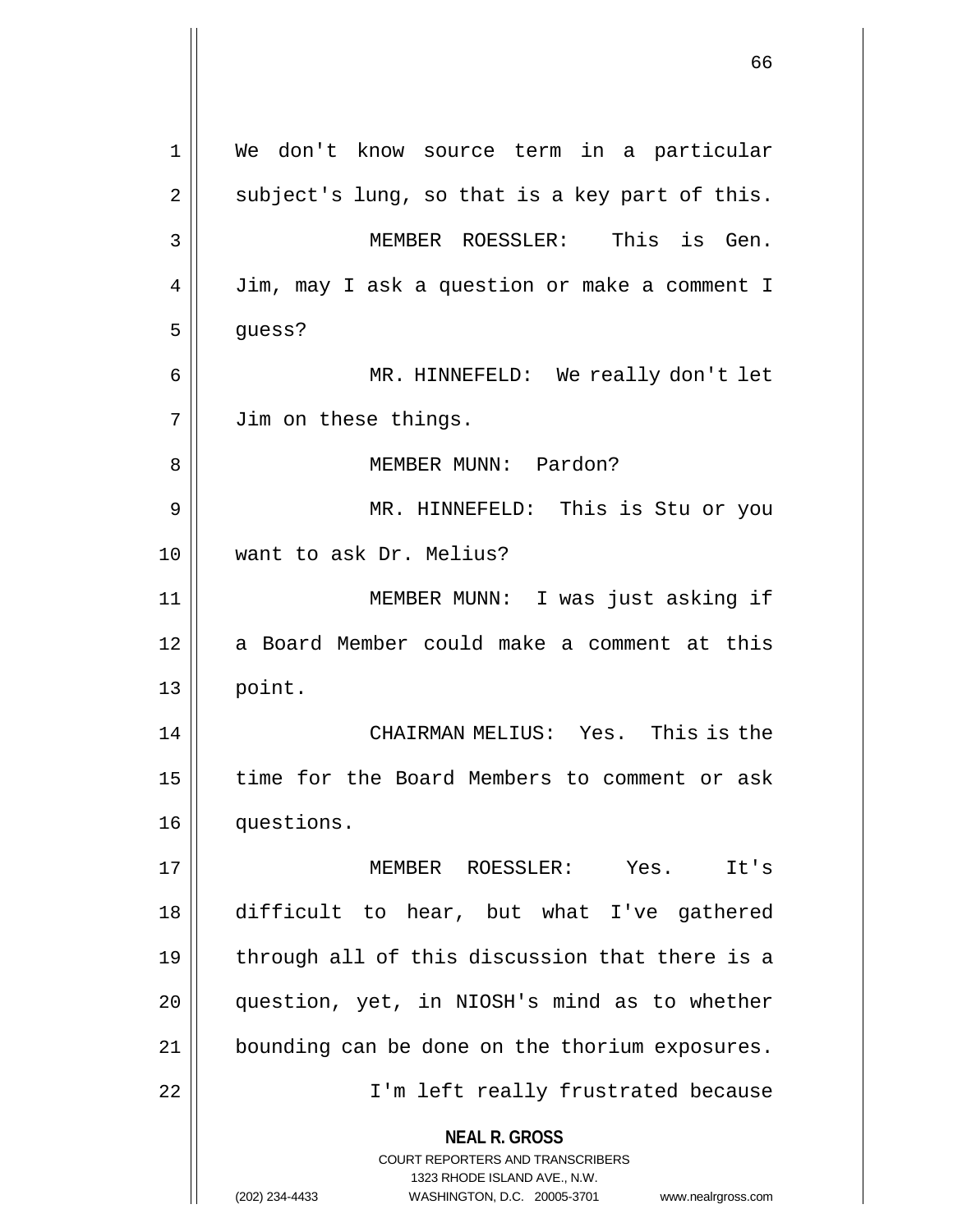**NEAL R. GROSS** COURT REPORTERS AND TRANSCRIBERS 1323 RHODE ISLAND AVE., N.W. 1 || it would seem at this point that what one would 2 | do is answer some of the questions that have come 3 || and to do some further investigation on this, and 4 | vet, we're faced with a vote. 5 || So I'm left not really knowing which  $6 \parallel$  direction to go. If we take a vote at this  $7 \parallel$  point, I think I'm going to have to abstain 8 | because I really haven't gotten any conclusive 9 answer from anyone. It seems everything is, 10 there's still a question as to whether it can be 11 done. 12 It appears that NIOSH has an 13 approach, and yet, within NIOSH, there's 14 disagreement as to whether it can work. 15 CHAIRMAN MELIUS: Any other Board 16 Member comment? 17 MEMBER SCHOFIELD: Jim, this is  $18$  || Phil. 19 CHAIRMAN MELIUS: Yes, Phil. 20 MEMBER SCHOFIELD: I'd just like to 21 make a comment that at that some point, we've got  $22$  | to call this and make a vote on this issue. And

<sup>(202) 234-4433</sup> WASHINGTON, D.C. 20005-3701 www.nealrgross.com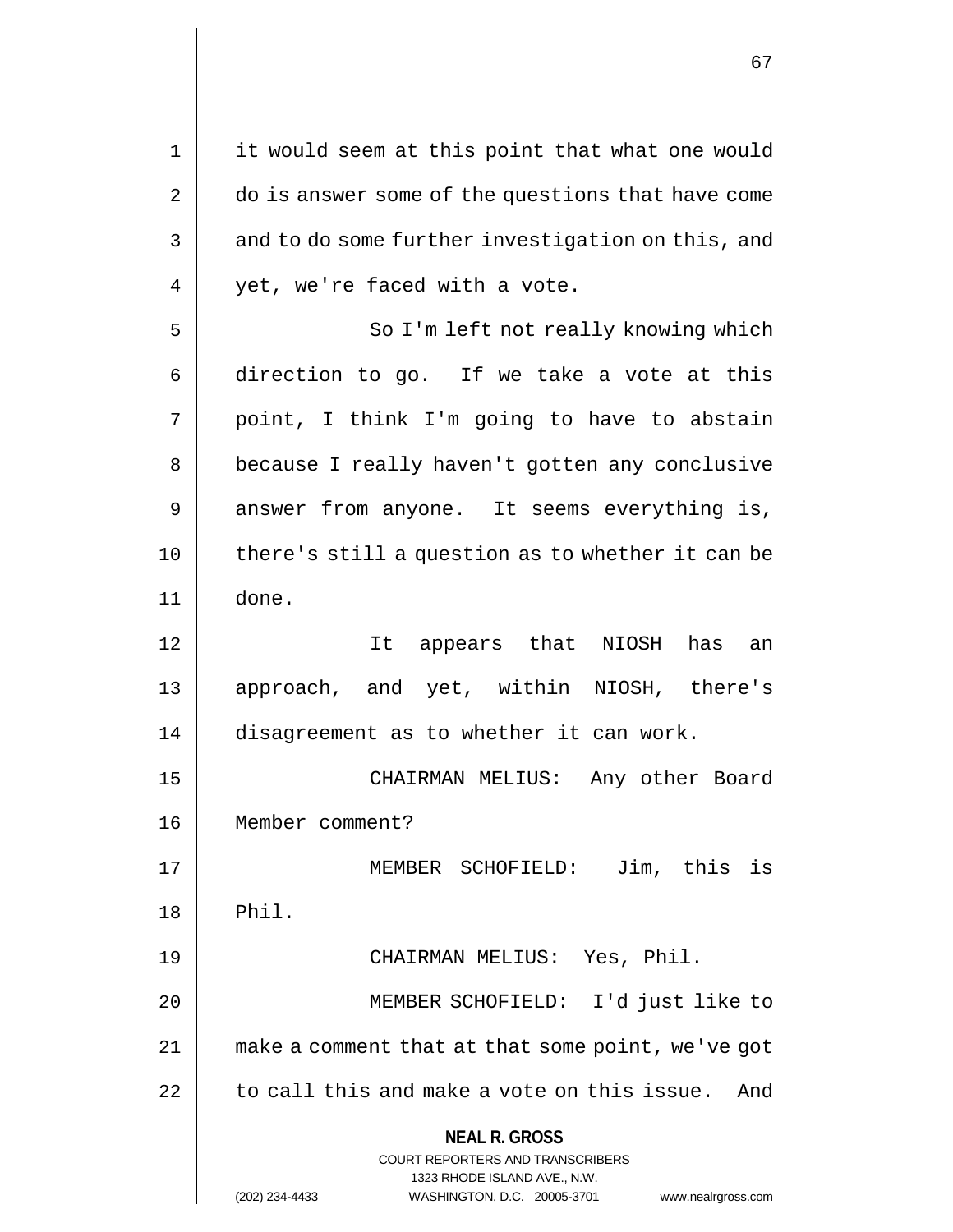1 || there's just so many uncertainties that I don't  $2 \parallel$  feel confident that they can bound the doses.  $3 \parallel$  That's all I have to say.

4 | CHAIRMAN MELIUS: Okay. Thank 5 you, Phil. Any other Board Members with 6 questions or comments? This is Jim speaking, 7 | but I would just, you know, in response to Gen's 8 || comment. I mean, it's been over six years now. 9 I think our guidelines for reviewing SECs, it's 10 saying, we're looking for a demonstration that 11 || those reconstructions can be done.

12 You know, a plausible upper bound 13 || inaccuracy, we've not really heard that, or seen 14 | that, demonstrated. And how I interpreted what 15  $\parallel$  Stu was saying is that, while there may be other 16 issues to explore, it is, you know, very 17 || skeptical that those will lead to a reasonable 18 || method that would satisfy what needs to be done 19 || in order to do those reconstructions.

20 || So I think we've gone through this 21 for quite a long time and spent a lot of time,  $22$  | and really just don't have a dose reconstruction

## **NEAL R. GROSS**

COURT REPORTERS AND TRANSCRIBERS 1323 RHODE ISLAND AVE., N.W. (202) 234-4433 WASHINGTON, D.C. 20005-3701 www.nealrgross.com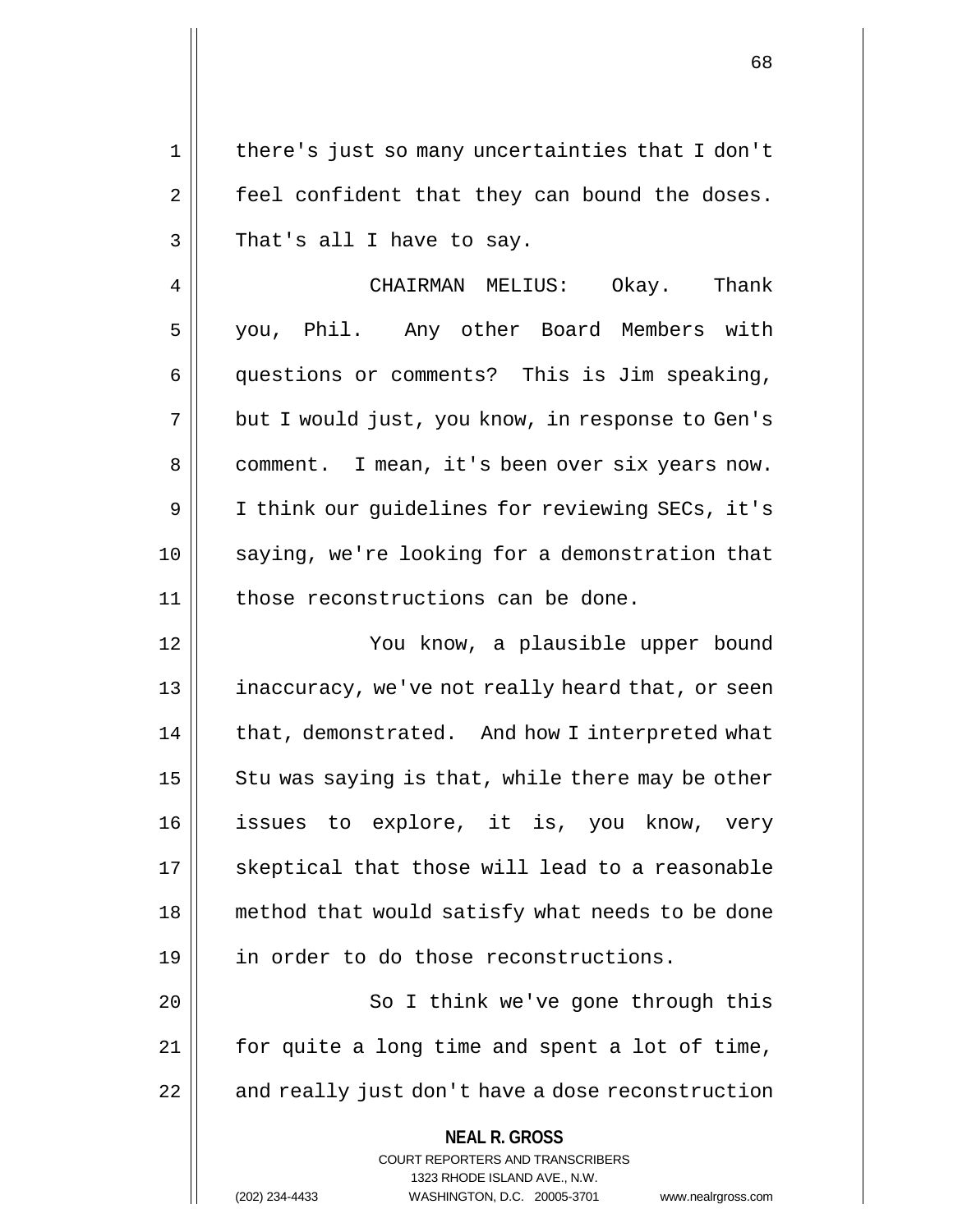**NEAL R. GROSS** COURT REPORTERS AND TRANSCRIBERS 1323 RHODE ISLAND AVE., N.W. (202) 234-4433 WASHINGTON, D.C. 20005-3701 www.nealrgross.com 1 || method that we have confidence in. And 2 | therefore, I would, you know, support the motion 3 | based on that time period. 4 | Any other comments from Board 5 Members; or questions? If not, I'll ask that  $6 \parallel$  Ted take a roll call. Ted, are you there? 7 MEMBER ANDERSON: Who are you 8 || looking for? 9 MR. KATZ: I'm sorry. This is Ted. 10 || I was on mute. Sorry. So, yes, I'm going to do 11 this alphabetically. I'm going to run through  $12$   $\parallel$  the list and  $-$ 13 || MEMBER ANDERSON: What's the motion 14 | again? 15 MR. KATZ: The motion to add a 16 Class. 17 MEMBER ANDERSON: Okay. That's  $18 \parallel$  all. I just wanted to know. 19 || MR. KATZ: Okay. 20 || **MEMBER ANDERSON:** I got it. 21 MR. KATZ: Everybody clear? Okay.  $22$   $\vert$  So any way, let me start the vote and I'll include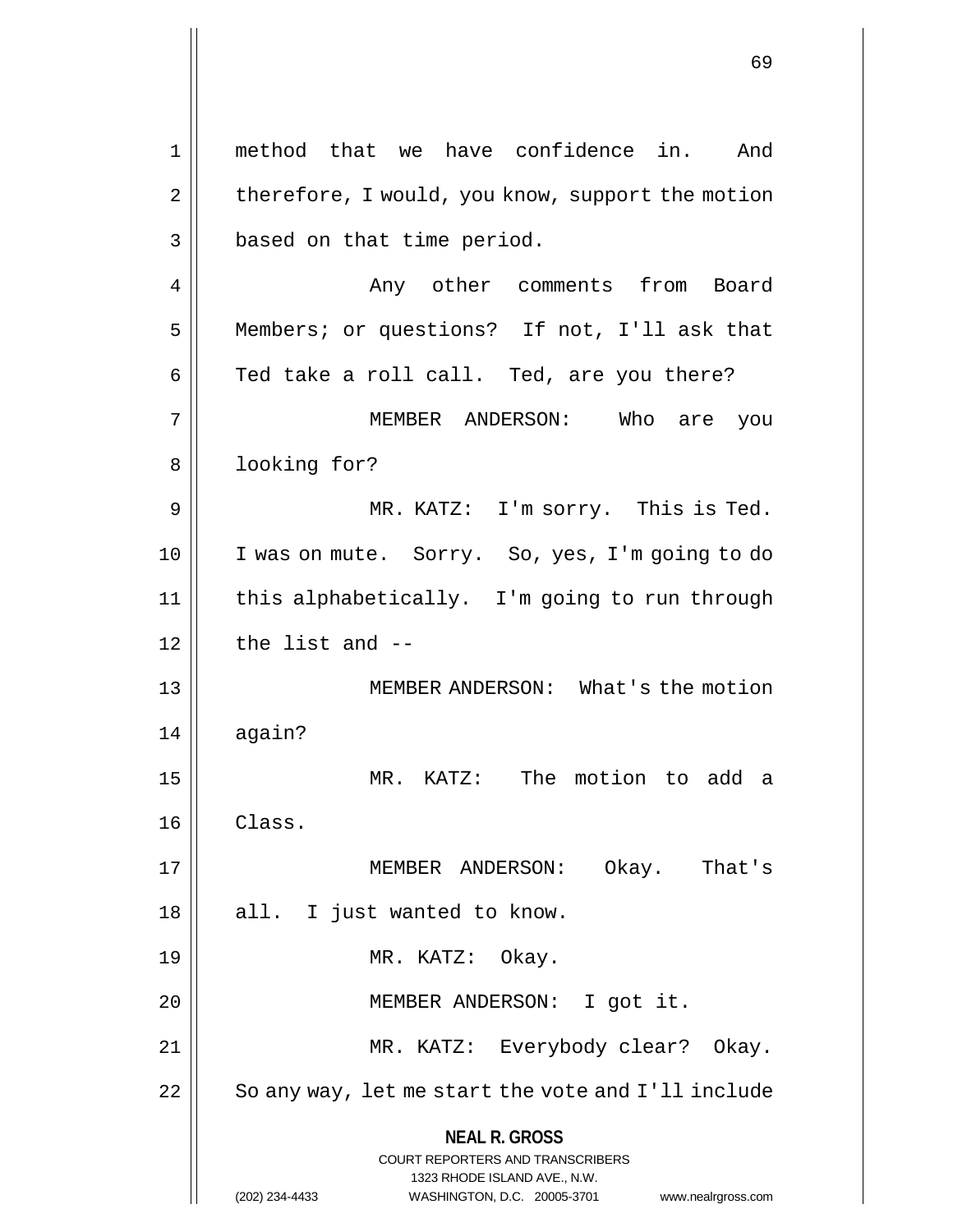|                | 70                                                                                                                                                              |
|----------------|-----------------------------------------------------------------------------------------------------------------------------------------------------------------|
| 1              | people that may be absent or may not. Dr.                                                                                                                       |
| $\overline{2}$ | Anderson.                                                                                                                                                       |
| 3              | MEMBER ANDERSON: Yes.                                                                                                                                           |
| 4              | MR. KATZ: Ms. Beach.                                                                                                                                            |
| 5              | MEMBER BEACH: Yes.                                                                                                                                              |
| 6              | MR. KATZ: Mr. Clawson.                                                                                                                                          |
| 7              | MEMBER CLAWSON: Yes.                                                                                                                                            |
| 8              | MR. KATZ: Dr. Field.                                                                                                                                            |
| 9              | MEMBER FIELD: Yes.                                                                                                                                              |
| 10             | MR. KATZ: Mr. Gibson are you on the                                                                                                                             |
| 11             | line? Okay I will have to collect his vote after                                                                                                                |
| 12             | this. Mr. Griffon.                                                                                                                                              |
| 13             | MEMBER GRIFFON: Yes.                                                                                                                                            |
| 14             | MR. KATZ: Dr. Kotelchuck.                                                                                                                                       |
| 15             | MEMBER KOTELCHUCK: Abstain.                                                                                                                                     |
| 16             | MR. KATZ: Dr. Lemen.                                                                                                                                            |
| 17             | MEMBER LEMEN: Yes.                                                                                                                                              |
| 18             | MR. KATZ: Dr. Lockey is recused. Dr.                                                                                                                            |
| 19             | Melius.                                                                                                                                                         |
| 20             | CHAIRMAN MELIUS: Yes.                                                                                                                                           |
| 21             | MR. KATZ: Ms. Munn.                                                                                                                                             |
| 22             | MEMBER MUNN: Abstain.                                                                                                                                           |
|                | <b>NEAL R. GROSS</b><br>COURT REPORTERS AND TRANSCRIBERS<br>1323 RHODE ISLAND AVE., N.W.<br>WASHINGTON, D.C. 20005-3701<br>(202) 234-4433<br>www.nealrgross.com |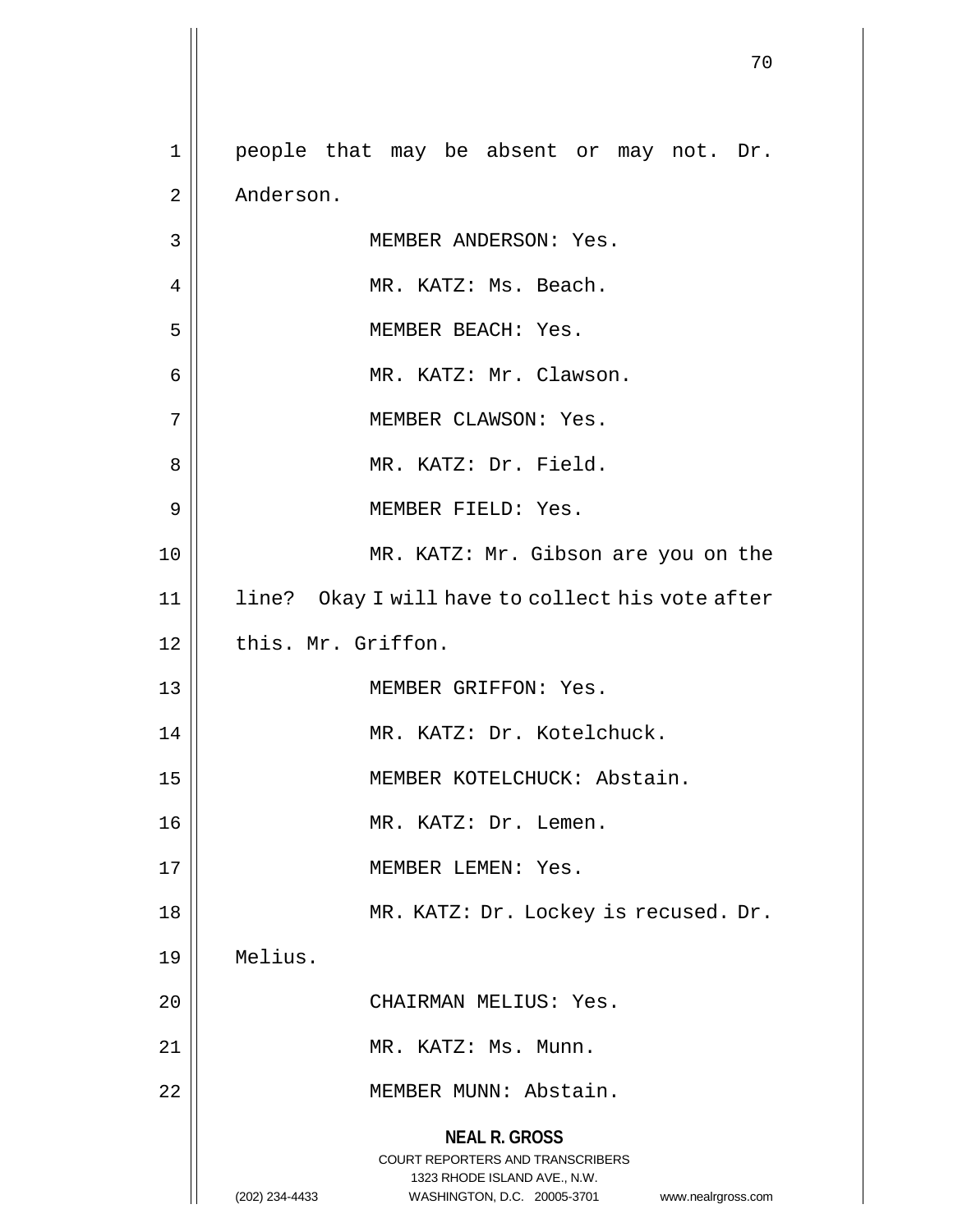|    | 71                                                                                                                                                                     |
|----|------------------------------------------------------------------------------------------------------------------------------------------------------------------------|
| 1  | MR. KATZ: Dr. Poston are you on the                                                                                                                                    |
| 2  | line? I will have to collect his vote. Dr.                                                                                                                             |
| 3  | Richardson I will have to collect his vote. Dr.                                                                                                                        |
| 4  | Roessler.                                                                                                                                                              |
| 5  | MEMBER ROESSLER: Abstain.                                                                                                                                              |
| 6  | MR. KATZ: Mr. Schofield.                                                                                                                                               |
| 7  | MEMBER SCHOFIELD: Yes.                                                                                                                                                 |
| 8  | MR. KATZ: Ms. Valerio.                                                                                                                                                 |
| 9  | MEMBER VALERIO: Yes.                                                                                                                                                   |
| 10 | MR. KATZ: And Dr. Ziemer.                                                                                                                                              |
| 11 | MEMBER ZIEMER: Yes.                                                                                                                                                    |
| 12 | MR. KATZ: Okay. There are ten                                                                                                                                          |
| 13 | yeas, so the motion passes. Three abstentions                                                                                                                          |
| 14 | and we have three absent Members, I'll collect                                                                                                                         |
| 15 | their votes.                                                                                                                                                           |
| 16 | CHAIRMAN MELIUS: Okay. Thank                                                                                                                                           |
| 17 | you, Ted. And thanks Members of the Board and                                                                                                                          |
| 18 | thank John Stiver, Stu Hinnefeld, Mark Rolfes,                                                                                                                         |
| 19 | everybody involved in this. And Brad and the                                                                                                                           |
| 20 | Work Group for all your efforts on this.                                                                                                                               |
| 21 | There's still more work to do, so we'll be                                                                                                                             |
| 22 | talking about this some more.                                                                                                                                          |
|    | <b>NEAL R. GROSS</b><br><b>COURT REPORTERS AND TRANSCRIBERS</b><br>1323 RHODE ISLAND AVE., N.W.<br>(202) 234-4433<br>WASHINGTON, D.C. 20005-3701<br>www.nealrgross.com |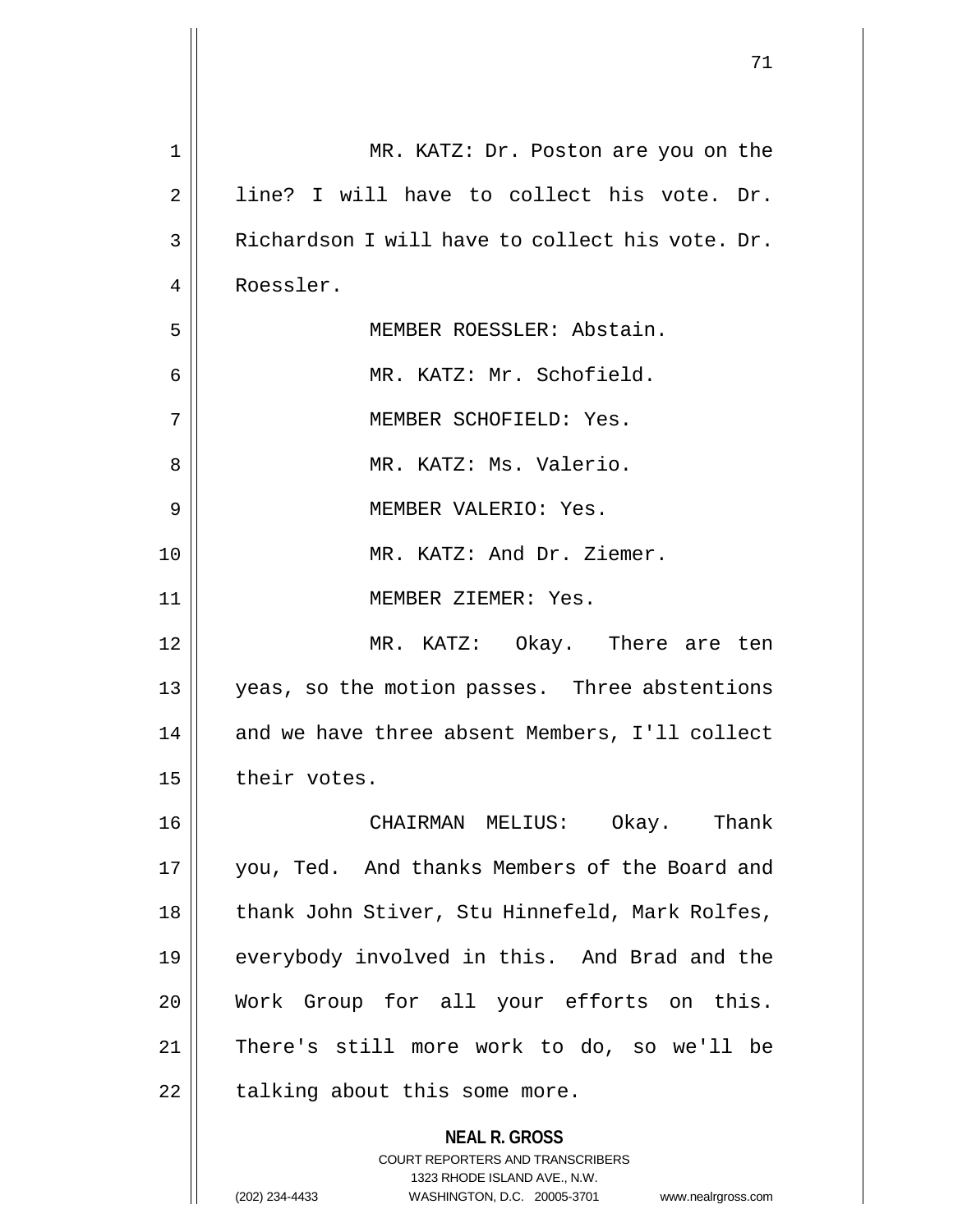| $1\,$ | The next item on our agenda is an                                                                                                                                      |
|-------|------------------------------------------------------------------------------------------------------------------------------------------------------------------------|
| 2     | update on Special Exposure Cohort Petition                                                                                                                             |
| 3     | Status. LaVon?                                                                                                                                                         |
| 4     | MR. RUTHERFORD: All right. Thank                                                                                                                                       |
| 5     | you, Dr. Melius. At the Santa Fe Board meeting,                                                                                                                        |
| 6     | we plan to present six evaluations; Titanium                                                                                                                           |
| 7     | Alloys Manufacturing, Oak Ridge National Labs,                                                                                                                         |
| 8     | Winchester Engineering, Hanford, and hopefully,                                                                                                                        |
| 9     | Clarksville and Medina.                                                                                                                                                |
| 10    | Clarksville-Medina, we actually                                                                                                                                        |
| 11    | uncovered some documents that we want to look at                                                                                                                       |
| 12    | before we actually make our final determination,                                                                                                                       |
| 13    | so those last two are, kind of, in question right                                                                                                                      |
| 14    | now.                                                                                                                                                                   |
| 15    | TAM, Titanium Alloys, the Board                                                                                                                                        |
| 16    | already has. Oak Ridge National Lab, the                                                                                                                               |
| 17    | evaluation should be with the<br>Board                                                                                                                                 |
| 18    | approximately three weeks prior to the Board                                                                                                                           |
| 19    | meeting. Winchester Engineering, we actually                                                                                                                           |
| 20    | should have that evaluation to the Board later                                                                                                                         |
| 21    | this week or some time next week.                                                                                                                                      |
| 22    | Hanford, it's another 83.14. We've                                                                                                                                     |
|       | <b>NEAL R. GROSS</b><br><b>COURT REPORTERS AND TRANSCRIBERS</b><br>1323 RHODE ISLAND AVE., N.W.<br>(202) 234-4433<br>WASHINGTON, D.C. 20005-3701<br>www.nealrgross.com |

 $\mathsf{II}$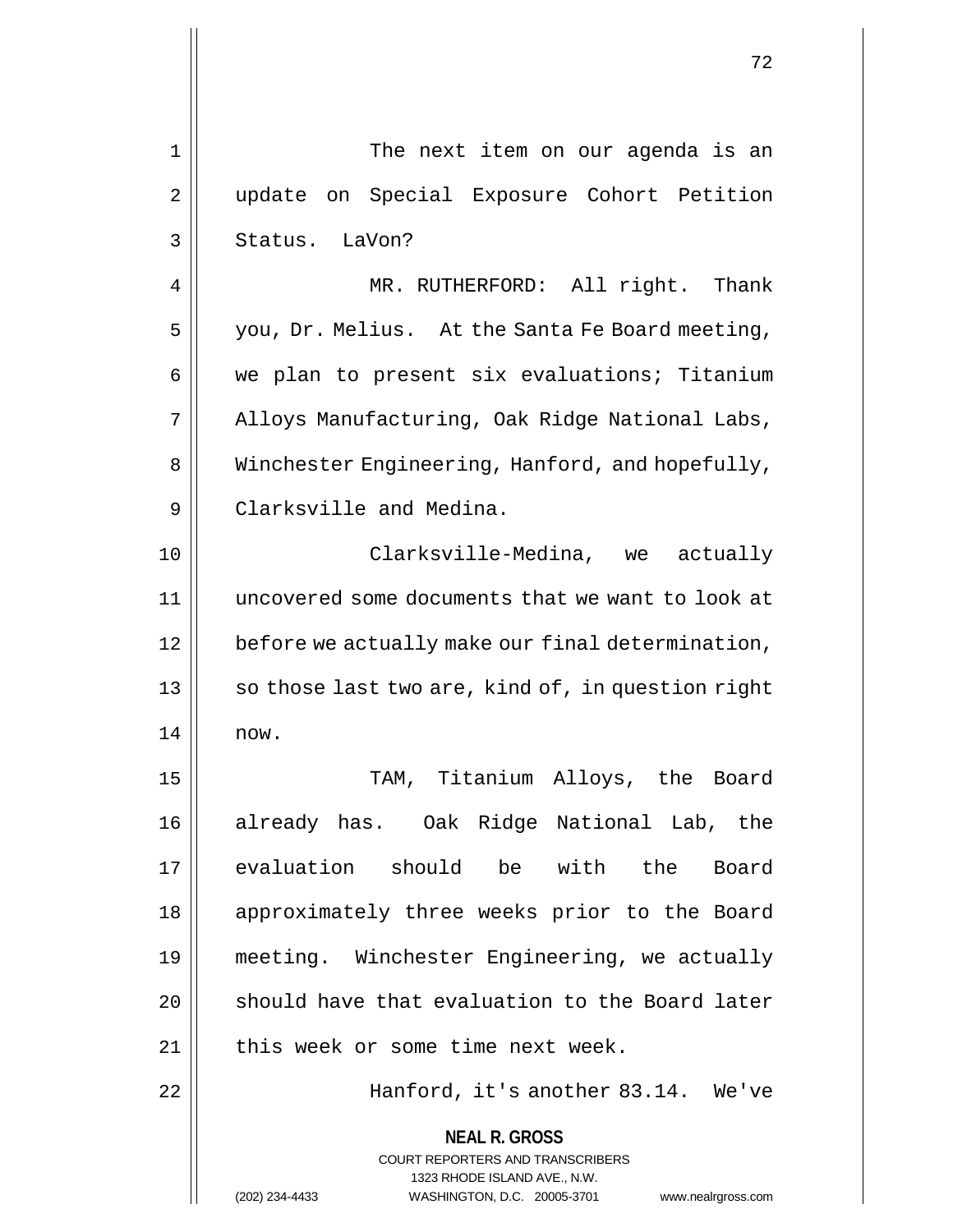1 been working on that for some time. We  $2 \parallel$  anticipate that being out in the next three to 3 | four weeks.

4 | Romandagain, Clarksville-Medina, 5 | we're working those. Those are both 83.14s. 6 We had taken the position that those 7 || reconstructions are not feasible, however, we 8 | did uncover some documents. We want to go look 9 || at those documents.

10 We anticipate having them fairly 11 || soon and our goal is to have both of those -- if 12 | the documents do not change our determination, 13 || our goal is to have Clarksville and Medina 14 || presented at that meeting June as well.

15 || So again, there's six Evaluation 16 | Reports; two 83.13s and the other four are 83.14s 17 where we have determined dose reconstruction is 18 || not feasible. And that's about it.

19 CHAIRMAN MELIUS: Anybody with 20 | questions for LaVon?

21 MEMBER CLAWSON: LaVon, this is 22 | Brad Clawson. What documentation and where's

**NEAL R. GROSS**

COURT REPORTERS AND TRANSCRIBERS 1323 RHODE ISLAND AVE., N.W. (202) 234-4433 WASHINGTON, D.C. 20005-3701 www.nealrgross.com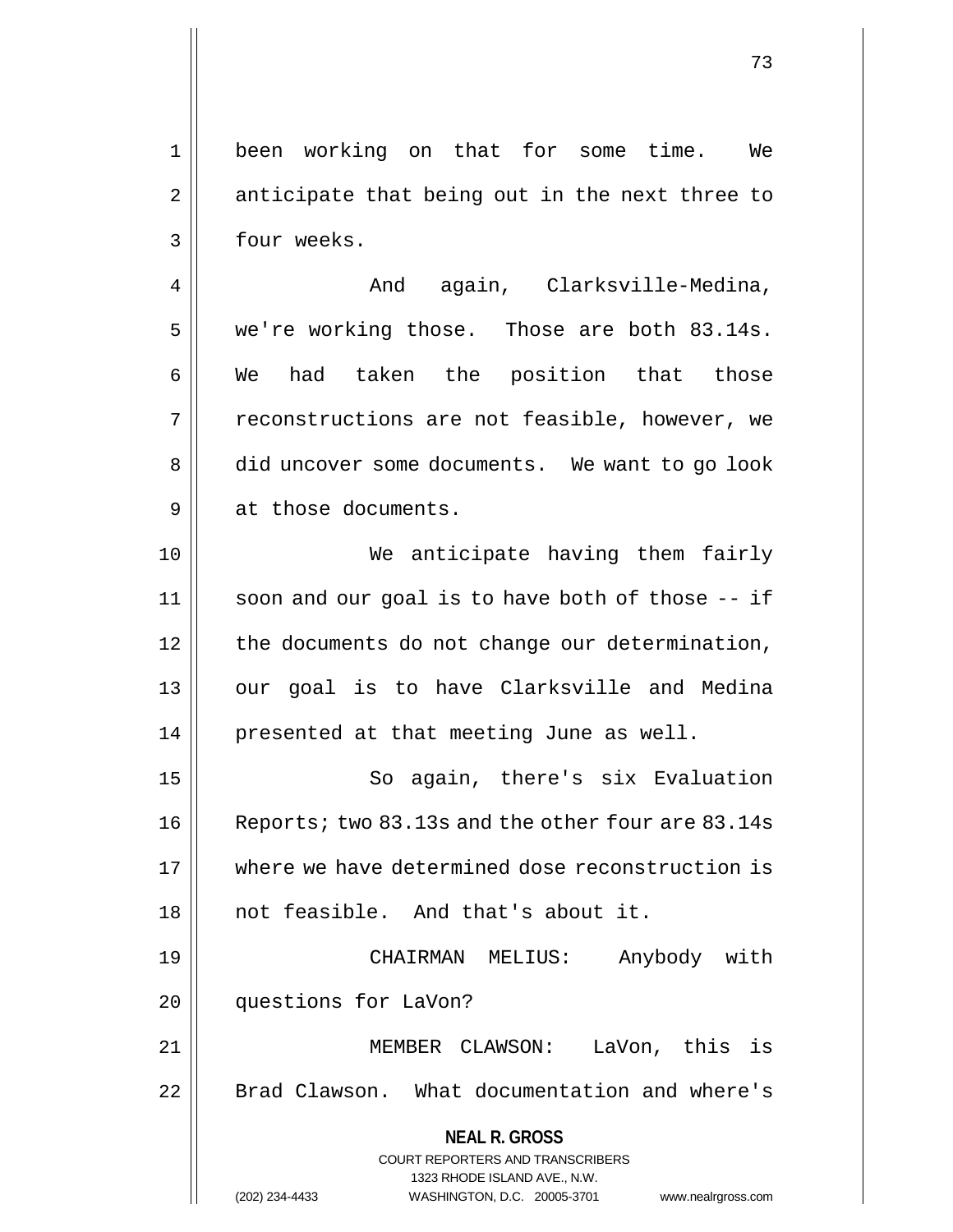**NEAL R. GROSS** COURT REPORTERS AND TRANSCRIBERS 1323 RHODE ISLAND AVE., N.W.  $1 \parallel$  it at? 2 MR. RUTHERFORD: Well, the 3 documents were identified at Sandia, I believe 4 | it was Sandia, and again, you know, until we look  $5 \parallel$  at the documents, I can't make a statement on  $6 \parallel$  whether we think it's going to change our 7 opinion. 8 These documents were identified as 9 | being potential documents that may have exposure 10 monitoring information. 11 MEMBER CLAWSON: I understand. I 12 was just involved with Sandia down there. I was 13 || just wondering where the documents were at 14 || because this probably isn't something new then. 15 MR. RUTHERFORD: It's documents  $16$  | that we have not actually seen previously. 17 || MEMBER CLAWSON: Okay. 18 CHAIRMAN MELIUS: Any other 19 questions for LaVon? What I think that that 20 means for Board Members is that, Ted and I have 21 | been communicating on this and he may have some 22 | additional comments, but it looks like our Board

(202) 234-4433 WASHINGTON, D.C. 20005-3701 www.nealrgross.com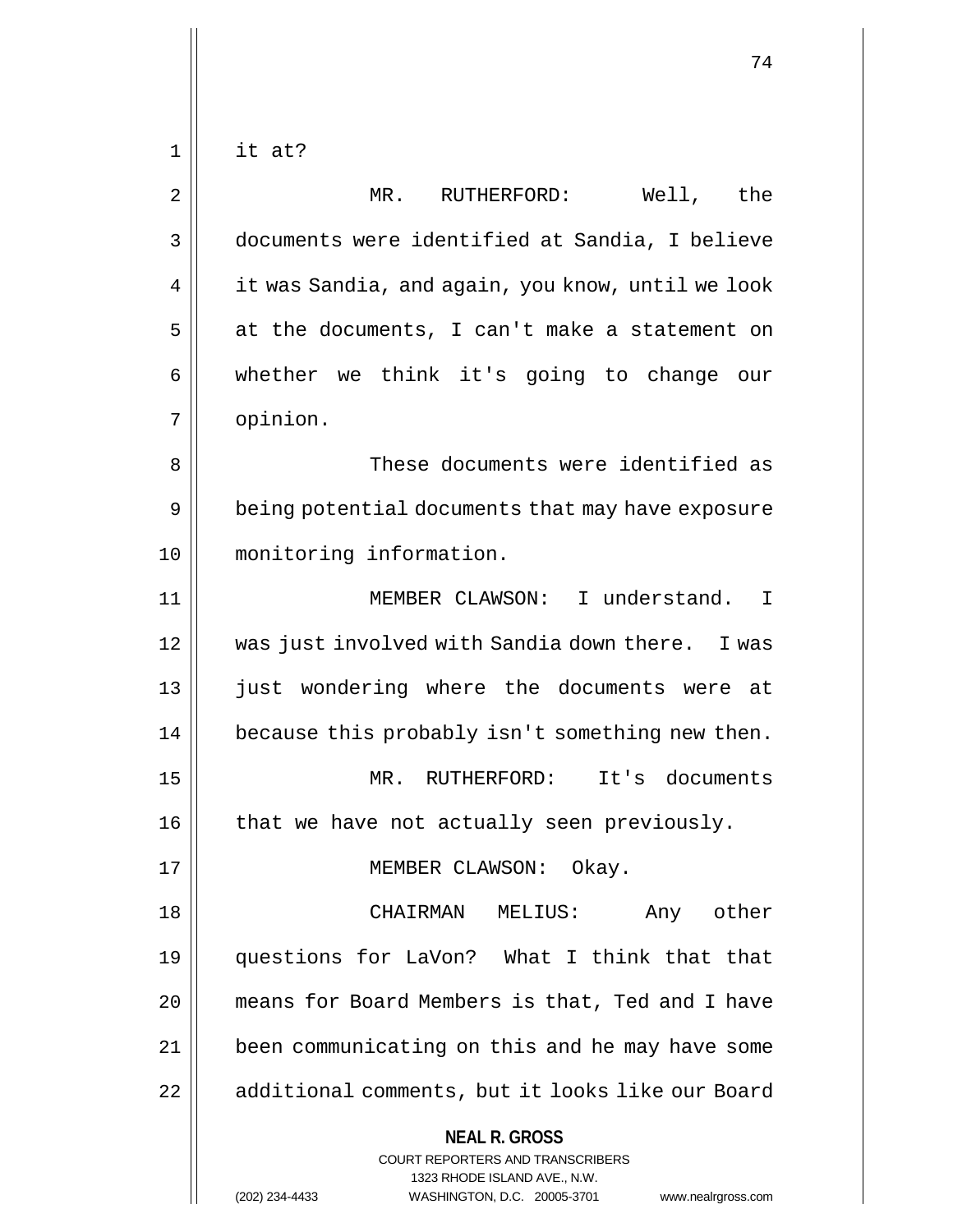1 meeting in Santa Fe will be a long two and a half  $2 \parallel$  days.

3 || So it depends on the, yes -- it's  $4 \parallel$  always hard to judge those ahead of time, but 5 we've got a number of Work Groups that will be 6 | bringing, maybe bringing, recommendations to  $7 \parallel$  the Board. And then we have, obviously, the new 8 || ones that are updates for old ones that NIOSH  $9 \parallel$  have gotten out or will be getting out.

10 || So I think we can plan on staying in 11 Santa Fe at least through noon or 1 o'clock on 12 Thursday I believe. I think we're scheduled 13 || Tuesday, Wednesday, and the half a day Thursday. 14 || Ted, do you have anything to add to that?

15 MR. KATZ: This is Ted. Can you 16 hear me? I think that's right. I don't think 17 || there's any way we're going to be pack today in  $18$  || the two days unless a lot of things fall off the 19 || table at the last moment.

20 I do have a question for LaVon, which 21 is one of the items that's a little bit 22 || uncertain. It's the GDP Work Group, to use

> **NEAL R. GROSS** COURT REPORTERS AND TRANSCRIBERS 1323 RHODE ISLAND AVE., N.W. (202) 234-4433 WASHINGTON, D.C. 20005-3701 www.nealrgross.com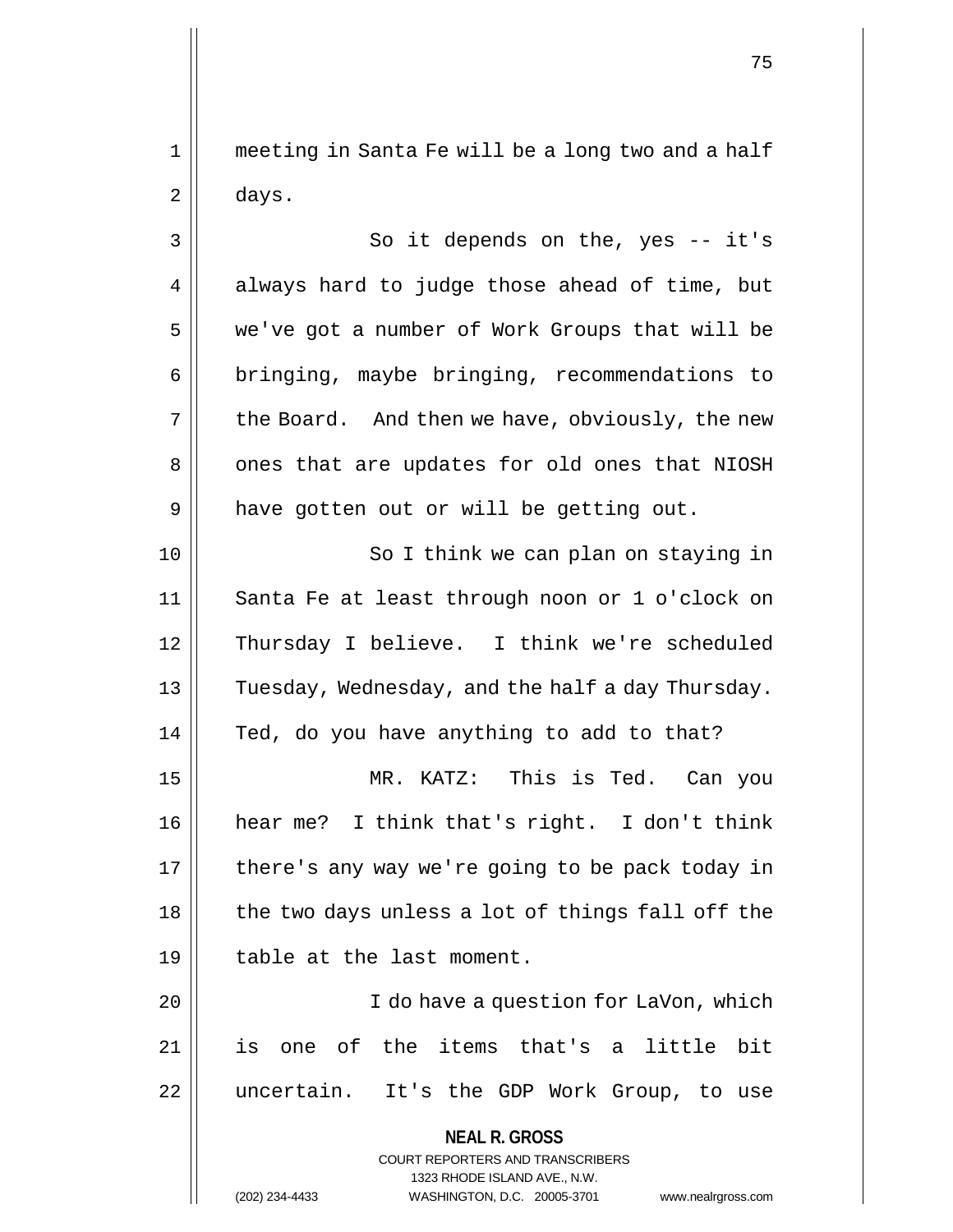**NEAL R. GROSS** COURT REPORTERS AND TRANSCRIBERS 1323 RHODE ISLAND AVE., N.W. (202) 234-4433 WASHINGTON, D.C. 20005-3701 www.nealrgross.com 1 || shorthand for that Work Group, Uranium Refining 2 | Work Group, AWE Work Group, was hoping to close  $3 \parallel$  out K-25, that profile review. 4 || There are a couple items left to get 5 done and I corresponded with LaVon a little bit 6  $\parallel$  about where things stand, but I'm unclear as to  $7 \parallel$  whether you think that'll be ready in time for 8 | the June meeting. 9 In other words, would that Work 10 Group meeting book in advance and do it or not? 11 So, LaVon, can you just help me with that one? 12 || MR. RUTHERFORD: Actually, Ted, are 13 || you sure you corresponded with me on that one? 14 I'm wondering if you corresponded with Chuck 15 Nelson. 16 MR. KATZ: No. I did with you, 17 actually. I don't want to get in any details 18 | here and now. 19 MR. RUTHERFORD: Sure. 20 MR. KATZ: But there are a couple 21 || action items left on DCAS' plate to close this  $22 \parallel \quad \text{out.}$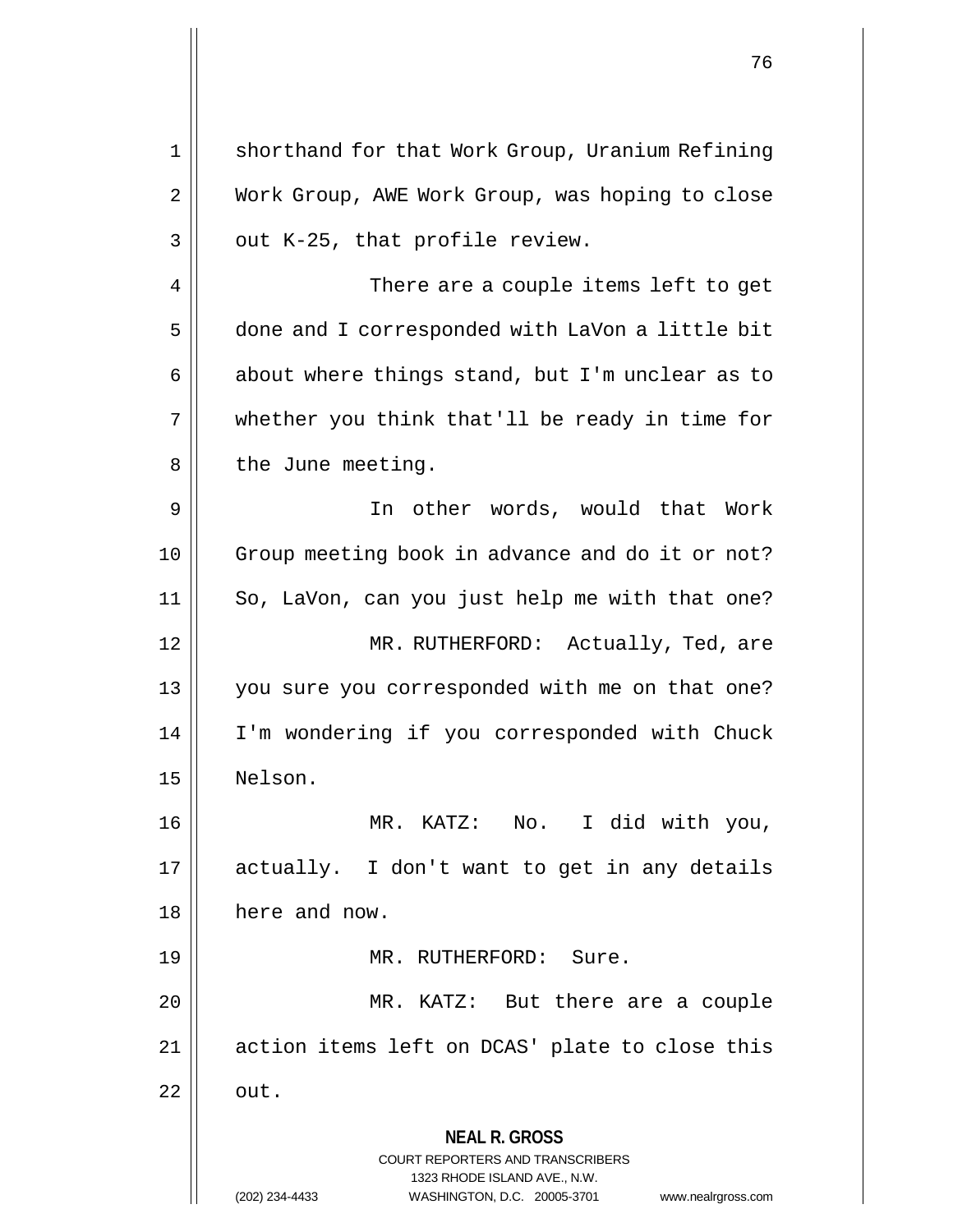|             | 77                                                                                                  |  |  |  |
|-------------|-----------------------------------------------------------------------------------------------------|--|--|--|
|             |                                                                                                     |  |  |  |
| $\mathbf 1$ | MR. RUTHERFORD: Okay.                                                                               |  |  |  |
| 2           | MR. KATZ: One is a classified                                                                       |  |  |  |
| 3           | interview and the other has to do with -- well,                                                     |  |  |  |
| 4           | anyway, I don't want to get into the details.                                                       |  |  |  |
| 5           | MR. RUTHERFORD: Yes. You know,                                                                      |  |  |  |
| 6           | I'll get an answer quickly on that and I'll get                                                     |  |  |  |
| 7           | a response out to the Board as quickly as                                                           |  |  |  |
| 8           | possible.                                                                                           |  |  |  |
| 9           | MR. KATZ: Okay. Thanks.                                                                             |  |  |  |
| 10          | CHAIRMAN MELIUS: And, Ted, this is                                                                  |  |  |  |
| 11          | Jim. I would just add to that that we may, since                                                    |  |  |  |
| 12          | it's Site Profile closeout. We may just want to                                                     |  |  |  |
| 13          | do that as they hold through the next Board call                                                    |  |  |  |
| 14          | or the following Board meetings.                                                                    |  |  |  |
| 15          | MR. KATZ: Okay.                                                                                     |  |  |  |
| 16          | CHAIRMAN MELIUS: I think there's                                                                    |  |  |  |
| 17          | less urgency to that, but I'm not familiar with                                                     |  |  |  |
| 18          | what they might be recommending, but keep that                                                      |  |  |  |
| 19          | in mind also.                                                                                       |  |  |  |
| 20          | MR. KATZ: That's fine. Okay.                                                                        |  |  |  |
| 21          | CHAIRMAN MELIUS: We now have an                                                                     |  |  |  |
| 22          | update on our Subcommittees and Work Groups, and                                                    |  |  |  |
|             | <b>NEAL R. GROSS</b>                                                                                |  |  |  |
|             | COURT REPORTERS AND TRANSCRIBERS                                                                    |  |  |  |
|             | 1323 RHODE ISLAND AVE., N.W.<br>(202) 234-4433<br>WASHINGTON, D.C. 20005-3701<br>www.nealrgross.com |  |  |  |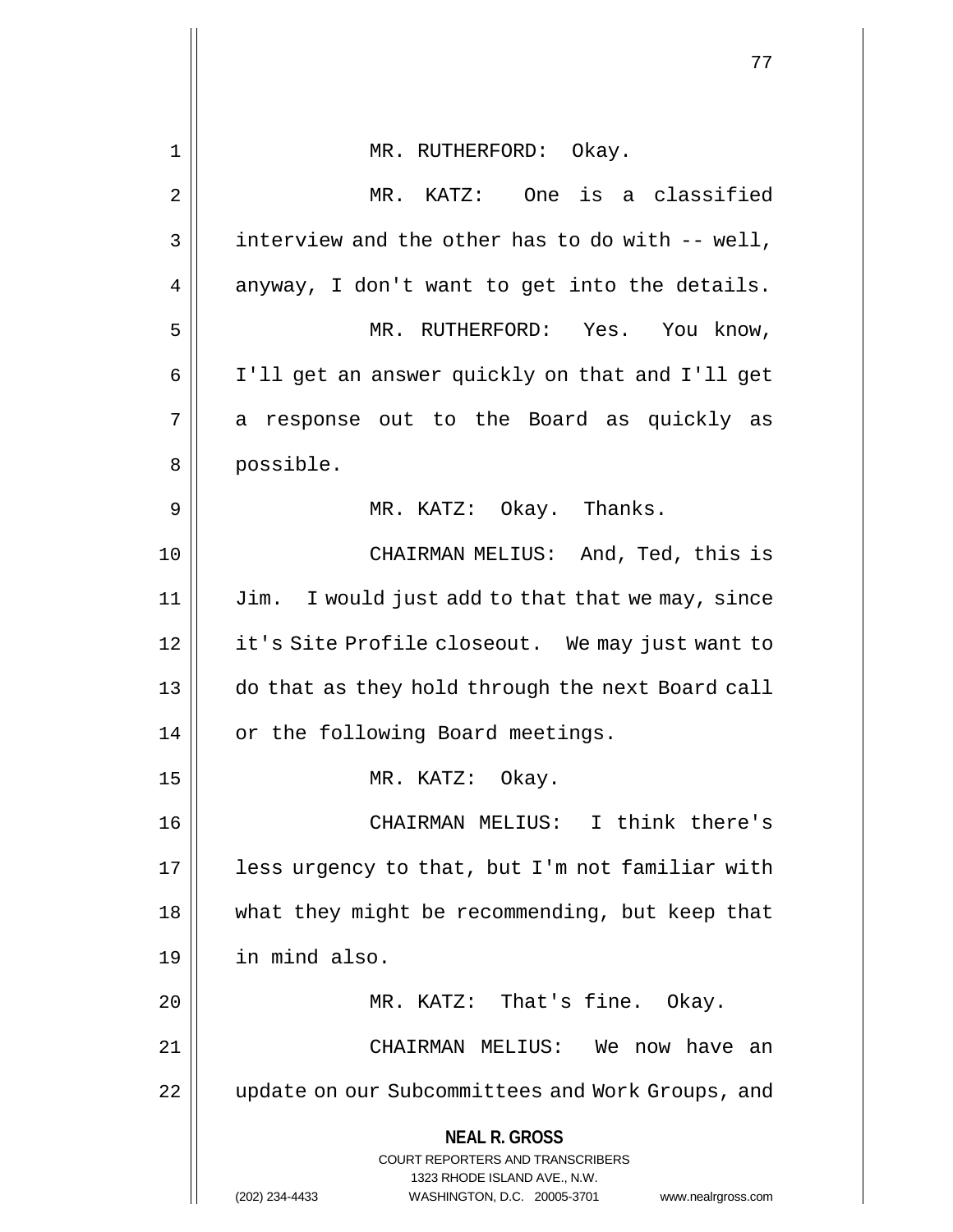**NEAL R. GROSS** COURT REPORTERS AND TRANSCRIBERS 1323 RHODE ISLAND AVE., N.W. (202) 234-4433 WASHINGTON, D.C. 20005-3701 www.nealrgross.com 1 I'll start off with Mark's report because I  $2 \parallel$  believe Mark had to leave the phone call after 3 the Fernald discussion. And he just reports 4 || that there are meetings of the Dose 5 Reconstruction Review Subcommittee scheduled  $6 \parallel$  and also the LANL Work Group has a meeting 7 || scheduled, both of those. I believe will still 8 || take place before the June meeting. Is there 9 || anybody else on the Board who wants to update us 10 || on their Work Group activities? 11 MEMBER MUNN: This is Wanda. I'll 12 || be glad to give you a short update on Procedures. 13 CHAIRMAN MELIUS: Go ahead, Wanda. 14 MEMBER MUNN: And when the 15 Procedures Subcommittee in Cincinnati on the 16 || 11th of April. We are pleased to report that the 17 database is coming along very well. We were 18 || able to manipulate live while we were working and 19 we'll add one more column to the way the data is 20 || presented as we see it while we're working with  $21$  II it. 22 || But most of the design is now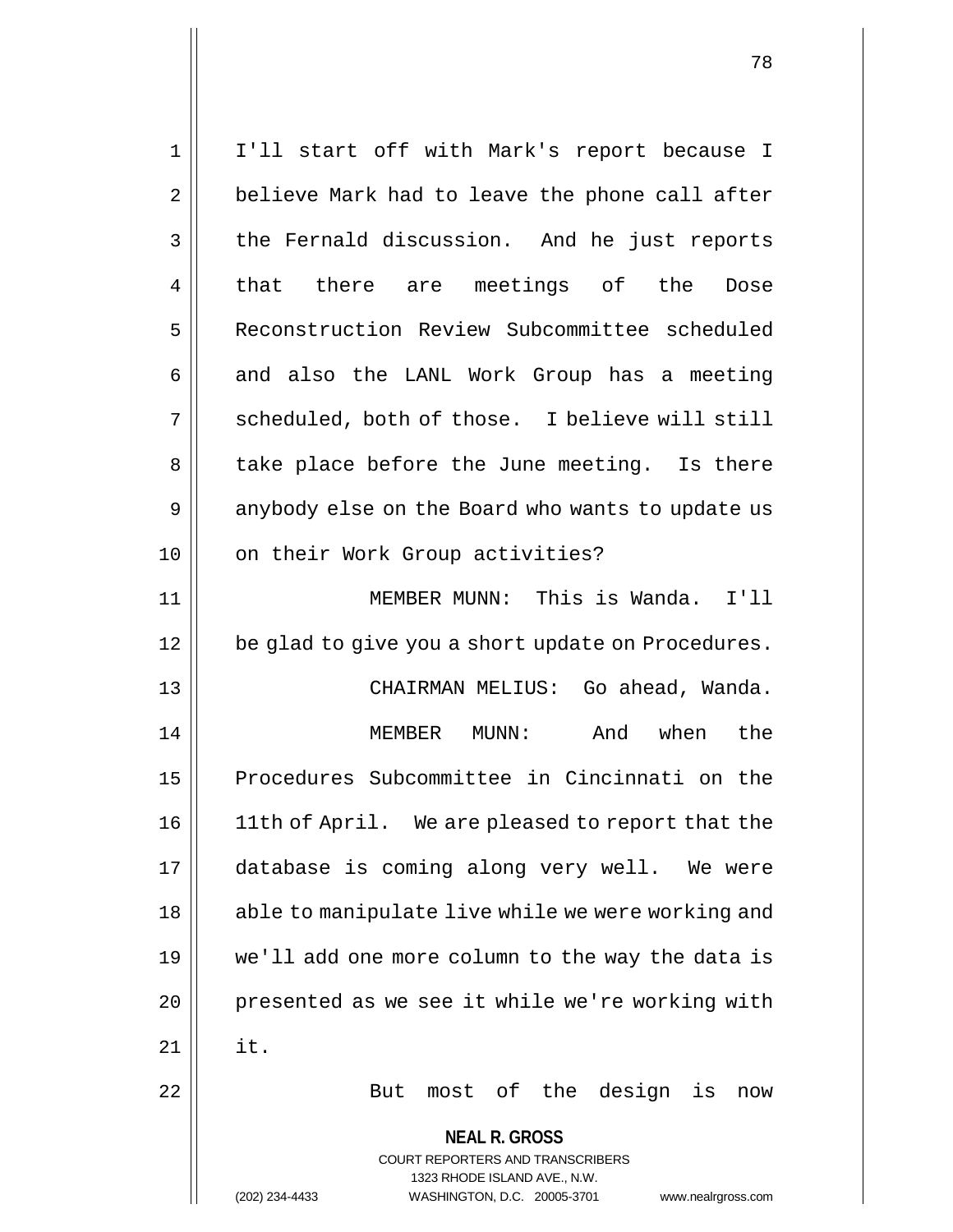| 1  | complete. The thing that is most beneficial to                                                                                                                         |  |  |  |
|----|------------------------------------------------------------------------------------------------------------------------------------------------------------------------|--|--|--|
| 2  | most of us is that the links are now hot and                                                                                                                           |  |  |  |
| 3  | operating so that it's easy for us to move back                                                                                                                        |  |  |  |
| 4  | and forth between the database itself and the                                                                                                                          |  |  |  |
| 5  | links of the documents and other materials that                                                                                                                        |  |  |  |
| 6  | we need to read in order to confirm that we're                                                                                                                         |  |  |  |
| 7  | doing what we needed to do.                                                                                                                                            |  |  |  |
| 8  | We have been working with a total of                                                                                                                                   |  |  |  |
| 9  | 540 findings. We have done -- about 68 percent                                                                                                                         |  |  |  |
| 10 | of those are now closed. We have 78 remaining                                                                                                                          |  |  |  |
| 11 | open or in progress. By in progress we mean we                                                                                                                         |  |  |  |
| 12 | are actively working on them at the time.                                                                                                                              |  |  |  |
| 13 | We have 92 which are in abeyance that                                                                                                                                  |  |  |  |
| 14 | really means that they are closed as far as we                                                                                                                         |  |  |  |
| 15 | are concerned, that NIOSH has to incorporate the                                                                                                                       |  |  |  |
| 16 | result of the findings in some document.<br>And                                                                                                                        |  |  |  |
| 17 | until the document is actually issued and has                                                                                                                          |  |  |  |
| 18 | been checked for completion.                                                                                                                                           |  |  |  |
| 19 | so far as incorporation is<br>And                                                                                                                                      |  |  |  |
| 20 | concerned, it remains on our list as in abeyance.                                                                                                                      |  |  |  |
| 21 | They're resolved but not yet incorporated in                                                                                                                           |  |  |  |
| 22 | those documents.                                                                                                                                                       |  |  |  |
|    | <b>NEAL R. GROSS</b><br><b>COURT REPORTERS AND TRANSCRIBERS</b><br>1323 RHODE ISLAND AVE., N.W.<br>(202) 234-4433<br>WASHINGTON, D.C. 20005-3701<br>www.nealrgross.com |  |  |  |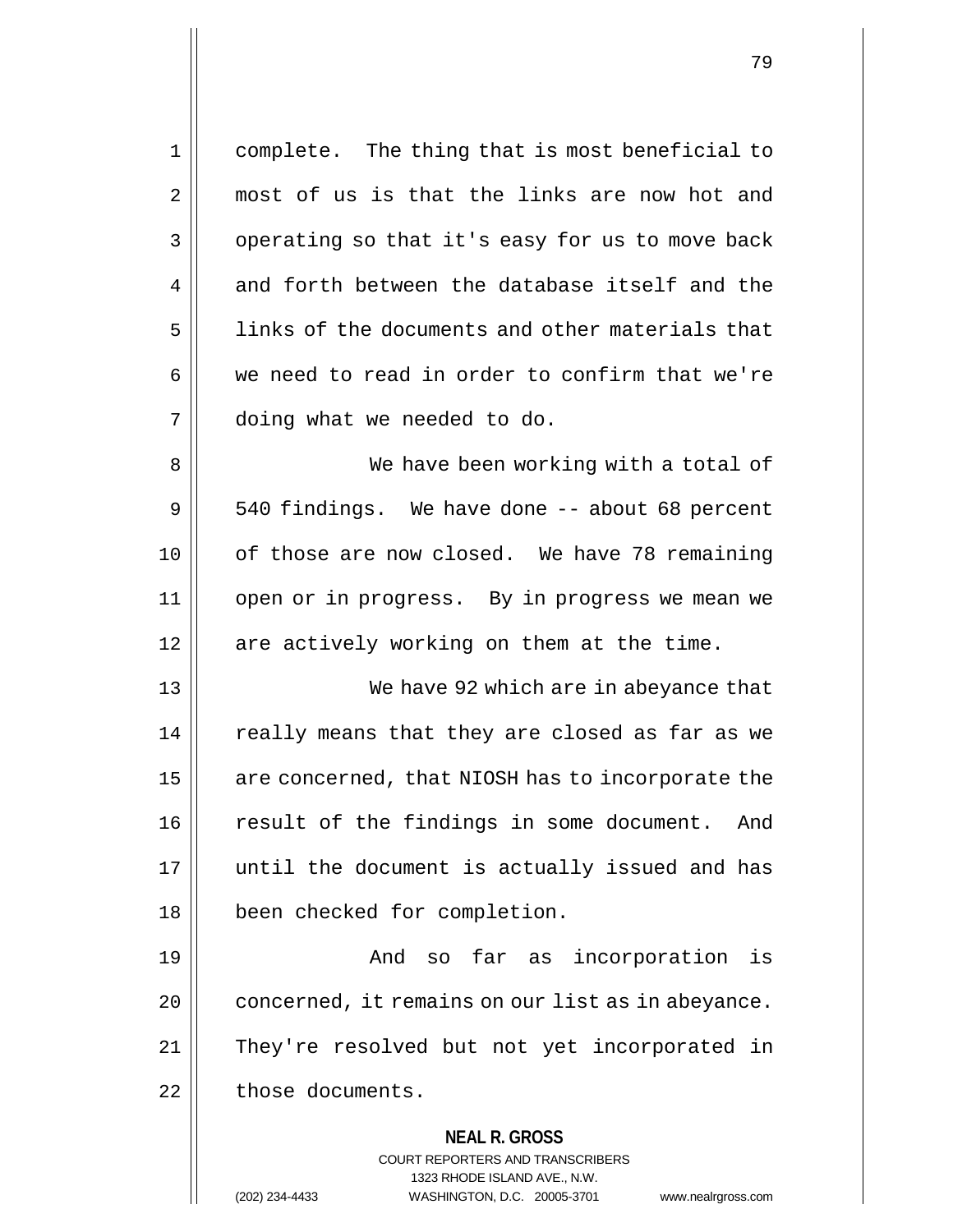1 The summary reports for the website  $2 \parallel$  that we hope to have posted later this year are 3 progressing slowly, partially the result of the 4 | Chair's inability to complete any of them, but 5 | we're getting there with them. 6 Our next meeting will be in 7 mid-July. The exact date has yet to be 8 determined. Our DFO staff is polling 9 Subcommittee Members for an appropriate date 10 that week in order to set that up. And that's 11 | where we are with Procedures; progressing well. 12 CHAIRMAN MELIUS: Thank you -- 13 MEMBER BEACH: Jim? 14 CHAIRMAN MELIUS: Yes? 15 MEMBER BEACH: Oh, sorry. Go  $16 \parallel$  ahead.

17 || CHAIRMAN MELIUS: I was just asking 18 if anybody else had an update.

19 MEMBER BEACH: Yes, Jim. This is 20 Josie. I have a short update for Mound. As you 21 || know, we're going to try and bring Mound issues 22 || before the Board in June. We had our last

**NEAL R. GROSS**

COURT REPORTERS AND TRANSCRIBERS 1323 RHODE ISLAND AVE., N.W. (202) 234-4433 WASHINGTON, D.C. 20005-3701 www.nealrgross.com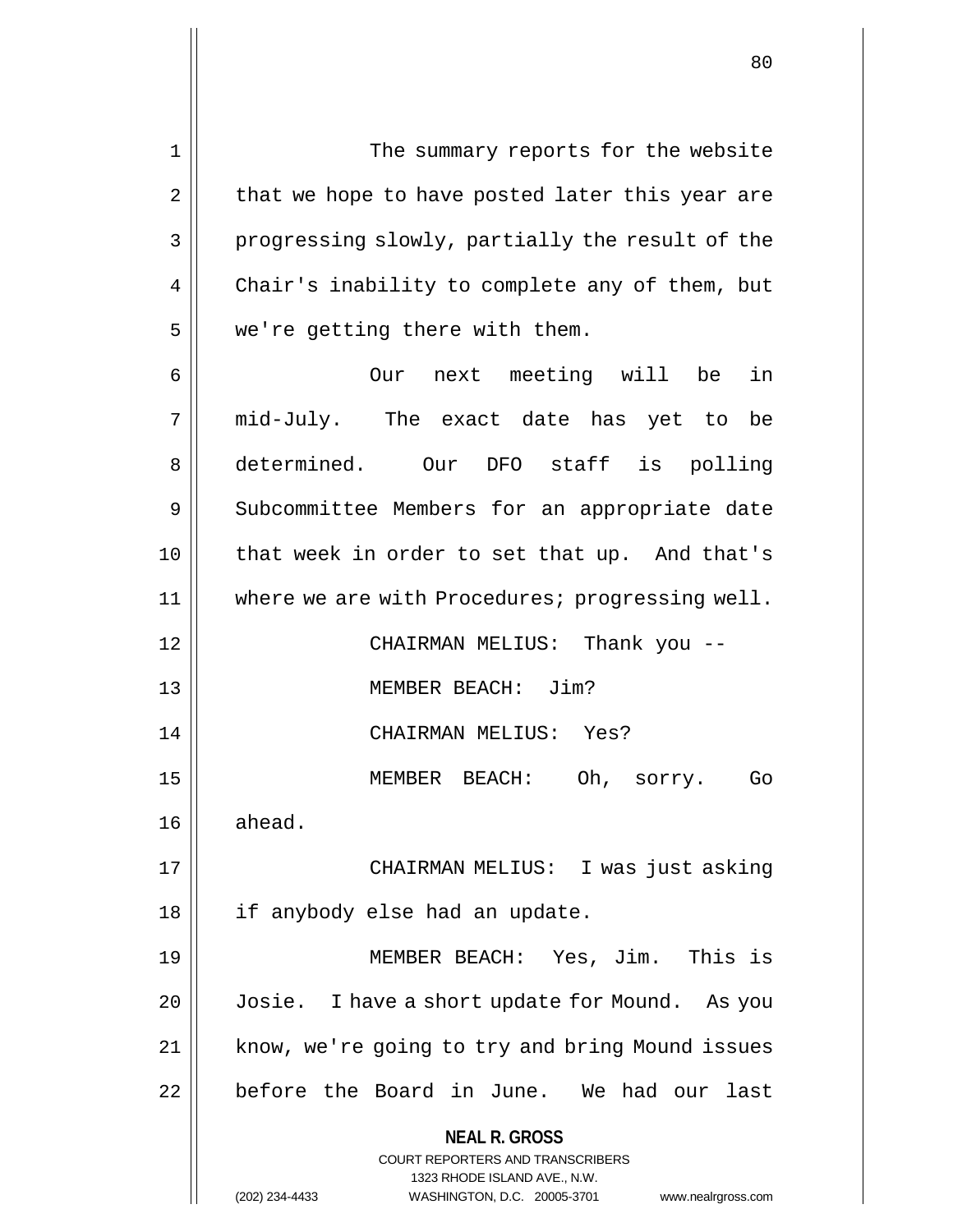1 meeting on April 10th and our next meeting is  $2 \parallel$  scheduled, tentatively, I haven't heard back 3 | from NIOSH's availability yet for June 5th.

4 We have two SEC issues we are still 5 working through; Internal Dose Adequacy and 6 Completeness. We're waiting for SC&A to 7 || provide a response to NIOSH's White Paper on 8 || thorium. And then NIOSH just owes us a 9 | Pemaining action items from an SC&A White Paper. 10 || We're also dealing with tritium. 11 SC&A is preparing a response to NIOSH's revised 12 best estimate approach in their March 30th White  $13$  | Paper, and that is a focus of the uncertainties  $14$  | and assumptions that were made.

15 || So we're waiting for those and 16 hopefully we'll have our meeting as scheduled in 17 || June and be able to bring Mound before the Board 18 || at our June meeting.

19 Let me touch on radon. Radon was 20 || brought back to the Work Group and at the last 21 meeting we decided in the Work Group that we're 22 || looking at a possible 83.14 for the years

> **NEAL R. GROSS** COURT REPORTERS AND TRANSCRIBERS

> > 1323 RHODE ISLAND AVE., N.W.

(202) 234-4433 WASHINGTON, D.C. 20005-3701 www.nealrgross.com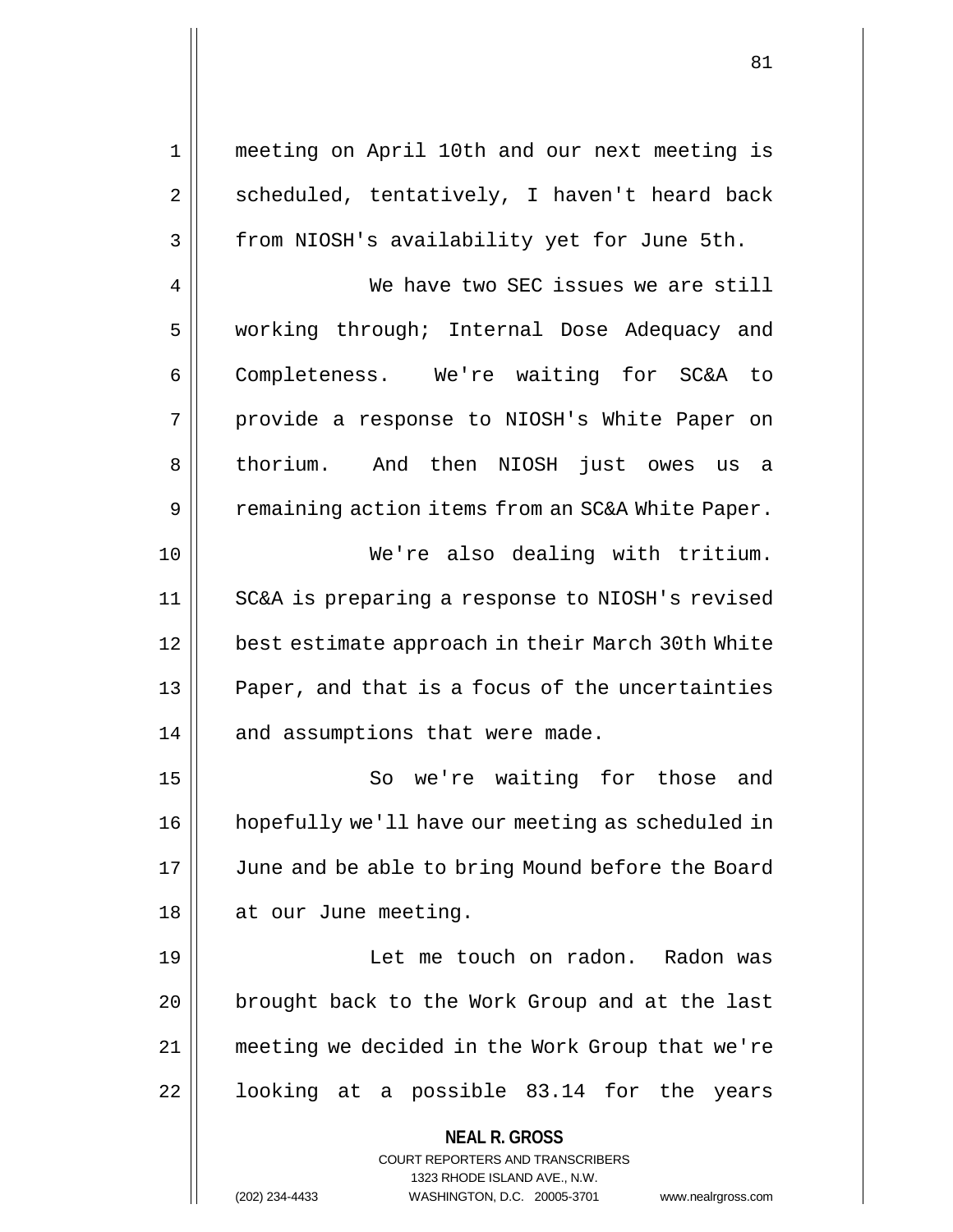**NEAL R. GROSS** COURT REPORTERS AND TRANSCRIBERS 1323 RHODE ISLAND AVE., N.W. 1 September 1st, 1972 through December 31st, 1972,  $2 \parallel$  and then January 1st, '75 through December 31st,  $3 \mid 76$ . 4 | Those are the missing logbook dates.  $5$  That is awaiting further action by a petitioner  $6 \parallel$  and we've talked about reporting to the 7 | Ombudsman for that. So that's where we are with 8 Mound. 9 CHAIRMAN MELIUS: Thank you, Josie. 10 Other Work Groups Chairs who wish to share a 11 report? 12 MEMBER ROESSLER: Jim, this is Gen. 13 || Okay. I was on mute so I missed something there. 14 Okay. This is an update on Linde. We're having 15 | a meeting in Buffalo next Monday, April 30th. 16 || This is not an official Work Group meeting, but  $17$  | a meeting to get more information, more input, 18 || from former workers. 19 || There will be three of us Work Group 20 Members there, SC&A representative, and a 21 || representative from NIOSH. We're pursuing more 22 | information on the tunnel issues we've discussed

(202) 234-4433 WASHINGTON, D.C. 20005-3701 www.nealrgross.com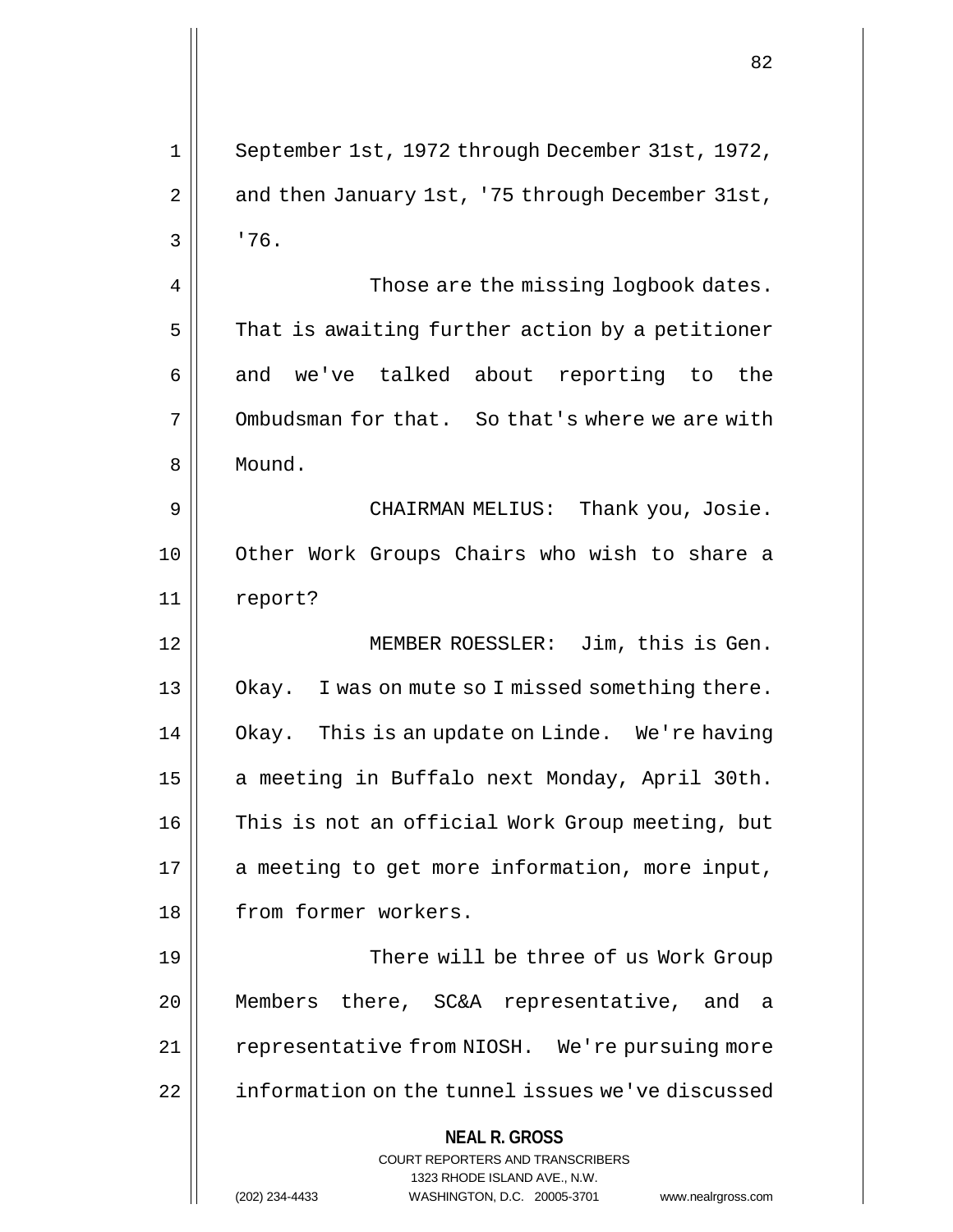1 before. These are TBD issues.

| $\overline{2}$ | We want to get more information from                                                                                                                            |  |  |  |  |
|----------------|-----------------------------------------------------------------------------------------------------------------------------------------------------------------|--|--|--|--|
| 3              | workers on occupancy factors and we're also                                                                                                                     |  |  |  |  |
| 4              | trying to confirm dates of construction of these                                                                                                                |  |  |  |  |
| 5              | tunnels. And then I expect we'll be reporting.                                                                                                                  |  |  |  |  |
| 6              | I have a Work Group report at the June meetings.                                                                                                                |  |  |  |  |
| 7              | CHAIRMAN MELIUS:<br>Excellent.                                                                                                                                  |  |  |  |  |
| 8              | Thank you, Gen. Paul, were you going to report?                                                                                                                 |  |  |  |  |
| 9              | Any other Work Group Chairs wish to report?<br>If                                                                                                               |  |  |  |  |
| 10             | not, I have two reports to update.                                                                                                                              |  |  |  |  |
| 11             | One is that, for the SEC Evaluation                                                                                                                             |  |  |  |  |
| 12             | Work Group, we had a brief conference call a week                                                                                                               |  |  |  |  |
| 13             | ago, I believe, to discuss how we would proceed                                                                                                                 |  |  |  |  |
| 14             | on the issue of the ten-year update on, sort of,                                                                                                                |  |  |  |  |
| 15             | how to better define or understand how to apply                                                                                                                 |  |  |  |  |
| 16             | the issue of sufficient accuracy in our SEC                                                                                                                     |  |  |  |  |
| 17             | evaluations.                                                                                                                                                    |  |  |  |  |
| 18             | And this is simply an organizational                                                                                                                            |  |  |  |  |
| 19             | Work Group call and at the time, NIOSH updated                                                                                                                  |  |  |  |  |
| 20             | us on their efforts to, sort of, develop an                                                                                                                     |  |  |  |  |
| 21             | inventory of how this issue has come up in past                                                                                                                 |  |  |  |  |
| 22             | SEC evaluations. The inventory is going to be                                                                                                                   |  |  |  |  |
|                | <b>NEAL R. GROSS</b><br>COURT REPORTERS AND TRANSCRIBERS<br>1323 RHODE ISLAND AVE., N.W.<br>(202) 234-4433<br>WASHINGTON, D.C. 20005-3701<br>www.nealrgross.com |  |  |  |  |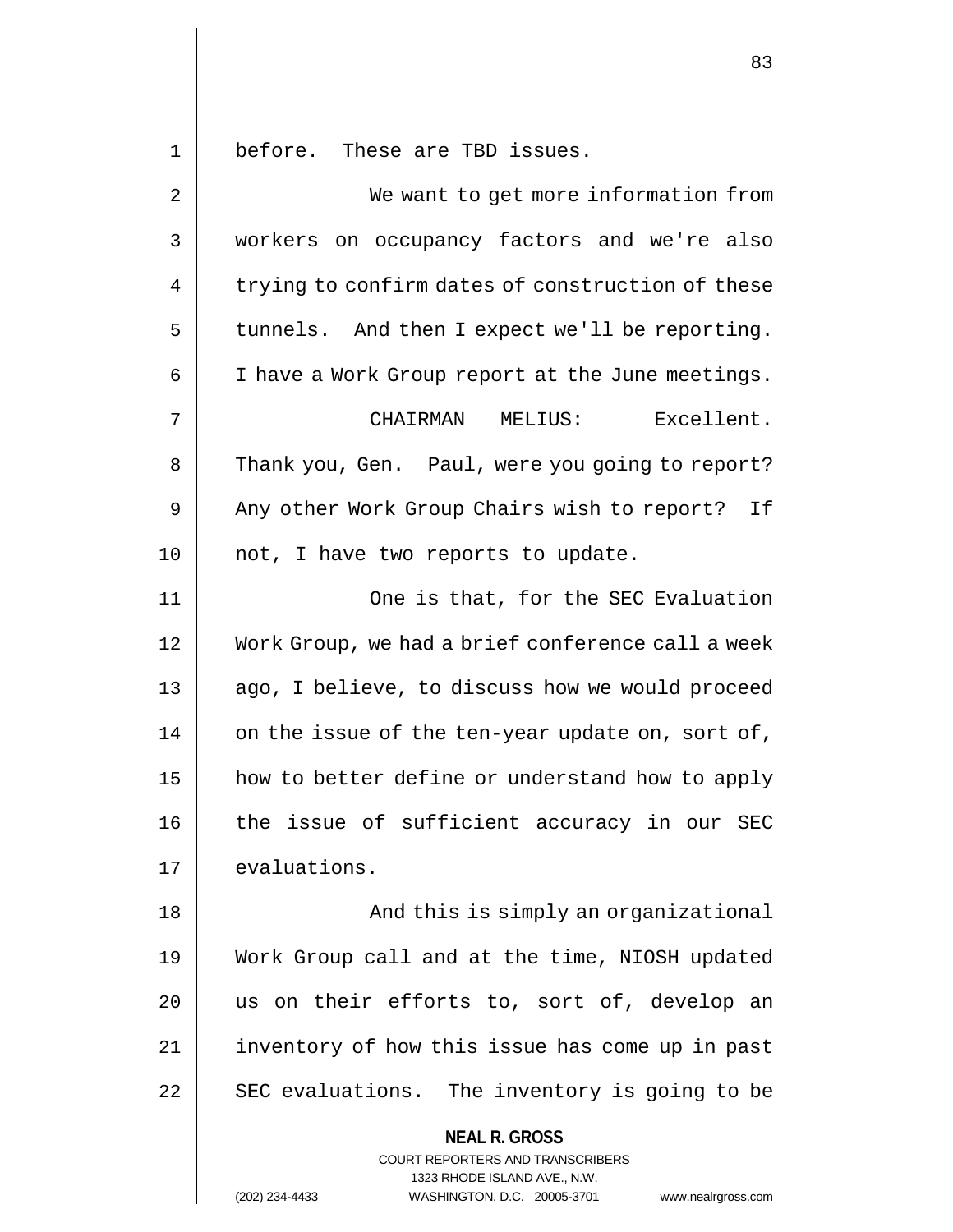1 || prepared by the end of the next Board meeting, 2 | so probably some time over the summer, the Work 3 Group will reconvene again to review that and 4 discuss that.

5 || The second update is Hanford. 6 We're having ongoing activity. There's an  $7 \parallel$  active SEC that SC&A is evaluating and then we're 8 || also waiting on the 83.14 Evaluation Report from 9 || NIOSH that will, sort of, put the parameters on 10 what further work needs to be done by the Work 11 Group in terms of evaluating the Hanford issue. 12 || I think you heard earlier that that 13 || report is expected in the next month or so and 14 we will be prepared. We may have enough work 15 done on our active SEC. We will (phone  $16$  connection lost) 83.13, not the 83.15, so we may  $17$  | be able to report back on that at the meeting, 18 || but it's really probably too early to tell on  $19 \parallel$  that. 20 || Any other Work Group --

21 MEMBER CLAWSON: Yes, Jim. This is 22 || Brad. I just want to give an update, a little

> **NEAL R. GROSS** COURT REPORTERS AND TRANSCRIBERS 1323 RHODE ISLAND AVE., N.W. (202) 234-4433 WASHINGTON, D.C. 20005-3701 www.nealrgross.com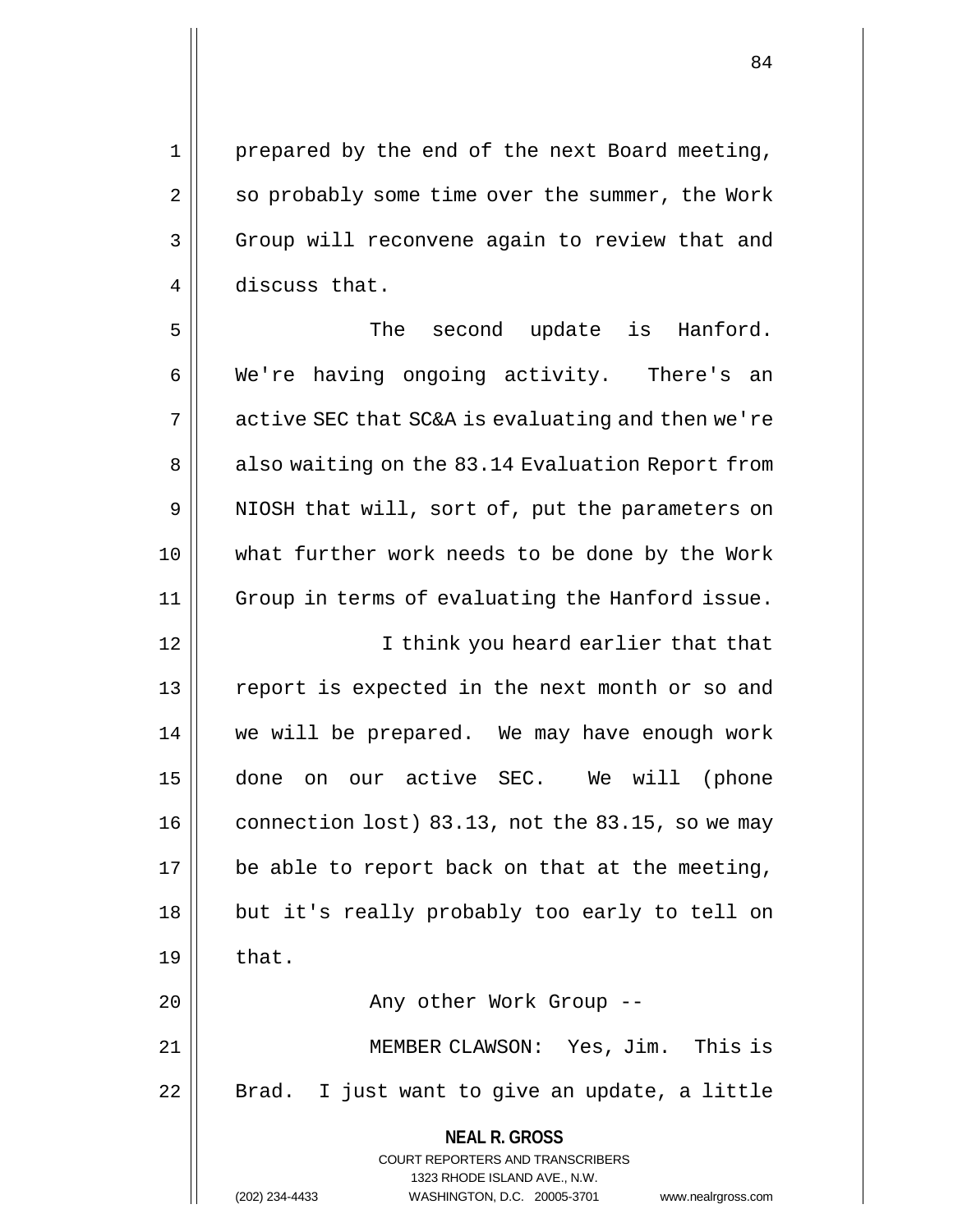**NEAL R. GROSS** COURT REPORTERS AND TRANSCRIBERS 1323 RHODE ISLAND AVE., N.W. (202) 234-4433 WASHINGTON, D.C. 20005-3701 www.nealrgross.com 1 bit, on Pantex. We're still waiting for 2 | documentation. As you remember, when we put the  $3 \parallel$  SEC out there, there was the years from '84 to 4 | '94. NIOSH is supposed to be working on that  $5$  | paper and getting that back to us. 6 CHAIRMAN MELIUS: Any other Work 7 Group updates? 8 MEMBER ZIEMER: Jim, this is 9 | Ziemer. Let me report on TBD-6000. 10 || CHAIRMAN MELIUS: Okay. 11 MEMBER ZIEMER: That Work Group 12 met, actually met twice in March on the 15th and 13 || the 28th. And we plan to come before the Board 14 | in the June meeting and provide a recommendation  $15$  | on the SEC for the active period. 16 || I should point out that we have not 17 yet taken formal action on the residual period 18 || and that needs to be included. So we may have 19 to actually meet before the June meeting and 20 | formalize the residual period portion of that 21 | recommendation. 22 | But in the meantime, let me remind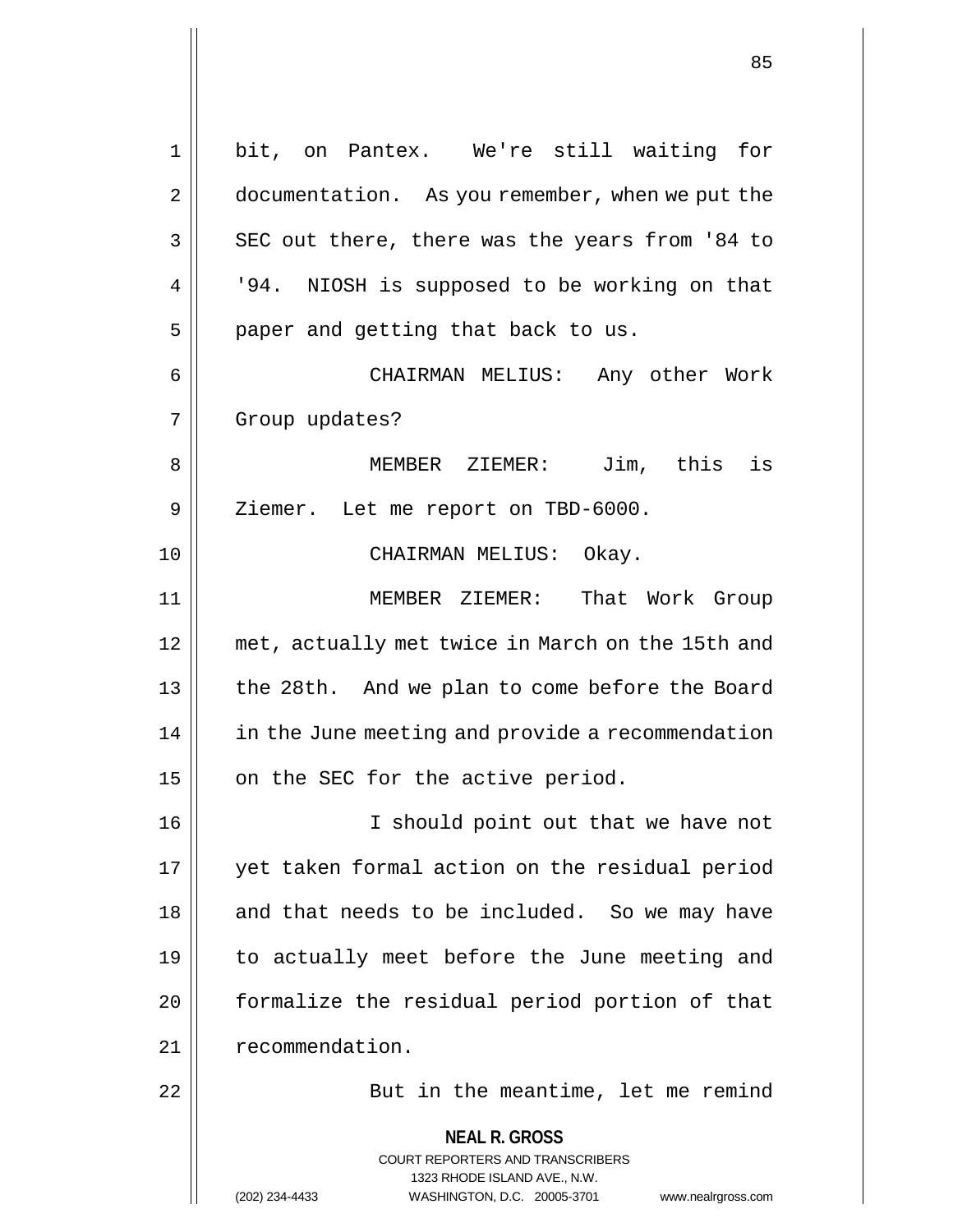**NEAL R. GROSS** COURT REPORTERS AND TRANSCRIBERS 1323 RHODE ISLAND AVE., N.W. (202) 234-4433 WASHINGTON, D.C. 20005-3701 www.nealrgross.com 1 | the Board Members that we've been distributing 2 | a fair amount of information, both from NIOSH and  $3 \parallel$  SC&A, on the approach to bounding doses at that 4 site. And there's also been a number of 5 documents from the petitioner, Dr. McKeel. 6 || So we hope the Board Members take  $7 \parallel$  advantage of the time and look at all of those 8 | before the June meeting. 9 CHAIRMAN MELIUS: Yes. Thanks for 10 that reminder, Paul. It might be helpful if, 11 to have sort of an inventory of what are some of 12 || the key documents as well as, you know, other 13 documents that would be useful that -- 14 MEMBER ZIEMER: Yes. If 15 | necessary, I can get together with Ted and we can 16 | resend a package of documents to NIOSH; the SC&A  $17$  | and the petitioner's documents for that meeting. 18 CHAIRMAN MELIUS: Yes. Okay. I 19  $\parallel$  think that might be helpful, Paul, if only just  $20$  || to reference to where they are because I think  $21$  | that's  $-$ 22 MEMBER ZIEMER: Right.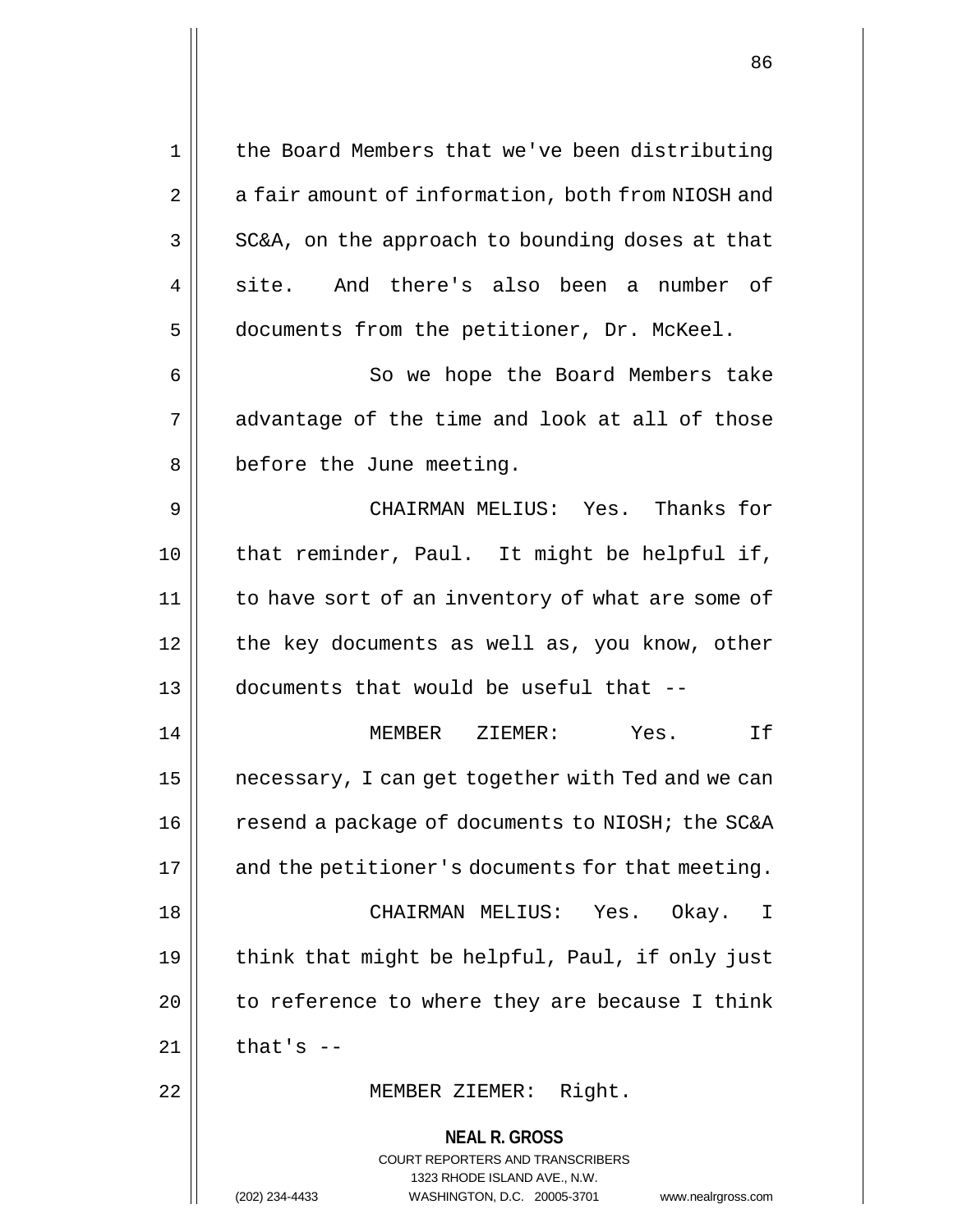| $\mathbf 1$ | CHAIRMAN MELIUS: -- useful for us.                                                                                                                              |  |  |  |
|-------------|-----------------------------------------------------------------------------------------------------------------------------------------------------------------|--|--|--|
| 2           | And I think also to make sure that no one don't                                                                                                                 |  |  |  |
| 3           | put the key documents on the -- the titles and                                                                                                                  |  |  |  |
| 4           | so forth that are not always -- or a little bit                                                                                                                 |  |  |  |
| 5           | confusing in terms of telling you how important                                                                                                                 |  |  |  |
| 6           | or what is covered in a particular document.                                                                                                                    |  |  |  |
| 7           | There may be a key issue in terms of                                                                                                                            |  |  |  |
| 8           | the Work Group's recommendations.                                                                                                                               |  |  |  |
| 9           | MEMBER ZIEMER: Right.                                                                                                                                           |  |  |  |
| 10          | CHAIRMAN MELIUS: Thank you. Any                                                                                                                                 |  |  |  |
| 11          | other Work Group updates? Thanks, everybody.                                                                                                                    |  |  |  |
| 12          | We have one piece of Board correspondence. A                                                                                                                    |  |  |  |
| 13          | letter that was received by the Board in March,                                                                                                                 |  |  |  |
| 14          | late-March, and a draft response to that letter                                                                                                                 |  |  |  |
| 15          | has been circulated to the Advisory Board for                                                                                                                   |  |  |  |
| 16          | that.                                                                                                                                                           |  |  |  |
| 17          | And I think we've had, I believe, one                                                                                                                           |  |  |  |
| 18          | comment, at least that I've seen, that was from                                                                                                                 |  |  |  |
| 19          | Jim Lockey, Dr. Lockey, who made the excellent                                                                                                                  |  |  |  |
| 20          | suggestion that, in the last paragraph,<br>we                                                                                                                   |  |  |  |
| 21          | indicate that the Chair is sending the letter on                                                                                                                |  |  |  |
| 22          | behalf of the Board.                                                                                                                                            |  |  |  |
|             | <b>NEAL R. GROSS</b><br>COURT REPORTERS AND TRANSCRIBERS<br>1323 RHODE ISLAND AVE., N.W.<br>(202) 234-4433<br>WASHINGTON, D.C. 20005-3701<br>www.nealrgross.com |  |  |  |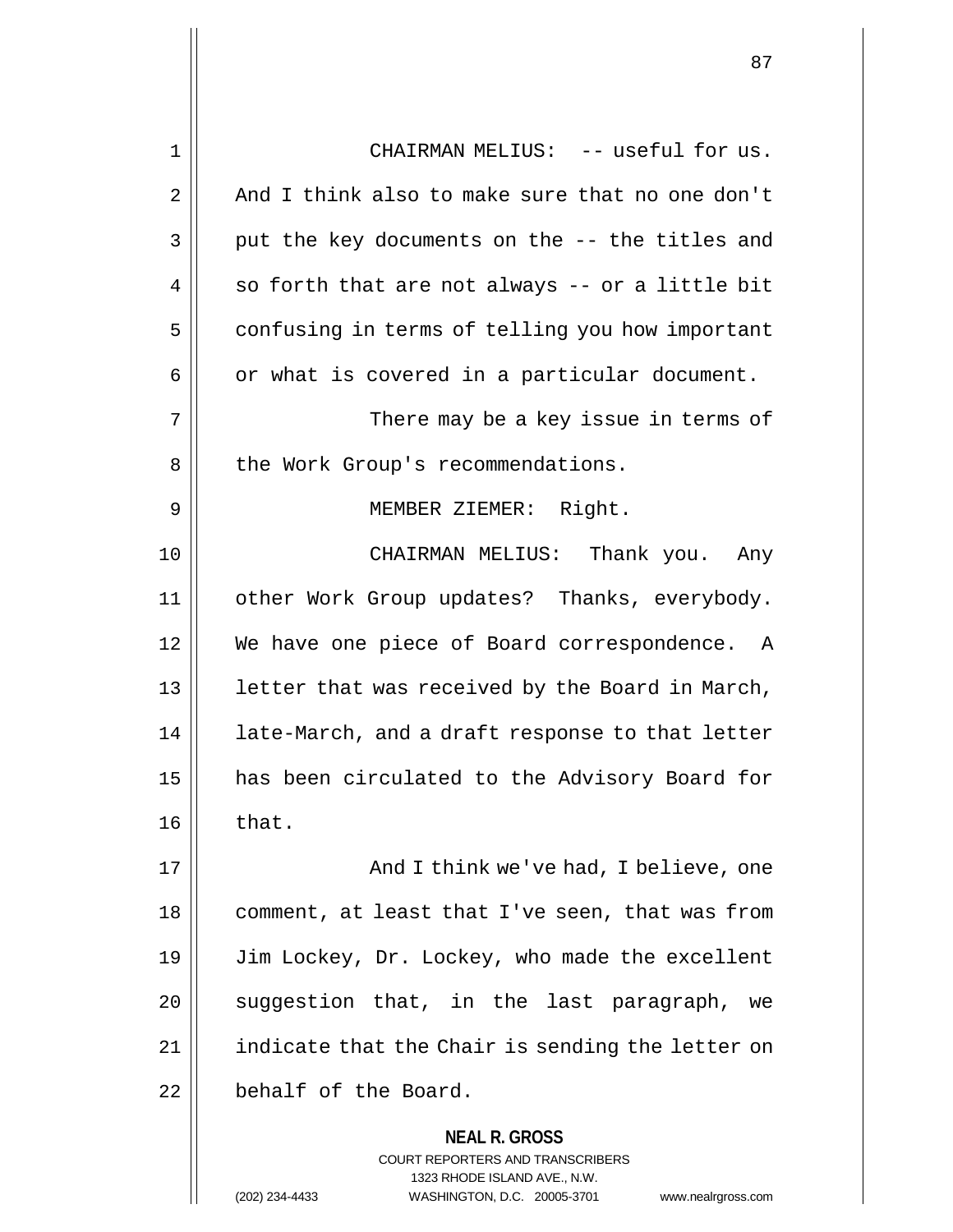| 1  | So we're changing the I to the we in                                                                                                                                   |  |  |  |
|----|------------------------------------------------------------------------------------------------------------------------------------------------------------------------|--|--|--|
| 2  | that last paragraph. We appreciate the work you                                                                                                                        |  |  |  |
| 3  | and your father did. I think that was the only                                                                                                                         |  |  |  |
| 4  | change we heard. I don't know if anybody else                                                                                                                          |  |  |  |
| 5  | has any other suggestions, either say them now                                                                                                                         |  |  |  |
| 6  | or email them to me.                                                                                                                                                   |  |  |  |
| 7  | MEMBER ZIEMER: This is Ziemer. I                                                                                                                                       |  |  |  |
| 8  | read the letter. I think it's fine.                                                                                                                                    |  |  |  |
| 9  | CHAIRMAN MELIUS: Thanks. Okay.                                                                                                                                         |  |  |  |
| 10 | And then anything more to say about the June                                                                                                                           |  |  |  |
| 11 | meeting? Ted. Ted, are you there?                                                                                                                                      |  |  |  |
| 12 | MR. KATZ: I'm sorry. I'm speaking                                                                                                                                      |  |  |  |
| 13 | on mute again, but no, I have nothing more to say                                                                                                                      |  |  |  |
| 14 | about June.                                                                                                                                                            |  |  |  |
| 15 | CHAIRMAN MELIUS: Okay. If not,                                                                                                                                         |  |  |  |
| 16 | then any other new business anybody wants to                                                                                                                           |  |  |  |
| 17 | bring up? If not, I believe we can adjourn.                                                                                                                            |  |  |  |
| 18 | Thank, everybody, and thank you for all the work,                                                                                                                      |  |  |  |
| 19 | and input, and spending the time. I think we                                                                                                                           |  |  |  |
| 20 | accomplished a lot in terms of Fernald and the                                                                                                                         |  |  |  |
| 21 | business today. And we'll see everybody in                                                                                                                             |  |  |  |
| 22 | Santa Fe in June. Thank you and see you then.                                                                                                                          |  |  |  |
|    | <b>NEAL R. GROSS</b><br><b>COURT REPORTERS AND TRANSCRIBERS</b><br>1323 RHODE ISLAND AVE., N.W.<br>WASHINGTON, D.C. 20005-3701<br>(202) 234-4433<br>www.nealrgross.com |  |  |  |